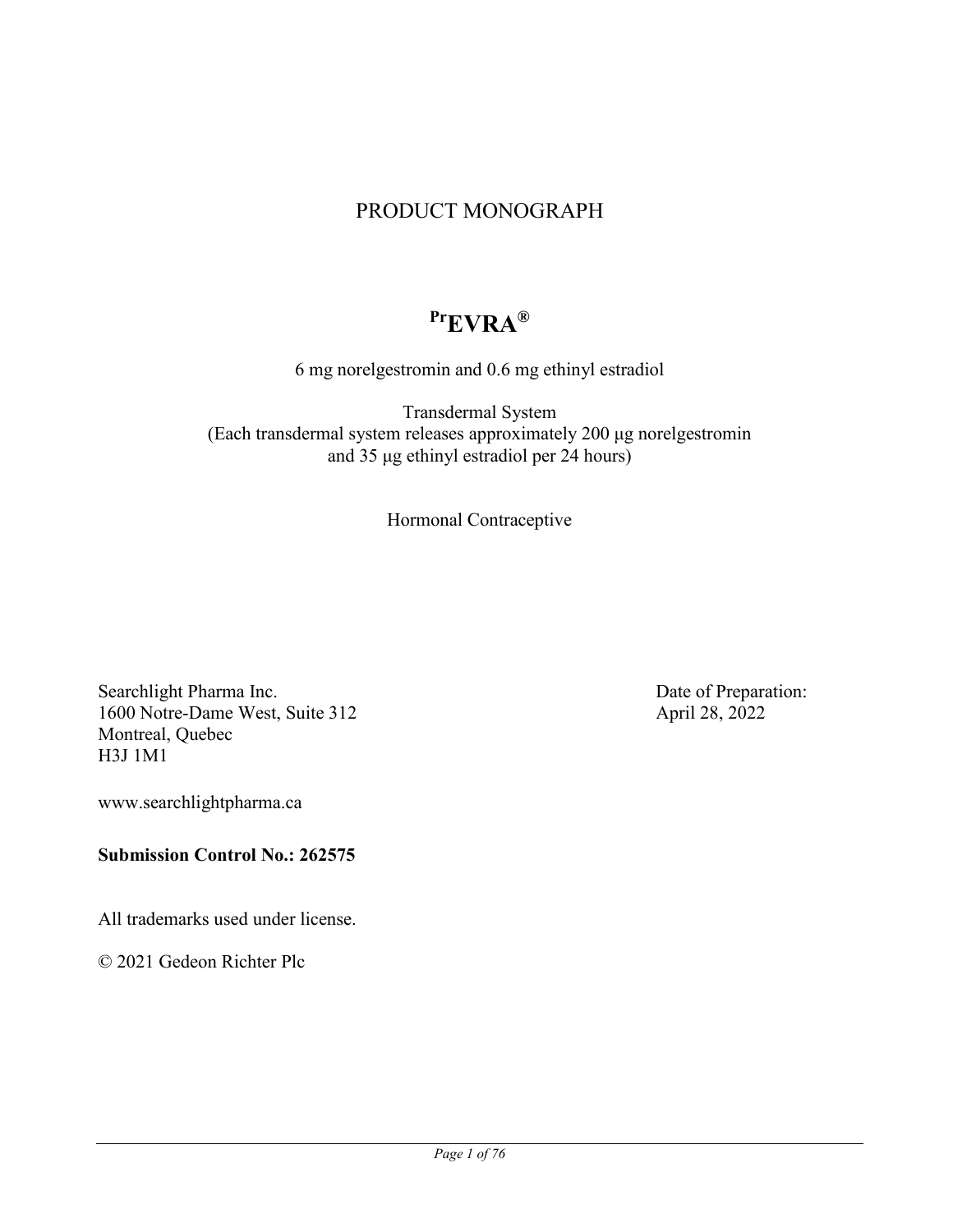# **Table of Contents**

| <b>OVERDOSAGE</b> |     |
|-------------------|-----|
|                   |     |
|                   |     |
|                   |     |
|                   |     |
|                   |     |
|                   |     |
|                   |     |
|                   |     |
|                   |     |
|                   |     |
|                   |     |
|                   |     |
|                   | .68 |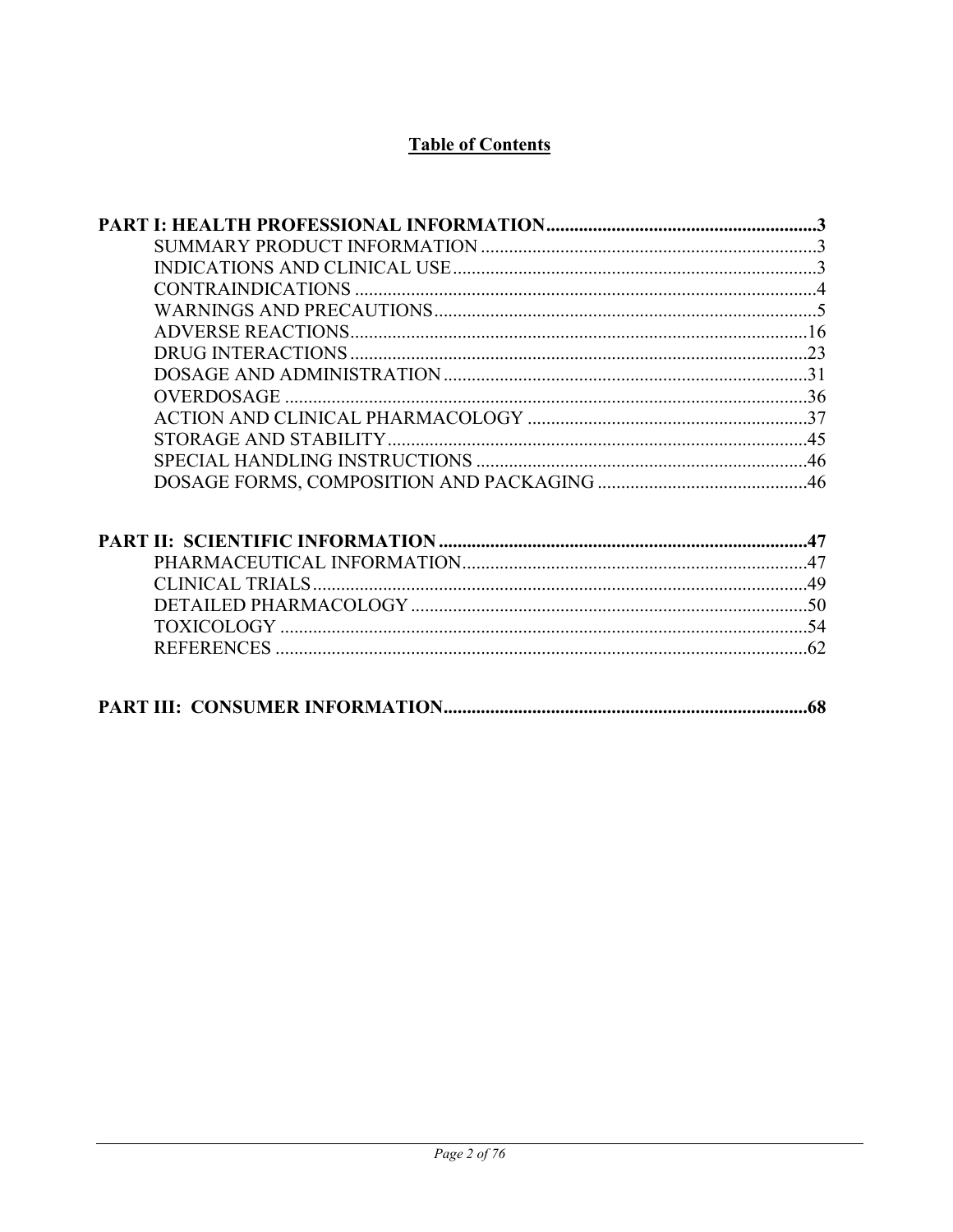### **PrEVRA®**

6 mg norelgestromin and 0.6 mg ethinyl estradiol

(Each transdermal system releases approximately 200 μg norelgestromin and 35 μg ethinyl estradiol per 24 hours)

Transdermal System

Hormonal Contraceptive

### **PART I: HEALTH PROFESSIONAL INFORMATION**

### **SUMMARY PRODUCT INFORMATION**

| <b>Route of</b><br>Administration | <b>Dosage Form / Strength</b>                                                                                                                                                                                                        | <b>Clinically Relevant Nonmedicinal</b><br><b>Ingredients</b>                                           |
|-----------------------------------|--------------------------------------------------------------------------------------------------------------------------------------------------------------------------------------------------------------------------------------|---------------------------------------------------------------------------------------------------------|
| Transdermal                       | Each transdermal system contains<br>6 mg norelgestromin (NGMN)<br>and 0.6 mg ethinyl estradiol (EE)<br>and releases approximately 200<br>$\mu$ g norelgestromin and 35 $\mu$ g<br>ethinyl estradiol from the patch<br>every 24 hours | None<br>For a complete listing see DOSAGE<br><b>FORMS, COMPOSITION AND</b><br><b>PACKAGING</b> section. |

#### **INDICATIONS AND CLINICAL USE**

The EVRA® (norelgestromin and ethinyl estradiol) transdermal system is indicated for the prevention of pregnancy.

The pharmacokinetic profile for the EVRA<sup>®</sup> transdermal system is different from that of an oral contraceptive. The clinical relevance of the differences in PK profiles between transdermal and oral delivery is not known (see **WARNINGS AND PRECAUTIONS** – **General**, Transdermal versus Oral Contraceptives and **ACTION AND CLINICAL PHARMACOLOGY** – **Pharmacokinetics**, Transdermal versus Oral Contraceptives).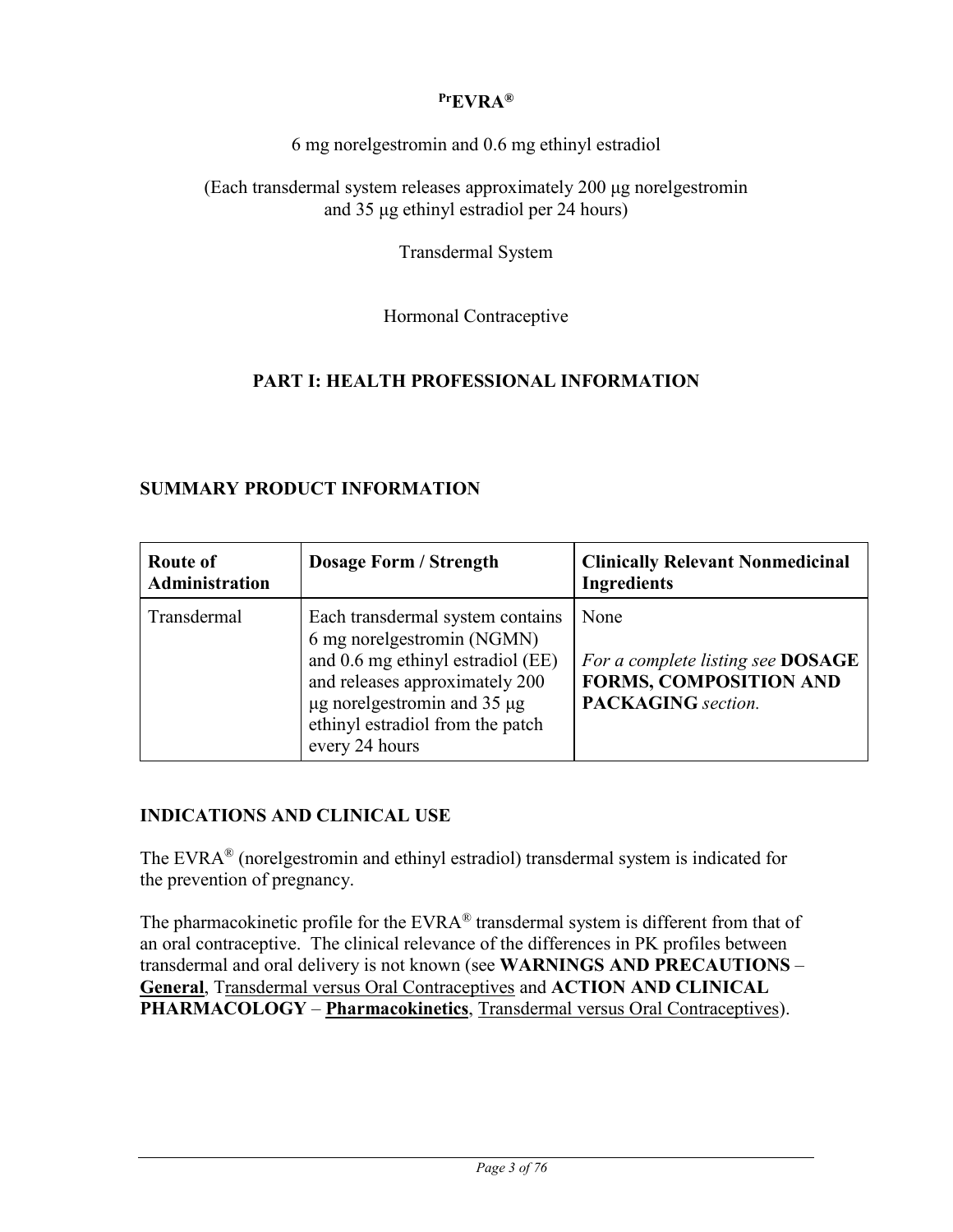# **CONTRAINDICATIONS**

The EVRA<sup>®</sup> (norelgestromin and ethinyl estradiol) transdermal system should not be used in women with:

- history of or actual thrombophlebitis or thromboembolic disorders;
- known thrombophilic conditions;
- history of or actual cerebrovascular disorders;
- history of or actual myocardial infarction or coronary artery disease;
- valvular heart disease with complications;
- active liver disease, or history of or actual benign or malignant liver tumours;
- use with the Hepatitis C virus (HCV) combination drug regimen paritaprevir, ritonavir, ombitasvir, with or without dasabuvir (see **WARNINGS AND PRECAUTIONS**);
- known or suspected carcinoma of the breast;
- carcinoma of the endometrium or other known or suspected estrogen-dependent neoplasia;
- undiagnosed abnormal vaginal bleeding;
- steroid-dependent jaundice, cholestatic jaundice, history of jaundice of pregnancy;
- any ocular lesion arising from ophthalmic vascular disease, such as partial or complete loss of vision, or defect in visual fields;
- known or suspected pregnancy;
- current or history of migraine with focal aura;
- presence of severe or multiple risk factor(s) for arterial or venous thrombosis such as:
	- persistent blood pressure values of  $\geq 160$  mm Hg systolic or  $\geq 100$  mm Hg  $diastolic<sup>12</sup>$
	- hereditary or acquired predisposition for venous or arterial thrombosis, such as Factor V Leiden mutation and activated protein C (APC-) resistance, antithrombin-III-deficiency, protein C deficiency, protein S deficiency, hyperhomocysteinemia (e.g., due to MTHFR C677T, A1298 mutations), prothrombin mutation G20210A, and antiphospholipidantibodies (anticardiolipin antibodies, lupus anticoagulant)
	- severe dyslipoproteinemia
	- over age 35 and smoke
	- diabetes mellitus with vascular involvement
	- major surgery associated with an increased risk of post-operative thromboembolism
	- prolonged immobilization
- hypersensitivity to this drug or to any ingredient in the formulation or component of the container. For a complete listing, see **DOSAGE FORMS, COMPOSITION AND PACKAGING** section of the Product Monograph.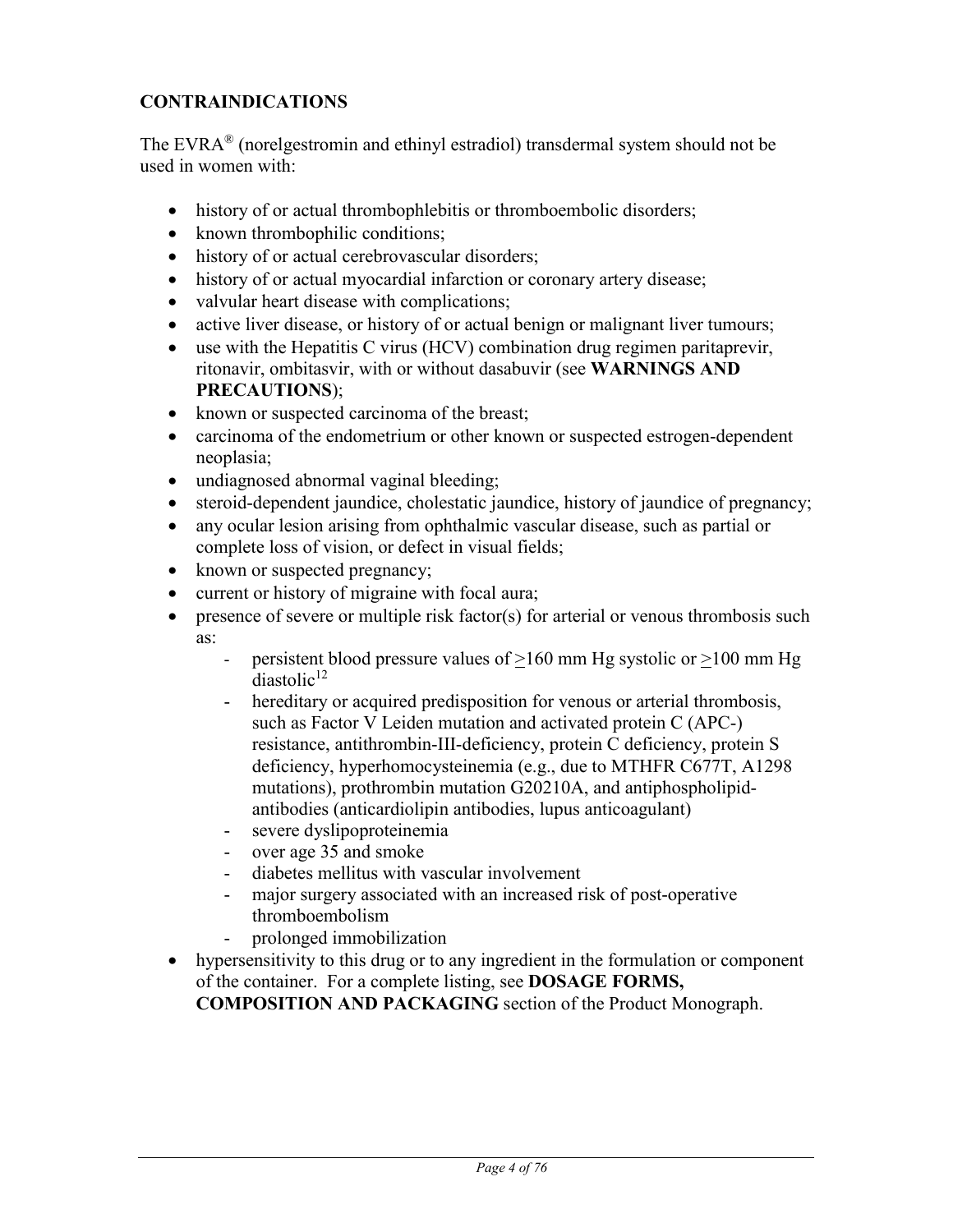### **Serious Warnings and Precautions**

The risk of venous thromboembolism (VTE) in users of the ORTHO EVRA® patch (the formulation of EVRA® marketed in the United States) compared to users of oral contraceptives containing norgestimate (NGM) and 35μg of ethinyl estradiol (EE) was assessed in two epidemiological studies with a nested case-control design conducted in women aged 15 to 44 years. One of these studies found an increased risk of VTE for current users of ORTHO EVRA<sup>®</sup> compared to current users of the oral contraceptives [odds ratio 2.46 (95% CI  $1.10 - 5.52$ )<sup>25</sup> The other study did not find an increase in risk of VTE for current users of ORTHO EVRA® [odds ratio 0.9 (95% CI 0.5 – 1.6)]<sup>30</sup> (see **WARNINGS AND PRECAUTIONS** – **General**, Updated Epidemiologic Data).

Prescribers are advised to carefully assess a patient's baseline and cumulative risk of thromboembolism before prescribing hormonal contraceptives, including EVRA®. Obesity (BMI  $\geq$ 30 kg/m<sup>2</sup>) has been identified as a risk factor for venous thromboembolism.<sup>1,20,64,69</sup> Particular caution should be exercised when prescribing hormonal contraceptives, including EVRA®, to women who are obese (see **CONTRAINDICATIONS**, **WARNINGS AND PRECAUTIONS** – **General**, **Cardiovascular**, **Endocrine and Metabolism**, **Hematologic** and **ADVERSE REACTIONS**).

Cigarette smoking increases the risk of serious cardiovascular events associated with the use of hormonal contraceptives. This risk increases with age, particularly in women over 35 years of age, and with the number of cigarettes smoked. For this reason, hormonal contraceptives, including  $EVRA^{\circledR}$ , should not be used by women who are over 35 years of age and smoke (see **Cardiovascular** section below).

Hormonal contraceptives **DO NOT PROTECT** against sexually transmitted infections (STIs) including HIV/AIDS. For protection against STIs, it is advisable to use latex or polyurethane condoms **IN COMBINATION WITH** hormonal contraceptives.

#### **General**

The risk of venous thromboembolism (VTE) among women aged 15-44 who used ORTHO EVRA $^{\circ}$  compared to women who used oral contraceptives containing 30-35 μg of ethinyl estradiol (EE) and either norgestimate (NGM) or levonorgestrel (LNG) has been estimated in three case control studies using electronic healthcare claims data derived from users in the USA. These studies (see Table 1.1), which used different study designs, reported odds ratios ranging from 0.9 (indicating no increase in risk) to 2.5 (indicating an approximate doubling of risk). One study (i3 Ingenix) included patient chart review to confirm the VTE occurrence (see **WARNINGS AND PRECAUTIONS**, **Serious Warnings and Precautions**).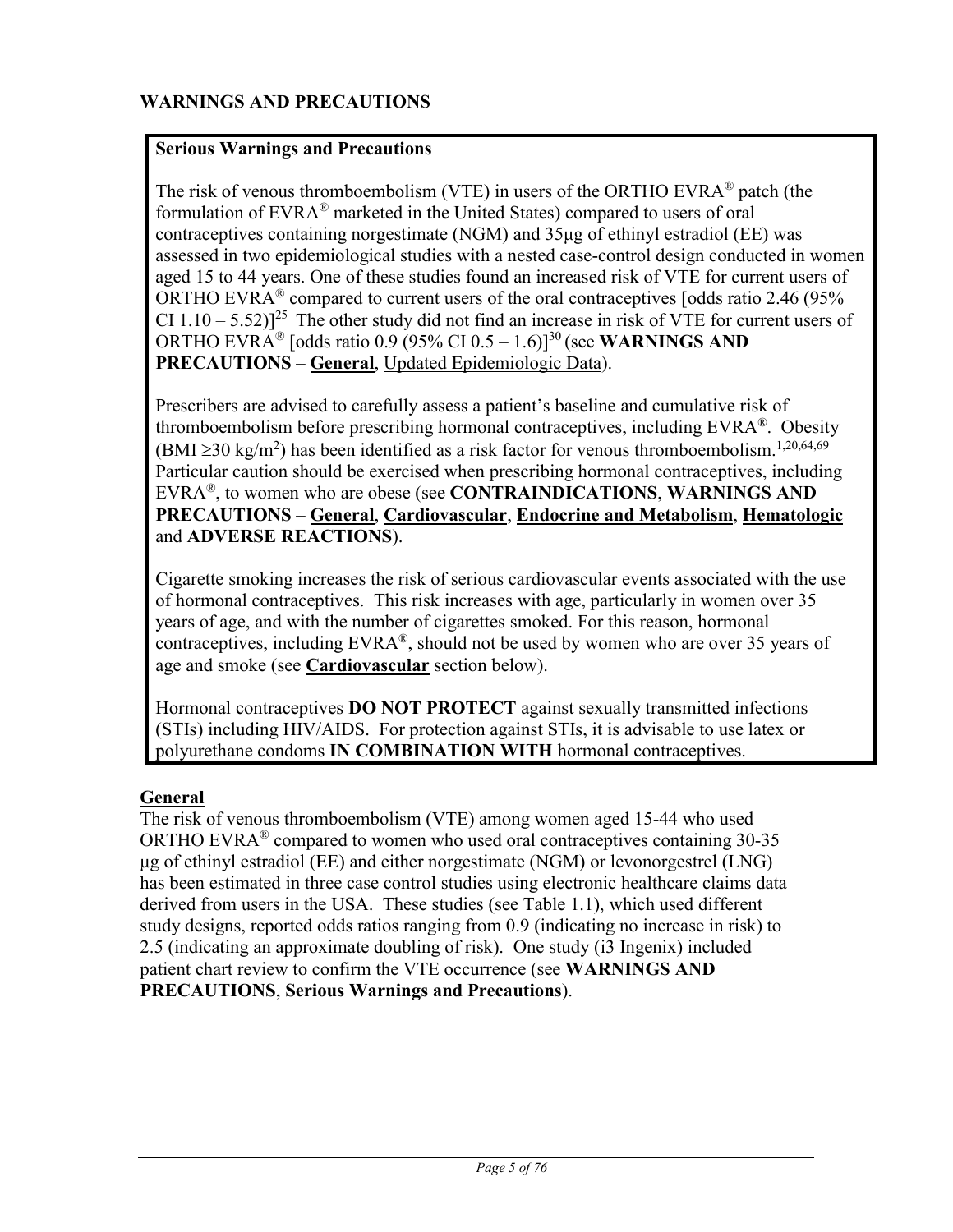| <b>Epidemiologic Study</b>                                                                                       | <b>Comparator Product</b>              | Odds Ratio (95% C.I.)                                                                                                                                                                                                                     |
|------------------------------------------------------------------------------------------------------------------|----------------------------------------|-------------------------------------------------------------------------------------------------------------------------------------------------------------------------------------------------------------------------------------------|
| i3 Ingenix <sup>25,26</sup>                                                                                      | Norgestimate/35 µg Ethinyl Estradiol   | $2.5*(1.1-5.5)$<br>33 months of data<br>Data Set one <sup>25</sup><br>$1.4(0.5-3.7)$<br>24 months of data $\epsilon$<br>Data Set two <sup>26</sup>                                                                                        |
|                                                                                                                  |                                        | $2.2(1.2-4.0)$<br>$Cumulative^*$                                                                                                                                                                                                          |
| <b>Boston Collaborative Drug</b><br>Surveillance Program <sup>7,29,30</sup><br>(Norgestimate)                    | Norgestimate/35 µg Ethinyl Estradiol   | $0.9(0.5-1.6)^{30}$<br>initial 36 months of data<br>1.1 $(0.6-2.1)^{29}$<br>17 Month Extension <sup>‡</sup><br>$2.4*(1.2-5.0)^7$<br>14 Month Extension <sup>‡</sup><br>$1.2(0.9-1.8)^{7}$<br>[Pooled odds ratio from 3<br>datasets above] |
| <b>Boston Collaborative Drug</b><br>Surveillance Program <sup>6</sup><br>(Levonorgestrel)<br>Database one        | Levonorgestrel/30 µg Ethinyl Estradiol | $2.0(0.9-4.1)$<br>48 Months of data                                                                                                                                                                                                       |
| <b>Boston Collaborative Drug</b><br><b>Surveillance Program</b><br>(Levonorgestrel)<br>Database two <sup>8</sup> | Levonorgestrel/30 µg Ethinyl Estradiol | $1.3(0.8-2.0)$<br>69 Months of data                                                                                                                                                                                                       |

#### **Table 1.1 Estimates (Odds Ratios) of Venous Thromboembolism Risk in Current Users of ORTHO EVRA® compared to Oral Contraceptive Users**

\* Increase in risk of VTE is statistically significant

‡ New cases not included in the previous estimates

 $\epsilon$  Separate estimate from 24 months of data on new cases not included in the previous estimate

¥ Cumulative odds ratio from Data set one and Data set two.

#### Transdermal versus Oral Contraceptives

Prescribers should be aware of the differences in pharmacokinetic (PK) profiles of transdermal and oral combined hormonal contraceptives and should exercise caution when making a direct comparison between these parameters. In general, transdermal patches are designed to maintain steady delivery of EE and NGMN over a seven-day period while oral contraceptives are administered on a daily basis and produce daily peaks and troughs. Inter-subject variability (%CV) for PK parameters following delivery from the patch is higher relative to the variability determined from the oral contraceptive. The clinical relevance of the differences in PK profiles between transdermal and oral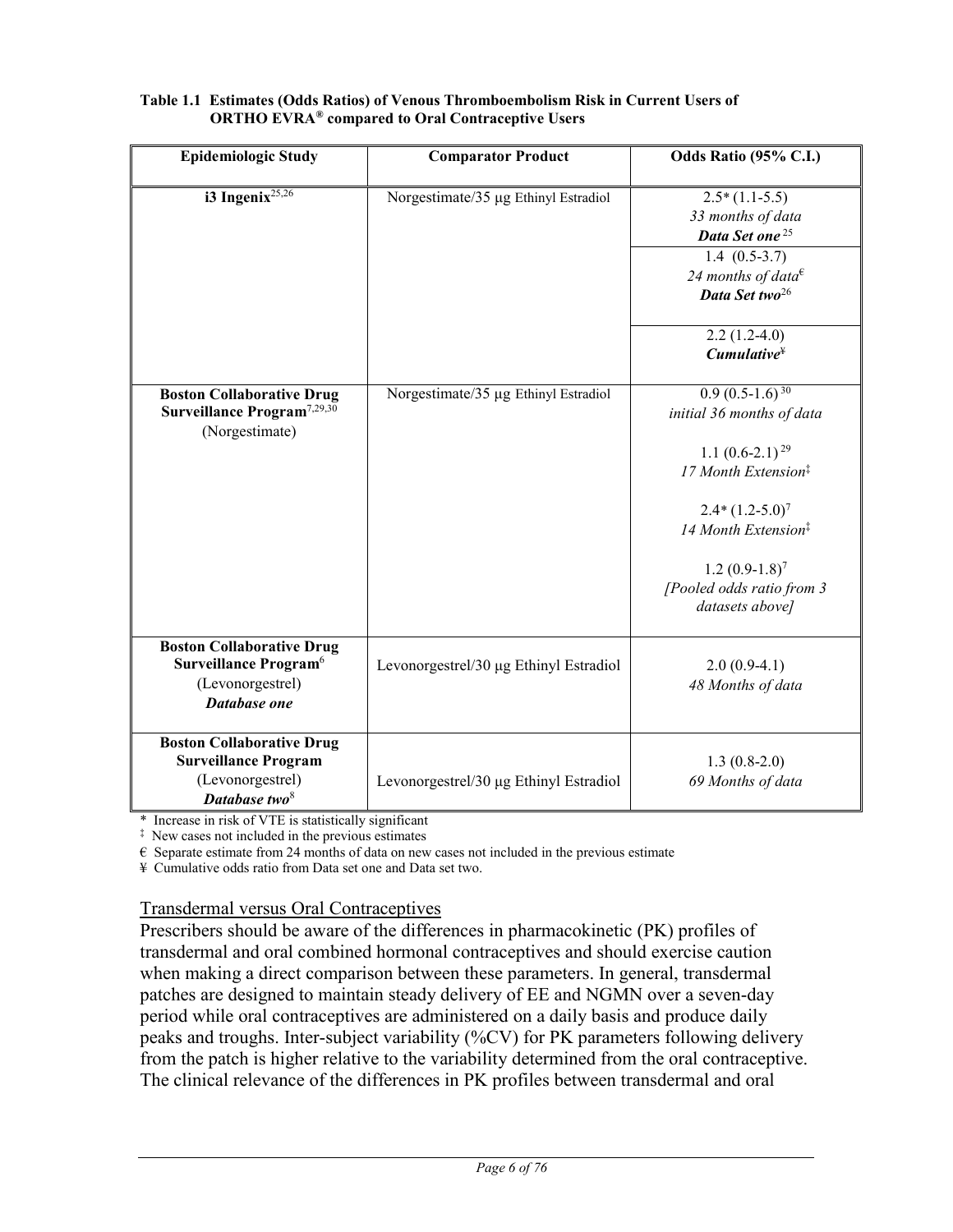### delivery is not known (see **ACTION AND CLINICAL PHARMACOLOGY – Pharmacokinetics**, Transdermal versus Oral Contraceptives).

### Sex Hormone Binding Globulin (SHBG)

Published reports have indicated that the mean percent change in concentration of SHBG, a marker of systemic estrogenic activity, is higher following the application of a combined transdermal patch releasing ethinyl estradiol 20 μg and norelgestromin 150 μg per 24 hours than following administration of a daily oral contraceptive. The clinical significance of this finding is not known.<sup>47, 79</sup>

#### *Discontinue Medication at the Earliest Manifestation of the Following*:

- **A. Thromboembolic and cardiovascular disorders,** such as thrombophlebitis, pulmonary embolism, cerebrovascular disorders, myocardial ischemia, mesenteric thrombosis and retinal thrombosis;
- **B. Conditions that predispose to venous stasis and vascular thrombosis,** such as immobilization after accidents or confinement to bed during long-term illness. Other non-hormonal methods of contraception should be used until regular activities are resumed. For use of hormonal contraceptives when surgery is contemplated, see **Peri-operative Considerations** below;
- **C. Visual defects—partial or complete;**
- **D. Papilledema or ophthalmic (retinal) vascular lesions;**
- **E. Severe headache of unknown etiology or worsening of pre-existing migraine headache.**

### *Risk of Unintentional Increase in Drug Exposure*

### (See **DRUG INTERACTIONS, Drug-Lifestyle Interactions** and **ACTION AND CLINICAL PHARMACOLOGY – Pharmacokinetics, Absorption**).

**Patients with Fever:** Serum estradiol concentrations could theoretically increase in patients with fever. Any clinical consequences due to any increase in temperature are unknown at this time.

**External Heat Sources:** Due to a theoretical risk of increased exposure to ethinyl estradiol, all patients should be advised to avoid exposing the  $EVARA^{\circledast}$  application site to direct external heat sources, such as heating pads, electric blankets, heated water beds, heat lamps, hot water bottles, saunas and hot whirlpool spa baths, intensive sunbathing, etc.

*The following information is provided from studies of combination oral contraceptives.* The use of the  $EVARA^{\circledast}$  (norelgestromin and ethinyl estradiol) transdermal system is expected to be associated with similar risks.

The use of combination hormonal contraceptives (CHC) is associated with increased risks of several serious conditions including myocardial infarction, thromboembolism,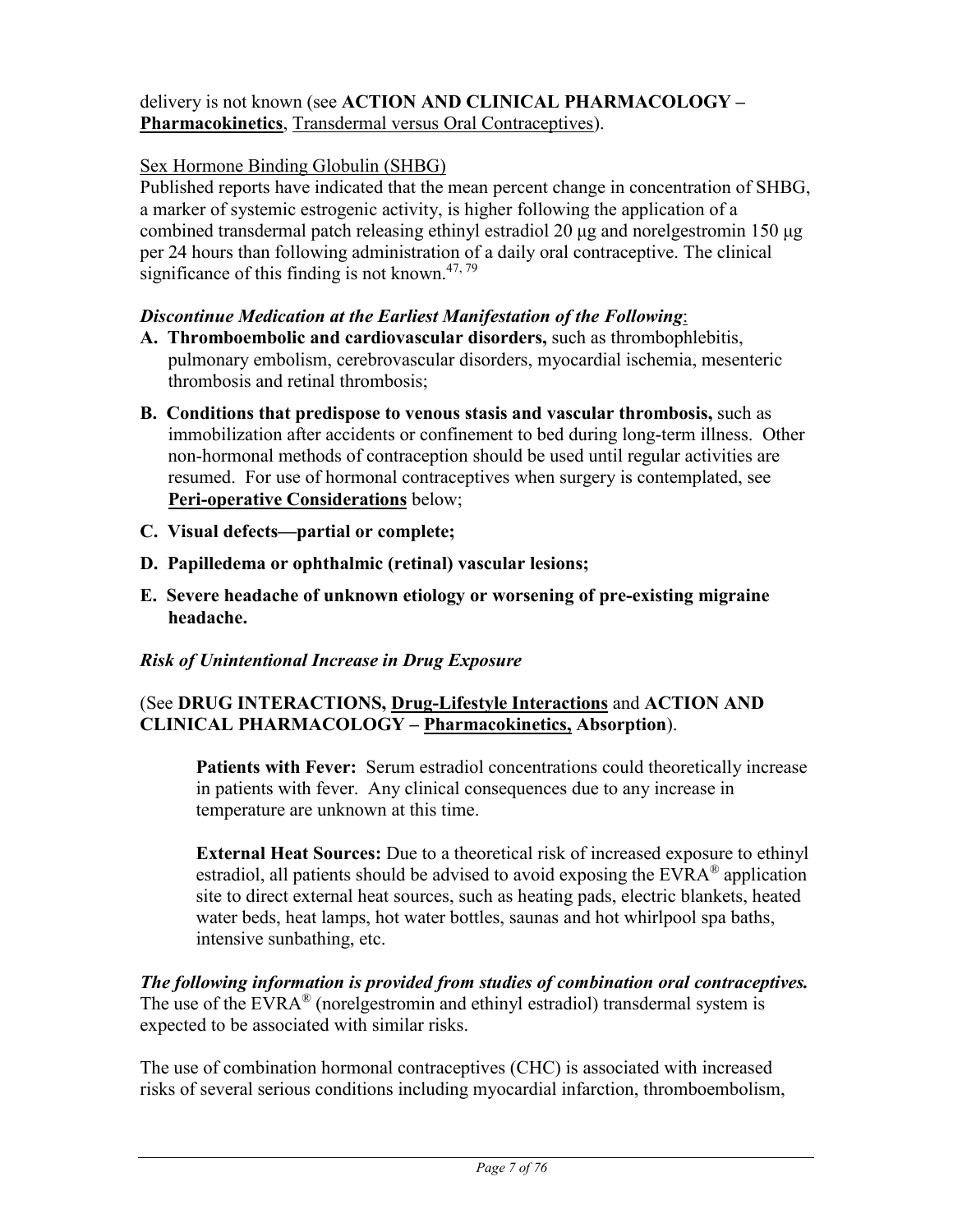stroke, hepatic neoplasia and gallbladder disease, although the risk of serious morbidity and mortality is small in healthy women without underlying risk factors. The risk of morbidity and mortality increases significantly if associated with the presence of other risk factors such as cigarette smoking, hypertension, hyperlipidemias, obesity, and diabetes. History of pre-eclampsia is a predisposing risk factor for arterial thrombosis associated with hormonal contraceptive use.

The information contained in this section is principally based on studies carried out in women who used combination oral contraceptives with higher formulations of estrogens and progestins than those in common use today. The effect of long-term use of CHC with lower doses of both estrogen and progestin administered orally or transdermally remains to be determined.

### **Carcinogenesis and Mutagenesis**

### Breast Cancer

Increasing age and a strong family history are the most significant risk factors for the development of breast cancer. Other established risk factors include obesity, nulliparity and late age for first full-term pregnancy. The identified groups of women that may be at increased risk of developing breast cancer before menopause are long-term users of hormonal contraceptives (more than eight years) and starters at an early age. In a few women, the use of hormonal contraceptives may accelerate the growth of an existing but undiagnosed breast cancer. Since any potential increased risk related to oral contraceptive use is small, there is no reason to change prescribing habits at present.

Women using hormonal contraceptives should be instructed in breast self-examination. Their healthcare providers should be notified whenever any mass is detected. A yearly clinical breast examination is recommended because, if a breast cancer should develop, drugs that contain estrogen may cause a rapid progression.

### Cervical Cancer

The most important risk factor for cervical cancer is persistent human papillomavirus infection (HPV). Some studies suggest that hormonal contraceptive use has been associated with an increased risk of cervical intraepithelial neoplasia in some populations of users. However, there continues to be controversy about the extent to which such findings may be due to differences in sexual behavior and other factors.

#### Hepatocellular Carcinoma

Studies have shown that CHC users have an increased risk of developing hepatocellular carcinoma. The risk appears to increase with duration of hormonal contraceptive use. However, the attributable risk (the excess incidence) of liver cancers in oral contraceptive users is extremely small.

#### See *Product Monograph Part II:* **TOXICOLOGY – Mutagenicity** and **Carcinogenicity** for discussion on animal data.

### **Cardiovascular**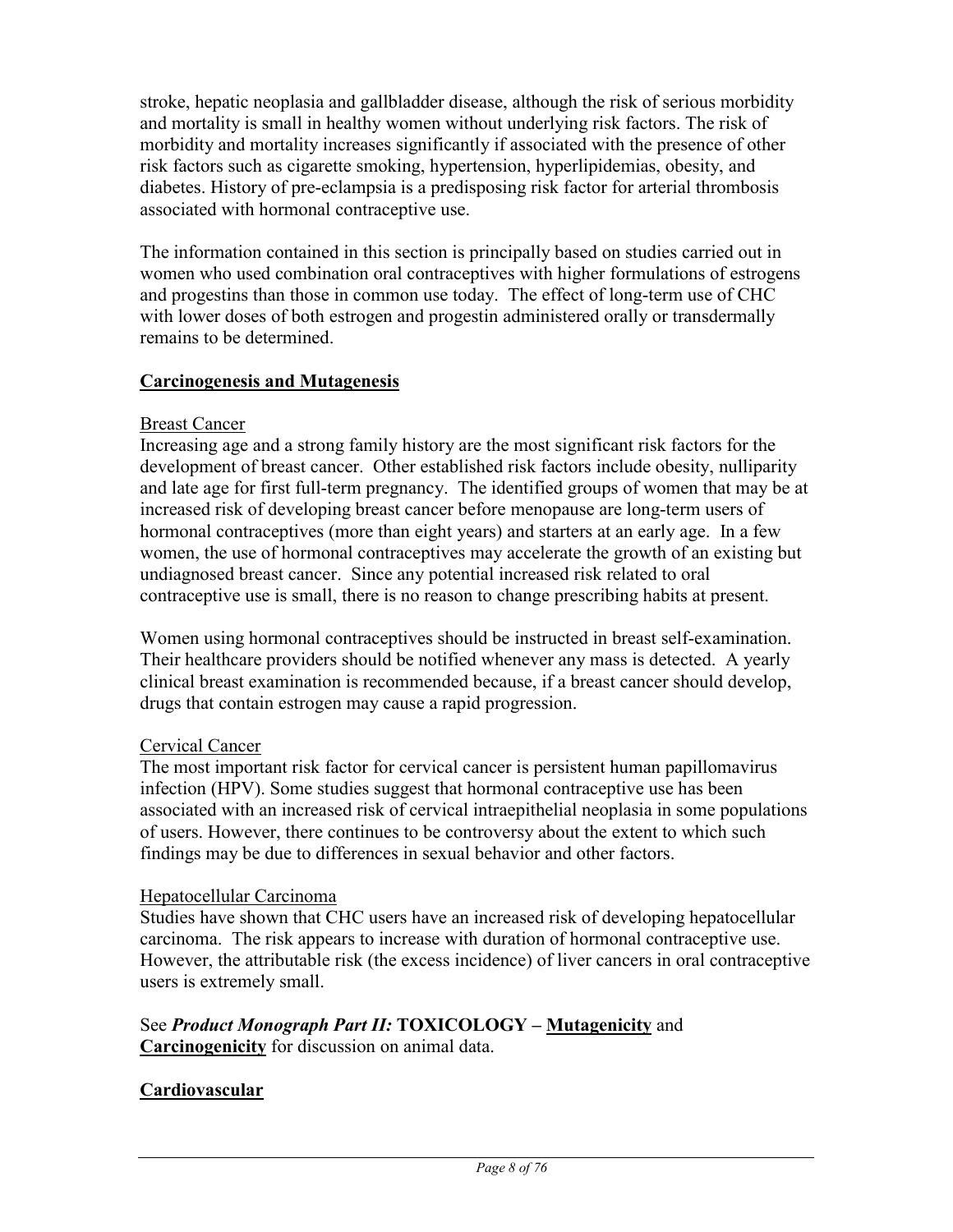### See also **CONTRAINDICATIONS; WARNINGS AND PRECAUTIONS – Boxed Warning; General; Hematologic** and **ADVERSE DRUG REACTIONS.**

In the post-market period there have been cases of myocardial infarction, stroke, deep vein thrombosis and pulmonary embolism associated with use of  $EVARA^{\circledast}$ , with some cases resulting in fatality.

Prescribers are advised to carefully assess a patient's baseline and cumulative risk of thromboembolism and discuss the risk of thromboembolism with all patients before prescribing  $EVARA^{\circledR}$ .

#### Predisposing Factors for Coronary Artery Disease

Cigarette smoking increases the risk of serious cardiovascular events and mortality. Hormonal contraceptives increase this risk, particularly in women over 35 years of age, and with the number of cigarettes smoked. Convincing data are available to support an upper age limit of 35 years for hormonal contraceptive use by women who smoke. For this reason, hormonal contraceptives, including EVRA®, should not be used by women who are over 35 years of age and smoke.

Other women who are independently at high risk for cardiovascular disease include those who suffer from hypertension (persistent blood pressure values  $\geq 140$  mm Hg systolic or  $\geq 90$  mm Hg diastolic)<sup>12</sup>, systemic lupus erythematosus<sup>11,21,42,43,45,78</sup>, an abnormal lipid profile or have a family history of diabetes. Whether hormonal contraceptives accentuate this risk is unclear.

In low-risk, non-smoking women of any age, the benefits of hormonal contraceptive use outweigh the possible cardiovascular risks associated with low-dose formulations. Consequently, hormonal contraceptives may be prescribed for these women up to the age of menopause.

### Hypertension

An increase in blood pressure (BP) has been reported in some users taking hormonal contraceptives. Studies indicate that this increase is more likely to occur in older hormonal contraceptive users and with extended duration of use. For many users, elevated blood pressure will return to normal after they stop taking hormonal contraceptives. There is no difference in the occurrence of hypertension between former and never users. In three clinical trials of  $EVRA^{\otimes}$  (n = 1530, n = 819 and n = 748, respectively), mean changes from baseline in systolic and diastolic blood pressure were less than 1 mm Hg.

Patients with essential hypertension whose blood pressure is well controlled may be given hormonal contraceptives but only under close supervision. If a significant and persistent elevation of blood pressure ( $\geq 160$  mm HG systolic or  $\geq 100$  mm Hg diastolic) in previously normotensive or hypertensive subjects occurs at any time during the administration of the drug and cannot be adequately controlled, cessation of medication is necessary. In general, women who develop hypertension during hormonal contraceptive therapy should be switched to a non-hormonal contraceptive. If other contraceptive methods are not suitable, hormonal contraceptive therapy may continue combined with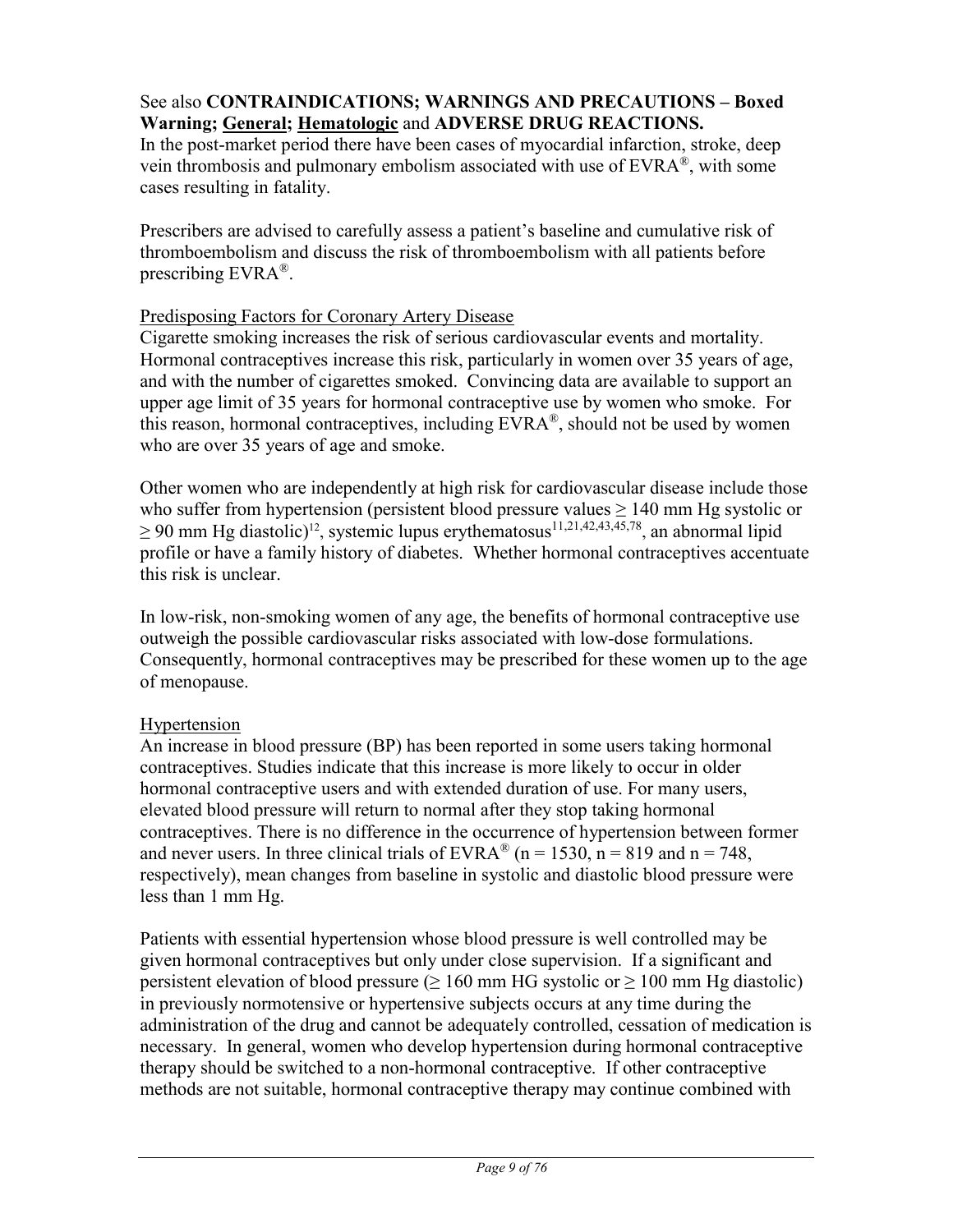anti-hypertensive therapy. Regular monitoring of BP throughout hormonal contraception therapy is recommended<sup>12</sup>.

### **Endocrine and Metabolism**

**Obesity** 

Obesity (BMI  $\geq$ 30 kg/m<sup>2</sup>) is generally considered a risk factor for venous thromboembolism.<sup>1,20,64,69</sup>

There have been a number of post-market cases of thromboembolism reported in overweight (BMI  $\geq$  25kg/m<sup>2</sup>) and obese (BMI  $\geq$  30kg/m<sup>2</sup>) women using EVRA<sup>®</sup>. Particular caution should be exercised when prescribing hormonal contraceptives, including EVRA®, to women who are obese (see also **WARNINGS AND PRECAUTIONS**-**Boxed Warning, Hematologic**).

### Body Weight  $\geq 90$  kg

Analyses of Phase III data suggest that the  $EVRA^{\circledR}$  transdermal system may be less effective in women with body weight  $\geq 90 \text{ kg}$  (198 lbs.) than in women with lower body weights. Below 90 kg, there was no apparent association between body weight and pregnancy rate (see *Product Monograph Part II:* **CLINICAL TRIALS).**

### Lipid and Other Metabolic Effects

A small proportion of women will have adverse lipid changes while on oral contraceptives. Alternative contraception should be used in women with uncontrolled dyslipidemias (see also **CONTRAINDICATIONS**). Elevations of plasma triglycerides may lead to pancreatitis and other complications.

#### Diabetes

Current low-dose hormonal contraceptives exert minimal impact on glucose metabolism. Diabetic patients, or those with a family history of diabetes, should be observed closely to detect any worsening of carbohydrate metabolism. Patients predisposed to diabetes who can be kept under close supervision may be given hormonal contraceptives. Young diabetic patients whose disease is of recent origin, well controlled and not associated with hypertension or other signs of vascular disease such as ocular fundal changes, should be monitored more frequently while using hormonal contraceptives.

In a 6-cycle clinical trial with  $EVRA^{\otimes}$ , there were no clinically significant changes in fasting blood glucose from baseline to end of treatment.

### **Genitourinary**

#### Vaginal Bleeding

Persistent irregular vaginal bleeding requires assessment to exclude underlying pathology. For more information on bleeding irregularities see **DOSAGE AND ADMINISTRATION, Additional Instructions for All Dosing Regimens**.

### Fibroids

Patients with fibroids (leiomyomata) should be carefully observed. Sudden enlargement, pain or tenderness requires discontinuation of hormonal contraceptive use.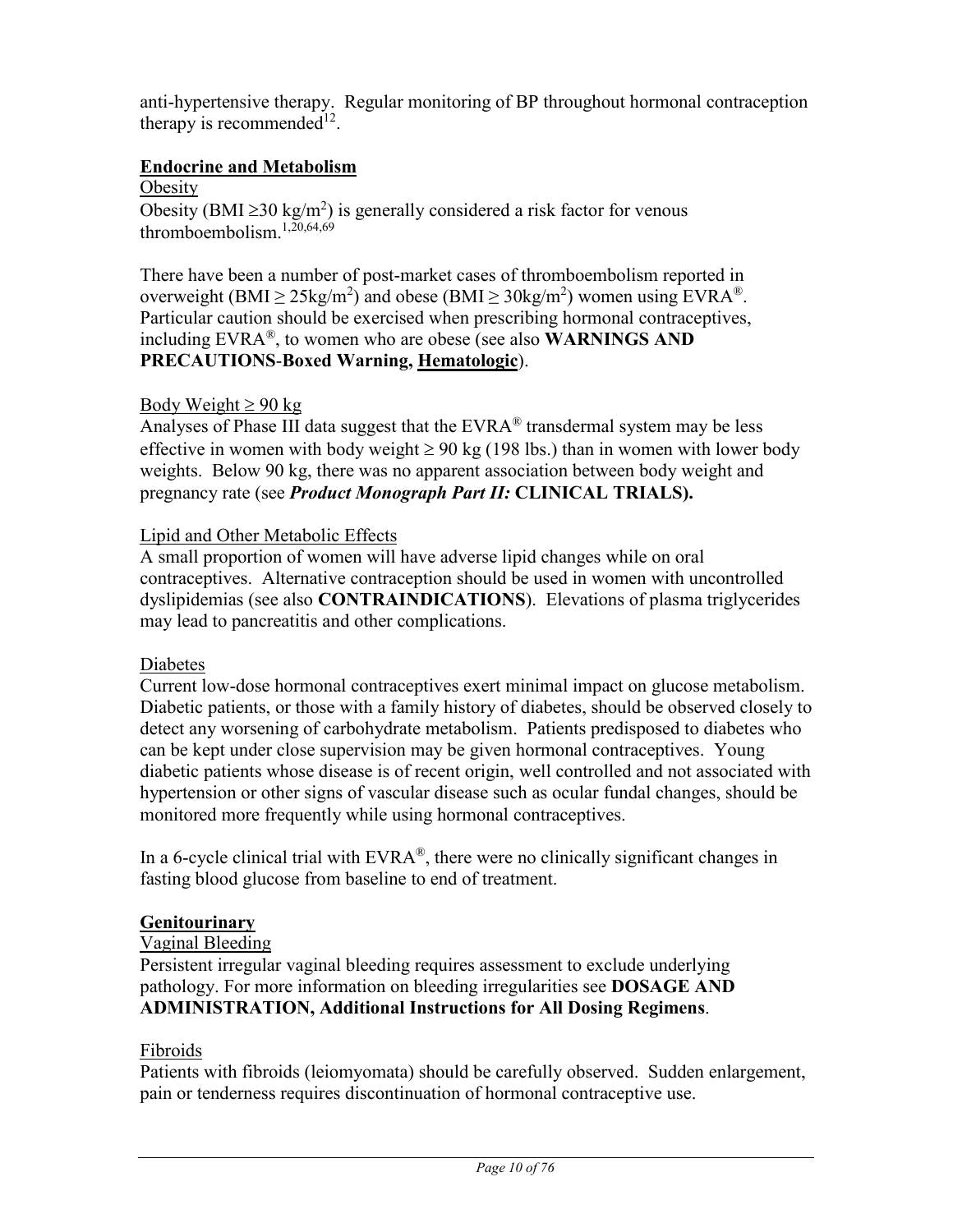#### **Hematologic**

### See also **CONTRAINDICATIONS; WARNINGS AND PRECAUTIONS- Boxed Warning; General; Cardiovascular; Peri-operative Considerations** and **ADVERSE REACTIONS**.

In the clinical trials ( $n = 3330$  subjects with 1704 women years of exposure), two cases of non-fatal pulmonary embolism were reported with use of  $EVARA^{\mathcal{B}}$ , one of which was postoperative.

The excess risk of VTE is highest during the first year a woman ever uses a CHC or restarts (following a 4-week or greater pill-free interval) the same or a different CHC.

In the post-market period there have been cases of myocardial infarction, stroke, deep vein thrombosis and pulmonary embolism associated with use of EVRA®, with some cases resulting in fatality.

Prescribers are advised to carefully assess a patient's baseline and cumulative risk of thromboembolism and discuss the risk of thromboembolism with all patients before prescribing EVRA®.

### Post-partum period

There have been post-market cases of thromboembolism reported in women using  $EVRA^{\circledR}$  up to two months post-partum. Since the immediate postpartum period is associated with an increased risk of thromboembolism, hormonal contraceptives should be started no earlier than four weeks after delivery in women who elect not to breast-feed. If possible, women should be encouraged to use a non-hormonal form of contraception in the three months following delivery. Women who elect to use  $EVRA^{\otimes}$  in the immediate post-partum period should be carefully monitored for signs and symptoms of thromboembolism.

#### Post-abortion/post-miscarriage

After an abortion or miscarriage that occurs at or after 20 weeks gestation, hormonal contraceptives may be started either on Day 21 post-abortion or on the first day of the first spontaneous menstruation, whichever comes first (see **DOSAGE AND ADMINISTRATION**).

#### **Obesity**

Obesity (BMI $\geq$ 30kg/m<sup>2)</sup> is generally considered a risk factor for venous thromboembolism.<sup>1,20,64,69</sup>

There have been a number of post-market cases of thromboembolism reported in overweight (BMI  $\geq$  25kg/m<sup>2</sup>) and obese (BMI  $\geq$  30kg/m<sup>2</sup>) women using EVRA<sup>®</sup>. Particular caution should be exercised when prescribing hormonal contraceptives, including EVRA®, to women who are obese (see also **WARNINGS AND PRECAUTIONS**-**Boxed Warning**, **Endocrine and Metabolism**).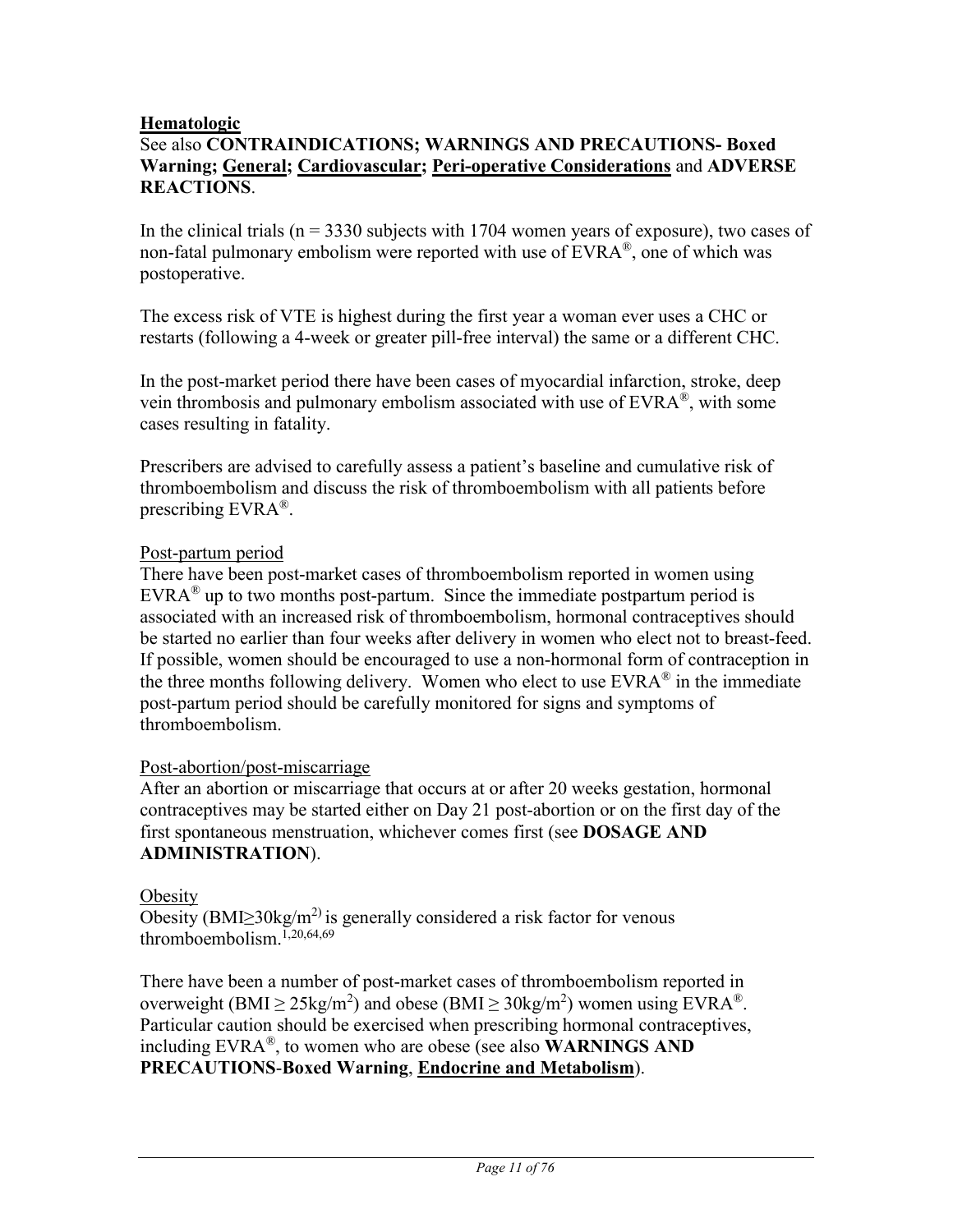### Other risk factors for venous thromboembolism (VTE)

Other generalized risk factors for VTE include but are not limited to a personal history of VTE, a family history (the occurrence of VTE in a direct relative at a relatively early age may indicate genetic predisposition), systemic lupus erythematosus and inflammatory bowel disease such as Crohn's disease or ulcerative colitis.<sup>5,10,17,36,46,67,71</sup> The risk of VTE also increases with age and smoking. The risk of VTE may be temporarily increased with prolonged immobilization, major surgery or trauma. Also, patients with varicose veins and leg cast should be closely supervised.

If a hereditary or acquired predisposition to venous thromboembolism is suspected, the woman should be referred to a specialist for advice before deciding on any hormonal contraception use.

### **Hepatic/Biliary/Pancreatic**

#### Jaundice

Patients who have had jaundice should be given hormonal contraceptives only with great care and under close observation. Oral contraceptive-related cholestasis has been described in women with a history of pregnancy-related cholestasis. Women with a history of cholestasis may have the condition recur with subsequent hormonal contraceptive use.

The development of severe generalized pruritus or icterus requires that the medication be withdrawn until the problem is resolved.

If a patient develops jaundice that proves to be cholestatic in type, the use of hormonal contraceptives should not be resumed. In patients taking hormonal contraceptives, changes in the composition of the bile may occur and an increased incidence of gallstones has been reported.

#### Hepatic nodules

Hepatic nodules (adenoma and focal nodular hyperplasia) have been reported, particularly in long-term users of hormonal contraceptives. Although these lesions are extremely rare, they have caused fatal intra-abdominal hemorrhage and should be considered in women with an abdominal mass, acute abdominal pain, or evidence of intra-abdominal bleeding.

#### Gallbladder disease

Gallbladder disease including cholecystitis and cholelithiasis has been reported with hormonal contraceptive use.

Users of oral contraceptives have a greater risk of developing gallbladder disease requiring surgery within the first year of use. The risk may double after four or five years of use.

#### Hepatitis C

EVRA<sup>®</sup> must be discontinued prior to starting therapy with the Hepatitis C virus (HCV) combination drug regimen ombitasvir, paritaprevir, ritonavir, with or without dasabuvir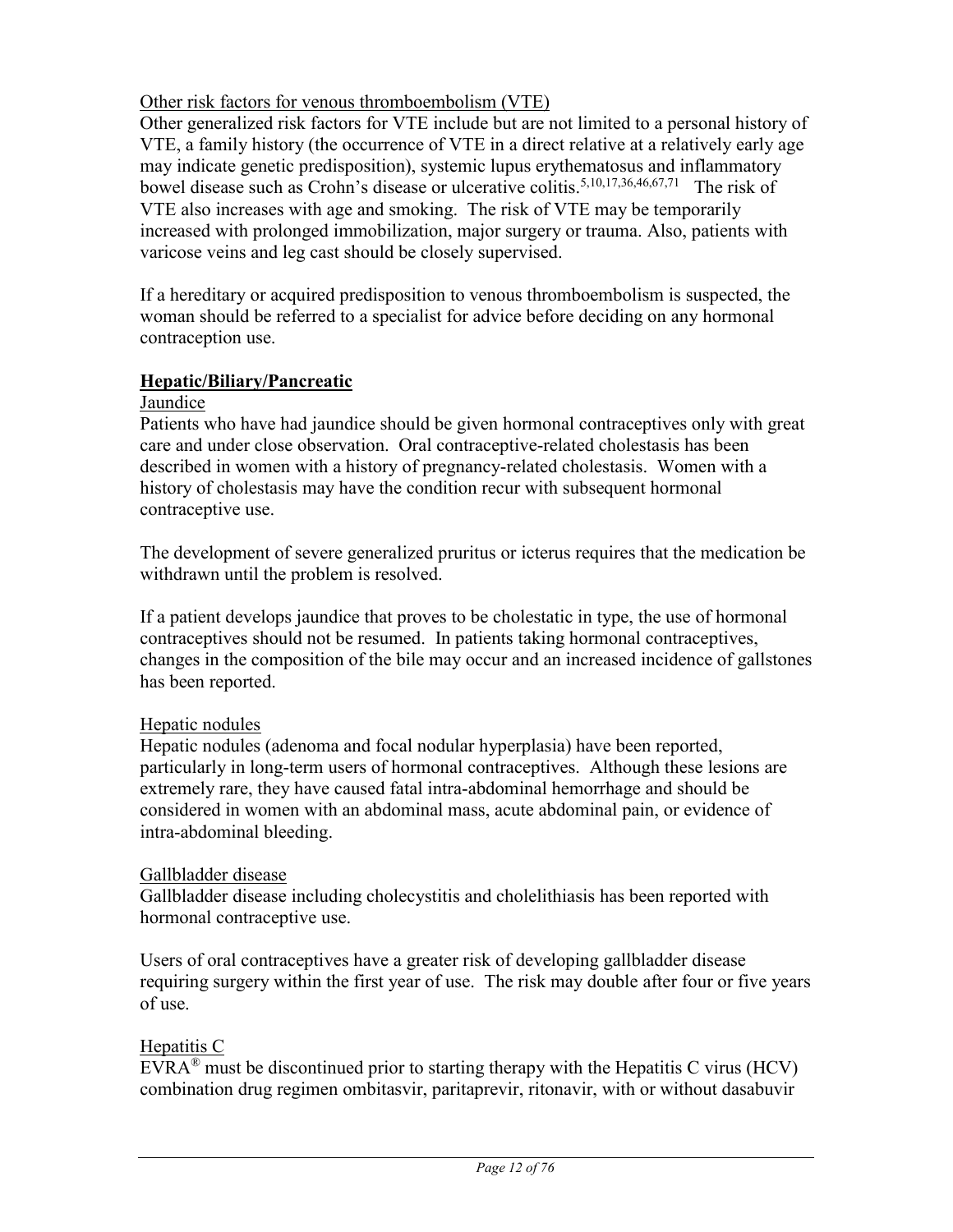(see **CONTRAINDICATIONS** and **DRUG INTERACTIONS**). During clinical trials with ombitasvir, paritaprevir, ritonavir with or without dasabuvir, ALT elevations 5 to >20 times the upper limit of normal (ULN) were significantly more frequent in healthy female subjects and HCV infected women using ethinyl estradiol-containing medications such as CHCs. Physicians are advised to consult the labelling of concurrently-used HCV combination drug regimen ombitasvir, paritaprevir, ritonavir with or without dasabuvir to obtain further information about restarting EVRA®.

### **Neurologic**

#### Migraine and Headache

The onset or exacerbation of migraine or the development of headaches with a new pattern that is recurrent, persistent or severe requires discontinuation of EVRA® and evaluation of the cause. Women with migraine headaches who take hormonal contraceptives may be at increased risk of stroke (see **CONTRAINDICATIONS**).

#### Epilepsy/seizures

There have been very rare cases of seizure/convulsion reported in patients using  $EVRA^{\otimes}$ (see **ADVERSE REACTIONS**, **Post-market Adverse Drug Reactions**). Patients with epilepsy or other seizure disorders who are being treated with anticonvulsants should be monitored closely while using hormonal contraceptives. In some patients being treated with anticonvulsants, a method of contraception other than hormonal contraceptives may be recommended. If a woman experiences new onset or exacerbation of seizures while using  $EVARA^{\circledast}$ , the use of  $EVARA^{\circledast}$  should be re-evaluated.

#### **Ophthalmologic**

#### Ocular Disease

Patients who are pregnant or are taking oral contraceptives may experience corneal edema. This may cause visual disturbances and changes in contact lens tolerance in rigid contact lens users; soft contact lenses do not usually cause disturbances. If visual changes or alterations in lens tolerance occur, temporary or permanent cessation of wear may be advised.

#### **Peri-Operative Considerations**

#### Thromboembolic Complications - Post-surgery

A two- to four-fold increase in relative risk of postoperative thromboembolic complications has been reported with the use of hormonal contraceptives. The relative risk of venous thrombosis in women who have predisposing conditions is twice that of women without such medical conditions.

Hormonal contraceptives should be discontinued and an alternative method substituted at least four weeks prior to elective surgery of a type associated with an increase in risk of thromboembolism and during prolonged immobilization. Hormonal contraceptives should not be resumed until the first menstrual period after hospital discharge following surgery or following prolonged immobilization.

### **Psychiatric**

Emotional Disorders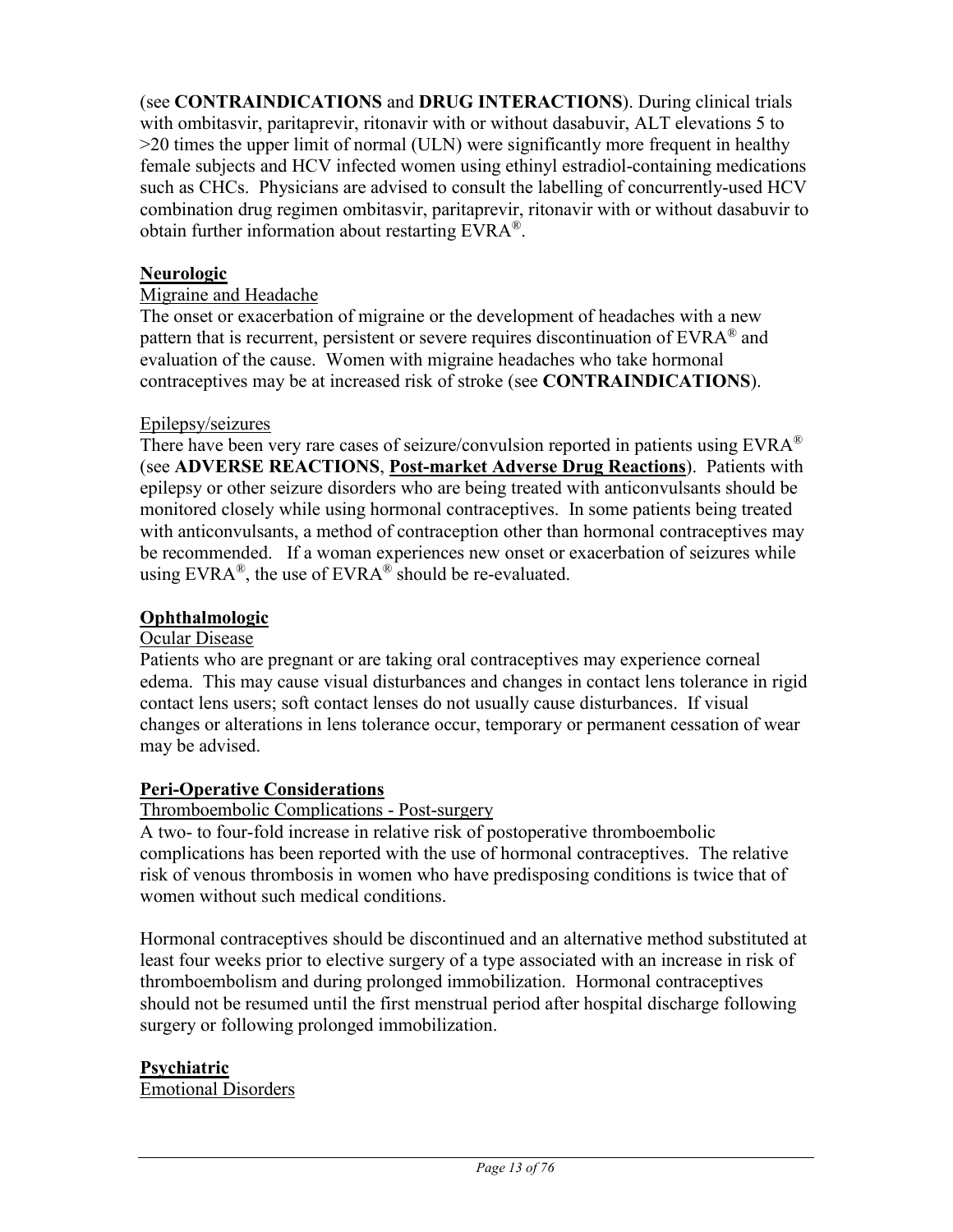Patients with a history of emotional disturbances, especially the depressive type, may be more prone to have a recurrence of depression while using hormonal contraceptives. In cases of a serious recurrence, a trial of an alternative method of contraception should be made, which may help to clarify the possible relationship. Women with premenstrual syndrome (PMS) may have a varied response to hormonal contraceptives, ranging from symptomatic improvement to worsening of the condition.

### **Renal**

### Fluid Retention

Hormonal contraceptives may cause some degree of fluid retention. They should be prescribed with caution, and only with careful monitoring, in patients with conditions which might be aggravated by fluid retention.

### **Sexual Function/Reproduction**

#### Return to Fertility

After discontinuing hormonal contraceptive therapy, the patient should delay pregnancy until at least one normal spontaneous cycle has occurred in order to date the pregnancy. An alternative contraceptive method should be used during this time. There may be some delay in the patient becoming pregnant following discontinuation of the contraceptive patch, particularly if the patient had irregular menstrual cycles before using the contraceptive patch.

#### Amenorrhea

In the event of amenorrhea, pregnancy should be ruled out.

Women with a history of oligomenorrhea, secondary amenorrhea or irregular cycles may remain anovulatory or become amenorrheic following discontinuation of estrogenprogestin combination therapy.

Amenorrhea, especially if associated with breast secretion that continues for six months or more after withdrawal, warrants a careful assessment of hypothalamic-pituitary function.

#### **Skin**

Chloasma may occasionally occur with use of hormonal contraception, especially in users with a history of chloasma gravidarum. Users with a tendency to chloasma should avoid exposure to the sun or ultraviolet radiation while using EVRA®. Chloasma is often not fully reversible.

#### **Special Populations**

#### Pregnant Women

Extensive epidemiological studies have revealed no increased risk of birth defects in women who have used oral contraceptives prior to pregnancy.

 $EVARA^{\circledast}$  is contraindicated for use in pregnancy. However, if conception accidentally occurs while hormonal contraceptives are being used, there is no conclusive evidence that the hormones contained in the contraceptive will harm the developing child. The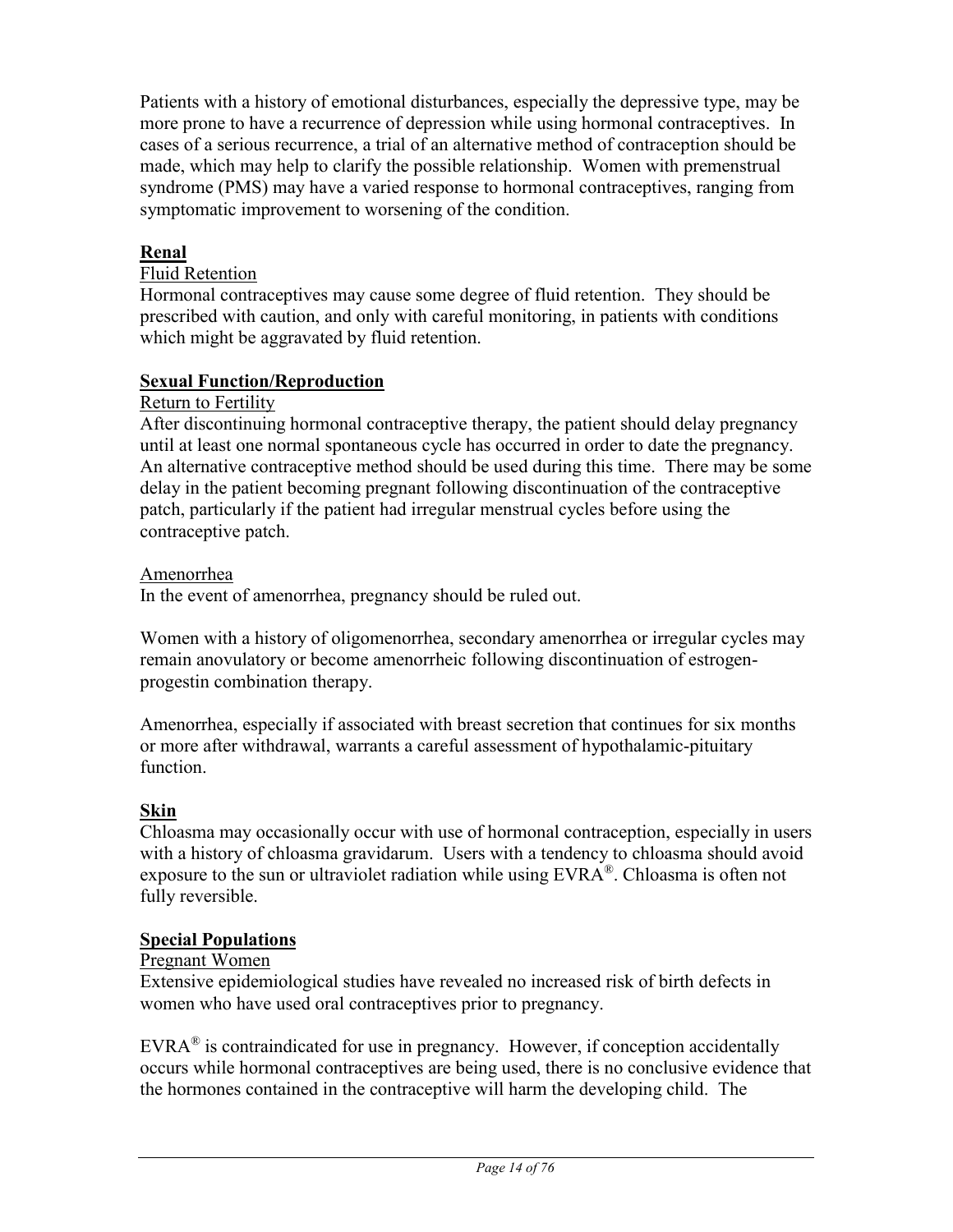majority of recent studies also do not indicate a teratogenic effect, particularly insofar as cardiac anomalies and limb reduction defects are concerned, when taken inadvertently during early pregnancy.<sup>59</sup>

#### Nursing Women

In breast-feeding women, the use of hormonal contraceptives results in the hormonal components being excreted in breast milk and may reduce its quantity and quality.

A few adverse effects on the child have been reported, including jaundice and breast enlargement.<sup>17</sup> The nursing mother should be advised not to use CHC, but to use other forms of contraception until she has completely weaned her child.

### Pediatrics (<18 years of age)

The safety and efficacy of  $EVARA^{\circledast}$  have not been established in women younger than 18 years of age.Use of this product before menarche is not indicated.

### **Geriatrics**

 $EVARA^{\circledR}$  is not indicated for use in post-menopausal women.

### Renal Impairment

 $EVRA^{\otimes}$  has not been studied in women with renal impairment. There is a suggestion in the literature that the unbound fraction of ethinyl estradiol is higher.<sup>51</sup> EVRA<sup>®</sup> should be used with supervision in this population.

#### Hepatic Impairment

EVRA® is contraindicated in this population (see **CONTRAINDICATIONS**).

### **Monitoring and Laboratory Tests**

Physical Examination and Follow-up

Before hormonal contraceptives are used, a thorough history and physical examination should be performed, including a blood pressure determination and the family case history carefully noted. In addition, disturbances of the clotting system must be ruled out if any members of the family have suffered from thromboembolic diseases (e.g., deep vein thrombosis, stroke, myocardial infarction) at a young age. Breasts, liver, extremities and pelvic organs should be examined. A Papanicolaou smear should be taken if the patient has been sexually active.

The first follow-up visit should be three months after the initiation of hormonal contraceptive therapy. Thereafter, examinations should be performed at least once a year, or more frequently if indicated. Women with a strong family history of breast cancer or who have breast nodules should be monitored with particular care. At each visit, examination should include those procedures that were done at the initial visit, as outlined above or as per the recommendations of the Canadian Task Force on the Periodic Health Examination.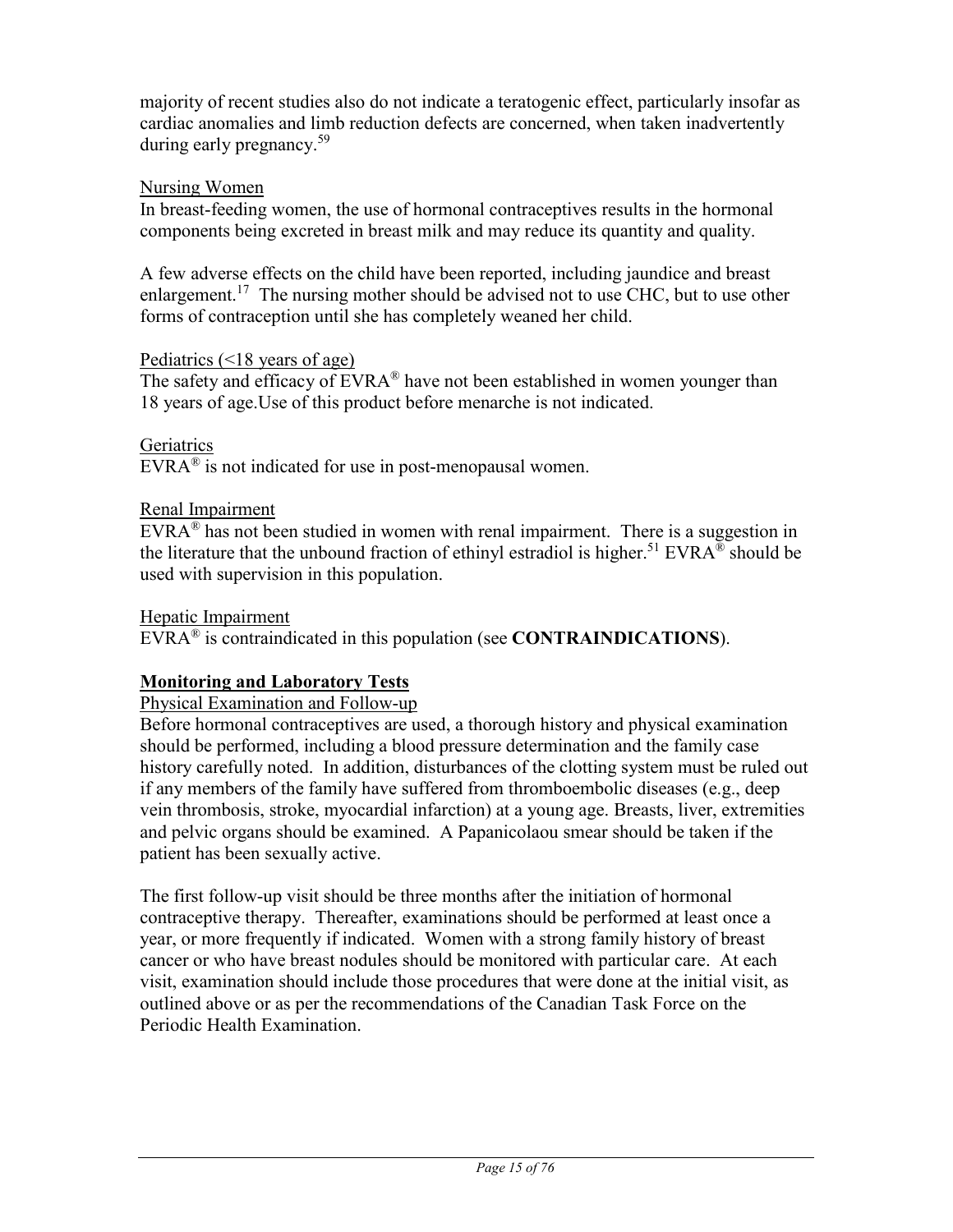### **ADVERSE REACTIONS**

#### **Adverse Drug Reaction Overview**

Listed below are adverse events that have been associated with the use of combination hormonal contraceptives (CHC). These are also likely to apply to combination transdermal hormonal contraceptives such as EVRA®.

An increased risk of the following serious adverse reactions has been associated with the use of hormonal contraceptives:

- Thrombophlebitis and venous thrombosis with or without embolism
- Arterial thromboembolism
- Pulmonary embolism
- Mesenteric thrombosis
- Myocardial infarction
- Cerebral hemorrhage
- Cerebral thrombosis
- Hypertension
- Gallbladder disease
- Hepatic adenomas or benign liver tumours
- Neuro-ocular lesions (e.g., Retinal thrombosis)
- Congenital anomalies

The following adverse reactions have also been reported in patients receiving hormonal contraceptives:

- Nausea
- Vomiting
- Gastrointestinal symptoms (such as abdominal cramps and bloating)
- Breakthrough bleeding
- Spotting
- Change in menstrual flow
- Amenorrhea during and after treatment
- Temporary infertility after discontinuation of treatment
- Edema
- Chloasma or melasma that may persist
- Breast changes (tenderness, enlargement, secretion)
- Change in weight (increase or decrease)
- Change in cervical erosion and secretion
- Diminution in lactation when given immediately postpartum
- Cholestatic jaundice
- Migraine
- Rash (allergic)
- Depression
- Reduced tolerance to carbohydrates
- Vaginal candidiasis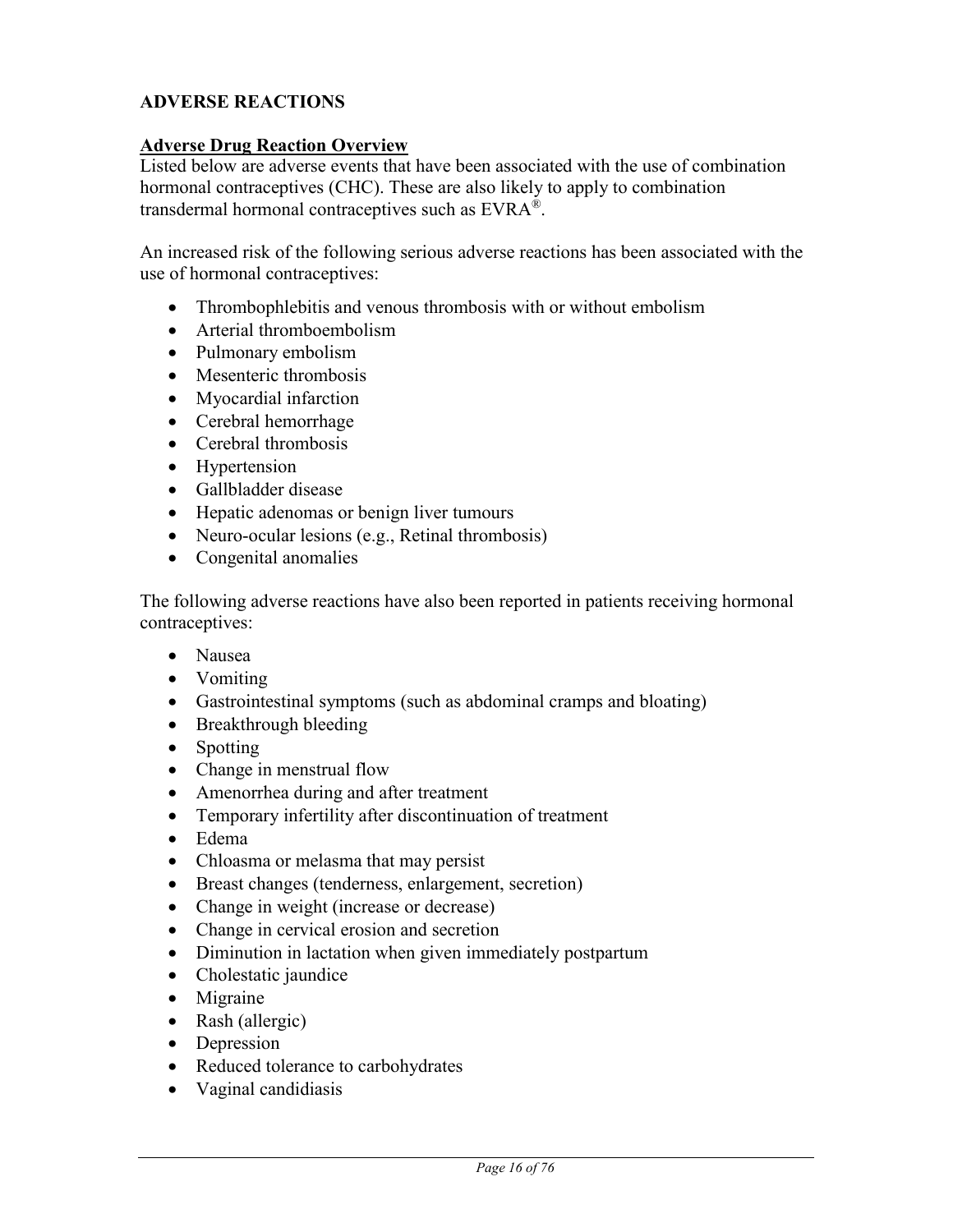- Change in corneal curvature (steepening)
- Intolerance to contact lenses
- Administration-site reaction (transdermal, sub-dermal or intramuscular administration only)
- Premenstrual-like syndrome
- Cataracts
- Optic neuritis
- Retinal thrombosis
- Chorea
- Changes in appetite
- Cystitis-like syndrome
- Rhinitis
- Headache
- Nervousness
- Dizziness
- Hirsutism
- Loss of scalp hair
- Erythema multiforme
- Erythema nodosum
- Hemorrhagic eruption
- Vaginitis
- Porphyria
- Impaired renal function
- Hemolytic uremic syndrome
- Raynaud's phenomenon
- Auditory disturbances
- Pancreatitis
- Dysmenorrhea
- Increase in size of uterine leiomyomata
- Endocervical hyperplasia
- Change in libido

# **Clinical Trial Adverse Drug Reactions**

*Because clinical trials are conducted under very specific conditions the adverse reaction rates observed in the clinical trials may not reflect the rates observed in practice and should not be compared to the rates in the clinical trials of another drug. Adverse drug reaction information from clinical trials is useful for identifying drug-related adverse events and for approximating rates.*

Two adequate and well-controlled trials demonstrated that the incidence of breakthrough bleeding and spotting with  $EVRA^{\otimes}$  is statistically and clinically comparable to that seen with CYCLEN® (norgestimate/ethinyl estradiol) and TRIPHASIL<sup>®</sup> (levonorgestrel/ethinyl estradiol) tablets.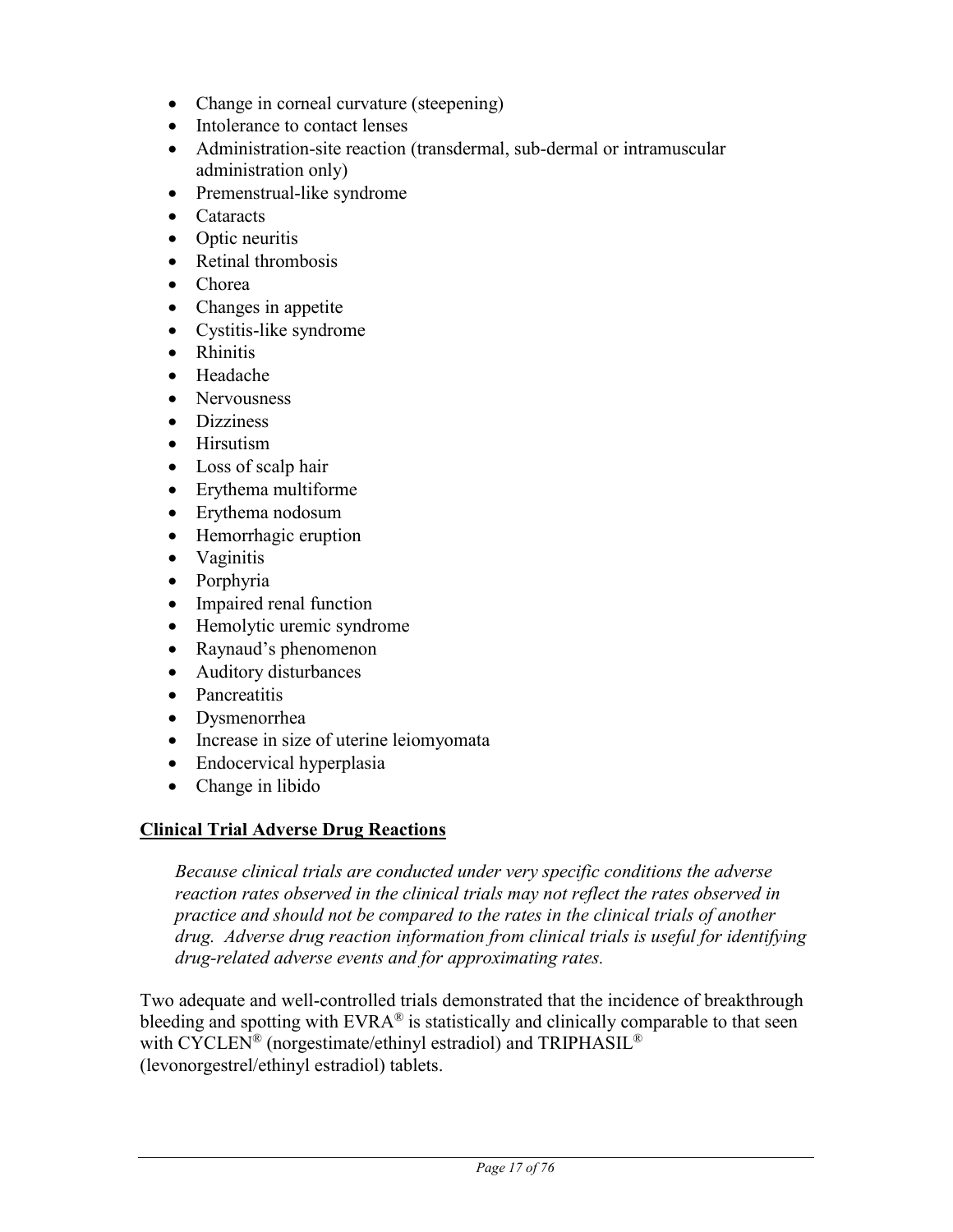Presented in the following table are the most common treatment-emergent adverse events reported with the use of  $\text{EVRA}^{\otimes}$  in three clinical studies (n=3330), two comparing EVRA<sup>®</sup> to an oral contraceptive, and a third evaluating EVRA<sup>®</sup> alone, occurring in  $\geq$ 1% of subjects. Treatment-emergent adverse events are all adverse events reported in three clinical studies in subjects receiving EVRA® regardless of whether they were deemed by the Investigator to be causally related to  $EVRA^{\overline{\otimes}}$  use.

| <b>Body System</b>                                      | $EVRA^{\circledR}$                                                                                                                                                                                                                                                        |
|---------------------------------------------------------|---------------------------------------------------------------------------------------------------------------------------------------------------------------------------------------------------------------------------------------------------------------------------|
|                                                         | $(n = 3330)$                                                                                                                                                                                                                                                              |
|                                                         | (%)                                                                                                                                                                                                                                                                       |
| <b>Gastrointestinal disorders</b>                       | nausea (17%), abdominal pain (9%), vomiting (5%), diarrhea<br>$(4\%)$ , dyspepsia $(2\%)$ , flatulence $(2\%)$ , gastroenteritis $(2\%)$ ,<br>toothache $(1%)$                                                                                                            |
| General disorders and administration<br>site conditions | application site reaction $(17%)$ , Influenza-like symptoms $(7%)$ ,<br>fatigue (3%), injury (3%), fever (2%), malaise (1%)                                                                                                                                               |
| <b>Immune system disorders</b>                          | allergy $(1\%)$                                                                                                                                                                                                                                                           |
| <b>Infections and infestations</b>                      | monoliasis $(3\%)$ , otitis media $(1\%)$                                                                                                                                                                                                                                 |
| Investigations                                          | weight increase $(3\%)$ , cervical smear test positive $(1\%)$                                                                                                                                                                                                            |
| Musculo-skeletal and connective tissue<br>disorders     | back pain $(5\%)$ , myalgia $(2\%)$ , tendon disorder $(1\%)$                                                                                                                                                                                                             |
| Nervous system disorders                                | headache (21%), dizziness (3%), migraine (3%)                                                                                                                                                                                                                             |
| <b>Psychiatric disorders</b>                            | emotional lability (4%), depression (3%), libido decreased (1%)                                                                                                                                                                                                           |
| <b>Renal and urinary disorders</b>                      | urinary tract infection $(2\%)$ , cystitis $(1\%)$                                                                                                                                                                                                                        |
| <b>Reproductive system and breast</b><br>disorders      | breast discomfort (17%), dysmenorrhea (10%), vaginitis (5%),<br>breast pain female (4%), intermenstrual bleeding (3%),<br>menorrhagia (3%), breast engorgement (2%), breast enlargement<br>(2%), leukorrhea (2%), breast fibroadenosis (1%), menstrual<br>disorder $(1%)$ |
| Respiratory, thoracic and mediastinal<br>disorders      | upper respiratory tract infection $(10\%)$ , pharyngitis $(5\%)$ , sinusitis<br>$(5\%)$ , bronchitis $(2\%)$ , coughing $(1\%)$ , rhinitis $(1\%)$                                                                                                                        |
| Skin and subcutaneous tissue<br>disorders               | pruritus (4%), acne (3%), rash (2%), pruritus genital (1%)                                                                                                                                                                                                                |

|  |  | Table 1.2 Incidence (% of patients) of Treatment-Emergent Adverse Events in Three Studies |  |  |  |
|--|--|-------------------------------------------------------------------------------------------|--|--|--|

Less common Clinical Trial Treatment-Emergent Adverse Events occurring in <1% of **Subjects** 

**Blood and lymphatic system disorders:** anemia, granulocytopenia, leucopenia, leukocytosis, lymphadenopathy, monocytosis, platelets abnormal, thrombocytopenia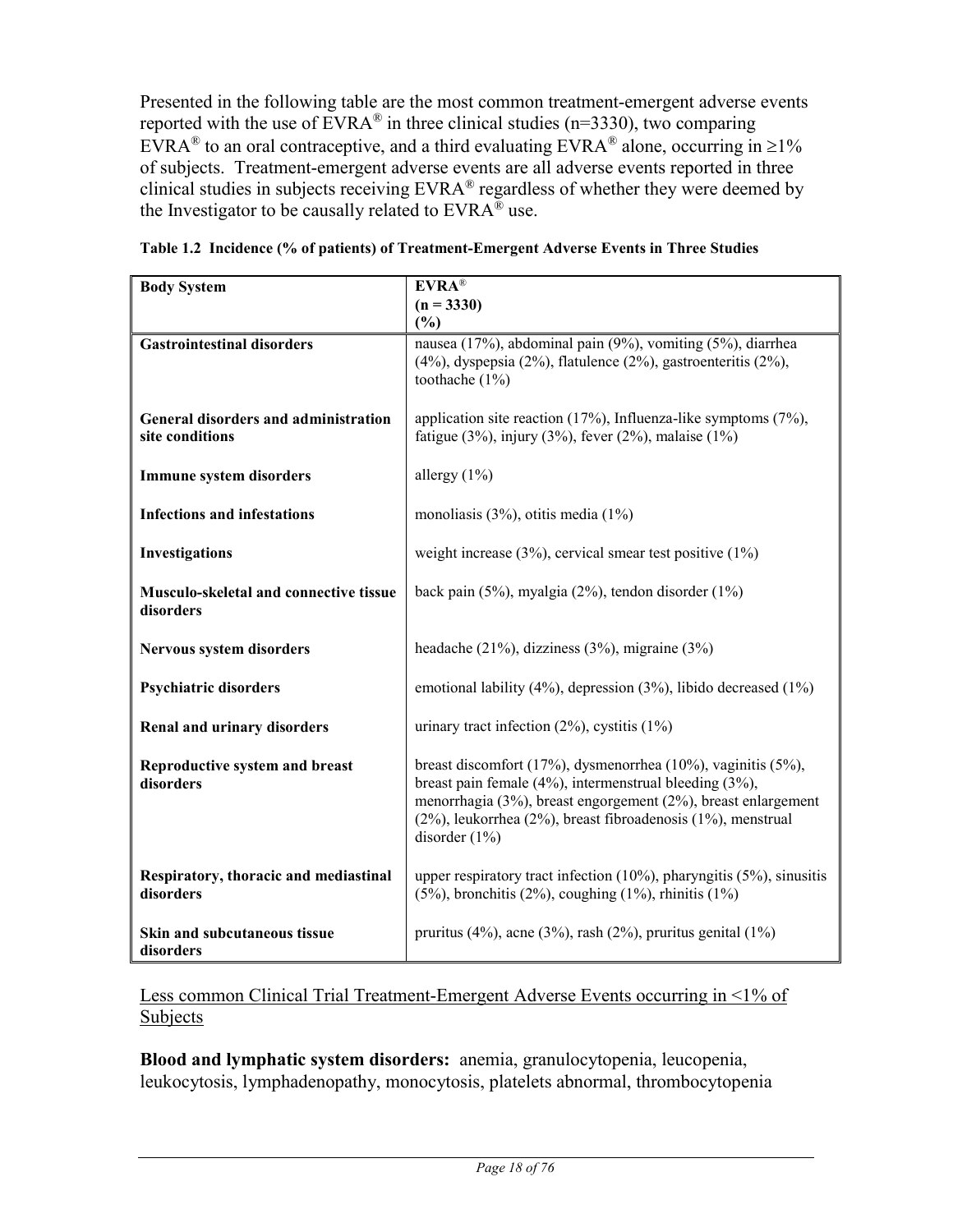**Cardiac disorders:** angina pectoris, bradycardia, edema dependent, hypertension, hypotension, palpitation, tachycardia

**Ear and labyrinth disorders:** ear disorder nos, earache, tinnitus, vestibular disorder

**Endocrine disorders:** goitre, hyperprolactinaemia, hypothyroidism

**Eye disorders:** conjunctival discolouration, conjunctivitis, corneal ulceration, exophthalmos, eye abnormality, eye pain, eyelid retraction, myopia, retinal detachment, vision abnormal, xerophthalmia

**Gastrointestinal disorders:** abdomen enlarged, colitis, constipation, enanthema, enteritis, gastritis, gastro-intestinal disorder nos, gastroesophageal reflux, gingival bleeding, gingivitis, glossitis, hemorrhoids, mouth dry, periodontal destruction, rectal disorder, saliva increased, stomatitis ulcerative, taste perversion, tenesmus, tooth caries, tooth disorder

**General disorders and administration site conditions:** asthenia, chest pain, application site cellulitis, face edema, hot flushes, edema, edema generalized, edema peripheral, pain, rigors, syncope, thirst, tolerance decreased

**Hepatobiliary disorders:** cholesystitis, cholelithiasis, hepatic function abnormal

**Immune system disorders:** allergic reaction, vasculitis allergic

**Infections and infestations:** abscess, herpes simplex, herpes zoster, infection, infection bacterial, infection fungal, infection viral

**Investigations:** globulins increased, SGOT increased, SGPT increased, weight decrease

**Metabolism and nutrition disorders:** alcohol intolerance, anorexia, appetite increase, dehydration, diabetes mellitus, fat disorder, hypercholesterolemia, hyperglycemia, hypertriglyceridemia, hypoglycemia, edema legs, obesity

**Musculoskeletal and connective tissue disorders:** arthralgia, arthritis, arthrosis, bursitis, cramps legs, leg pain, muscle weakness, myositis, osteoma, skeletal pain, tendonitis, torticollis

**Neoplasms benign, malignant and unspecified:** breast neoplasm benign female, cervical uterine polyp, cervix carcinoma in situ, lipoma, melanoma malignant, neoplasm nos, neuroma, ovarian cyst, phaeochromocytoma, skin neoplasm malignant, thyroid cyst, uterine fibroid

**Nervous System disorders:** convulsions, coordination abnormal, dysphonia, hemiplegia, hypertonia, hypoesthesia, hypotonia, meningitis, migraine aggravated, neuralgia, paraesthesia, stupor, tremor, vertigo

**Psychiatric disorders:** amnesia, anxiety, apathy, crying abnormal, depersonalization, depression aggravated, dyspareunia, insomnia, libido increased, nervousness, paroniria, psychosis manic-depressive, sleep disorder, somnolence, suicide attempt

**Renal and urinary disorders:** dysuria, micturition frequency, pyelonephritis, renal calculus, renal pain, strangury, urethral disorder, urinary incontinence, urine abnormal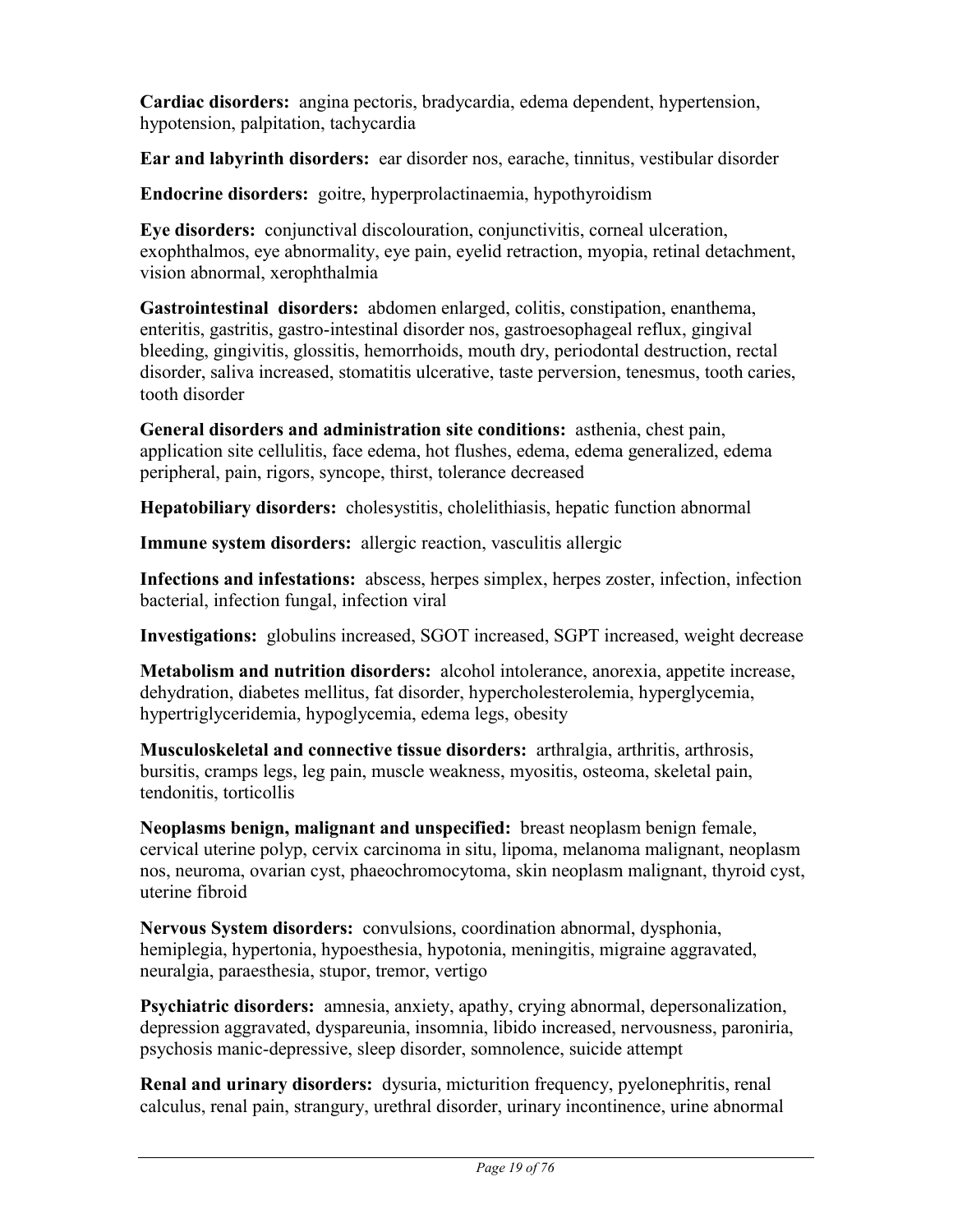**Reproductive system and breast disorders:** breast atrophy, cervical dysplasia, cervicitis, cervix lesion, endometriosis, genital ulceration, lactation nonpuerperal, mastitis, ovarian disorder, pelvic inflammation, perineal pain female, uterine disorder nos, uterine spasm, vaginal hemorrhage, vulva disorder, withdrawal bleeding

**Respiratory, thoracic and mediastinal disorders:** asthma, bronchospasm, dyspnoea, laryngitis, pleurisy, pneumonia, stridor

**Skin and subcutaneous tissue disorders:** alopecia, bullous eruption, chloasma, dermatitis, dermatitis contact, eczema, folliculitis, furunculosis, hypertrichosis, melanosis, nail disorder, paronychia, photosensitivity allergic reaction, photosensitivity reaction, pigmentation abnormal, psoriasis, purpura, rash erythematous, rash maculopapular, seborrhoea, skin cold clammy, skin depigmentation, skin discolouration, skin disorder, skin dry, sweat gland disorder, sweating increased, urticaria, vasculitis allergic, verruca

### **Social Circumstance:** drug abuse

**Vascular disorders:** aneurysm, epistaxis, flushing, hematoma, peripheral ischaemia, phlebitis, pulmonary embolism, purpura allergic, thrombophlebitis, thrombophlebitis superficial, vascular disorder, thrombosis arterial leg, vasculitis, vein disorder, vein distended, vein pain, vein varicose

### **Post-Market Adverse Drug Reactions**

In addition to the adverse events observed in clinical trials listed above, the following other serious and unexpected adverse events have been reported in users of EVRA<sup>®</sup> in the post-marketing period. These adverse events are compiled from spontaneous reports and are listed regardless of frequency and whether or not a causal relationship with  $EVAR^{\otimes}$ has been established:

**Blood and lymphatic system disorders:** hemolytic uremic syndrome, idiopathic thrombocytopenic purpura, iron deficiency anemia

**Cardiac disorders:** acute coronary syndrome, arrhythmia, atrial tachycardia, cardiac failure, coronary artery atherosclerosis, coronary artery dissection (with fatal outcome), intracardiac thrombus, myocardial infarction, myocarditis (with fatal outcome), pericardial effusion, sinus tachycardia, supraventricular tachycardia

**Congenital, familial and genetic disorders:** atrial septal defect, cleft lip, cleft palate, congenital musculoskeletal anomaly, dermoid cyst of ovary, Fallot's tetralogy, limb malformation, skull malformation, ventricular septal defect

**Ear and labyrinth disorders:** motion sickness, otosclerosis

**Endocrine disorders:** thyroid disorder

**Eye disorders:** amaurosis fugax, blindness, blindness transient, blindness unilateral, cataract, contact lens intolerance, corneal neovascularisation, diplopia, dry eye, eye disorder, eye irritation, eye haemorrhage, eye swelling, iritis, mydriasis, ocular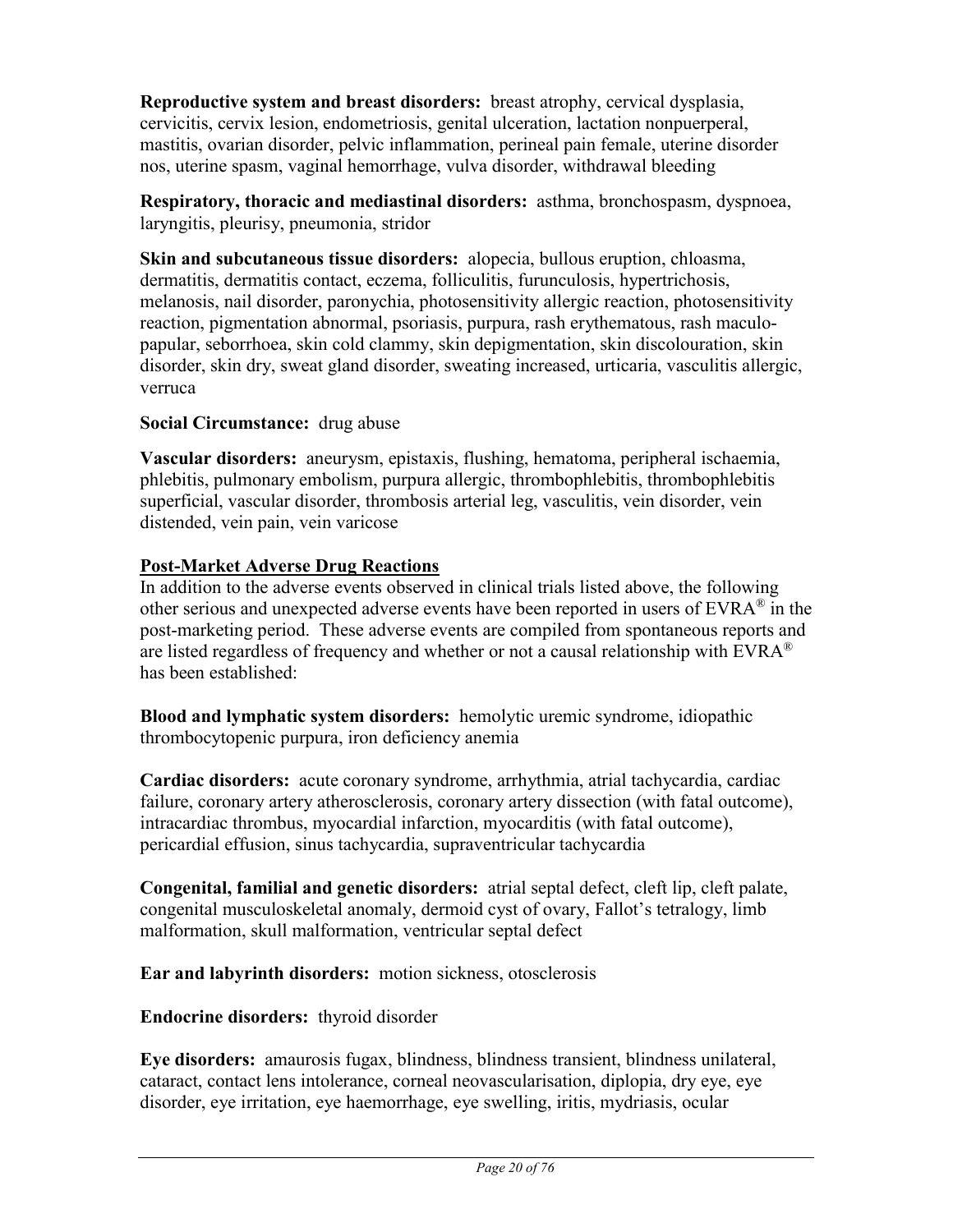discomfort, ocular hyperaemia, ocular icterus, optic nerve disorder, papilloedema, photophobia, retinal vascular thrombosis, vision blurred, visual acuity reduced, visual disturbance

**Gastrointestinal disorders:** abdominal discomfort, abdominal distension, ascites, colitis ulcerative, edema mouth, gastric disorder gastrointestinal edema, gastrointestinal hemorrhage, gastrointestinal pain, gastroesophageal reflux disease, hypoesthesia oral, intestinal ischemia, intestinal obstruction, irritable bowel syndrome, oral mucosal blistering, pancreatic disorder, pancreatitis, rectal hemorrhage, stomach discomfort, umbilical hernia

**General disorders and administration site conditions:** abasia, application site burn, application site dermatitis, application site discolouration, application site erythema, application site irritation, application site pain, application site photosensitivity reaction, application site pruritus, application site swelling, application site urticaria, chest discomfort, chills, cyst rupture, death, difficulty in walking, disease progression, drug ineffective, drug interaction, drug withdrawal syndrome, dysplasia, feeling abnormal, feeling cold, feeling hot and cold, feeling jittery, feeling of body temperature change, gait disturbance, hernia, hunger, irritability, local swelling, swelling, temperature intolerance, therapeutic response delayed

**Hepatobiliary disorders:** cholestasis, gallbladder disorder, hepatic cirrhosis, hepatic failure, hepatic pain, hepatitis, hepatocellular damage, hepatomegaly, jaundice, liver disorder, portal vein thrombosis

**Immune system disorders:** anaphylactic reaction, anaphylactic shock, anaphylactoid reaction, autoimmune disorder, food allergy, hypersensitivity, sarcoidosis

**Infections and infestations:** alpha haemolytic streptococcal infection, appendicitis, breast abscess, cavernous sinus thrombosis, cellulitis, ear infection, encephalitis viral (with fatal outcome), Escherichia urinary tract infection, gastroenteritis viral, gastrointestinal infection, infectious mononucleosis, influenza, joint abscess, nasopharyngitis, osteomyelitis, pelvic inflammatory disease, pneumonia, respiratory tract infection, septic embolus, septic shock, skin infection, staphylococcal infection, streptococcal infection, tonsillitis, vaginal candidiasis, vaginal infection, vaginitis bacterial, vulvovaginal mycotic infection

**Injury, poisoning and procedural complications**: brachial plexus injury, closed head injury, collapse of lung, concussion, contusion, drug administration error, drug exposure during pregnancy, drug exposure via breast milk, fall, inappropriate schedule of drug administration, incision site complication, intentional misuse, joint sprain, limb injury, medication error, overdose, road traffic accident, stress fracture, wrist fracture

**Investigations:** alanine aminotransferase increased, anti-thyroid antibody positive, aspartate aminotransferase increased, blood cholesterol increased, blood creatine phosphokinase increased, blood glucose increased, blood lactate dehydrogenase increased, blood pressure increased, blood test abnormal, blood triglycerides increased,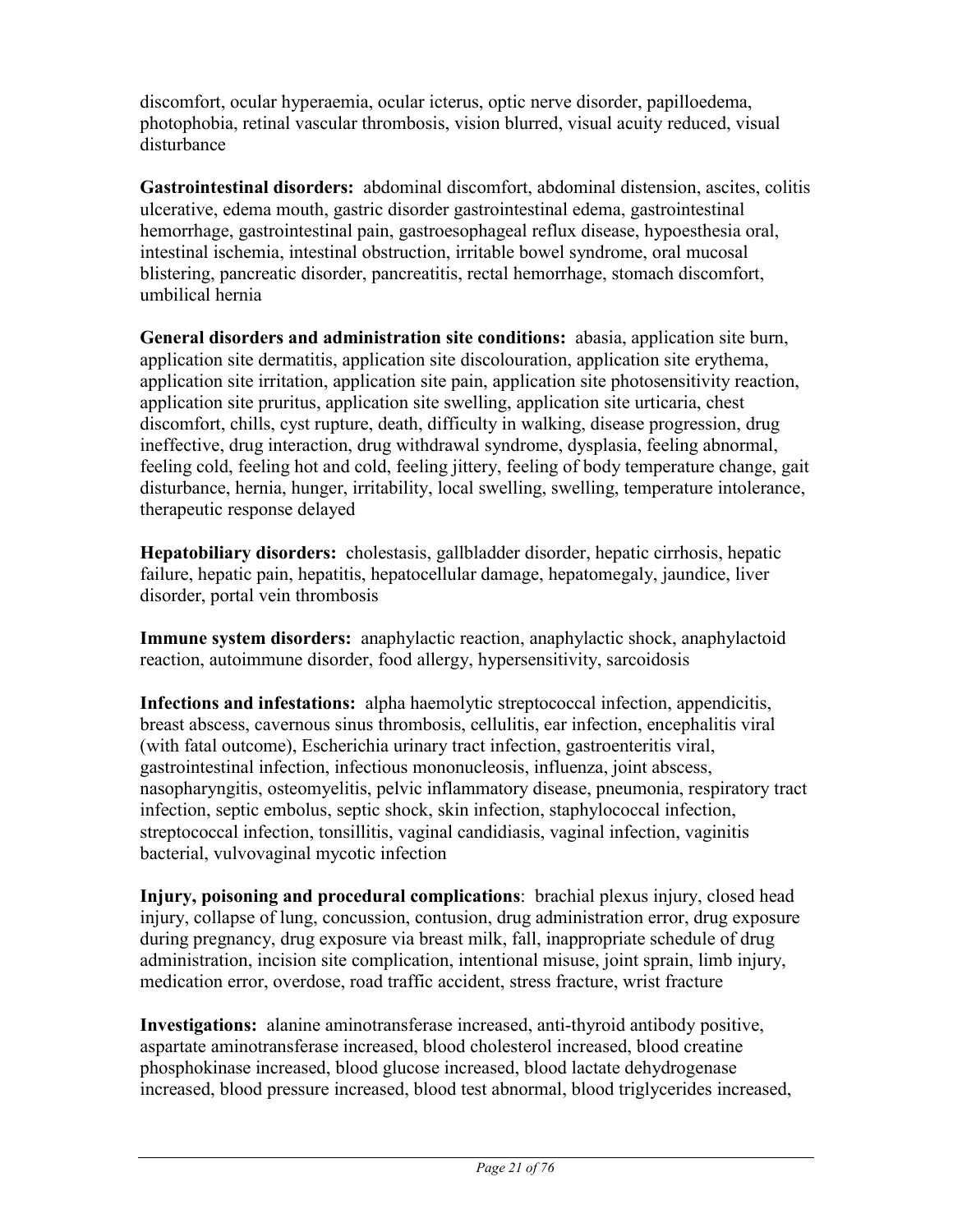cardiac enzymes increased, electrocardiogram abnormal, electrocardiogram T wave abnormal, fetal heart rate decreased, hemoglobin abnormal, haemoglobin decreased, heart rate decreased, heart rate increased, heart rate irregular, hepatic enzyme increased, intraocular pressure increased, liver function test abnormal, red blood cell sedimentation rate increased, smear cervix abnormal, thyroid function test abnormal

**Metabolism and nutrition disorders**: anorexia, decreased appetite, diabetes mellitus non-insulin-dependent, fluid retention, food intolerance, gestational diabetes, hypokalemia, increased appetite, iron deficiency

**Musculoskeletal and connective tissue disorders:** bone pain, flank pain, groin pain, joint effusion, joint swelling, muscle spasms, muscle tightness, muscle twitching, pain in extremity, rhabdomyolysis, rotator cuff syndrome, sensation of heaviness, shoulder pain

**Neoplasms benign, malignant and unspecified:** benign hydatidiform mole, brain neoplasm, cervix carcinoma, colon cancer Stage II, colon neoplasm, fibroadenoma of breast, fibromatosis, focal nodular hyperplasia, gastrointestinal carcinoma, hepatic neoplasm, neoplasm malignant, ovarian cancer, peritoneal neoplasm, renal neoplasm, teratoma benign, thyroid gland cancer

**Nervous system disorders:** amnesia, basilar artery thrombosis, benign intracranial hypertension, burning sensation, carotid artery stenosis, cerebral artery occlusion, cerebral hemorrhage, cerebral infarction, cerebral thrombosis, cerebral venous thrombosis (with fatal outcome), cerebrovascular accident (with fatal outcome), coma, depressed level of consciousness, dysarthria, dysgeusia, dyskinesia, encephalitis, facial palsy, facial paresis, formication, grand mal convulsion, hemiparesis, hemorrhagic stroke, intracranial aneurysm, intracranial venous sinus thrombosis, ischemic stroke, lethargy, loss of consciousness, mental impairment, migraine with aura, monoparesis, multiple sclerosis, multiple sclerosis relapse, nervous system disorder, optic neuritis, petit mal epilepsy, polyneuropathy, sinus headache, somnolence, speech disorder, subarachnoid haemorrhage, superior sagittal sinus thrombosis, syncope, thrombotic stroke, transient ischemic attack, transverse sinus thrombosis, tunnel vision, visual field defect

**Pregnancy, puerperium and perinatal conditions:** abnormal product of conception, abortion, abortion incomplete, abortion missed, abortion spontaneous, abortion threatened, antepartum hemorrhage, blighted ovum, ectopic pregnancy, fetal disorder, fetal growth retardation, intra-uterine death, oligohydramnios, placenta previa, placental insufficiency, postpartum haemorrhage, preeclampsia, pregnancy, pregnancy-induced hypertension, premature labour, premature separation of placenta, ruptured ectopic pregnancy, twin pregnancy, unintended pregnancy

**Psychiatric disorders:** abnormal behaviour, acute psychosis, affect lability, aggression, anger, attention deficit/hyperactivity disorder, bipolar disorder, completed suicide, confusional state, decreased interest, depressed mood, expressive language disorder, hallucination (auditory, visual), homicidal ideation, mood altered, mood swings, nightmare, panic attack, personality change, stress, suicidal ideation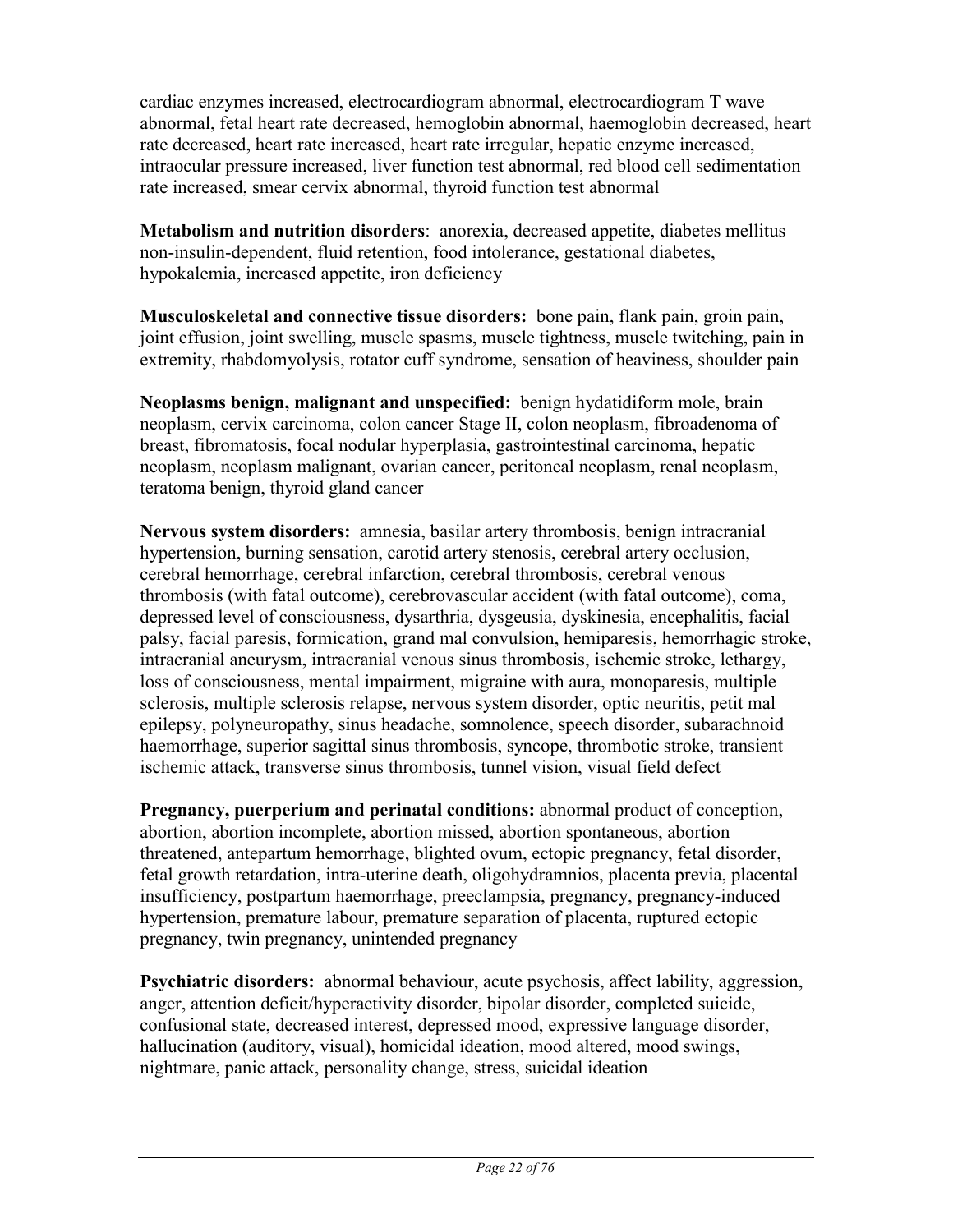**Renal and urinary disorders:** chromaturia, renal disorder, renal failure, renal failure acute, urethral cyst

**Reproductive system and breast disorders:** adenomyosis, amenorrhea, breast discharge, breast disorder, breast dysplasia, breast mass, breast swelling, breast tenderness, galactorrhea, genital discharge, genital rash, hypertrophy breast, hypomenorrhea, infertility, menometrorrhagia, oligomenorrhea, ovulation pain, pelvic discomfort, pelvic pain, polymenorrhea, premenstrual syndrome, reproductive tract disorder, uterine cyst, uterine hemorrhage, vaginal disorder, vaginal lesion, withdrawal bleeding irregular

**Respiratory, thoracic and mediastinal disorders:** acute respiratory distress syndrome, dyspnea, lung consolidation, neonatal respiratory distress syndrome, pharyngeal edema, pharyngolaryngeal pain, pharynx discomfort, pulmonary alveolar hemorrhage (with fatal outcome), pulmonary congestion, pulmonary edema (with fatal outcome), pulmonary alveolar hemorrhage, pulmonary congestion, pulmonary embolism (with fatal outcome), pulmonary hypertension, pulmonary infarction, pulmonary thrombosis, respiratory disorder, respiratory failure, sinus disorder, sleep apnea syndrome, tonsillar disorder

**Skin and subcutaneous tissue disorders:** angioneurotic edema, dermatitis allergic, erythema nodusum, hyperhidrosis, night sweats, pigmentation disorder, pruritus generalized, pyoderma gangrenosum, rash generalized, rash papular, rash pruritic, seborrheic dermatitis, skin irritation, skin reaction, swelling face, urticaria generalized, yellow skin

**Surgical and medical procedures:** abortion induced, appendectomy, dental operation, foot operation, gallbladder operation, hospitalization, hysterectomy, lipectomy, plastic surgery, renal stone removal, salpingo-oophorectomy, surgery, sympathectomy

**Vascular disorders:** angiopathy, arterial thrombosis, cavernous sinus thrombosis, circulatory collapse, deep vein thrombosis (with fatal outcome), diastolic hypertension, embolism, hemorrhage, iliac artery thrombosis, jugular vein thrombosis, malignant hypertension, orthostatic hypotension, pallor, Raynaud's phenomenon, thrombosis (with fatal outcome), vasculitis necrotizing (with fatal outcome), venous thrombosis, venous thrombosis limb

# **DRUG INTERACTIONS**

#### **Overview**

The concurrent administration of **oral** contraceptives with other drugs may result in an altered response to either agent (see Tables 1.3 and 1.4). Similar drug interactions are likely with the transdermal system. It is important to ascertain all drugs that a patient is taking, both prescription and non-prescription, before hormonal contraceptives are prescribed.

Physicians are advised to consult the labelling of concurrently-used drugs to obtain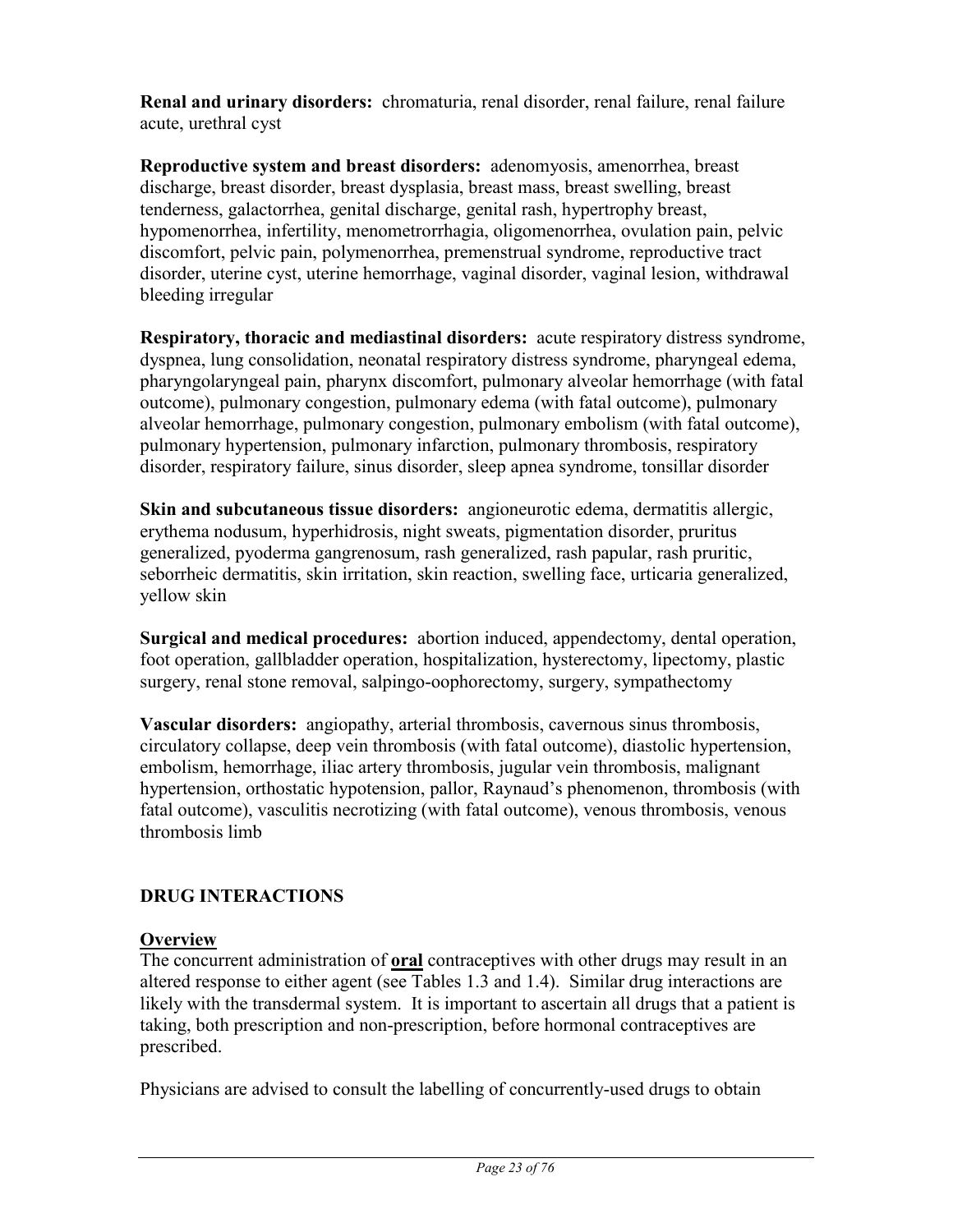further information about interactions with hormonal contraceptives or the potential for enzyme alterations and the possible need to adjust dosages.

Refer to *Oral Contraceptives 1994* (Chapter 8), Health Canada, for other possible drug interactions with hormonal contraceptives.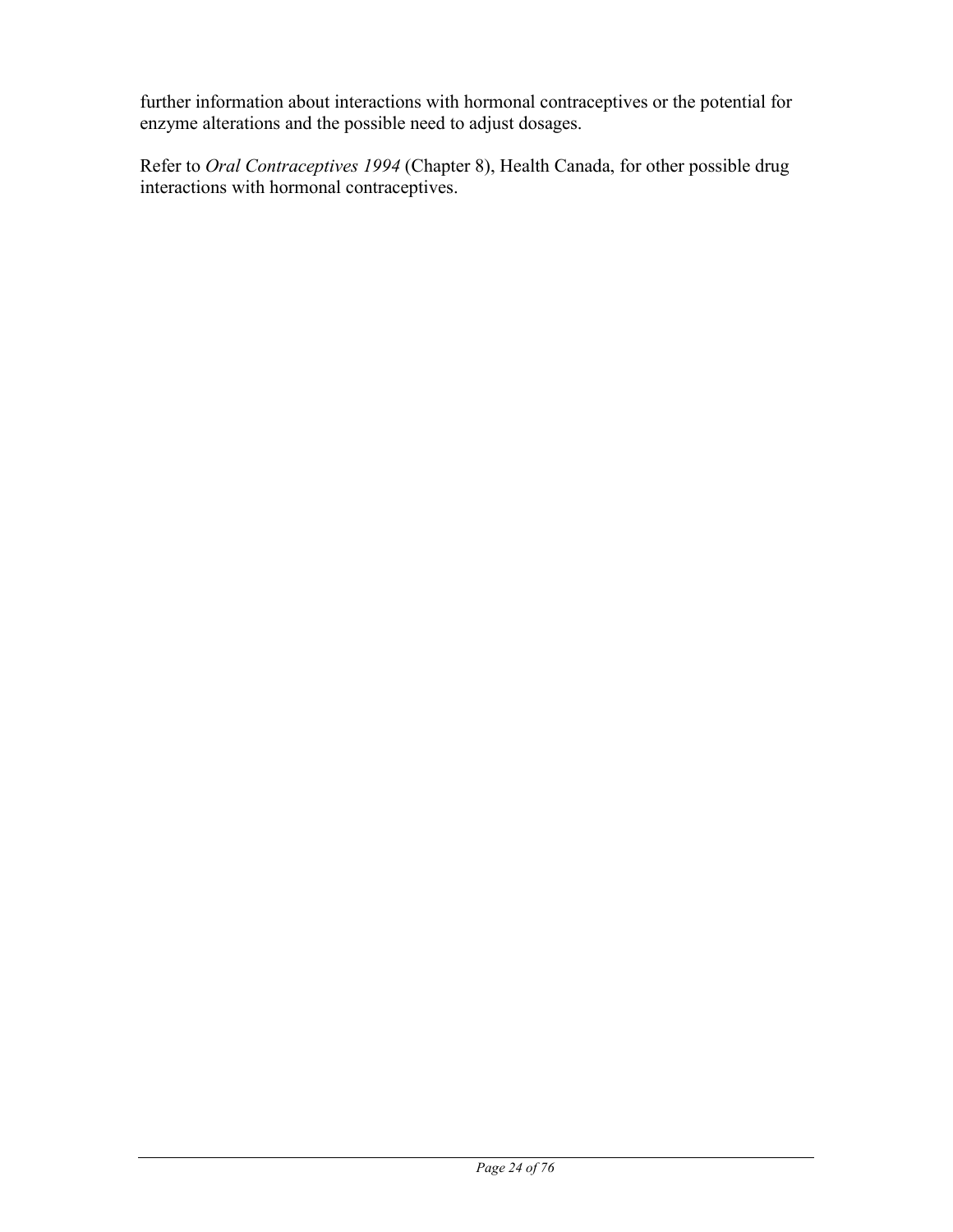| <b>Class of</b><br>Compound                                           | <b>Drug</b>                                                                                                                                                                     | <b>Proposed Mechanism</b>                                                                                                                        | <b>Suggested Management</b>                                                                                               |
|-----------------------------------------------------------------------|---------------------------------------------------------------------------------------------------------------------------------------------------------------------------------|--------------------------------------------------------------------------------------------------------------------------------------------------|---------------------------------------------------------------------------------------------------------------------------|
| Antacids                                                              |                                                                                                                                                                                 | Decreased intestinal absorption of<br>progestins.                                                                                                | Dose two hours apart.                                                                                                     |
| Anticonvulsants                                                       | Carbamazepine<br>Eslicarbazepine<br>acetate<br>Ethosuximide<br>Felbamate<br>Lamotrigine<br>Oxcarbazepine<br>Phenobarbital<br>Phenytoin<br>Primidone<br>Rufinamide<br>Topiramate | Induction of hepatic microsomal<br>enzymes. Rapid metabolism of estrogen<br>and increased binding of progestin and<br>ethinyl estradiol to SHBG. | Use higher dose OCs (50 µg<br>ethinyl estradiol), another drug<br>or another method.                                      |
| Antibiotics                                                           | Ampicillin<br>Cotrimoxazole<br>Penicillin                                                                                                                                       | Enterohepatic circulation disturbance,<br>intestinal hurry.                                                                                      | For short course, use additional<br>method or use another drug.<br>For long course, use another<br>method.                |
|                                                                       | Rifabutin<br>Rifampin                                                                                                                                                           | Increased metabolism of progestins.<br>Suspected acceleration of estrogen<br>metabolism.                                                         | Use another method.                                                                                                       |
|                                                                       | Chloramphenicol<br>Metronidazole<br>Neomycin<br>Nitrofurantoin<br>Sulfonamides<br>Tetracyclines                                                                                 | Induction of hepatic microsomal<br>enzymes. Also disturbance of<br>enterohepatic circulation.                                                    | For short course, use additional<br>method or use another drug.<br>For long course, use another<br>method.                |
|                                                                       | Troleandomycin                                                                                                                                                                  | May retard metabolism of OCs,<br>increasing the risk of cholestatic<br>jaundice.                                                                 |                                                                                                                           |
| Antifungals                                                           | Griseofulvin                                                                                                                                                                    | Stimulation of hepatic metabolism of<br>contraceptive steroids may occur.                                                                        | Use another method.                                                                                                       |
| Cholesterol-<br>Lowering Agent                                        | Cholestyramine                                                                                                                                                                  | May result in hastened elimination and<br>impaired effectiveness.                                                                                |                                                                                                                           |
|                                                                       | Clofibrate                                                                                                                                                                      | Reduces elevated serum triglycerides<br>and cholesterol; this reduces oral<br>contraceptive efficacy.                                            | Use another method                                                                                                        |
| CYP3A<br>inhibitors given<br>in combination<br>with HIV/AIDS<br>drugs | Cobicistat                                                                                                                                                                      | May reduce the efficacy of estrogen-<br>based contraceptives                                                                                     | Use another drug combination<br>or another method                                                                         |
| <b>HIV</b> Protease<br>Inhibitors                                     | Nelfinavir<br>Ritonavir<br>Ritonavir-boosted<br>protease inhibitors                                                                                                             | Induction of hepatic microsomal<br>enzymes.                                                                                                      | Use another drug or another<br>method.                                                                                    |
| Non-nucleoside<br>Reverse<br>Transcriptase<br>Inhibitors              | Nevirapine                                                                                                                                                                      | Induction of hepatic microsomal<br>enzymes.                                                                                                      | Use another drug or another<br>method.                                                                                    |
| Sedatives and<br>Hypnotics                                            | Benzodiazepines<br><b>Barbiturates</b><br>Chloral hydrate<br>Glutethimide<br>Meprobamate                                                                                        | Induction of hepatic microsomal<br>enzymes.                                                                                                      | For short course, use additional<br>method or another drug.<br>For long course, use another<br>method or higher-dose OCs. |

### **Table 1.3: Drugs that May Decrease the Efficacy of Oral Contraceptives**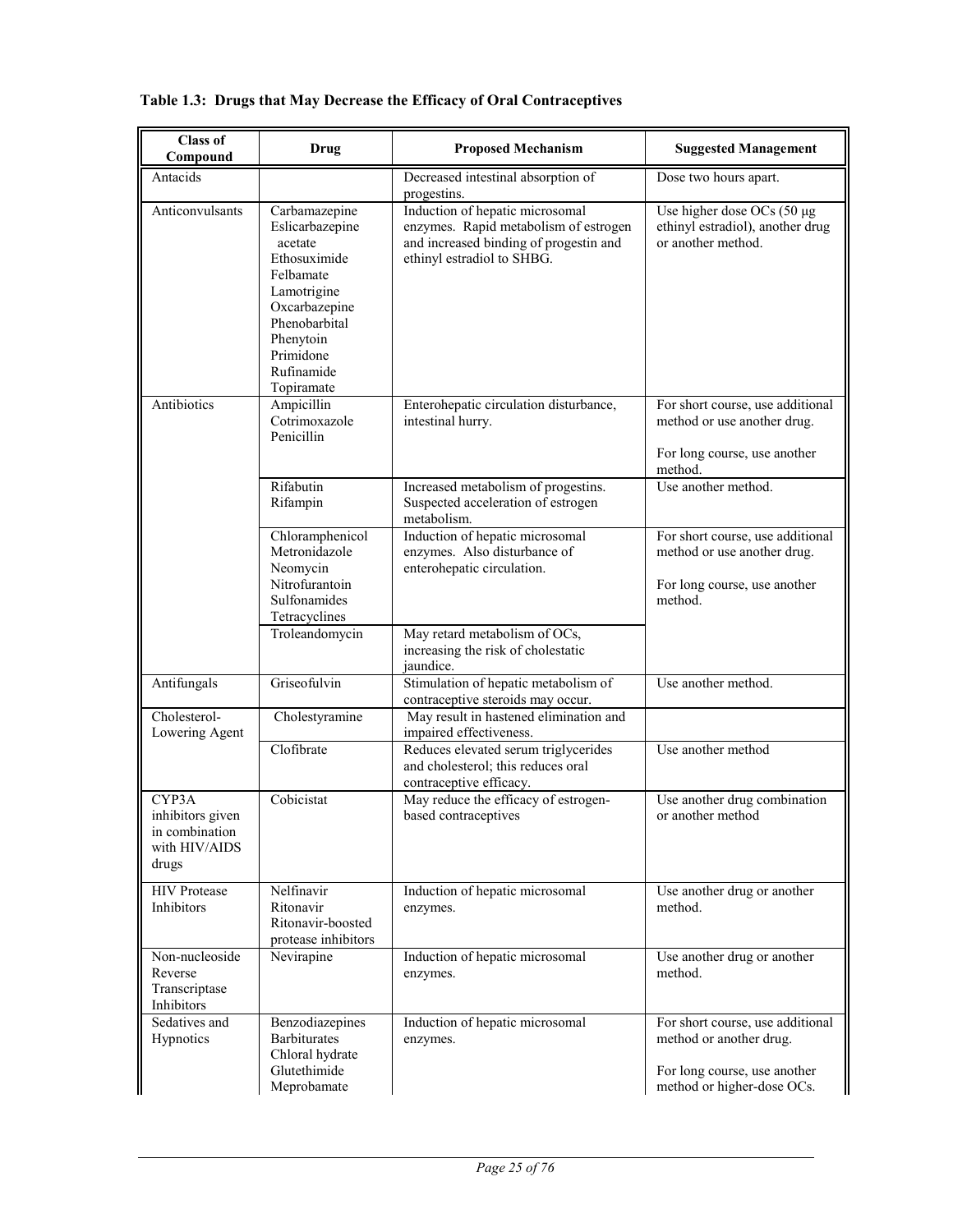| Other Drugs | Phenylbutazone<br>Antihistamines<br>Analgesics<br>Antimigraine<br>preparations<br>Vitamin E<br>Modafinil | Reduced OC efficacy has been reported.<br>Remains to be confirmed. |                                                                                                                               |
|-------------|----------------------------------------------------------------------------------------------------------|--------------------------------------------------------------------|-------------------------------------------------------------------------------------------------------------------------------|
|             | <b>Bosentan</b>                                                                                          | Induction of hepatic microsomal<br>enzymes                         | Consider switching to a non-<br>hormonal contraceptive method<br>or adding a barrier method to<br>oral contraceptive therapy. |
|             | (fos)aprepitant                                                                                          | Induction of hepatic microsomal<br>enzymes.                        | Use another method                                                                                                            |

### **Antibiotics:**

There have been reports of pregnancy while taking hormonal contraceptives and antibiotics, but clinical pharmacokinetic studies have not shown consistent effects of antibiotics on plasma concentrations of synthetic steroids. In a pharmacokinetic drug interaction study, oral administration of tetracycline HCl, 500 mg q.i.d. for 3 days prior to and 7 days during wear of ORTHO EVRA<sup>®</sup> (the formulation of EVRA<sup>®</sup> marketed in the United States) did not significantly affect the pharmacokinetics of norelgestromin or EE.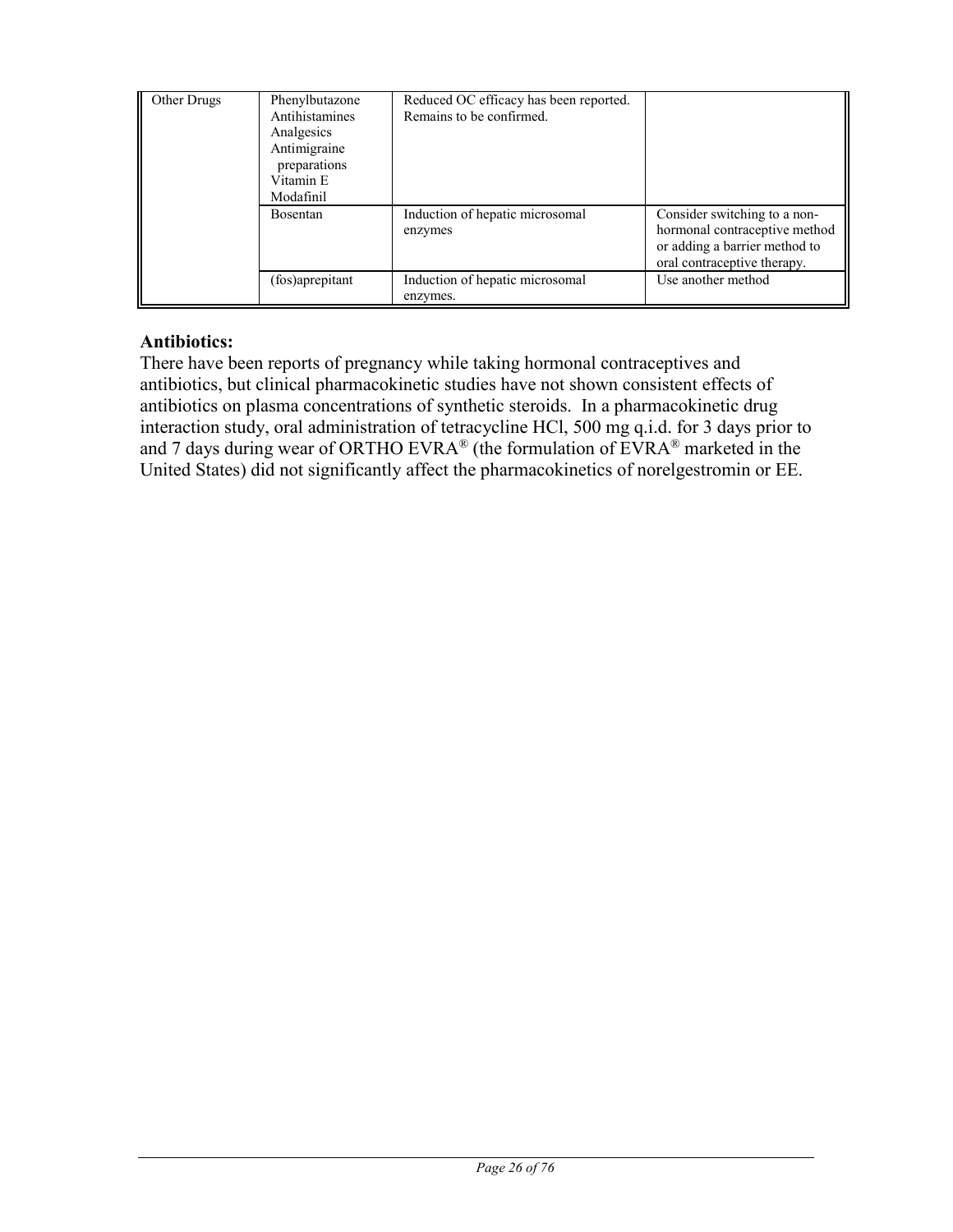### **Table 1.4: Modification of Other Drug Action by Oral Contraceptives**

| <b>Class of</b><br>Compound          | Drug                                 | <b>Modification of Drug</b><br><b>Action</b>                                                                                                | <b>Suggested Management</b>                                                                      |
|--------------------------------------|--------------------------------------|---------------------------------------------------------------------------------------------------------------------------------------------|--------------------------------------------------------------------------------------------------|
| Alcohol                              |                                      | Possible increased levels of<br>ethanol or acetaldehyde.                                                                                    | Use with caution.                                                                                |
| Alpha-II<br>Adrenoreceptor<br>Agents | Clonidine                            | Sedation effect increased.                                                                                                                  | Use with caution.                                                                                |
| Anticoagulants                       | All                                  | OCs increase clotting factors,<br>decrease efficacy. However,<br>OCs may potentiate action in<br>some patients.                             | Use another method.                                                                              |
| Anticonvulsants                      | All                                  | Estrogens may increase risk of<br>seizures.                                                                                                 | Use another method.                                                                              |
|                                      | Lamotrigine                          | Significantly decreased<br>lamotrigine levels (due to<br>induction of lamotrigine<br>glucuronidation) may lead to<br>breakthrough seizures. | Adjust dose of drug if necessary. <sup>13</sup>                                                  |
| Antidiabetic<br>Drugs                | Oral<br>hypoglycemics and<br>Insulin | OCs may impair glucose<br>tolerance and increase blood<br>glucose.                                                                          | Use low-dose estrogen and progestin<br>OC or another method. Monitor blood<br>glucose.           |
| Antihypertensive<br>Agents           | Guanethidine and<br>Methyldopa       | Estrogen component causes<br>sodium retention, progestin has<br>no effect.                                                                  | Use low-dose estrogen OC or use<br>another method.                                               |
|                                      | Beta blockers                        | Increased drug effect (decreased<br>metabolism).                                                                                            | Adjust dose of drug if necessary.<br>Monitor cardiovascular status.                              |
| Antipyretics                         | Acetaminophen                        | Increased metabolism and renal<br>clearance.                                                                                                | Dose of drug may have to be increased.                                                           |
|                                      | Antipyrine                           | Impaired metabolism.                                                                                                                        | Decrease dose of drug.                                                                           |
|                                      | <b>ASA</b>                           | Effects of ASA may be<br>decreased by the short-term use<br>of OCs.                                                                         | Patients on chronic ASA therapy may<br>require an increase in ASA dosage.                        |
|                                      | Salicylic acid                       | Plasma levels may be decreased<br>(due to induction of<br>glucuronidation).                                                                 | Use with caution.                                                                                |
| Aminocaproic<br>Acid                 |                                      | Theoretically, a hypercoagulable<br>state may occur because OCs<br>augment clotting factors.                                                | Avoid concomitant use.                                                                           |
| Betamimetic<br>Agents                | Isoproterenol                        | Estrogen causes decreased<br>response to these drugs.                                                                                       | Adjust dose of drug as necessary.<br>Discontinuing OCs can result in<br>excessive drug activity. |
| Caffeine                             |                                      | The actions of caffeine may be<br>enhanced as OCs may impair the<br>hepatic metabolism of caffeine.                                         | Use with caution.                                                                                |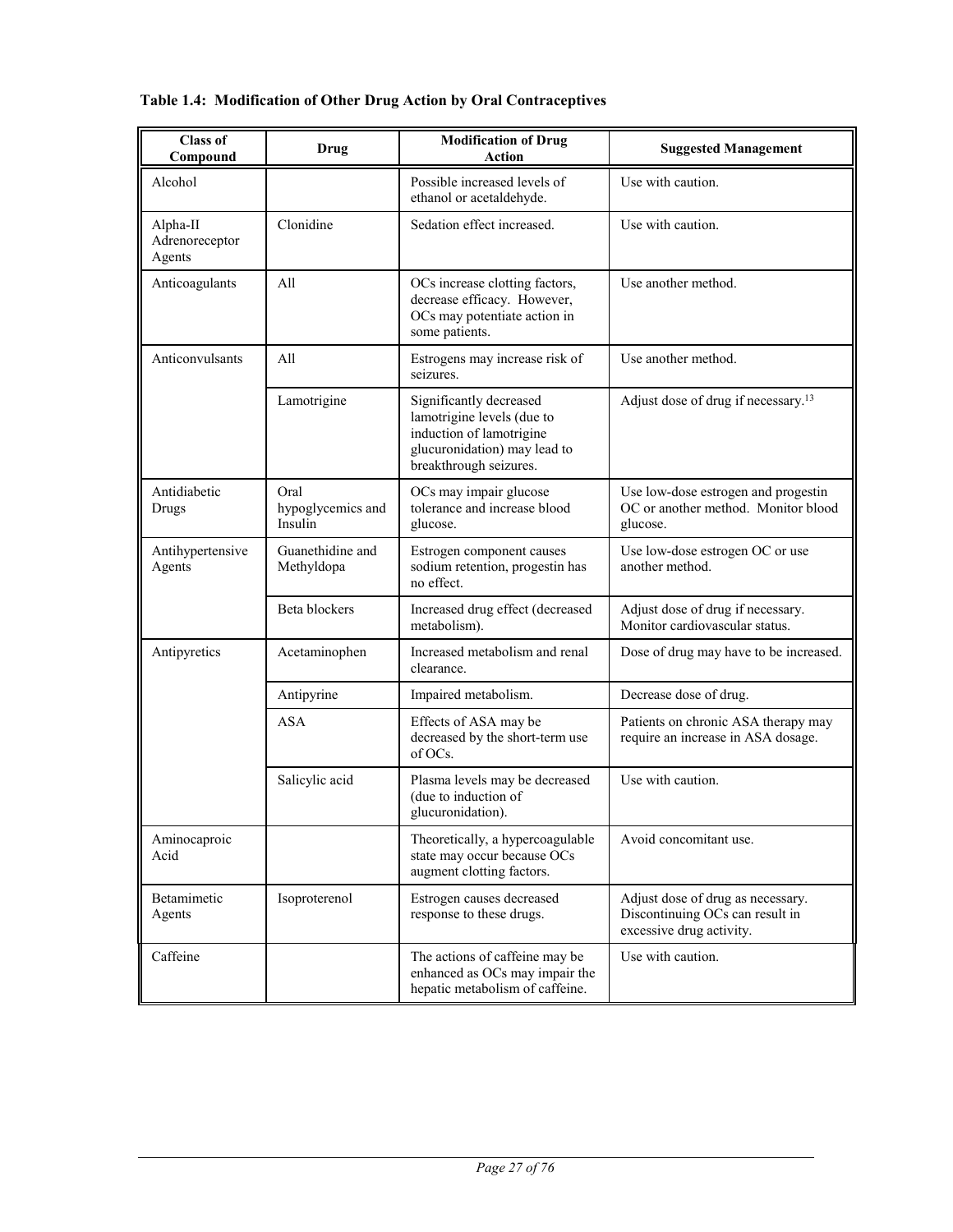| <b>Class of</b><br>Compound    | <b>Drug</b>                                                        | <b>Modification of Drug</b><br><b>Action</b>                                                        | <b>Suggested Management</b>                                                                              |
|--------------------------------|--------------------------------------------------------------------|-----------------------------------------------------------------------------------------------------|----------------------------------------------------------------------------------------------------------|
| Corticosteroids                | Prednisone<br>Prednisolone                                         | Markedly increased serum<br>levels.                                                                 | Possible need for decrease in dose.                                                                      |
| Cyclosporine                   |                                                                    | May lead to an increase in<br>cyclosporine levels and<br>hepatotoxicity.                            | Monitor hepatic function. The<br>cyclosporine dose may have to be<br>decreased.                          |
| Folic Acid                     |                                                                    | OCs have been reported to<br>impair folate metabolism.                                              | May need to increase dietary intake, or<br>supplement.                                                   |
| Meperidine                     |                                                                    | Possible increased analgesia and<br>CNS depression due to<br>decreased metabolism of<br>meperidine. | Use combination with caution.                                                                            |
| Morphine                       |                                                                    | May lead to decreased morphine<br>levels due to induction of<br>glucuronidation.                    | Use with caution.                                                                                        |
| Phenothiazine<br>Tranquilizers | All Phenothiazines,<br>Reserpine and<br>similar drugs              | Estrogen potentiates the<br>hyperprolactinemia effect of<br>these drugs.                            | Use other drugs or lower dose OCs. If<br>galactorrhea or hyperprolactinemia<br>occurs, use other method. |
| Proton Pump<br>Inhibitors-     | Omeprazole                                                         | May lead to an increase in<br>omeprazole plasma levels (due<br>to CYP inhibition).                  | Use with caution.                                                                                        |
| Sedatives and<br>Hypnotics     | Chlordiazepoxide<br>Lorazepam<br>Oxazepam<br>Diazepam<br>Temazepam | Increased effect (increased<br>metabolism).                                                         | Use with caution.                                                                                        |
| Theophylline                   | All                                                                | Decreased oxidation, leading to<br>possible toxicity.                                               | Use with caution. Monitor theophylline<br>levels.                                                        |
| Tricyclic<br>Antidepressants   | Clomipramine<br>(possibly others)                                  | Increased side effects; i.e.<br>depression.                                                         | Use with caution.                                                                                        |
| Vitamin B <sub>12</sub>        |                                                                    | OCs have been reported to<br>reduce serum levels of Vitamin<br>$B_{12}$                             | May need to increase dietary intake, or<br>supplement.                                                   |
| Other                          | Selegiline                                                         | May lead to an increase in<br>selegiline plasma levels (due to<br>CYP inhibition).                  | Avoid concomitant use.                                                                                   |
|                                | Tizanidine                                                         | May lead to an increase in<br>tizanidine plasma levels (due to<br>CYP inhibition).                  | Use with caution.                                                                                        |
|                                | Voriconazole                                                       | May lead to an increase in<br>voriconazole plasma levels (due<br>to CYP inhibition).                | Use with caution.                                                                                        |

#### **Table 1.4: Modification of Other Drug Action by Oral Contraceptives (cont'd)**

Several of the anti-HIV protease inhibitors (e.g., ritonavir) and non-nucleoside reverse transcriptase inhibitors (e.g., nevirapine) have been studied with co-administration of oral combination hormonal contraceptives; significant changes (both increases and decreases) in the mean AUC of the estrogen and progestin and the potential to affect hepatic metabolism have been noted in some cases. The efficacy and safety of oral contraceptive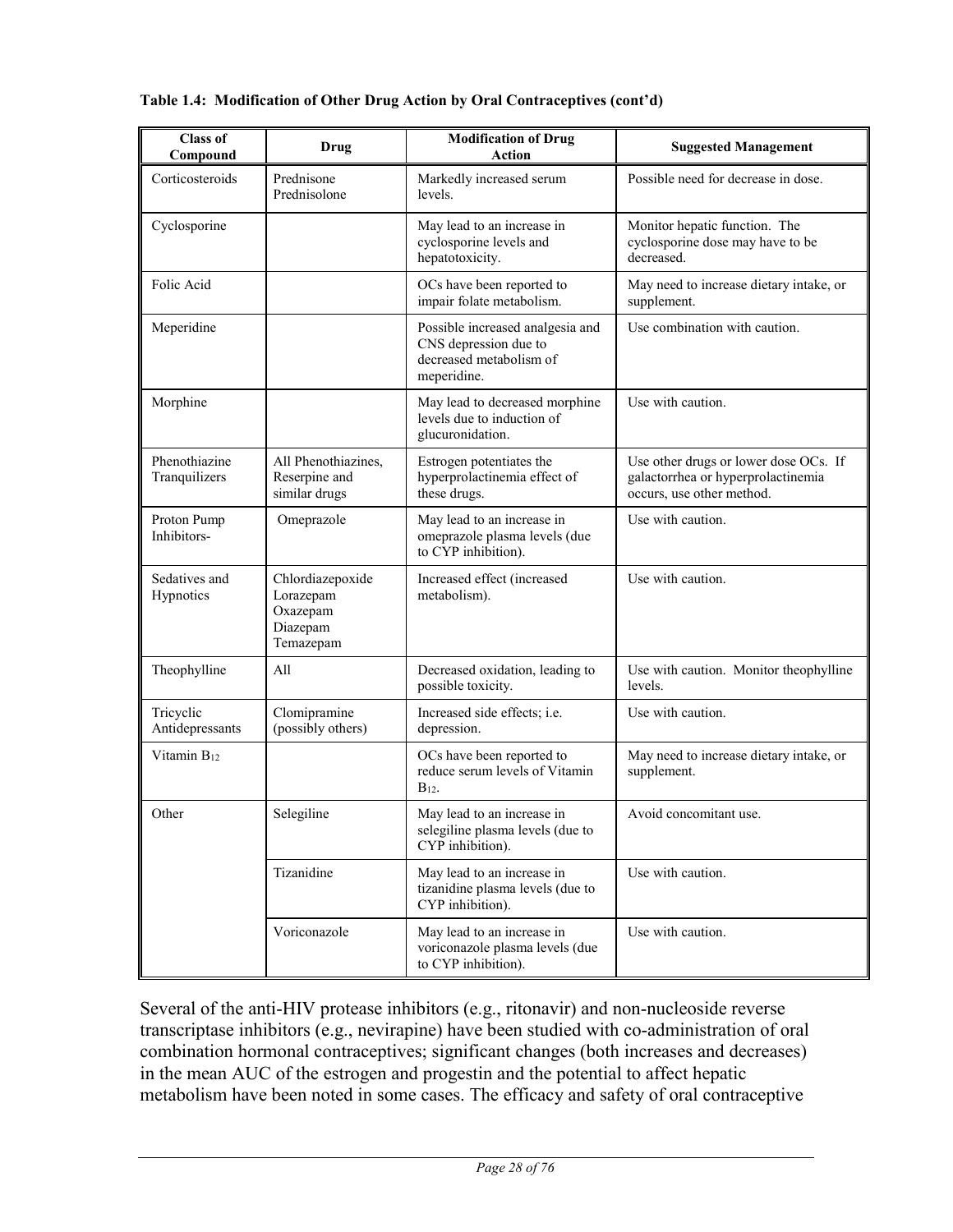products may be affected. Health care providers should refer to the label of the individual anti-HIV protease inhibitor for further drug-drug interaction information.

#### **Increase in Plasma Hormone Levels Associated With Co-administered Drugs:**

Some drugs and grapefruit juice may increase the plasma levels of ethinyl estradiol if coadministered. Examples include:

- acetaminophen
- ascorbic acid
- CYP3A4 inhibitors (including itraconazole, ketoconazole, voriconazole, fluconazole and grapefruit juice)
- some HIV protease inhibitors (e.g., atazanavir and indinavir)
- HMG-CoA reductase inhibitors (including atorvastatin and rosuvastatin)
- some non-nucleoside reverse transcriptase inhibitors (e.g., etravirine)

### **Contraindicated co-administration:**

Ombitasvir, paritaprevir, ritonavir with or without dasabuvir (direct-acting antiviral medicinal products) have been shown to be associated with increases in ALT levels 5 to >20 times the upper limit of normal in healthy female subjects and HCV infected women using ethinyl estradiol-containing medications such as CHCs (see

#### **CONTRAINDICATIONS** and **WARNINGS AND PRECAUTIONS**, **Hepatic/Biliary/Pancreatic**).

#### **Drug-Food Interactions**

Interactions with food have not been established.

#### **Drug-Herb Interactions**

A possible interaction has been suggested with hormonal contraceptives and the herbal supplement St. John's Wort based on some reports of oral contraceptive users experiencing breakthrough bleeding shortly after starting St. John's Wort. Pregnancies have been reported by users of combined hormonal contraceptives who also used some form of St. John's Wort.

#### **Drug-Laboratory Test Interactions**

#### Laboratory Test Interactions

Certain endocrine and liver function tests and blood components may be affected by hormonal contraceptives:

*Coagulation Tests* Factors II, VII, IX, X, XII and XIII Increased Factor VIII Mild increase Platelet aggregation and adhesiveness Mild increase in response to

Fibrinogen Increased

common aggregating agents Plasminogen Mild increase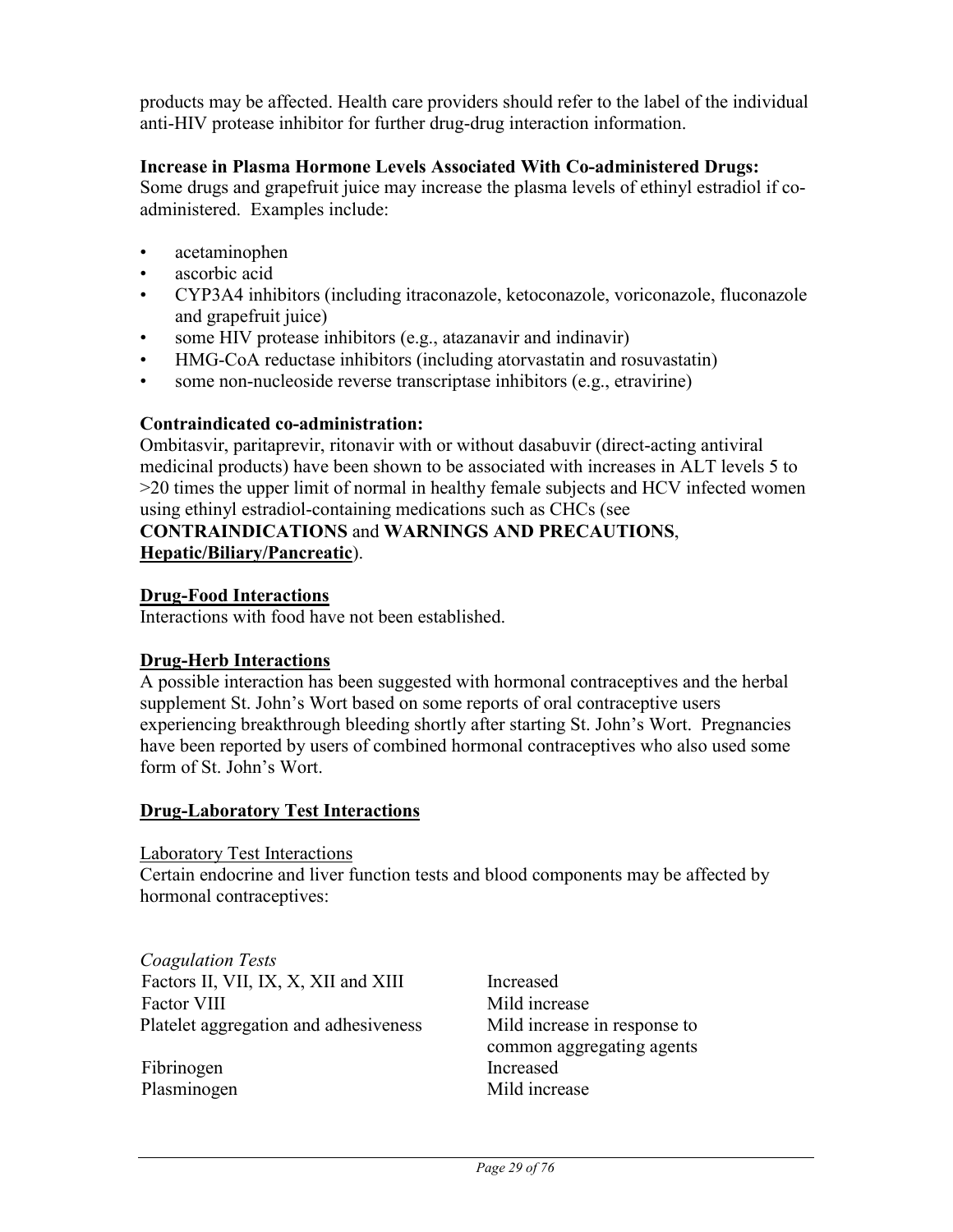| Protein S<br>Antithrombin III<br>Prothrombin time                                                                                        | Decreased<br>Mild decrease<br>Increased                                                                                                                                                            |
|------------------------------------------------------------------------------------------------------------------------------------------|----------------------------------------------------------------------------------------------------------------------------------------------------------------------------------------------------|
| <b>Thyroid Function Tests</b><br>Protein-Bound Iodine (PBI)<br>Total serum thyroxine $(T_4)$<br>Thyroid Stimulating Hormone (TSH)        | Increased<br>Increased<br>Unchanged                                                                                                                                                                |
| Free $T_3$ resin uptake<br>Free $T_4$ concentration                                                                                      | Decreased, reflecting the elevated TBG<br>Unchanged                                                                                                                                                |
| Miscellaneous Tests<br>Other binding proteins                                                                                            | May be elevated in serum                                                                                                                                                                           |
| Sex Hormone Binding Globulins                                                                                                            | Increased and resulted in elevated levels of<br>total circulating endogenous sex steroids and<br>corticoids; however, free or biologically<br>active levels either decrease or remain<br>unchanged |
| High-Density Lipoprotein (HDL-C)<br>Total Cholesterol (Total-C)<br>Low-Density Lipoprotein (LDL-C)<br>Triglycerides<br>LDL-C/HDL-C ratio | May increase<br>May increase<br>May increase<br>May increase<br>May remain unchanged                                                                                                               |
| Glucose tolerance                                                                                                                        | May be decreased                                                                                                                                                                                   |
| Serum folate levels                                                                                                                      | May be depressed by hormonal contraceptive<br>therapy. This may be of clinical significance<br>if a woman becomes pregnant shortly after<br>discontinuing hormonal contraceptives.                 |
| Insulin response<br>c-Peptide response                                                                                                   | Mild to moderate increase<br>Mild to moderate increase                                                                                                                                             |

### Tissue Specimens

Pathologists should be advised of hormonal contraceptive use when specimens from surgical procedures and/or Pap smears are submitted for examination.

### **Drug-Lifestyle Interactions**

When use of EVRA<sup>®</sup> was studied under conditions encountered in a health club (sauna, whirlpool and treadmill), there were slight increases in both steady state concentration  $(C_{ss})$  and area under the curve (AUC) of ethinyl estradiol; however, the  $C_{ss}$  values following these treatments were within the reference range. The clinical significance of this finding is not known. Due to a theoretical risk of increased exposure to ethinyl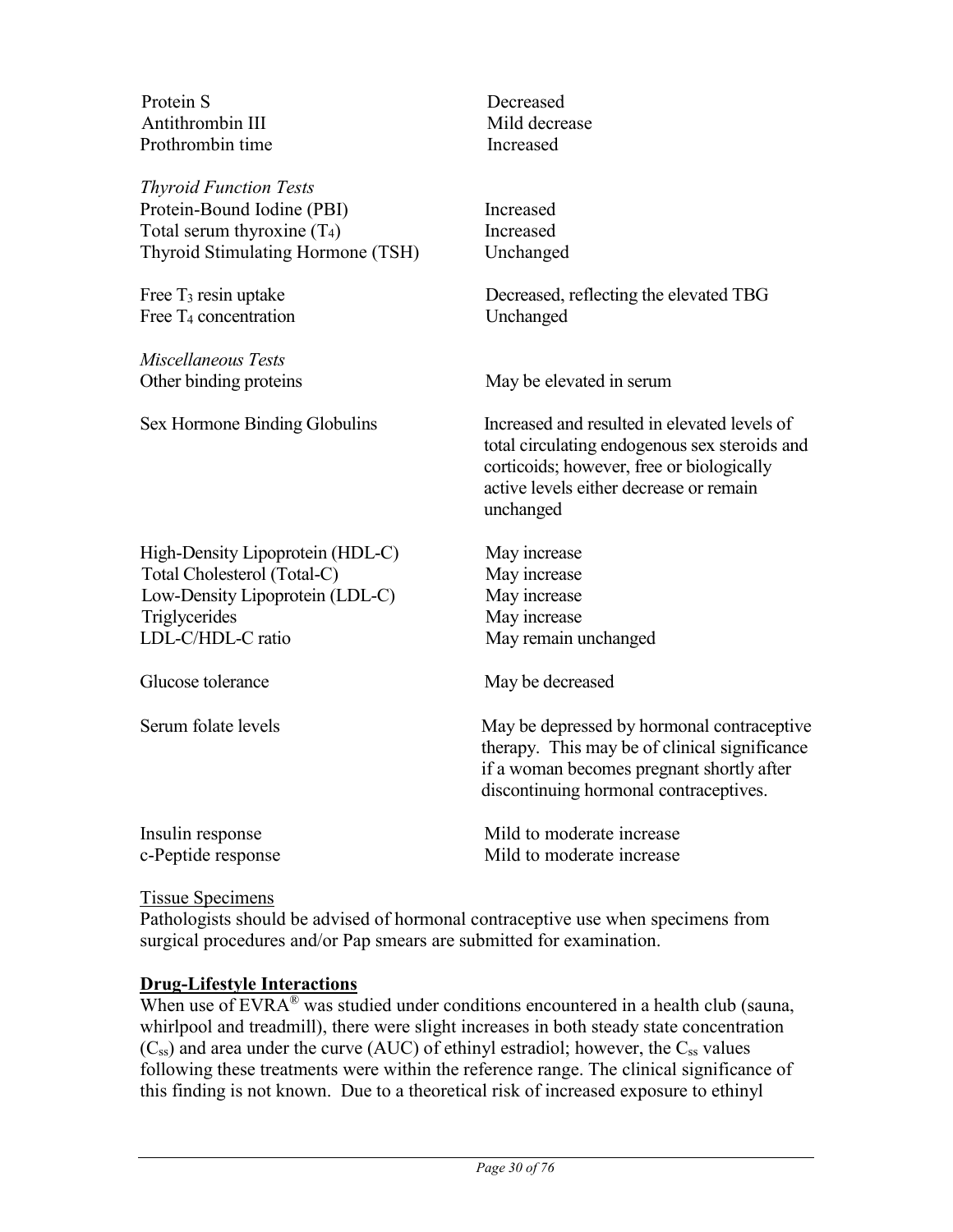estradiol, all patients should be advised to avoid exposing the EVRA® application site to direct external heat sources, such as heating pads, electric blankets, heated water beds, heat lamps, hot water bottles, saunas and hot whirlpool spa baths, intensive sunbathing, etc. (see **WARNINGS AND PRECAUTIONS – General** and **ACTION AND CLINICAL PHARMACOLOGY – Pharmacokinetics, - Absorption**).

### **NON-CONTRACEPTIVE BENEFITS OF HORMONAL CONTRACEPTIVES**

Several health advantages other than contraception have been reported.

- 1. Combination hormonal contraceptives reduce the incidence of cancer of the endometrium and ovaries.
- 2. Hormonal contraceptives reduce the likelihood of developing benign breast disease and, as a result, decrease the incidence of breast biopsies.
- 3. Hormonal contraceptives reduce the likelihood of development of functional ovarian cysts.
- 4. Users of hormonal contraceptives have less menstrual blood loss and have more regular cycles, thereby reducing the chance of developing iron-deficiency anemia.
- 5. The use of hormonal contraceptives may decrease the severity of dysmenorrhea and premenstrual syndrome, and may improve acne vulgaris, hirsutism, and other androgen-mediated disorders.
- 6. Hormonal contraceptives decrease the incidence of acute pelvic inflammatory disease and, thereby, reduce as well the incidence of ectopic pregnancy.
- 7. Hormonal contraceptives have potential beneficial effects on endometriosis.

### **DOSAGE AND ADMINISTRATION**

### **Dosing Considerations**

To achieve maximum contraceptive effectiveness, the  $EVARA^{\circledast}$  (norelgestromin and ethinyl estradiol) transdermal system must be used exactly as directed. Complete instructions to facilitate patient counselling on proper system usage may be found in *Product Monograph Part III:* **CONSUMER INFORMATION**.

### **Recommended Dose and Dosage Adjustment**

#### Transdermal Contraceptive System Overview

This system uses a 28-day, four-week cycle. A new patch is applied each week for three weeks – 21 total days. Week Four is patch-free. Withdrawal bleeding is expected during this time.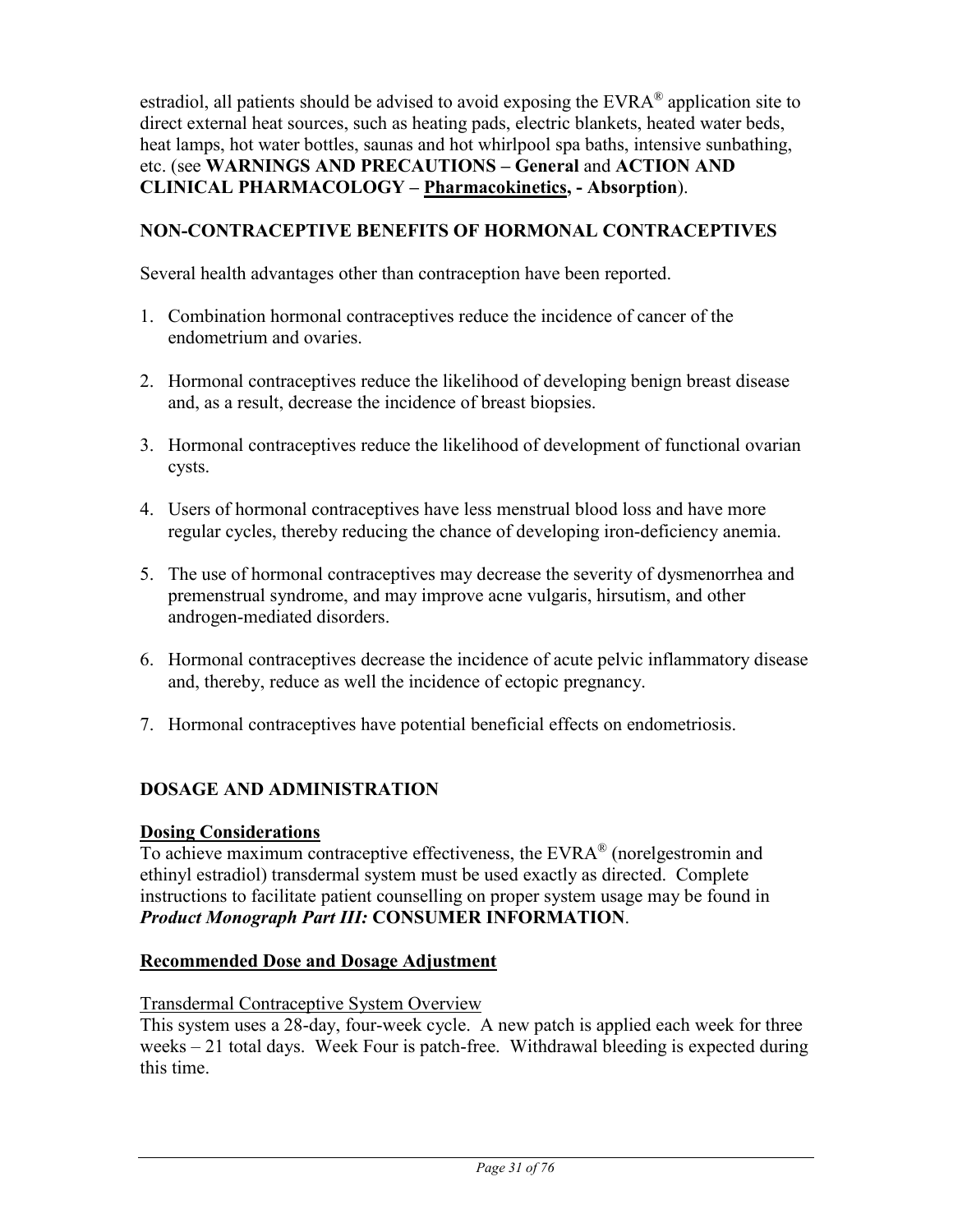This means that every new patch will be applied on the same day of the week. This day is known as the "Patch Change Day." For example, if the first patch is applied on a Monday, all subsequent patches should be applied on a Monday. Only one patch should be worn at a time.

The EVRA<sup>®</sup> patch should not be cut, damaged or altered in any way. If the EVRA<sup>®</sup> patch is cut, damaged or altered in size, contraceptive efficacy may be impaired.

On the day after Week Four ends, a new four-week cycle is started by applying a new patch. Under no circumstances should there be more than a 7-day patch-free interval between dosing cycles.

Clinical trials demonstrated that subjects randomized to  $EVRA^{\circledast}$  were able to adhere to the weekly dosing regimen better than with daily dosing of oral contraceptives (see *Product Monograph Part II:* **CLINICAL TRIALS)**.

#### 1 If the patient is starting EVRA® for the **first time**, she should **wait until the day she begins her menstrual period.** Either a First Day start or Sunday start may be utilized (see below). The day she applies her first patch will be Day 1. Her "Patch Change Day" will be on this day every week. 2 **CHOOSE ONE OPTION:**  $\begin{cases} \bullet \text{ for First Day start: the patient should apply her first patch} \\ \text{during the first 24 hours of her period.} \end{cases}$ during the first 24 hours of her period. *OR* • for **Sunday** start: the patient should apply her first patch on the first Sunday after her period starts. She must use back-up contraception for the first week of her first cycle only. If the  $\Box$  First Day Start menstrual period begins on a Sunday, the first patch should be applied on that day. No back-up contraception is needed. 'n٢  $\Box$  Sunday Start For both a **First Day** start and a **Sunday** start: A non-hormonal contraceptive (such as a condom or diaphragm) should be used concurrently for the first 7 consecutive days of the first treatment cycle.  $\frac{3}{2}$  Where to apply the patch. The patch should be applied to clean, dry, hairless, intact healthy skin on the buttock, abdomen, upper outer arm or upper torso, in a place where it won't be rubbed by tight clothing. EVRA® should not be placed on skin that is red, irritated or cut, nor should it be placed on the breast. To prevent interference with the adhesive properties of EVRA®, no make-up, creams, lotions, powders or other topical products should be applied to the skin area where the EVRA<sup>®</sup> patch is currently placed or will be applied shortly.

# **Administration**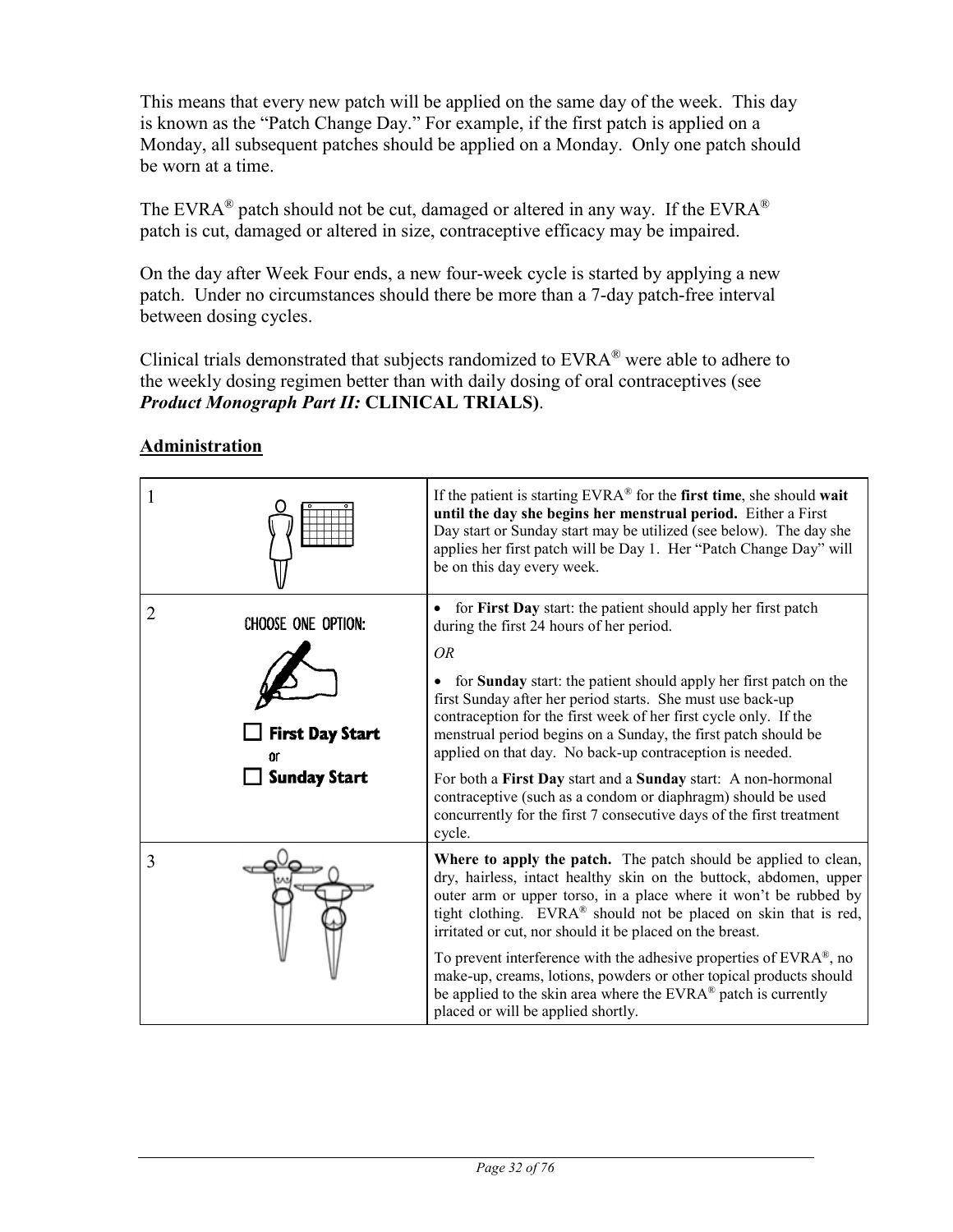| $\overline{4}$                                                     | Application of the EVRA® patch<br>The foil pouch is opened by tearing it along the edge using the                                                                                                                                                                                                                                                                                              |
|--------------------------------------------------------------------|------------------------------------------------------------------------------------------------------------------------------------------------------------------------------------------------------------------------------------------------------------------------------------------------------------------------------------------------------------------------------------------------|
|                                                                    | fingers. A corner of the patch is grasped firmly and gently removed<br>from the foil pouch. Sometimes patches can stick to the inside of<br>the pouch – the patient should be careful not to accidentally remove<br>the clear liner as she removes the patch. Then half of the clear<br>protective liner is peeled away. The patient should avoid touching<br>the sticky surface of the patch. |
| 5                                                                  | The patch is positioned on the skin and the other half of the liner<br>is removed. The patient should press down firmly on the patch<br>with the palm of her hand for 10 seconds, making sure that the<br>edges stick well. She should check her patch every day to make<br>sure it is sticking.                                                                                               |
| calendar<br>6<br>Day 1                                             | The patch is worn for 7 days (one week). On the "Patch Change"<br>Day," Day 8, the used patch is removed and a new one is applied<br>immediately. The used patch still contains some active hormones<br>- it should be thrown away by carefully folding it in half so that it<br>sticks to itself.                                                                                             |
| 7<br>calendar<br>$\Omega$<br>Week I<br>Week <sub>2</sub><br>Week 3 | A new patch is applied on Week Two (Day 8) and again on<br>Week Three (Day 15), on the usual "Patch Change Day." Patch<br>changes may occur at any time on the Change Day.<br>Consecutive $EVRA^{\otimes}$ patches should be applied to a new spot on<br>the skin to help avoid potential irritation, although they may be<br>kept within the same anatomic site.                              |
| calendar<br>8<br>Week 4                                            | Week Four is patch-free (Day 22 through Day 28), thus<br>completing the four-week contraceptive cycle. Bleeding is<br>expected during this time.                                                                                                                                                                                                                                               |
| 9                                                                  | The next four-week cycle is started by applying a new patch<br>on the usual "Patch Change Day," the day after Day 28, no<br>matter when the menstrual period begins or ends.                                                                                                                                                                                                                   |
|                                                                    | Under no circumstances should there be more than a 7-day<br>patch-free interval between dosing cycles.                                                                                                                                                                                                                                                                                         |

Patch adhesion was assessed indirectly by replacement rates for complete and partial patch detachment. Experience with more than 70,000 EVRA® patches worn for contraception for 6-13 cycles showed that 4.7% of patches were replaced because they either fell off (1.8%) or were partly detached (2.9%). Similarly, in a small study of patch wear under conditions of physical exertion and variable temperature and humidity, less than 2% of patches were replaced for complete or partial detachment.

### **If the EVRA® patch lifts at the edges or completely detaches and remains detached, insufficient drug delivery occurs.**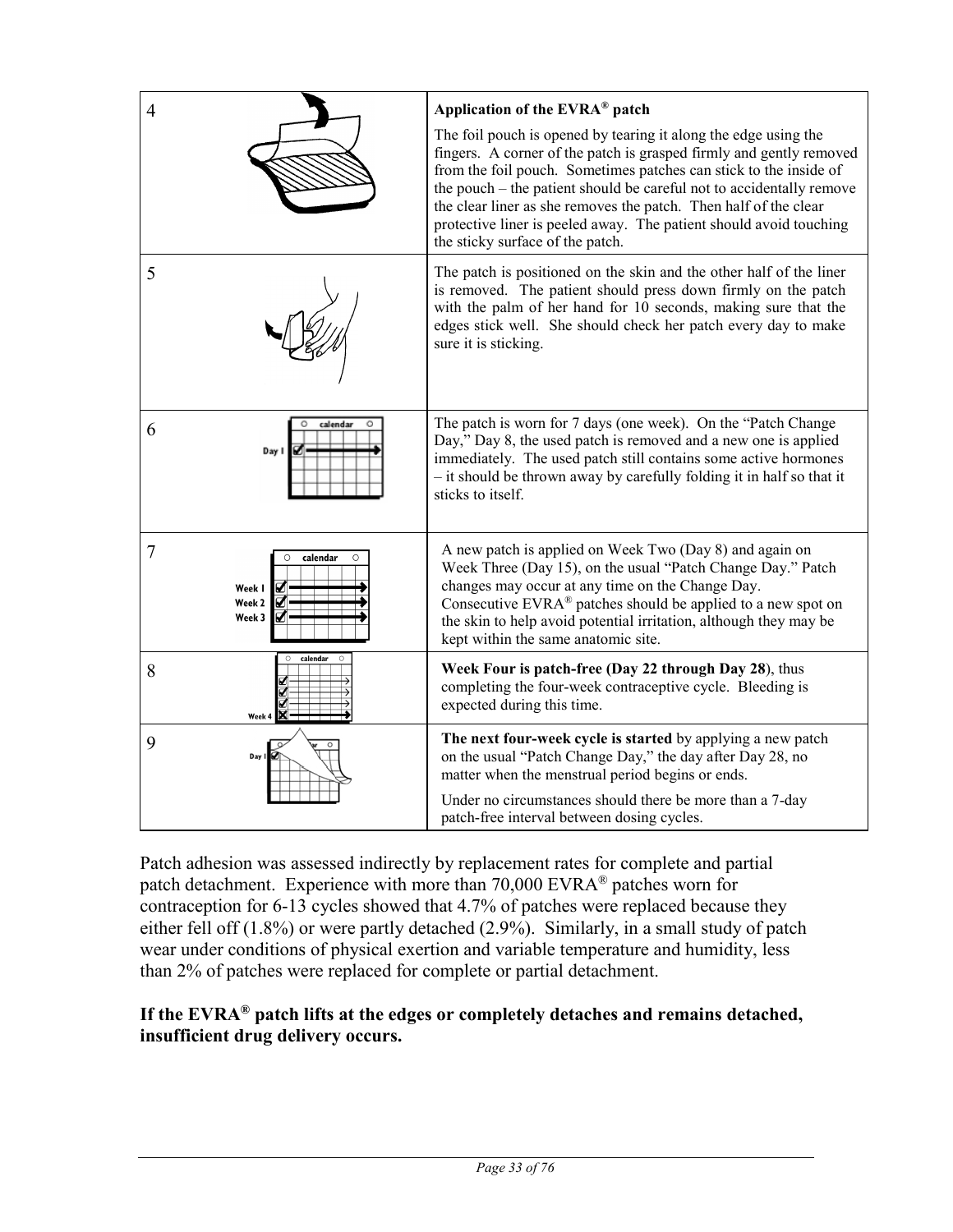### **If EVRA® remains even partly detached:**

- **• for less than one day** (up to 24 hours), it should be reapplied to the same place or replaced with a new  $EVRA^{\otimes}$  patch immediately. No additional p contraception is needed. The next EVRA® patch should be applied on the usual "Patch Change Day."
- **• for more than one day (> 24 hours) OR if the user is not aware when the patch lifted or became detached, the user may not be protected from pregnancy**. The user should stop the current contraceptive cycle and start a new cycle immediately by putting on a new EVRA® patch. There is now a new "Day 1" and a new "Patch Change Day." A non-hormonal contraception must be used for the first week of the new cycle only.

A patch should not be re-applied if it is no longer sticky, if it has become stuck to itself or another surface, if it has other material stuck to it or if it has become loose or fallen off before. If a patch cannot be re-attached, a new patch should be applied immediately. Supplemental adhesives or wraps should not be used to hold the  $EVRA^{\circledR}$  patch in place.

#### **If the patient forgets to change her patch:**

- **at the start of any patch cycle** (Week One/Day 1): **The user may not be protected from pregnancy**. The user should apply the first patch of her new cycle as soon as remembered. There is now a new "Patch Change Day" and a new "Day 1." A nonhormonal contraceptive must be used concurrently for the first 7 days of the new cycle. If coital exposure has occurred during such an extended patch-free interval, the possibility of fertilization should be considered.
- **in the middle of the patch cycle (Week Two/Day 8 or Week Three/Day 15):**
	- **for one or two days (up to 48 hours)**: the user should apply a new  $EVARA^{\circledR}$ patch immediately. The next EVRA® patch should be applied on the usual "Patch Change Day". No additional contraception is needed.
	- **for more than two days (48 hours or more)**:, **the user may not be protected from pregnancy**. The user should stop the current contraceptive cycle and start a new four-week cycle immediately by putting on a new EVRA® patch. There is now a new "Day 1" and a new "Patch Change Day". A non-hormonal contraceptive must be used concurrently for the first 7 consecutive days of the new cycle.
- **at the end of the patch cycle (Week Four/Day 22):**
	- if the EVRA<sup>®</sup> patch is not removed at the beginning of Week 4 (Day 22), it should be removed as soon as possible. The next cycle should be started on the usual "Patch Change Day," which is the day after Day 28. No additionalcontraception is needed.

**Under no circumstances should there be more than a 7-day patch-free interval between dosing cycles.** If there are more than 7 patch-free days, **the patient may not be**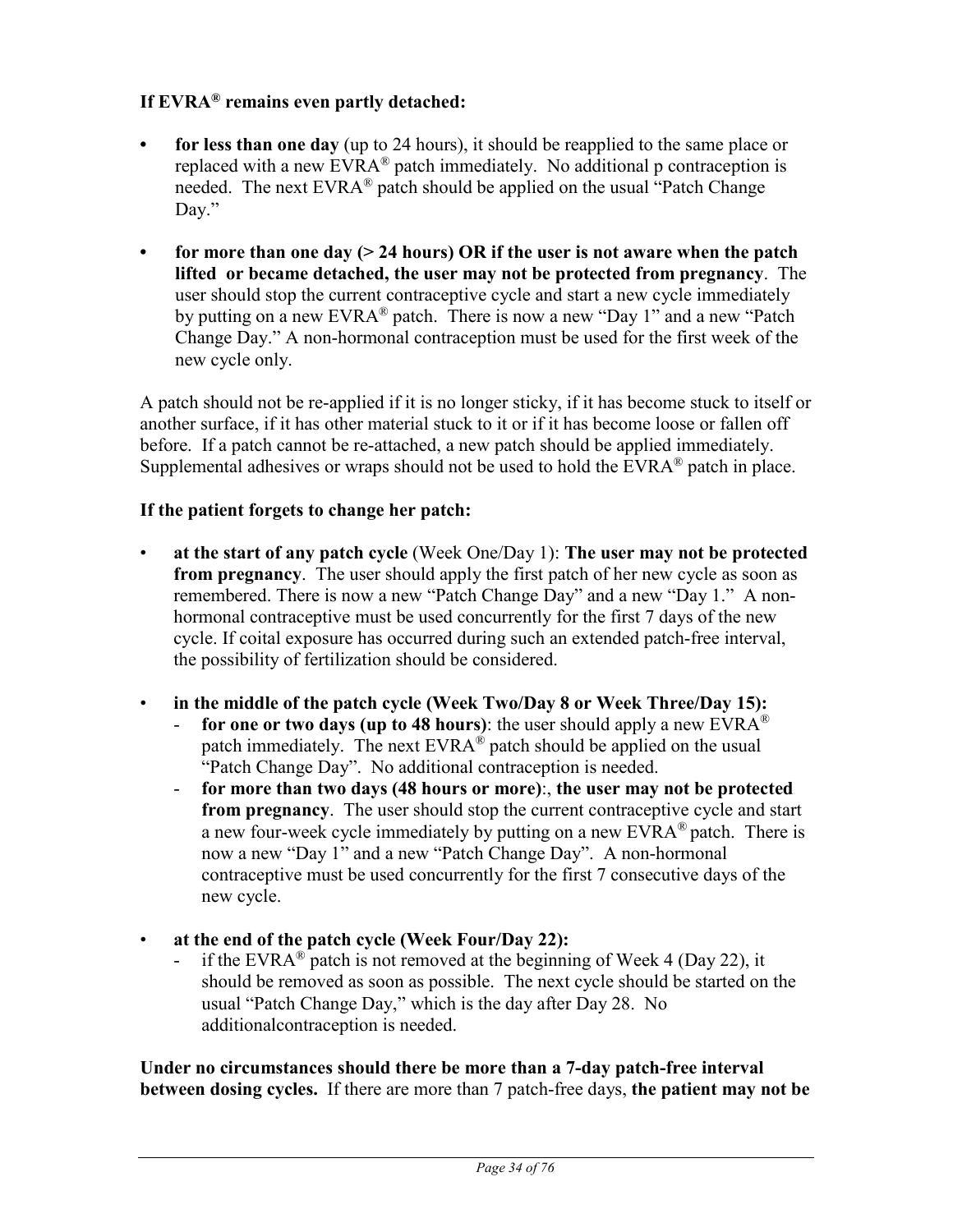**protected from pregnancy** and back-up contraception must be used concurrently for 7 days. As with combined oral contraceptives, the risk of ovulation increases with each day beyond the recommended contraceptive-free period. If coital exposure has occurred during the patch-free interval, the possibility of fertilization should be considered.

### Change Day Adjustment

If the user wishes to move the "Patch Change Day", the current cycle should be completed, removing the third  $EVRA^{\otimes}$  patch on the correct day. During the patch-free week, a new "Patch Change Day" may be selected by applying the first EVRA<sup>®</sup> patch of the next cycle on the first occurrence of the desired day. In no case should there be more than 7 consecutive patch-free days.

The shorter the patch-free interval, the higher the risk of breakthrough bleeding and spotting replacing the expected withdrawal bleeding. **This practice is for a one-time only change and should not be used as a standard dosing regimen, as there are no long-term safety data available on the continuous use of EVRA®.**

### Switching from an Oral Contraceptive

Treatment with  $EVAR^{\circledR}$  should begin on the first day of withdrawal bleeding. If there is no withdrawal bleeding within 5 days of the last active (hormone-containing) tablet, pregnancy must be ruled out prior to start of treatment with  $EVAR<sup>®</sup>$ . If therapy starts after the first day of withdrawal bleeding, a non-hormonal contraceptive should be used concurrently for 7 days. If more than 7 days elapse after taking the last active oral contraceptive tablet, the patient may have ovulated. The patient should be instructed to consult her physician before initiating treatment with  $EVRA^{\otimes}$ . If coital exposure has occurred during such an extended patch-free interval, the possibility of fertilization should be considered.

### Use after Childbirth

Women who elect not to breast-feed should start contraceptive therapy with  $EVRA^{\otimes}$  no sooner than 4 weeks after childbirth (see **WARNINGS AND PRECAUTIONS, Hematologic**).

### Use after Abortion or Miscarriage

After an abortion or miscarriage that occurs before 20 weeks gestation,  $EVRA^{\circledast}$  may be started immediately. An additional method of contraception is not needed if  $EVAR^{\circledast}$  is started immediately. Be advised that ovulation may occur within 10 days of an abortion or miscarriage.

After an abortion or miscarriage that occurs at or after 20 weeks gestation,  $EVRA^{\circledast}$  may be started either on Day 21 post-abortion or on the first day of the first spontaneous menstruation, whichever comes first. The incidence of ovulation on Day 21 postabortion (at 20 weeks gestation) is not known.

#### In Case of Vomiting or Diarrhea

Unlike oral contraceptives, dose delivery by transdermal application should be unaffected by vomiting. Dose delivery is also expected to be unaffected by diarrhea.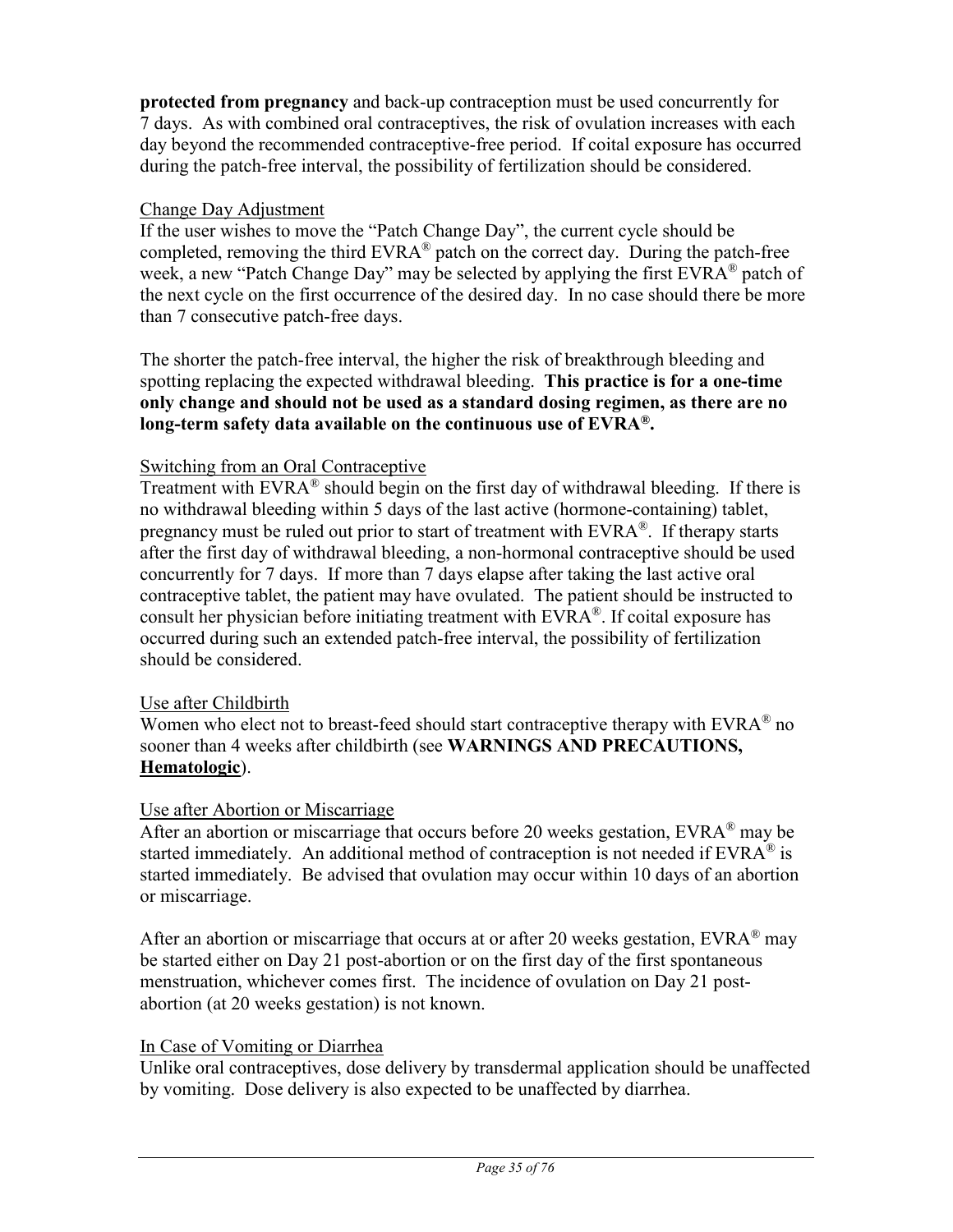### In Case of Skin Irritation

If patch use results in uncomfortable irritation, a new patch may be applied to a new location until the next Change Day. Only one patch should be worn at a time.

### **Additional Instructions for All Dosing Regimens**

Breakthrough bleeding, spotting, and amenorrhea are frequent reasons for patients discontinuing hormonal contraceptives.

### Breakthrough Bleeding or Spotting

In the event of breakthrough bleeding or spotting (bleeding that occurs during  $EVRA^{\otimes}$ usage), treatment should be continued. This type of bleeding usually disappears after the first few cycles. Non-functional causes should be considered, however, and in cases of undiagnosed persistent or recurrent abnormal bleeding from the vagina, adequate diagnostic measures are indicated to rule out pregnancy or malignancy. If pathology has been excluded, time or a change to another formulation may solve the problem. Changing to a hormonal contraceptive with a higher estrogen content, while potentially useful in minimizing menstrual irregularity, should be done only if necessary since this may increase the risk of thromboembolic disease.

#### Amenorrhea

Use of hormonal contraceptives in the event of a missed menstrual period:

- 1. If the woman has not adhered to the prescribed schedule, the possibility of pregnancy should be ruled out at the time of the first missed period.
- 2. If EVRA<sup>®</sup> has been used correctly, the absence of withdrawal bleeding (bleeding that should occur during the patch-free week) is not necessarily an indication of pregnancy. If the woman has adhered to the prescribed regimen and misses one period, she should continue using her contraceptive patches on the next scheduled Change Day. If the woman has adhered to the prescribed regimen and misses two consecutive periods, pregnancy should be ruled out before continuing hormonal contraceptive use.

### **OVERDOSAGE**

For management of suspected drug overdose, contact your regional Poison Control Centre.

Serious ill effects have not been reported following accidental ingestion of large doses of hormonal contraceptives. Overdosage may cause nausea and vomiting. Withdrawal bleeding may occur in females. In case of suspected overdose, all transdermal contraceptive systems should be removed and symptomatic treatment given. Liver function tests should be conducted, particularly transaminase levels, 2 to 3 weeks after overdosage.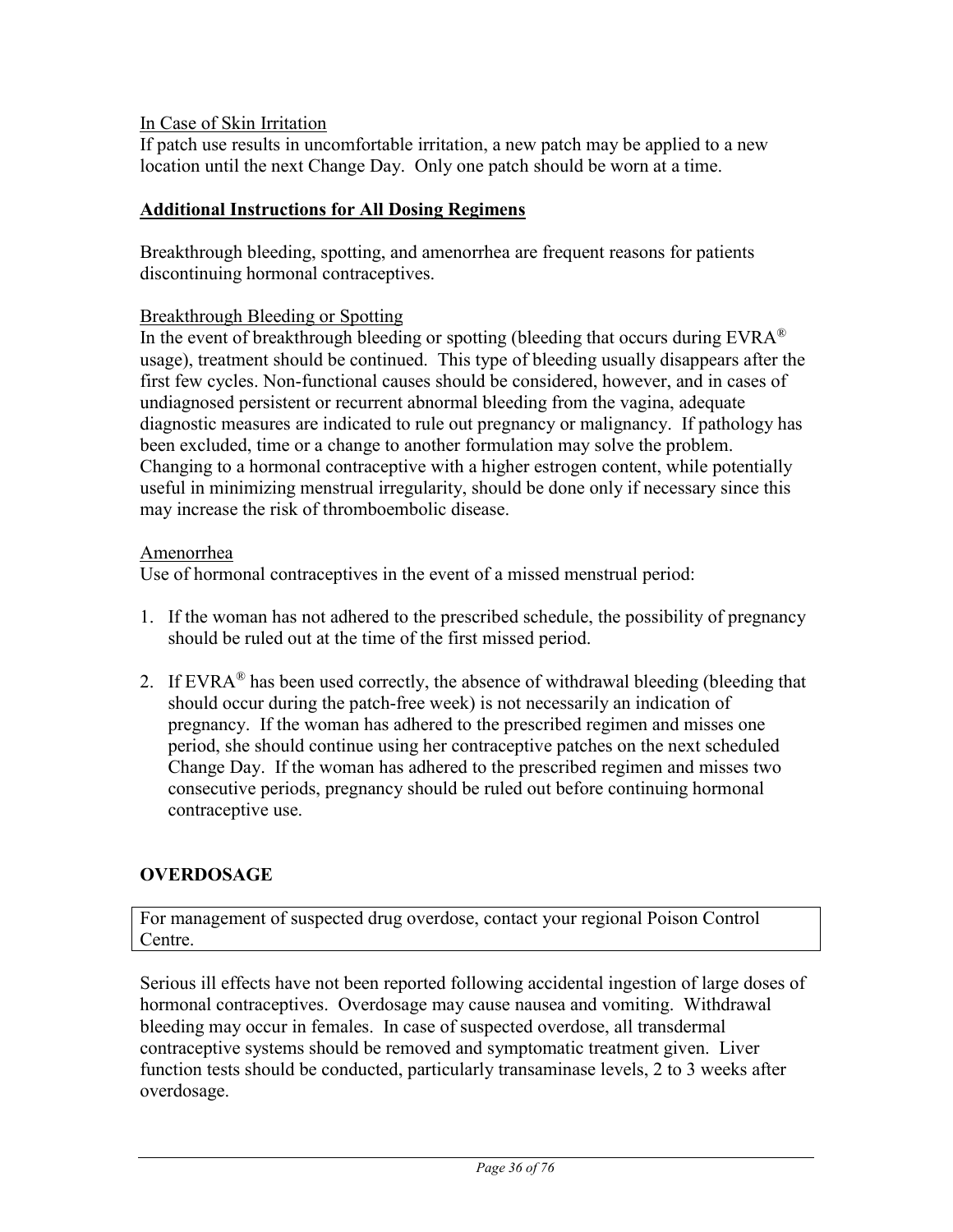# **ACTION AND CLINICAL PHARMACOLOGY**

The EVRA® (norelgestromin and ethinyl estradiol) transdermal system, with a contact surface area of 20 cm<sup>2</sup>, is a thin, matrix-type transdermal system consisting of three layers. Each transdermal system contains 6.0 mg norelgestromin (NGMN) and 0.60 mg ethinyl estradiol (EE). Each transdermal system releases an average of approximately 200 μg of NGMN and 35 μg of EE every 24 hours (see *Product Monograph Part II:* **DETAILED PHARMACOLOGY, Residual Analysis Study**). Drug exposure is more appropriately characterized by the pharmacokinetic profile. Systemic exposures (as measured by area under the curve  $[AUC]$  and steady state concentration  $[C_{ss}])$  of NGMN and EE during use of  $EVARA^{\circledast}$  are comparable to those produced by an oral contraceptive containing norgestimate 250 μg/EE 35 μg, and peak concentrations (Cmax) are lower than those produced by this oral contraceptive.

Each EVR $A^{\circledR}$  transdermal system consists of three layers.

- 1. The backing layer is composed of a beige flexible film consisting of a low-density pigmented polyethylene outer layer and a polyester inner layer. It provides structural support and protects the middle adhesive layer from the environment.
- 2. The middle layer contains polyisobutylene/polybutene adhesive, crospovidone, nonwoven polyester fabric and lauryl lactate as inactive components. The active components in this layer are the hormones, NGMN and EE.
- 3. The third layer is the release liner, which is a transparent polyethylene terephthalate (PET) film with a polydimethylsiloxane coating on the side that is in contact with the middle adhesive layer. The release liner protects the adhesive layer during storage and is removed just prior to application.

The outside of the backing layer is heat-stamped "EVRA<sup>TM"</sup>.

## **Pharmacodynamics**

Norelgestromin (NGMN) is the active progestin largely responsible for the progestational activity that occurs in women following application of  $EVRA^{\otimes}$ . NGMN is also the primary active metabolite produced following oral administration of norgestimate (NGM), the progestin component of the oral contraceptive products  $CYCLEN^{\circledR}$ (norgestimate/ethinyl estradiol) and TRI-CYCLEN® (norgestimate/ethinyl estradiol).

Combination oral contraceptives act by suppression of gonadotropins. Although the primary mechanism of this action is inhibition of ovulation, other alterations include changes in the cervical mucus (which increase the difficulty of sperm entry into the uterus) and the endometrium (which reduce the likelihood of implantation).

Receptor and human sex hormone-binding globulin (SHBG) binding studies, as well as studies in animals and humans, have shown that both norgestimate (NGM) and NGMN exhibit high progestational activity with minimal intrinsic androgenicity. Transdermally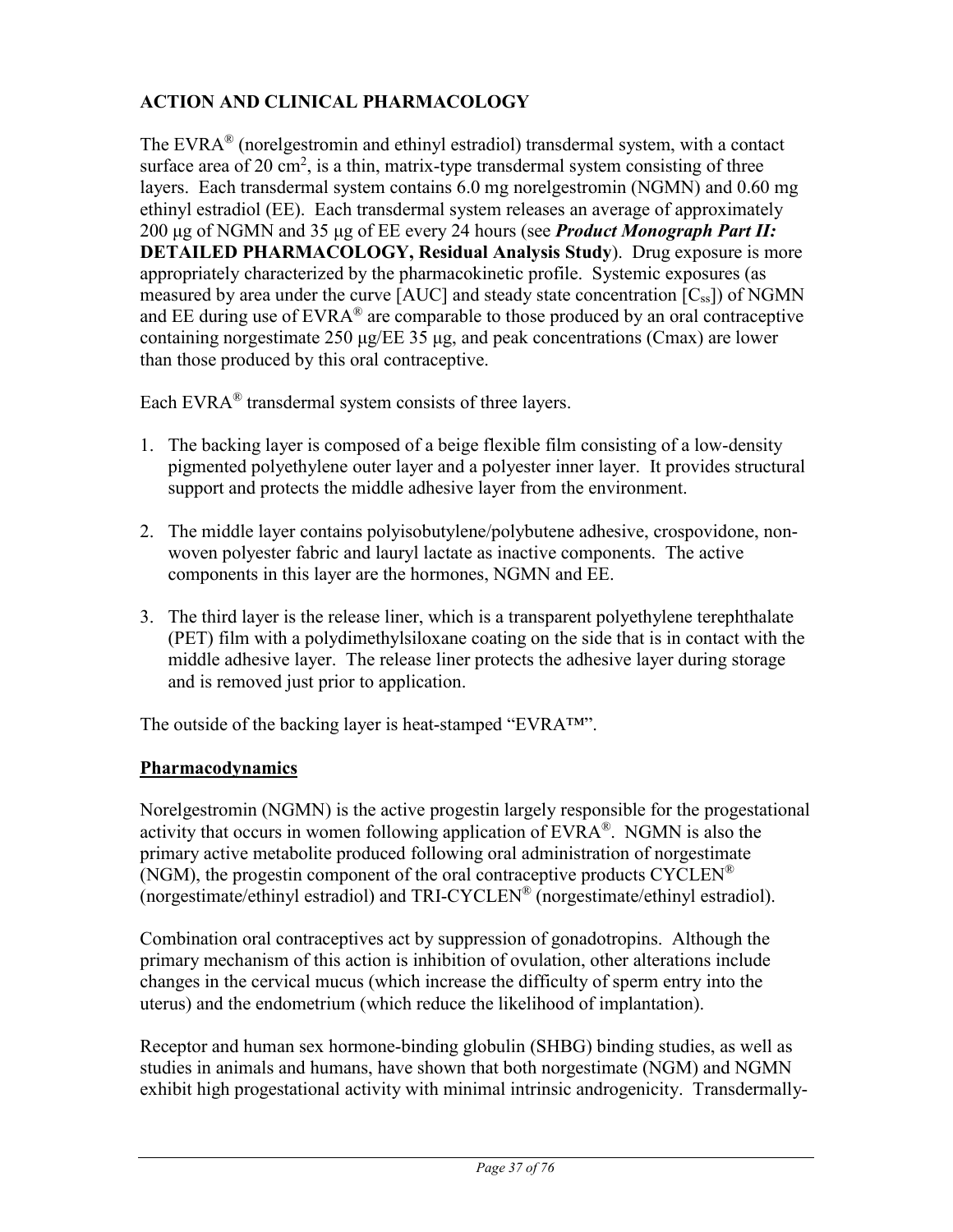administered norelgestromin, in combination with ethinyl estradiol, does not counteract the estrogen-induced increases in SHBG, resulting in lower levels of free testosterone in serum compared to baseline.

# **Pharmacokinetics**

**Absorption:** Following application of EVRA®, both NGMN and EE rapidly appear in the serum, reach a plateau by approximately 48 hours, and are maintained at an approximate steady-state throughout the wear period.  $C_{SS}$  concentrations for NGMN and EE during one week of patch wear are approximately  $0.8 \text{ ng/mL}$  and  $50 \text{ pg/mL}$ , respectively, and are generally consistent from all studies and application sites. These  $C_{SS}$  concentrations are well within the reference ranges for NGMN (0.6 to 1.2 ng/mL) and EE (25 to 75 pg/mL) established based upon the  $C_{ave}$  concentrations in 90% of the individual subjects taking CYCLEN<sup>®</sup>. This was computed from  $AUC_{0-t}/t$  for these analytes from steady-state data following administration of the NGM/EE oral contraceptives.

The absorption of NGMN and EE following application of  $EVAR<sup>®</sup>$  to the abdomen, buttock, upper outer arm and upper torso (excluding breast) was evaluated in a crossover design study. The results of this study indicated that  $C_{SS}$  and AUC for the buttock, upper arm and torso for each analyte were equivalent. While  $C_{SS}$  values for the abdomen were within reference ranges for EE 35 μg/NGM 250 μg oral contraceptive users, strict bioequivalence requirements for AUC were not met in this study for the abdomen. However, in a separate parallel-group, multiple-application pharmacokinetic study,  $C_{SS}$ and AUC for the buttock and abdomen were not statistically different. In a dose-ranging study,  $EVRA^{\circledast}$  caused effective ovulation suppression when applied to the abdomen. Therefore, all four sites are therapeutically equivalent.

The absorption of NGMN and EE following application of EVRA® was studied under conditions encountered in a health club (sauna, whirlpool and treadmill) and in a coldwater bath. The results indicated that for NGMN there were no significant treatment effects on  $C_{SS}$  or  $AUC$  when compared to normal wear. For EE, slight increases were observed due to sauna, whirlpool and treadmill; however, the  $C_{SS}$  values following these treatments were within the reference range. There was no significant effect of cold water on these parameters. Serum estradiol concentrations could theoretically increase in patients with fever. Any clinical consequences due to an increase in temperature are unknown at this time. Due to a theoretical risk of increased exposure to ethinyl estradiol, all patients should be advised to avoid exposing the  $EVAR^{\circledR}$  application site to direct external heat sources, such as heating pads, electric blankets, heated water beds, heat lamps, hot water bottles, saunas and hot whirlpool spa baths, intensive sunbathing, etc. See **WARNINGS AND PRECAUTIONS – General** and **DRUG INTERACTIONS**, **Drug-Lifestyle Interactions**.

In multiple dose studies,  $C_{SS}$  and  $AUC$  for NGMN and EE were found to increase slightly over time when compared to Week 1 of Cycle 1. In a three-cycle study, these pharmacokinetic parameters reached steady-state conditions during all three weeks of Cycle 3 (see Table 1.5, Figures 1.1 and 1.2).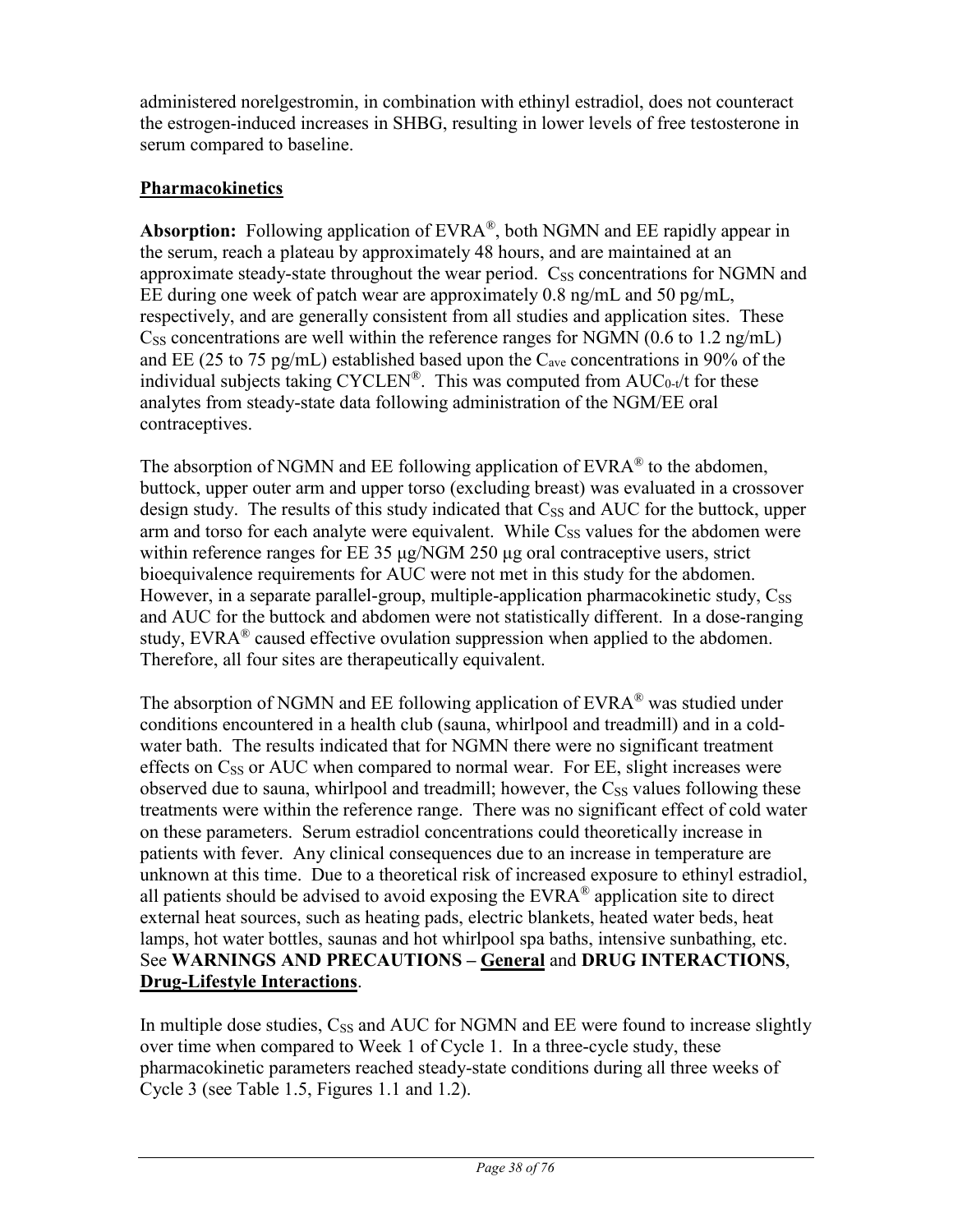| Analyte                                                                                              | Parameter                       | Cycle 1<br>Week 1 | Cycle 3<br>Week 1 | Cycle 3<br>Week 2 | Cycle 3<br>Week 3 |  |
|------------------------------------------------------------------------------------------------------|---------------------------------|-------------------|-------------------|-------------------|-------------------|--|
| <b>NGMN</b>                                                                                          | $C_{\rm ss}$ a                  | 0.70(0.28)        | 0.70(0.29)        | 0.80(0.23)        | 0.70(0.32)        |  |
|                                                                                                      | $AUC_{0-168}$ <sup>b</sup>      | 107(44.2)         | 105(45.5)         | 132(57.1)         | 120(52.8)         |  |
|                                                                                                      | $t_{\mathbin{\mathcal{V}}_2}^c$ | nc                | nc                | nc                | 32.1(12.9)        |  |
|                                                                                                      |                                 |                   |                   |                   |                   |  |
| EE                                                                                                   | $C_{ss}$ <sup>d</sup>           | 46.4(17.9)        | 47.6(17.3)        | 59.0(25.1)        | 49.6 $(27.0)$     |  |
|                                                                                                      | AUC $_{0-168}$ <sup>e</sup>     | 6796 (2673)       | 7160 (2893)       | 10054 (4205)      | 8840 (5176)       |  |
|                                                                                                      | $t_{\frac{1}{2}}^{\mathrm{c}}$  | nc                | nc                | nc                | 21.0(9.07)        |  |
| $a$ ng/mL<br>$^{\rm b}$ ng ·h/mL<br>$ch$ <sup>d</sup> pg/mL<br>$\degree$ pg·h/mL nc = not calculated |                                 |                   |                   |                   |                   |  |

**Table 1.5: Mean (SD) Pharmacokinetic Parameters of NGMN and EE Following Three Consecutive Cycles of EVRA® Wear on the Buttock**

**Figure 1.1: Mean Norelgestromin (NGMN) Serum Concentrations (ng/mL) in Healthy Female Volunteers Following Application of EVRA® on the Buttock for Three Consecutive Cycles (Dotted horizontal lines indicate the reference range. Dotted vertical arrow indicates time of patch removal.)** 

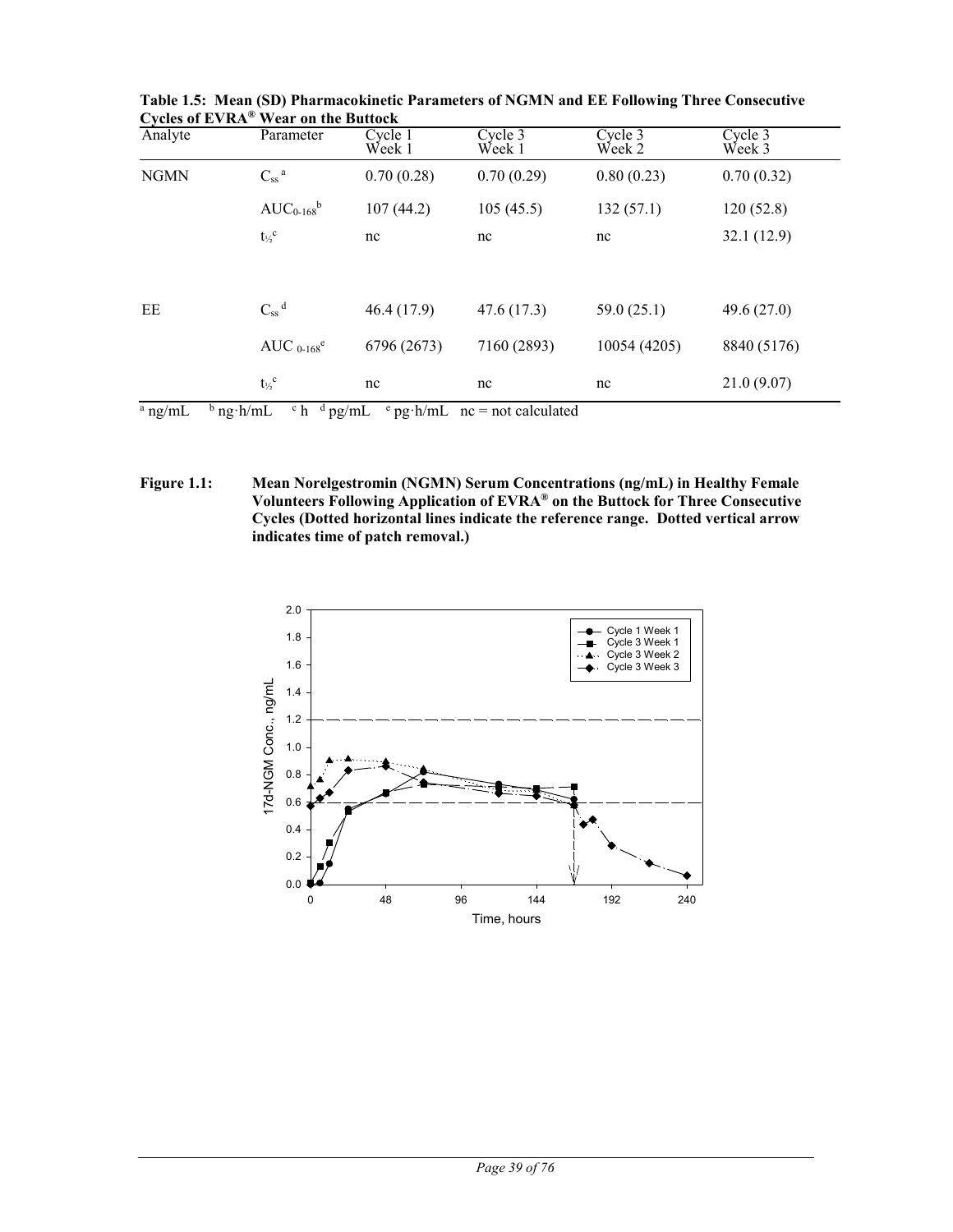**Figure 1.2: Mean Ethinyl Estradiol (EE) Serum Concentrations (pg/mL) in Healthy Female Volunteers Following Application of EVRA® on the Buttock for Three Consecutive Cycles (Dotted horizontal lines indicate the reference range. Dotted vertical arrow indicates time of patch removal.)**



Results from a study of consecutive EVRA**®** wear for 7 days and 10 days indicated that target Css of NGMN and EE were maintained during a 3-day extended wear of EVRA**®**. These findings suggest that clinical efficacy would be maintained even if a scheduled change is missed for as long as 2 full days (see Figures 1.3 and 1.4).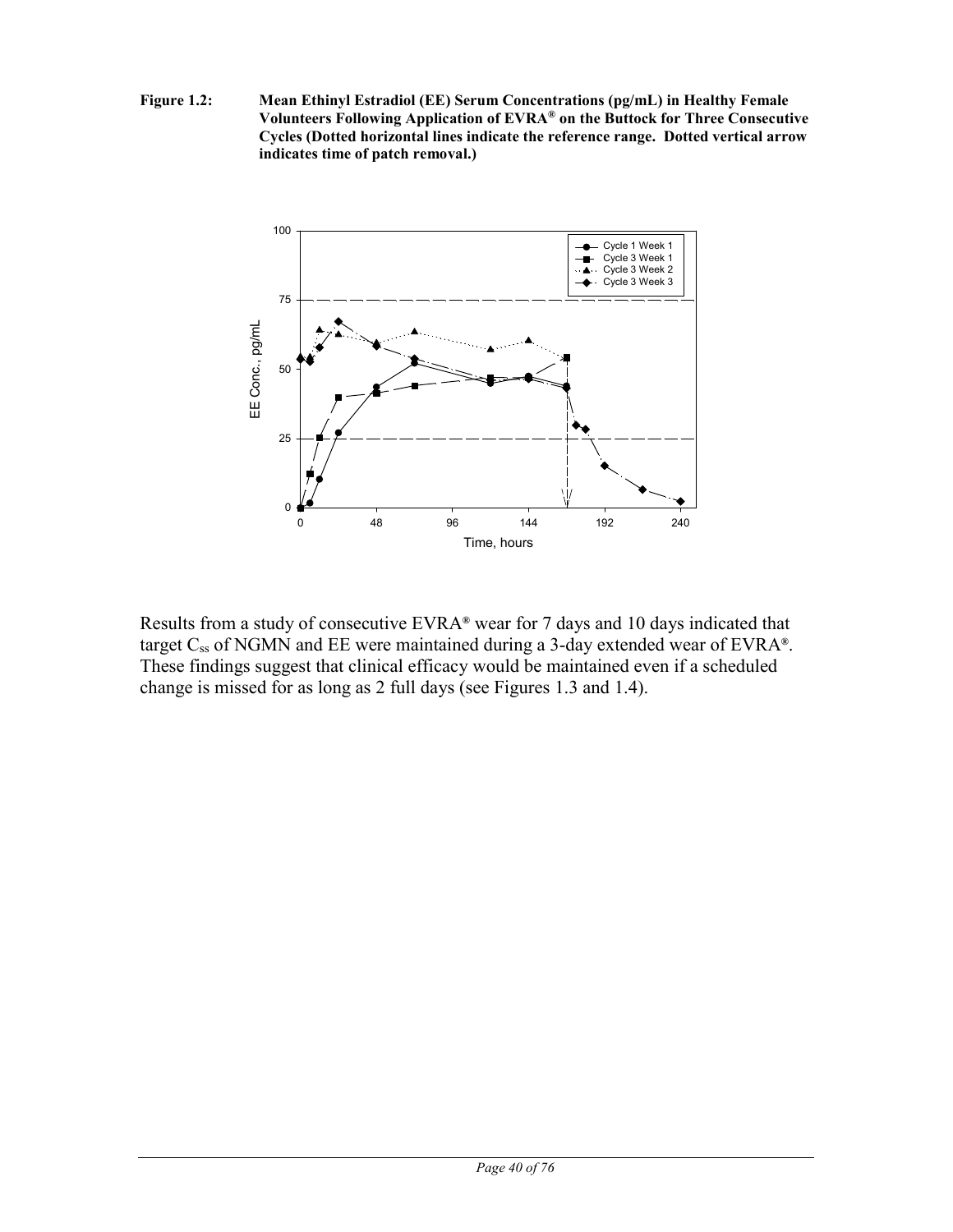**Figure 1.3: Mean Norelgestromin (NGMN) Serum Concentrations (ng/mL) Following Application of EVRA® to the Abdomen for 7 Days and 10 Days (Dotted horizontal lines indicate the reference range. Solid vertical arrows indicate actual time of patch removal. Dotted vertical arrow indicates theoretical time of patch removal under normal use.)**

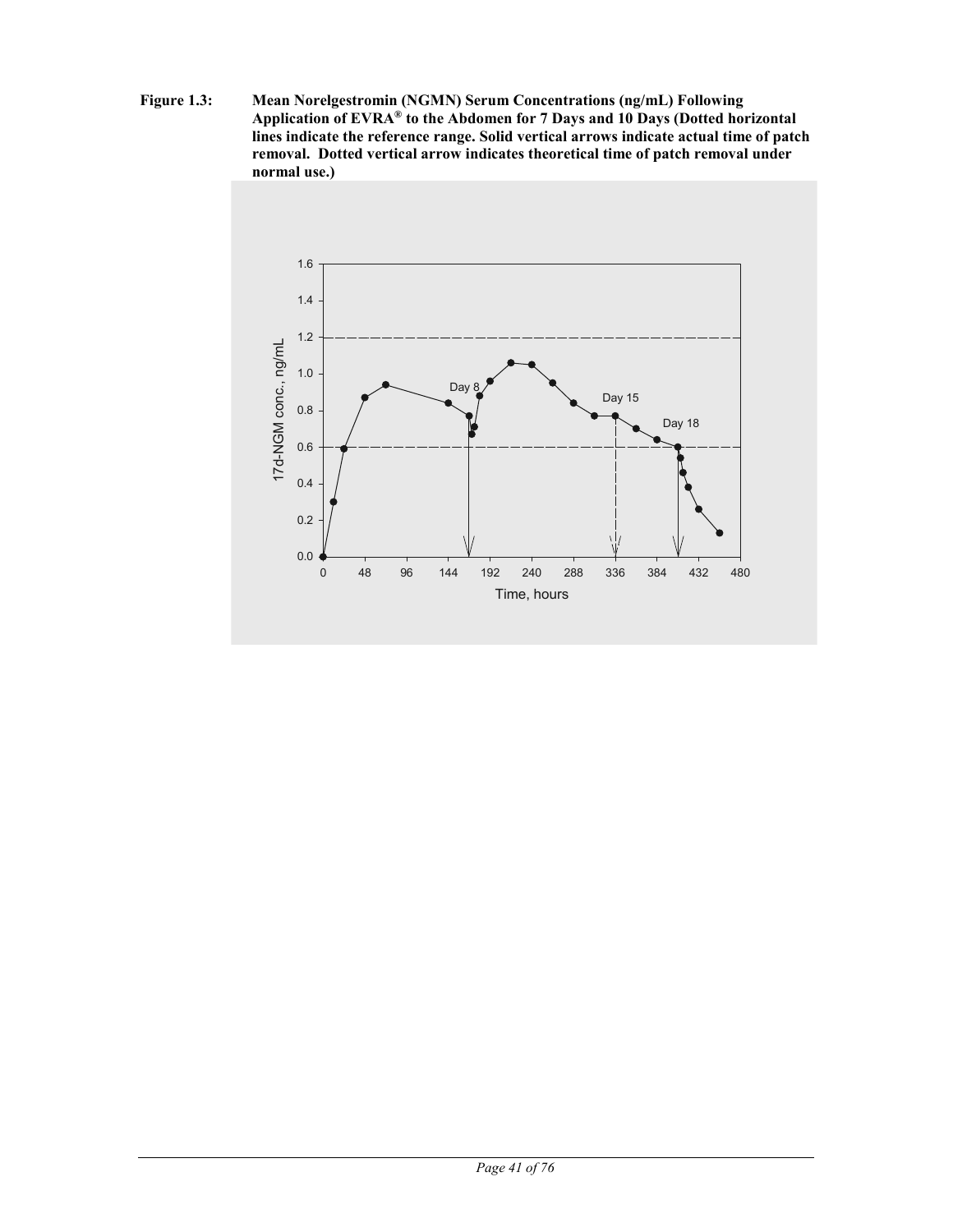**Figure 1.4: Mean Ethinyl Estradiol (EE) Serum Concentrations (pg/mL) Following Application of EVRA® to Abdomen for 7 Days and 10 Days (Dotted horizontal lines indicate reference range. Solid vertical arrows indicate actual time of patch removal. Dotted vertical arrow indicates theoretical time of patch removal under normal use.)**



**Distribution:** Norelgestromin (NGMN) and norgestrel (a serum metabolite of norelgestromin) are highly bound  $(> 97%)$  to serum proteins. NGMN is bound to albumin and not to SHBG, while norgestrel is bound primarily to SHBG, which limits its biological activity. Ethinyl estradiol (EE) is extensively bound to serum albumin.

**Metabolism:** Since EVRA<sup>®</sup> is applied transdermally, first-pass metabolism (via the gastrointestinal tract and/or liver) of NGMN and EE that would be expected with oral administration is avoided. Hepatic metabolism of NGMN occurs and metabolites include norgestrel, which is highly bound to SHBG, and various hydroxylated and conjugated metabolites. EE is also metabolized to various hydroxylated products and their glucuronide and sulfate conjugates.

**Excretion:** Following removal of transdermal systems, the elimination kinetics of NGMN and EE were consistent for all studies with half-life values of approximately 28 hours and 17 hours, respectively. The metabolites of NGMN and EE are eliminated by renal and fecal pathways.

# Transdermal versus Oral Contraceptives

The pharmacokinetic profiles of transdermal and oral combined hormonal contraceptives are different and caution should be exercised when making a direct comparison of these PK parameters.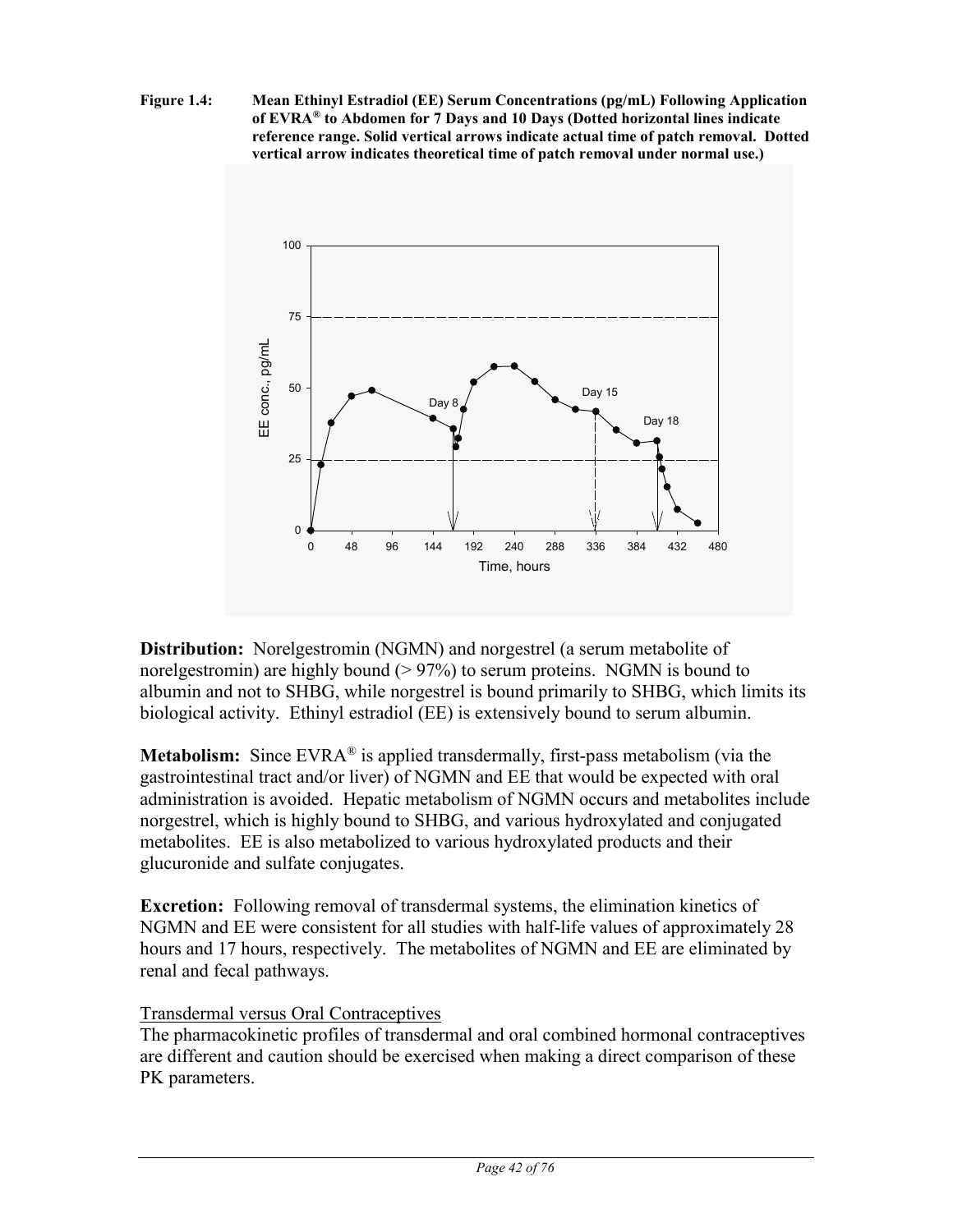The EVRA® transdermal patch was designed to deliver EE and NGMN over a 7-day period while oral contraceptives (containing NGM 250 µg/EE 35 µg) are administered on a daily basis. Figures 1.5 and 1.6 present mean pharmacokinetic (PK) profiles for EE and NGMN following administration of an oral contraceptive (containing NGM 250 µg/EE 35 µg) compared to the 7-day transdermal  $EVRA^{\circledR}$  patch (containing NGMN 6.0 mg/EE 0.60 mg) in 54 healthy female volunteers.

### **Figure 1.5: Mean Serum Concentration-Time Profiles of NGMN Following Once-Daily Administration of an Oral Contraceptive for 7 days or Application of EVRA® to the Buttock in Healthy Female Volunteers**

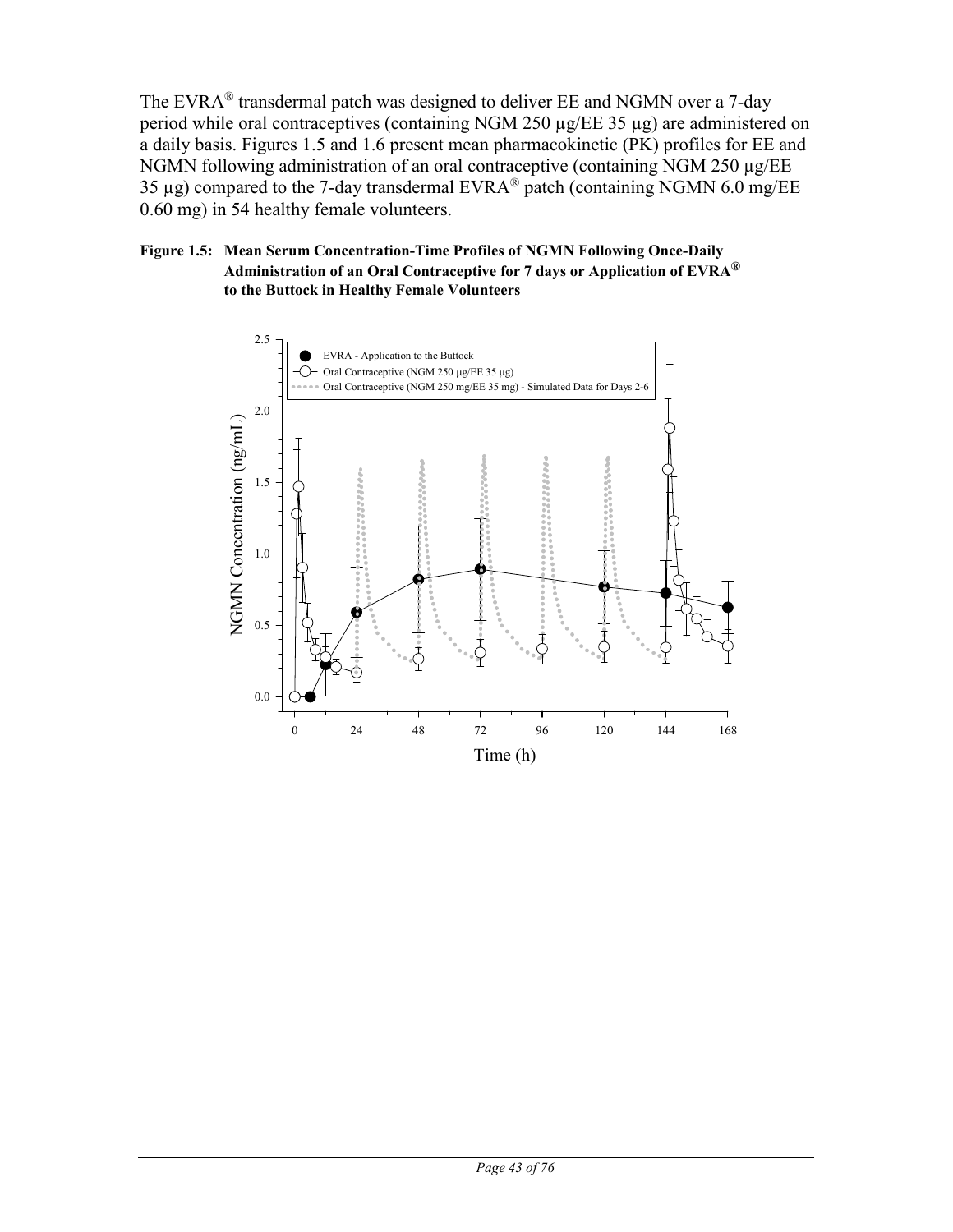**Figure 1.6: Mean Serum Concentration-Time Profiles of EE Following Once-Daily Administration of an Oral Contraceptive for 7 days or Application of EVRA**® **to the Buttock in Healthy Female Volunteers**



Table 1.6 provides the mean (%CV) for NGMN and EE pharmacokinetic (PK) parameters.

**Table 1.6: Mean (%CV) NGMN and EE Steady State Pharmacokinetic Parameters Following Application of EVRA® and Once-daily Administration of an Oral Contraceptive (containing NGM 250 µg/EE 35 µg) in Healthy Female Volunteers**

| Parameter                | $EVRA^{\textcircled{8}d}$ | <b>ORAL CONTRACEPTIVE®</b> |
|--------------------------|---------------------------|----------------------------|
| NGMN <sup>a</sup>        |                           |                            |
| $C_{\text{max}}$ (ng/mL) | 0.934(37.7)               | 1.95(21.3)                 |
| $AUC_{0-168}$ (ng.h/mL)  | 118 (36.9)                | $108(21.5)^{b}$            |
| $C_{ss}$ (ng/mL)         | 0.768(34.0)               | $0.663(25.1)^c$            |
| EЕ                       |                           |                            |
| $C_{\text{max}}$ (pg/mL) | 58.5 (38.1)               | 118(28.7)                  |
| $AUC_{0-168}$ (pg.h/mL)  | 7289 (35.8)               | $7226(28.3)^{b}$           |
| $C_{ss}$ (ng/mL)         | 49.9 (34.8)               | 45.2 $(27.8)^c$            |

a NGM is rapidly metabolized to NGMN following oral administration <sup>b</sup>Average weekly exposure, calculated as  $\text{AUC}_{24} \times 7$ 

°C<sub>avg</sub><br>ªDays 1-7

e Week 1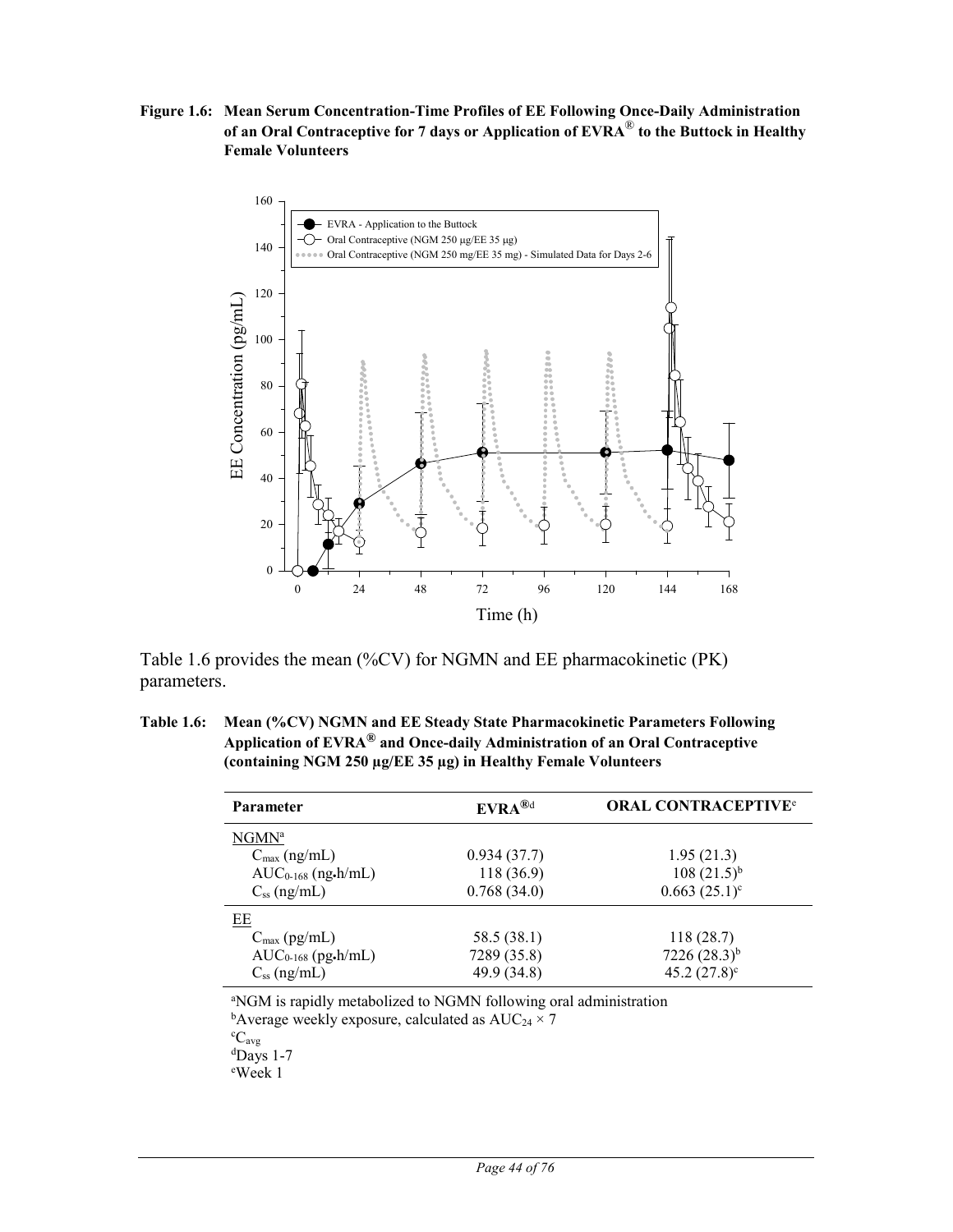In general,  $C_{\text{max}}$  values were 2-fold higher for NGMN and EE in subjects administered the oral contraceptive compared to  $EVRA^{\circledast}$ , while overall exposure (AUC and Css) was comparable in subjects treated with EVRA®. Inter-subject variability (%CV) for the PK parameters following delivery from EVRA<sup>®</sup> was higher relative to the variability determined from the oral contraceptive. The mean pharmacokinetic profiles are different between the two products and caution should be exercised when making a direct comparison of these PK parameters.

The clinical relevance of the difference in PK profile and pharmacodynamic (PD) response between transdermal and oral delivery is not known (see **WARNINGS AND PRECAUTIONS – General**).

## **Special Populations and Conditions**

# Effects of Age, Body Weight, Body Surface Area and Race

The effects of age, body weight, body surface area and race on the pharmacokinetics of NGMN and EE were evaluated in 230 healthy women from nine pharmacokinetic studies of single 7-day applications of  $EVRA^{\otimes}$ . For both norelgestromin and ethinyl estradiol, increasing age, body weight and body surface area each were associated with slight decreases in  $C_{SS}$  and AUC values. However, only a small fraction (10-20%) of the overall variability in the pharmacokinetics of NGMN and EE following application of  $EVARA^{\otimes}$  may be associated with any or all of the above demographic parameters. There was no significant effect of race with respect to Caucasians, Hispanics and Blacks.

**Hepatic Insufficiency:** No studies with EVRA<sup>®</sup> have been conducted in women with hepatic impairment. EVRA<sup>®</sup> is contraindicated in patients with hepatic dysfunction (see **CONTRAINDICATIONS** and **WARNINGS AND PRECAUTIONS**).

**Renal Insufficiency:** No studies with EVRA<sup>®</sup> have been conducted in women with renal impairment.

# **STORAGE AND STABILITY**

Store between 15ºC - 25ºC. Do not refrigerate or freeze. Store patches in their protective pouches inside the original box. Apply patch immediately upon removal from its packaging.

Keep new and used transdermal systems out of the reach of children and pets.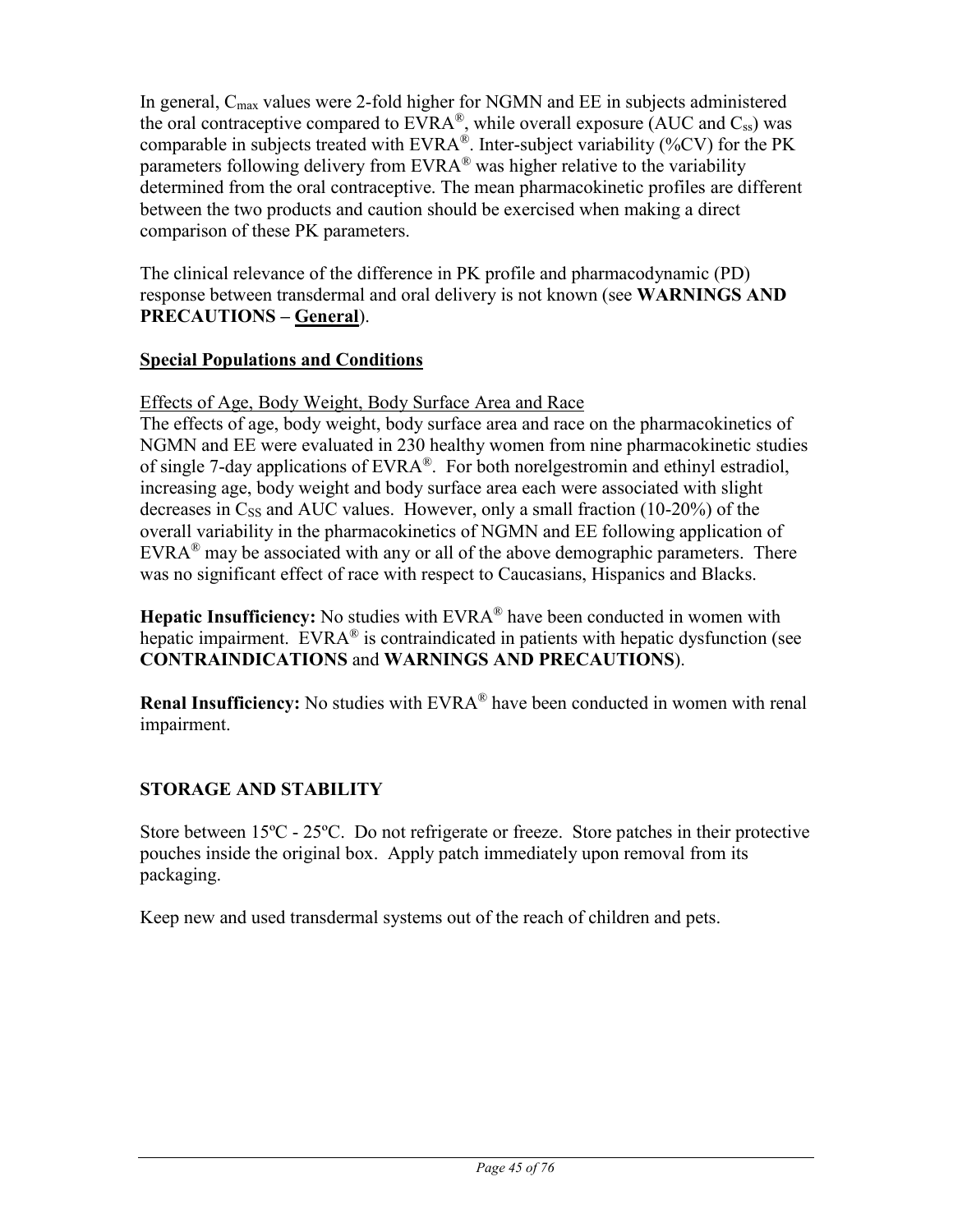# **SPECIAL HANDLING INSTRUCTIONS**

## **Disposal of EVRA®**

Used transdermal systems still contain some active hormones. Used transdermal systems should be carefully folded in half so the adhesive side sticks to itself. The folded patch should be placed in a sturdy container, preferably with a child-resistant cap, and disposed of in the garbage out of the reach of children and pets. Remaining active hormonal ingredients of the patch may have harmful effects if reaching the aquatic environment. Used or unused patches should not be flushed down the toilet or placed in liquid waste disposal systems.

# **DOSAGE FORMS, COMPOSITION AND PACKAGING**

### **Dosage Forms and Packaging**

The EVRA® (norelgestromin and ethinyl estradiol) transdermal system is available in cartons containing 3 systems each. Each system is sealed within a protective pouch and heat-stamped "EVRA™."

### **Composition**

| Backing Layer: | low-density pigmented polyethylene outer layer and a<br>polyester inner layer.                                                                                                                                                                                                                          |
|----------------|---------------------------------------------------------------------------------------------------------------------------------------------------------------------------------------------------------------------------------------------------------------------------------------------------------|
| Middle Layer:  | Active components - 6.00 mg norelgestromin and 0.60 mg<br>ethinyl estradiol releasing approximately 200 µg<br>norelgestromin and 35 µg ethinyl estradiol every 24 hours.<br>Inactive components - polyisobutylene/<br>polybutene adhesive, crospovidone, non-woven polyester<br>fabric, lauryl lactate. |
| Release Liner: | polyethylene terephthalate film with polydimethylsiloxane<br>coating on one side.                                                                                                                                                                                                                       |

The EVRA<sup>®</sup> transdermal system does not contain any metal components.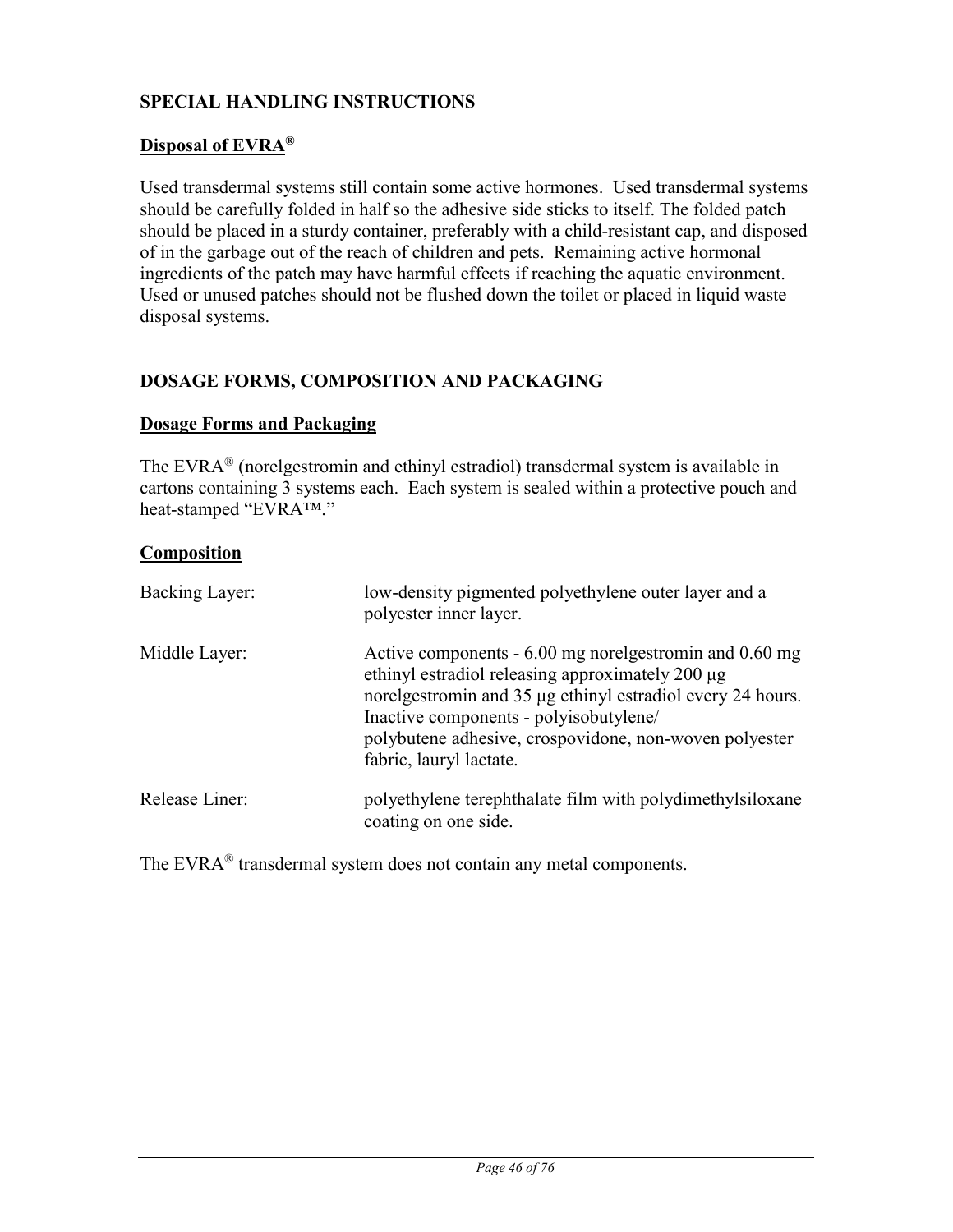# **PART II: SCIENTIFIC INFORMATION**

## **PHARMACEUTICAL INFORMATION**

### **Drug Substance**

Proper name: norelgestromin

Chemical name:  $(17\alpha)$ -17-Hydroxy-13-ethyl-18,19-dinorpregn-4-en-20-yn-3one-3-oxime18,19-Dinorpregn-4-en-20-yn-3-one, 13-ethyl, 17 hydroxy, 3-oxime,  $(17\alpha)$ 

Molecular formula and molecular mass:  $C_{21}H_{29}NO_2$ 327.47

Structural formula:



Physicochemical properties: norelgestromin is a white or off-white crystalline powder

Partition coefficient: 2.70

Solubility: Practically insoluble in water, freely soluble in ethanol and acetone, and sparingly soluble in methylene chloride.

Melting point: As 17d-NGM is a mixture of the syn- and anti-isomers, its melting point varies between 174°C and 185°C.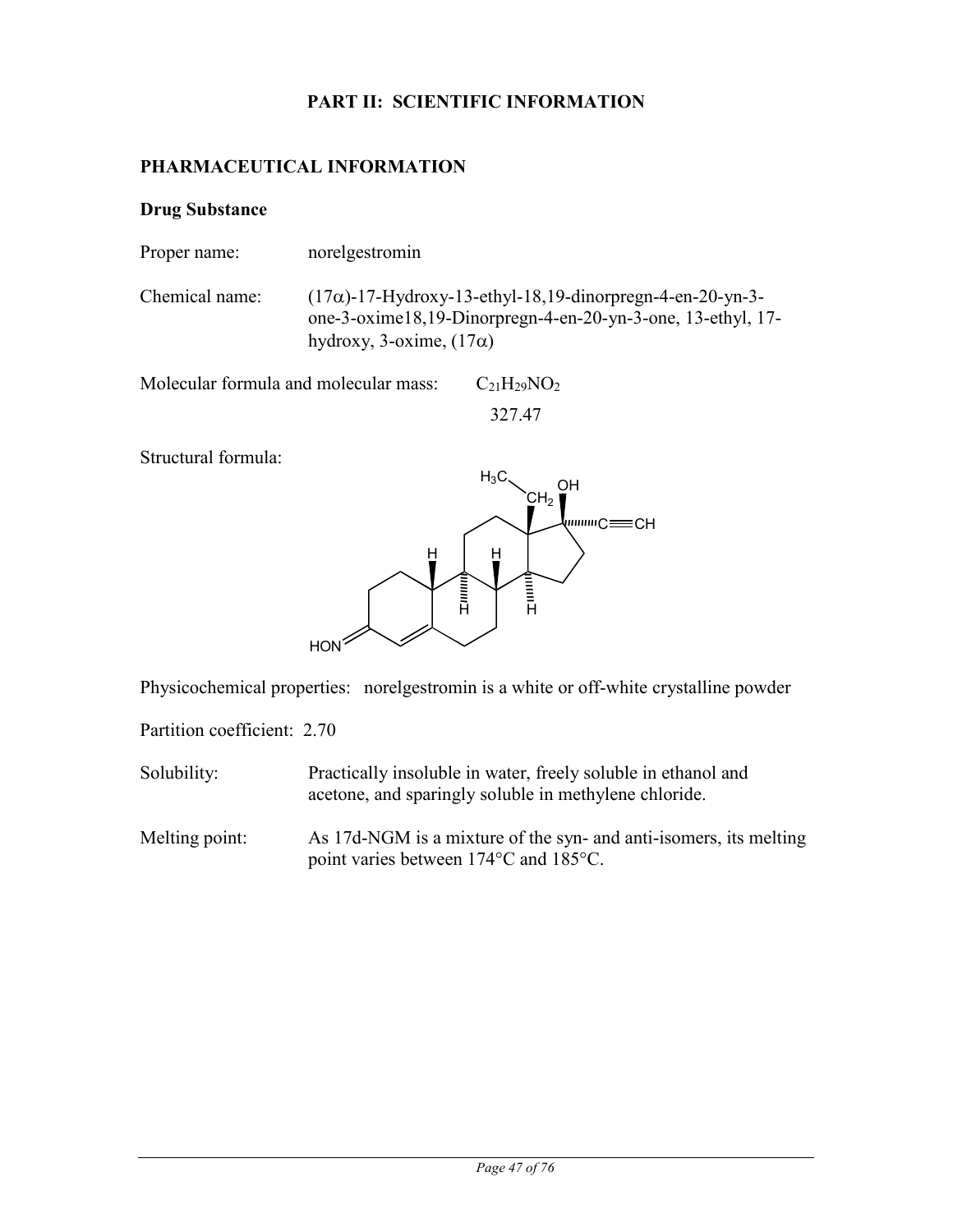| Proper name:   | ethinyl estradiol                                                                                                                                                                                                                                   |
|----------------|-----------------------------------------------------------------------------------------------------------------------------------------------------------------------------------------------------------------------------------------------------|
| INN:           | Ethinylestradiol                                                                                                                                                                                                                                    |
|                | Ph. Eur.: Ethinylestradiol, Ethinylestradiolum                                                                                                                                                                                                      |
|                | USP, USAN: Ethinyl Estradiol                                                                                                                                                                                                                        |
|                | Ethinyloestradiol<br>BAN:                                                                                                                                                                                                                           |
| Chemical name: | 19-Norpregna-1,3,5(10)-trien-20-yne-3,17-diol, $(17\alpha)$ -<br>$19$ -Nor-17 $\alpha$ -pregna-1,3,5(10)-trien-20-yne-3,17-diol<br>$(17)$ - $\alpha$ Ethinyl-1,3,5(10)-estratrien-3,17-diol<br>19-Ethinyl-estra-1,3,5(10)-triene-3,17 $\beta$ -diol |
|                | Molecular formula and molecular mass:<br>$C_{20}H_{24}O_2$                                                                                                                                                                                          |

Structural formula:



296.41

Physicochemical properties: ethinyl estradiol is a white or slightly yellowish-white, crystalline powder

Partition coefficient: 1.69

- Solubility: Practically insoluble in water, freely soluble in ethanol, acetone, dioxane, and diethyl ether. Soluble in chloroform.
- Melting point: 180°C to 186°C; EE forms a stable hemihydrate, characterized by a melting range of approximately 140°C to 150°C.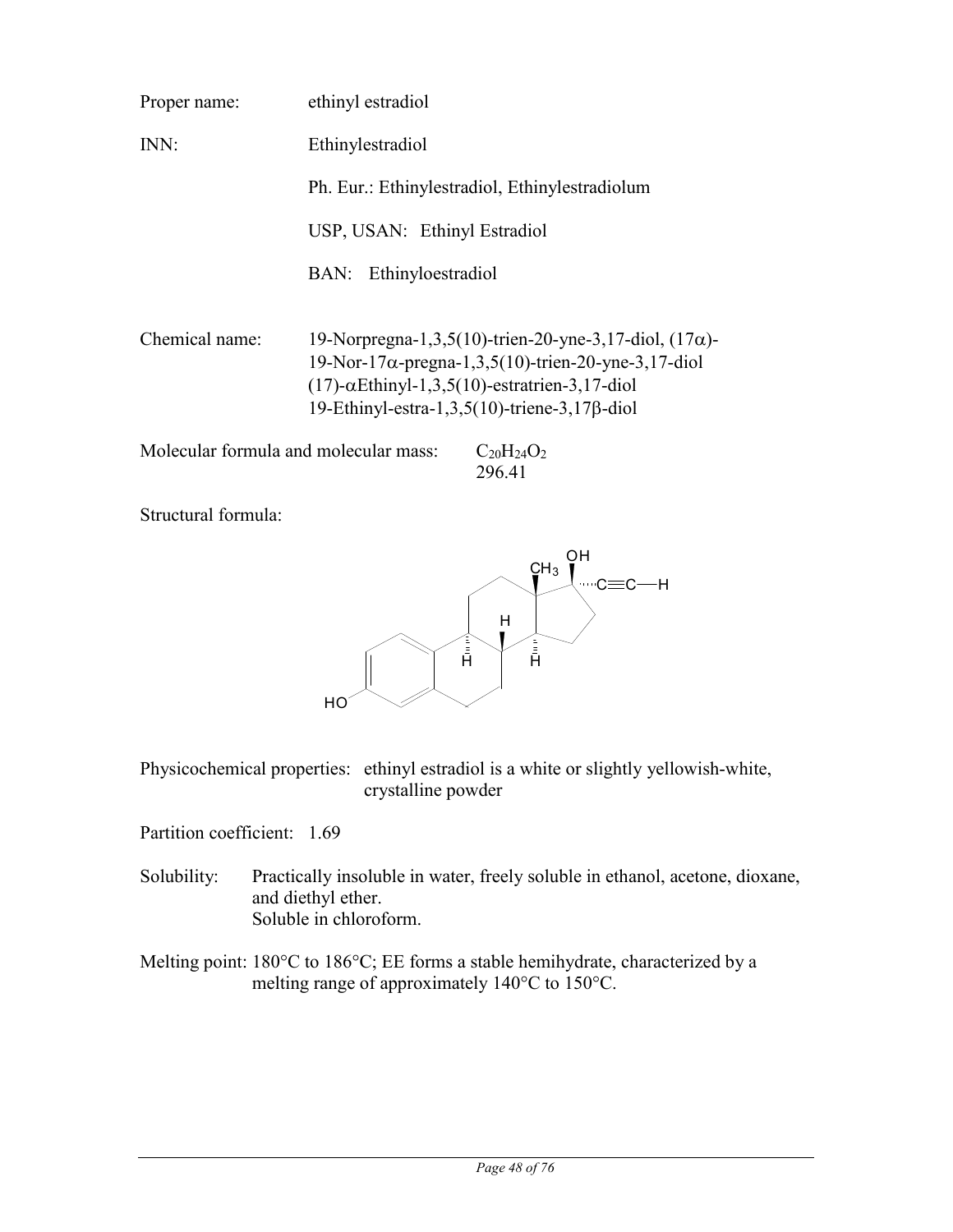# **CLINICAL TRIALS**

Three Phase III contraceptive trials (CONT-002, CONT-003 and CONT-004) involving 4578 women for 31,026 cycles were conducted worldwide. Overall, 3319 women received EVRA<sup>®</sup>. The overall Pearl Index for EVRA<sup>®</sup> from these trials was 0.88. Analyses were performed to determine whether in the Phase III studies ( $n = 3319$ ) the population characteristics of age, race and weight were associated with pregnancy. The analyses indicated no association of age and race with pregnancy. With respect to weight, 5 of the 15 pregnancies reported with  $EVRA^{\otimes}$  were among women with a baseline body weight  $\geq 90$  kg (198 lbs.), which constituted  $\leq 3\%$  of the study population. Below 90 kg, there was no apparent association between body weight and pregnancy rate. Although only  $10 - 20\%$  of the variability in pharmacokinetic data can be explained by weight (see **ACTION AND CLINICAL PHARMACOLOGY - Special Populations**), the greater proportion of pregnancies among women at or above 90 kg was statistically significant and suggests that  $EVAR^{\circledR}$  may be less effective in these women (see **WARNINGS AND PRECAUTIONS -** Body Weight  $\geq 90$  kg).

In the North American comparative trial, 811 women received  $EVRA^{\otimes}$  and 605 women received TRIPHASIL® (levonorgestrel/ethinyl estradiol), an oral contraceptive containing a triphasic regimen. Phase 1 consisted of 50 μg levonorgestrel and 30 μg EE for 6 days, phase 2 consisted of 75 μg levonorgestrel and 40 μg of EE for 5 days and phase 3 consisted of 125 μg of levonorgestrel and 30 μg EE for 10 days. In this trial, the Pearl Index for EVRA® was 1.24 and the Pearl Index for TRIPHASIL® was 2.18.

Adherence to the  $EVARA^{\circledast}$  dosing regimen was shown to be superior to that for oral contraceptives in two (CONT-001 and CONT-004) adequate and well-controlled comparative trials (89% vs. 79%, respectively).

Among more than 3000 women who used  $EVRA^{\otimes}$  for up to 13 cycles, the mean change in body weight from baseline to the end of treatment was an increase less than 1 lb. In a 9-cycle, placebo-controlled trial there was no difference between  $EVRA^{\otimes}$  and placebo in the mean change in body weight from baseline to the end of treatment.

The following table gives reported pregnancy rates for various forms of birth control, including no birth control. The reported rates represent the number of women out of 100 who would become pregnant in one year.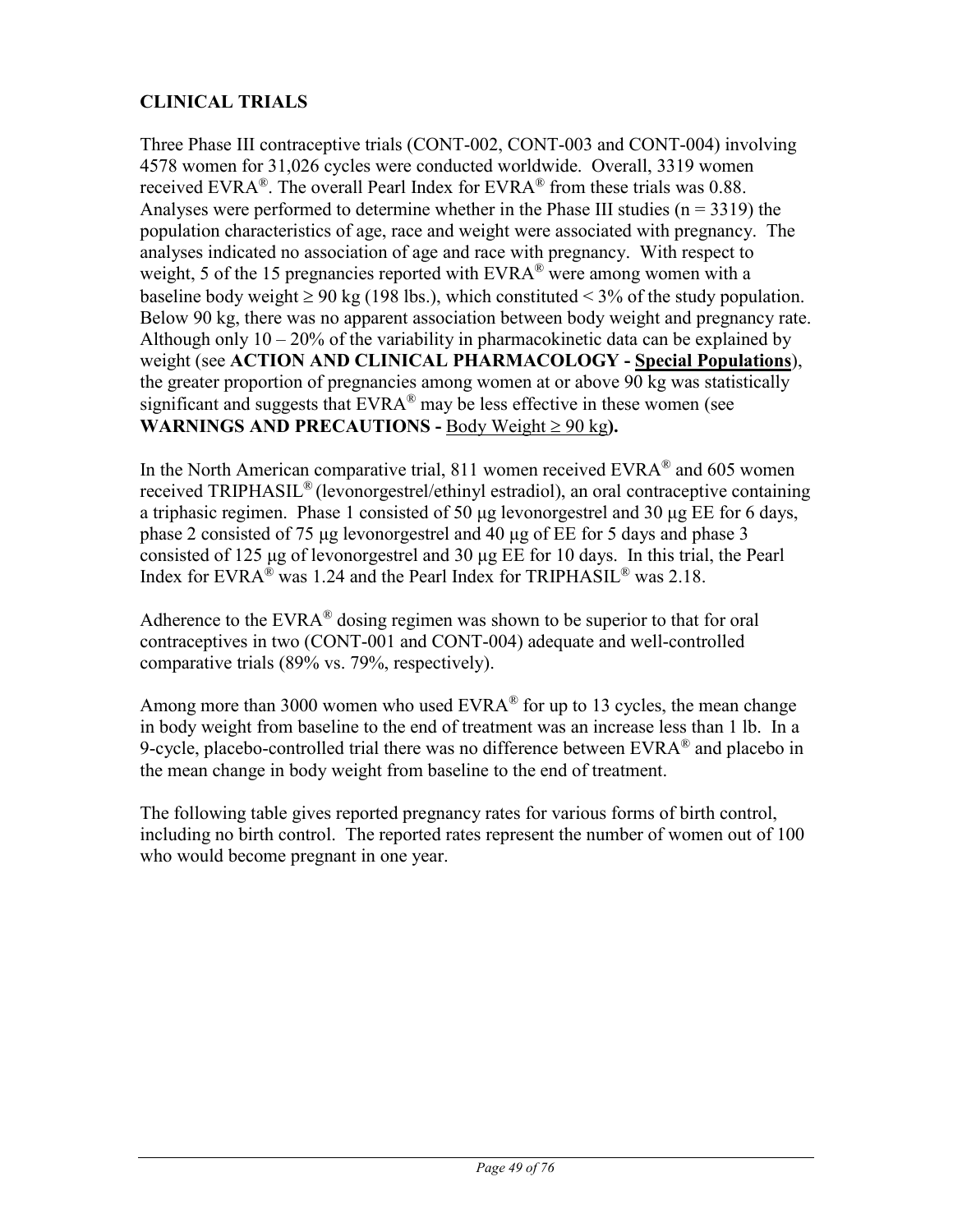# **Reported Pregnancies per 100 Women per Year:**

| Combination pill                           | less than 1 to 2  |
|--------------------------------------------|-------------------|
| Intrauterine device (IUD)                  | less than 1 to 6  |
| Condom with spermicidal foam or<br>gel     | $1 \text{ to } 6$ |
| Mini-pill                                  | 3 to 6            |
| Condom                                     | 2 to 12           |
| Diaphragm with spermicidal foam<br>or gel  | 3 to 18           |
| Spermicide                                 | 3 to 21           |
| Sponge with spermicide                     | 3 to 28           |
| Cervical cap with spermicide               | 5 to 18           |
| Periodic abstinence (rhythm), all<br>types | 2 to 20           |
| No birth control                           | 60 to 85          |

# **DETAILED PHARMACOLOGY**

### **Nonclinical Pharmacology**

Norelgestromin is the primary active metabolite produced following oral administration of norgestimate (NGM). Extensive in vivo and in vitro pharmacology studies have been conducted with oral norelgestromin, NGM and EE, alone or in combination. Tables 2.1 and 2.2 present results for norelgestromin (17d-NGM), and NGM and EE in combination.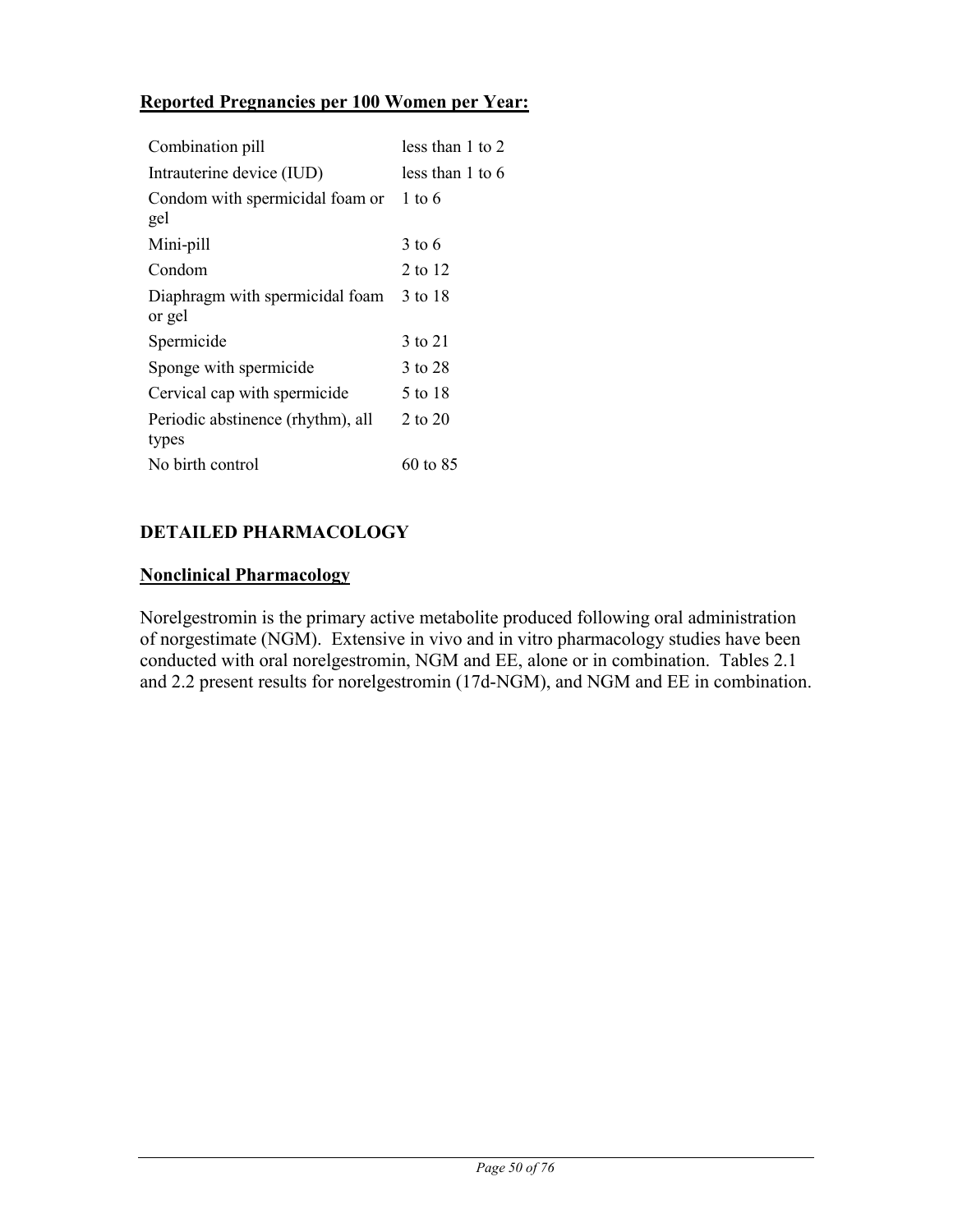| <b>Pharmacological Effects</b> | <b>Test Methods</b>                                                                                                                                                                                                                                                                                      | <b>Results</b>                                                                                                                                                                           |                                                                                                                                                                         |         |                      |                                                                                        |                                          |       |     |
|--------------------------------|----------------------------------------------------------------------------------------------------------------------------------------------------------------------------------------------------------------------------------------------------------------------------------------------------------|------------------------------------------------------------------------------------------------------------------------------------------------------------------------------------------|-------------------------------------------------------------------------------------------------------------------------------------------------------------------------|---------|----------------------|----------------------------------------------------------------------------------------|------------------------------------------|-------|-----|
| Progestational Activity        | Clauberg progestational assay: Measured ability to<br>stimulate the endometrium of immature estrogen-primed<br>rabbits.                                                                                                                                                                                  | The response and potency of 17d-NGM was similar to that of norgestimate (NGM).<br>3-Keto-norgestimate and levonorgestrel were 3.39 and 4.92 times more potent than<br>NGM, respectively. |                                                                                                                                                                         |         |                      |                                                                                        |                                          |       |     |
|                                | Progestin receptor binding: Measured displacement of<br><sup>3</sup> H-R50200 (a synthetic progestin ligand) from isolated<br>progestin receptors of rabbit uteri. 0.01 or 0.1% bovine<br>serum albumin (BSA) was added to the test solutions to<br>prevent binding of test substances to glassware.     | Test substance<br>$IC_{50}$<br>$17d$ -NGM <sup>a</sup><br>$2.82*$<br><b>NGM</b><br>$5.01*$<br>$0.83*$<br>3-Keto-norgestimate <sup>a</sup>                                                |                                                                                                                                                                         |         |                      | (nM)<br>$4.72**$<br>*In presence of $0.1\%$<br><b>BSA</b><br>**In presence of $0.01\%$ |                                          |       |     |
|                                |                                                                                                                                                                                                                                                                                                          | Progesterone                                                                                                                                                                             | Levonorgestrel <sup>a</sup>                                                                                                                                             | $0.71*$ | $0.84**$<br>$1.87**$ |                                                                                        | <b>BSA</b>                               |       |     |
| Androgenic                     | Measured stimulation of ventral prostate growth in<br>groups of castrated rats dosed orally and subcutaneously<br>for 7 days.<br>Androgen receptor binding: Measured displacement of<br>radiolabeled $5\alpha$ -dihydrotestosterone from isolated<br>androgen receptors from rat ventral prostates. 0.1% | Test substance<br>$17d$ -NGM <sup>a</sup><br>NGM                                                                                                                                         | Androgenic activity of 17d-NGM was not significantly different from that of NGM.<br>3-Keto-norgestimate and levonorgestrel were significantly more androgenic than NGM. |         | 156<br>857           | $IC_{50}$ (nM)                                                                         |                                          |       |     |
|                                | BSA was added to the test solutions to prevent binding<br>of test substances to glassware.                                                                                                                                                                                                               | 3-Keto-norgestimate <sup>a</sup>                                                                                                                                                         |                                                                                                                                                                         |         | 78                   |                                                                                        |                                          |       |     |
|                                |                                                                                                                                                                                                                                                                                                          |                                                                                                                                                                                          | Levonorgestrel <sup>a</sup><br>11<br>2.2<br>Dihydrotestosterone                                                                                                         |         |                      |                                                                                        |                                          |       |     |
|                                |                                                                                                                                                                                                                                                                                                          |                                                                                                                                                                                          |                                                                                                                                                                         |         |                      |                                                                                        | Number of rats ovulating/10 rats treated |       |     |
| Antiovulatory                  | Examined oviducts for presence of ova of rats dosed                                                                                                                                                                                                                                                      |                                                                                                                                                                                          | mg/kg:                                                                                                                                                                  | 1010    | 0.062                | 0.126                                                                                  | 0.2589                                   | 0.053 | 1.0 |
|                                | orally or subcutaneously with 17d-NGM or NGM. The<br>rats were dosed on the mornings of metestrus, diestrus,                                                                                                                                                                                             | Oral                                                                                                                                                                                     | $17d-NGM$ :                                                                                                                                                             |         |                      |                                                                                        |                                          |       | 3   |
|                                | and proestrus.                                                                                                                                                                                                                                                                                           |                                                                                                                                                                                          | NGM:                                                                                                                                                                    |         |                      |                                                                                        |                                          |       | 2   |
|                                |                                                                                                                                                                                                                                                                                                          | s.c.                                                                                                                                                                                     | 17d-NGM:                                                                                                                                                                |         | 8                    |                                                                                        |                                          |       |     |
|                                |                                                                                                                                                                                                                                                                                                          |                                                                                                                                                                                          | NGM:                                                                                                                                                                    |         | 10                   |                                                                                        |                                          |       |     |

**Table 2.1: Pharmacological Effects of 17-Deacetylnorgestimate (17d-NGM)**

<sup>a</sup> Metabolite of NGM

 $IC_{50}$  = the concentration of test substance corresponding to 50% inhibition on the linear regression response curve; s.c. = subcutaneous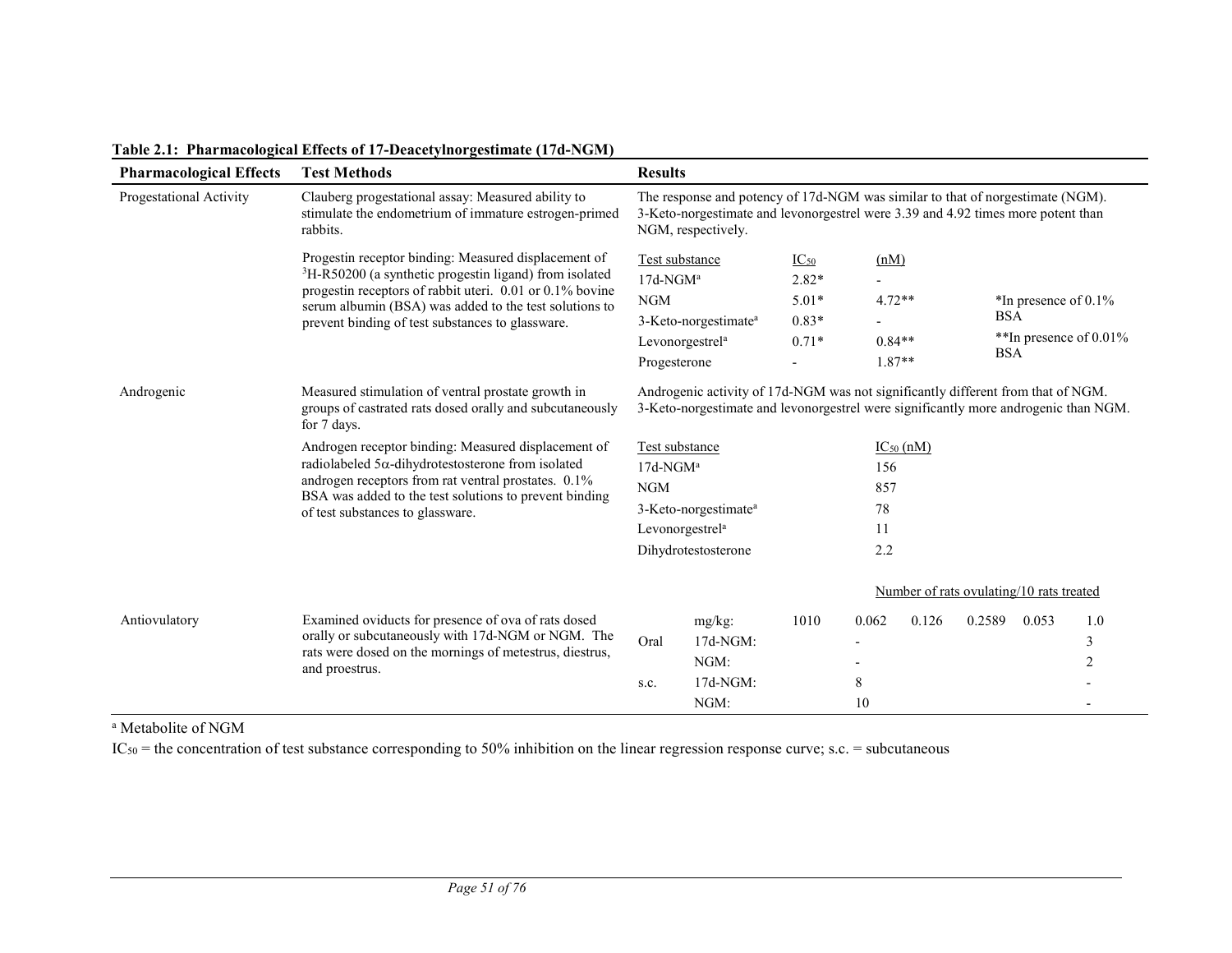| <b>Pharmacological Effects</b> | <b>Test Methods</b>                                                                                                               | <b>Results</b>                                                                                                                                                                                                                                                                                                              |
|--------------------------------|-----------------------------------------------------------------------------------------------------------------------------------|-----------------------------------------------------------------------------------------------------------------------------------------------------------------------------------------------------------------------------------------------------------------------------------------------------------------------------|
| <b>Antiovulatory Activity</b>  | Examination of oviducts for ova                                                                                                   | EE alone had no inhibitory effect on the number of rats ovulating. NGM alone and<br>NGM/EE at 0.5 mg/kg totally inhibited ovulation. Doses of 0.25 mg/kg showed partial<br>inhibition of ovulation.                                                                                                                         |
|                                | Examination of oviducts for ova                                                                                                   | NGM alone at 250, 500, and 1000 µg/kg inhibited ovulation in 30, 60 and 100% of the<br>rats, respectively. EE alone had no effect at $140 \mu g/kg$ . At some doses NGM/EE<br>caused a greater inhibition of ovulation than NGM alone.                                                                                      |
|                                | Examination of oviducts for ova. Vaginal cytology of<br>rats monitored.                                                           | NGM given alone inhibited ovulation in 20, 30, 60 and 100% of animals at 0.25, 0.5,<br>1.0 and 2.0 mg/kg, respectively. EE alone inhibited ovulation by 50% at 270 µg/kg, but<br>had no effect at lower doses. NGM/EE was approximately 2.8 times more potent than<br>NGM alone at dose levels of 30, 90, and 270 mg/kg EE. |
| Progestational Activity        | Uterine contents of rats and guinea pigs examined for<br>number of implants following oral administration (10:1<br>NGM/EE ratio). | The NGM/EE combination caused implantation failure at 2.0 mg/kg in the rat and<br>0.1 mg/kg in the guinea pig. NGM alone at the equivalent dose had no effect,<br>confirming that the antifertility effects were due to EE.                                                                                                 |
|                                | Clauberg progestational assay: measured ability to<br>stimulate the endometrium of immature rabbits (10:1<br>NGM/EE ratio).       | Endometrial proliferation observed at a total dose as low as 0.2 mg NGM alone. When<br>in combination with EE, NGM was less potent.                                                                                                                                                                                         |

### **Table 2.2: Pharmacological Effects of Norgestimate/Ethinyl Estradiol (NGM/EE)**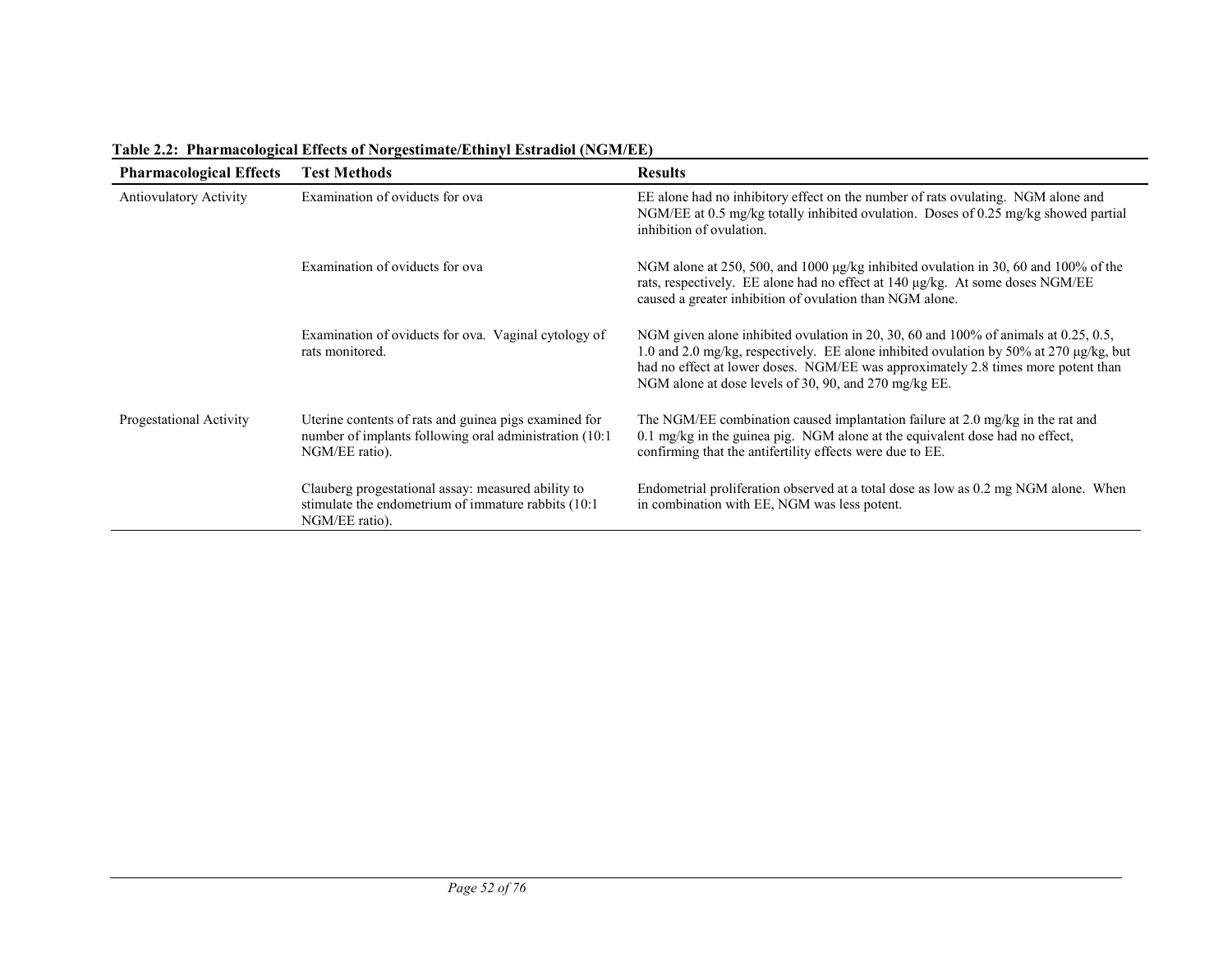# **Other Clinical Experience**

In a multi-centre dose selection study for  $EVARA^{\mathcal{R}}$ , 615 subjects were randomized to receive either one of 3 patch sizes or  $CYCLEN^{\circledast}$  (norgestimate/ethinyl estradiol), an oral contraceptive comparator containing 250 μg NGM/ 35 μg EE, for 4 cycles. This study demonstrated that the 20 cm<sup>2</sup> patch (EVRA<sup>®</sup>) inhibits ovulation to the same extent as CYCLEN® (norgestimate/ethinyl estradiol).

Pharmacokinetic studies with EVRA<sup>®</sup> demonstrated consistent elimination kinetics for norelgestromin and EE with half-life values of approximately 28 hours and 17 hours, respectively. One clinical trial assessed the return of hypothalamic-pituitary-ovarian axis function post-therapy and found that FSH, LH, and estradiol mean values, though suppressed during therapy, returned to near baseline values during the 6 weeks posttherapy. Therefore, it is anticipated that following discontinuation of  $EVRA^{\otimes}$  treatment, return to fertility will be rapid, approximately that seen with oral contraceptives.

## **Residual Analysis Study**

Study NRGEEP-CON-1013, a single center, randomized, open-label, 2-way crossover study in 50 healthy women, was designed to estimate the average daily release rate of ethinyl estradiol (EE) and norelgestromin (NGMN) from the  $EVAR<sup>®</sup>$  transdermal patch after single 7-day applications to the abdomen and buttock. Subjects were randomly assigned to one of two treatment sequence groups and wore the EVRA<sup>®</sup> patch on the abdomen or the buttock during separate treatment periods for 7 days each. At the end of each 7-day application period, the worn patches were removed and the skin area under the patch was swabbed to collect any EE and NGMN sitting on the surface of the skin. The worn patches and skin swabs were analyzed for residual drug content. Differences in the drug content between worn and unworn patches were used to estimate average daily release rates of drug from the patch.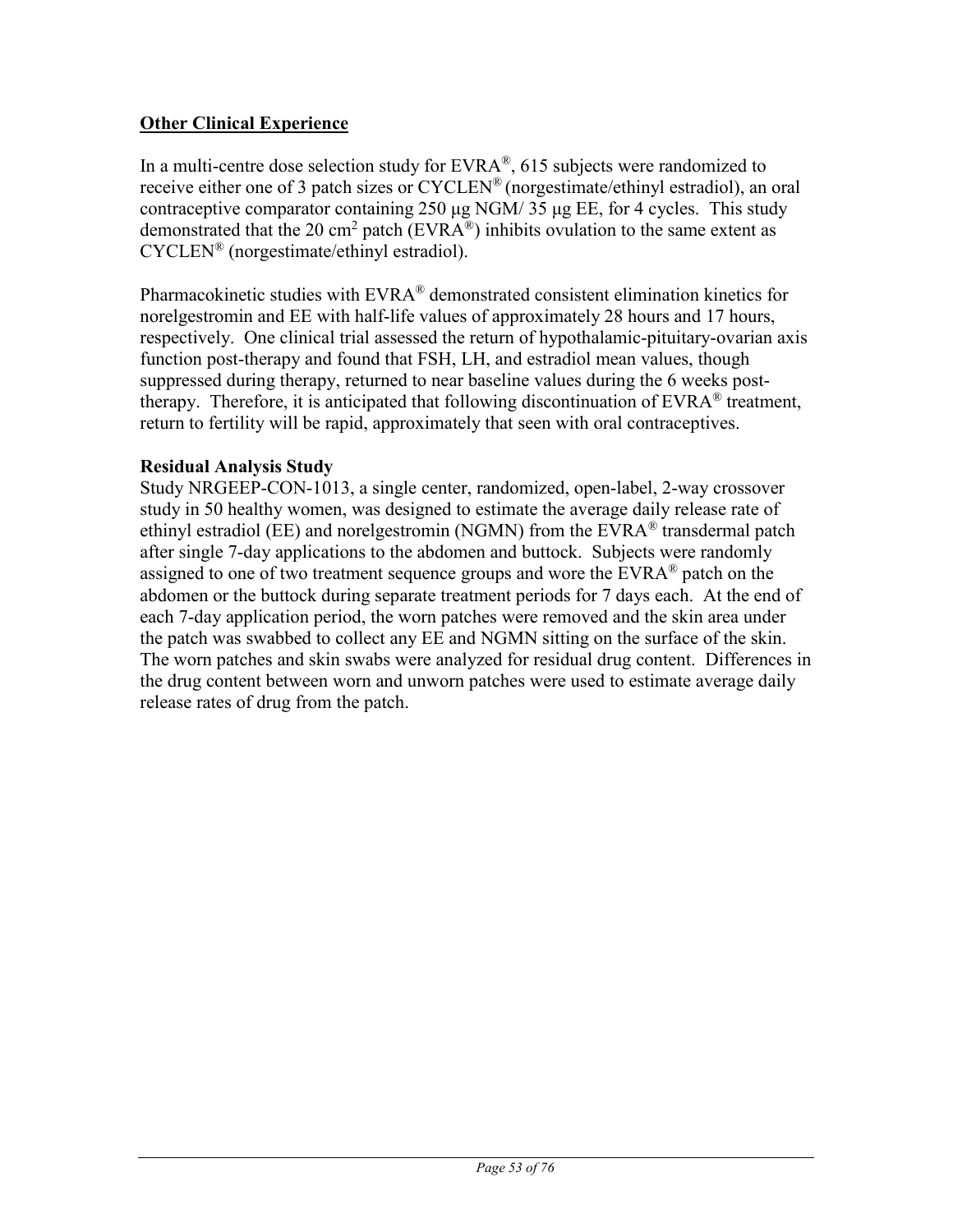|                |                                                         |    |       | -- DRUG RELEASE / DAY -- |
|----------------|---------------------------------------------------------|----|-------|--------------------------|
| Analyte        | <b>Application Site</b>                                 | N  | Mean  | 90% CI                   |
|                | Amount of drug contained in worn patch only             |    |       |                          |
| $EE(\mu g)$    | Abdomen                                                 | 50 | 31.6  | (29.4; 33.8)             |
|                | <b>Buttock</b>                                          | 49 | 36.1  | (34.4; 37.9)             |
|                | Combined                                                | 99 | 33.9  | (32.4; 35.3)             |
| $NGMN (\mu g)$ | Abdomen                                                 | 50 | 190.2 | (179.3; 201.1)           |
|                | <b>Buttock</b>                                          | 49 | 215.4 | (204.9; 226.0)           |
|                | Combined                                                | 99 | 202.7 | (194.6; 210.8)           |
|                | Amount of drug contained in combination worn patch/swab |    |       |                          |
| $EE(\mu g)$    | Abdomen                                                 | 50 | 30.9  | (28.7; 33.2)             |
|                | <b>Buttock</b>                                          | 49 | 35.5  | (33.7; 37.2)             |
|                | Combined                                                | 99 | 33.2  | (31.7; 34.6)             |
| $NGMN (\mu g)$ | Abdomen                                                 | 50 | 183.4 | (172.4; 194.3)           |
|                | <b>Buttock</b>                                          | 49 | 209.2 | (198.6; 219.7)           |
|                | Combined                                                | 99 | 196.1 | (188.0; 204.3)           |

**Table 2.3: Descriptive Statistics for Amounts of EE and NGMN Released Daily from the Worn Patches (With and Without Swab Data) (Study NRGEEP-CON-1013: Pharmacokinetic Analysis Set)** 

Table 2.3 summarizes the average daily release rate of EE and NGMN from EVRA<sup>®</sup>. The mean amounts of EE released from the patch following application to the abdomen and buttock, averaged over the 7-day wear period, were 31.6 μg/day and 36.1 μg/day, respectively. Similarly, the mean amounts of NGMN released were 190 μg /day from the abdomen and 215 μg/day from the buttock. The overall mean amounts of EE and NGMN released from the patch when combining data from both the application sites were approximately 35 μg/day and 200 μg/day, respectively.

# **TOXICOLOGY**

The toxicology program for EVRA<sup>®</sup> 17d-NGM/EE with 17d-NGM, NGM and EE alone or in combination includes acute toxicity, long-term toxicity, mutagenicity, reproductive and special toxicity studies. The majority of subchronic and chronic toxicity studies conducted in support of  $EVARA^{\circledast}$  are conducted with oral formulations of NGM/EE or NGM alone. Since 17d-NGM is the primary metabolite of NGM in most laboratory animal species, the pharmacological activity of 17d-NGM is equivalent to NGM, and the metabolism, distribution, and excretion of 17d-NGM in women following dermal administration of 17d-NGM and oral administration of NGM are comparable. Studies have also been conducted for the patch excipient, dermal lauryl lactate (LL).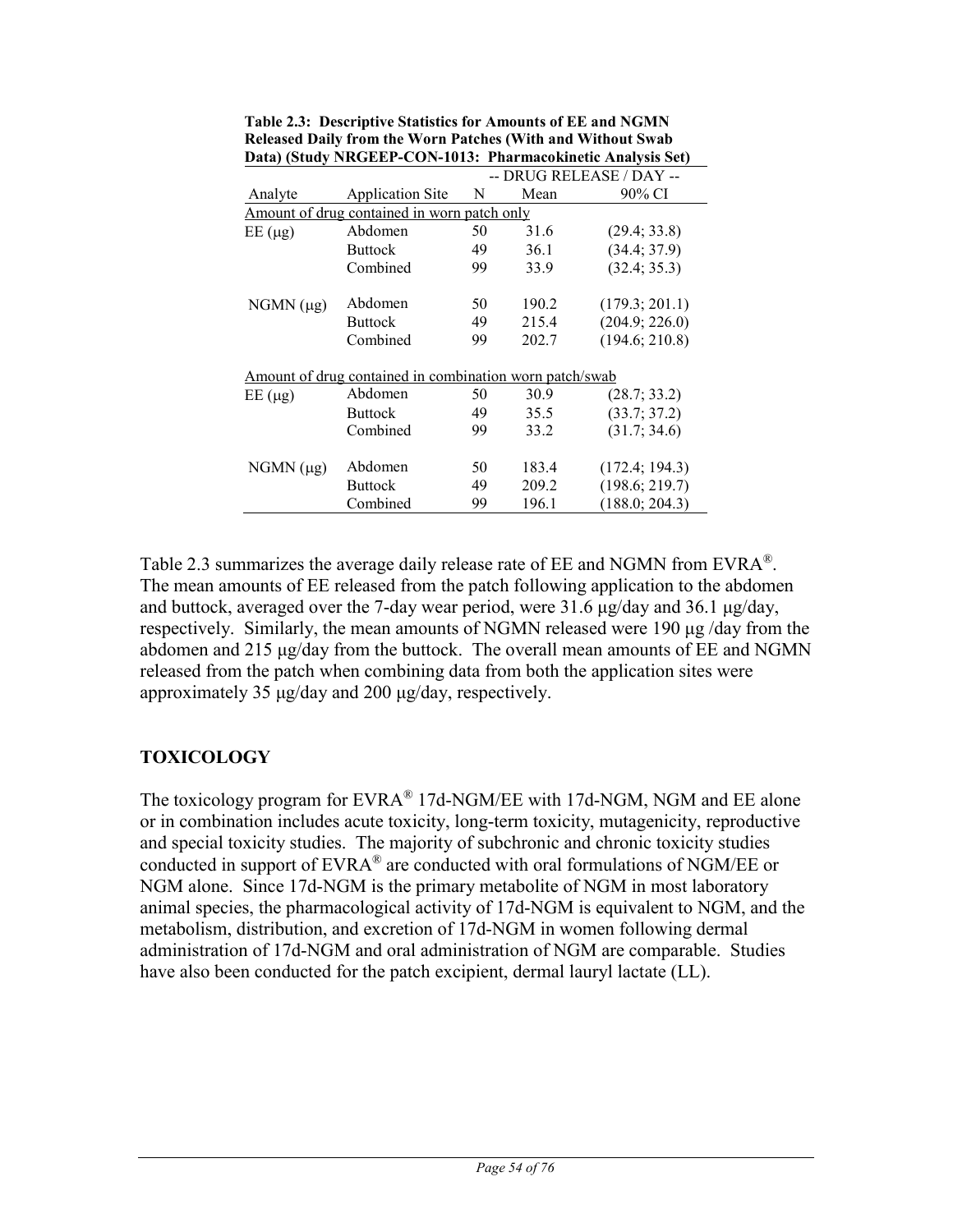# **Acute Toxicology**

**Table 2.4: Summary of the Acute Toxicity Studies Conducted with NGM and EE Alone and in Combination.**

| <b>Species</b> | Route | <b>Test Article</b>    | <b>Dose</b><br>Levels<br>(mg/kg) | Lethality                                                                                          | LD<br>(mg/kg)                    | <b>Summary of Observations</b>                                                                                                                                                                                                                                                                       |
|----------------|-------|------------------------|----------------------------------|----------------------------------------------------------------------------------------------------|----------------------------------|------------------------------------------------------------------------------------------------------------------------------------------------------------------------------------------------------------------------------------------------------------------------------------------------------|
| Mouse          | Oral  | <b>NGM</b>             | 5000                             | $0/10$ males<br>$0/10$ females                                                                     | >5000                            | No clinical signs; necropsy $-3/10$ with slight hyperemia of<br>uterus.                                                                                                                                                                                                                              |
| Mouse          | Oral  | <b>EE</b>              | 5000                             | $0/10$ males<br>$0/10$ females                                                                     | > 5000                           | Depression, laboured breathing, males only; $10/10 -$ slightly<br>enlarged uterus.                                                                                                                                                                                                                   |
| Mouse          | Oral  | NGM/EE<br>5:1 ratio    | 5000                             | $0/10$ males<br>$1/10$ females                                                                     | > 5000                           | Intermittent hyperactivity up to first 3 days; necropsy -<br>enlarged periovarian sac in $7/10$ and distended uterus in $3/10$ ;<br>fatty metamorphosis of liver in most females and some<br>males.                                                                                                  |
| Rat            | Oral  | <b>NGM</b>             | 5000                             | $0/10$ males<br>$0/10$ females                                                                     | > 5000                           | No clinical signs; small testes $-1/10$ .                                                                                                                                                                                                                                                            |
| Rat            | Oral  | NGM                    | 6200                             | $0/5$ females                                                                                      | >6200                            | No clinical signs.                                                                                                                                                                                                                                                                                   |
| Rat            | Oral  | <b>EE</b>              | 3200<br>4000<br>5000             | $1/10$ males<br>$5/10$ females<br>$0/10$ males<br>$7/10$ females<br>$5/10$ males<br>$9/10$ females | Males<br>5300<br>Females<br>3200 | Dose-related depression, ataxia, and exophthalmos.                                                                                                                                                                                                                                                   |
| Rat            | Oral  | NGM/EE,<br>$5:1$ ratio | 5000                             | 0/10                                                                                               | > 5000                           | No clinical signs; reduced size of testes, prostate and seminal<br>vesicles; spermatogenic arrest in 2 males examined<br>microscopically.                                                                                                                                                            |
| Dog            | Oral  | <b>NGM</b>             | 1000<br>2500<br>5000             | 0/2<br>0/2<br>0/2                                                                                  | > 5000                           | No remarkable findings.                                                                                                                                                                                                                                                                              |
| Dog            | Oral  | <b>EE</b>              | 1000<br>2500<br>5000             | 0/2<br>0/2<br>0/2                                                                                  | > 5000                           | No remarkable findings.                                                                                                                                                                                                                                                                              |
| Dog            | i.v.  | NGM/EE<br>7:1 ratio    | 16.3<br>0<br>(vehicle)           | $0/2$ males<br>$0/3$ females<br>$0/1$ males<br>$0/1$ females                                       | >16.3                            | Signs of ethanol intoxication (prostration, decreased response<br>to stimuli and coordination, increased respiration); meiosis<br>and salivation in females. Necropsy-prominence of<br>corticomedullary junction of kidney and reddened areas at<br>base of papillary muscle in each treated animal. |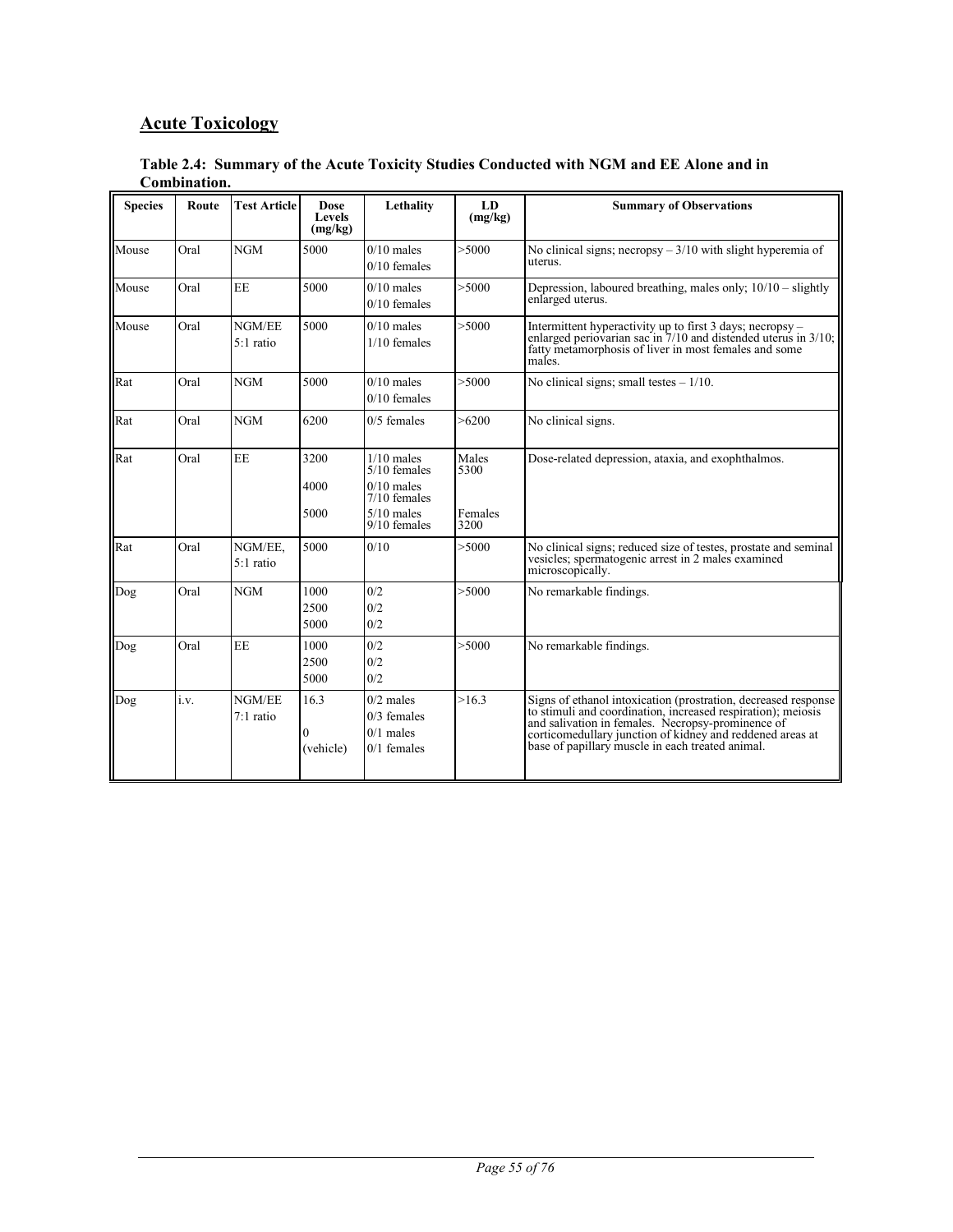# **Long-term Toxicology**

|         | Table 2.5: Summary of the Repeated-dose Toxicity Studies Conducted with 17d-NGM/EE, NGM |  |  |
|---------|-----------------------------------------------------------------------------------------|--|--|
| and EE. |                                                                                         |  |  |

| <b>Species</b> | No./Sex/Group                                                                                                                                         | <b>Test Article</b>                                     | <b>Dosage</b>                                                                                                 |                                                                                                                                                                                                                                                                                                                                                                                                                                                                                                                                                                                                                                                                                                                                                                                                                                                                                                                                                                                                                                                                             |
|----------------|-------------------------------------------------------------------------------------------------------------------------------------------------------|---------------------------------------------------------|---------------------------------------------------------------------------------------------------------------|-----------------------------------------------------------------------------------------------------------------------------------------------------------------------------------------------------------------------------------------------------------------------------------------------------------------------------------------------------------------------------------------------------------------------------------------------------------------------------------------------------------------------------------------------------------------------------------------------------------------------------------------------------------------------------------------------------------------------------------------------------------------------------------------------------------------------------------------------------------------------------------------------------------------------------------------------------------------------------------------------------------------------------------------------------------------------------|
|                | <b>Duration</b>                                                                                                                                       | Ratio                                                   | (mg/kg/day)                                                                                                   | <b>Results</b>                                                                                                                                                                                                                                                                                                                                                                                                                                                                                                                                                                                                                                                                                                                                                                                                                                                                                                                                                                                                                                                              |
| Rabbit         | 5 females<br>28 days                                                                                                                                  | 17d-NGM/<br>$EE$ (EVRA <sup>®</sup> )                   | $3/0.375$ ;<br>4.5/0.56;<br>$6/0.75$ mg<br>applied once<br>weekly<br>(10, 15, or<br>20 cm <sup>2</sup> patch) | Mild signs of irritation at the patch site were unrelated to 17d-NGM/EE and<br>caused in part by difficulty of patch removal. Some rabbits had decreased<br>erythrocyte values and increases and decreases in serum liver enzyme<br>concentrations, increased glucose, and decreased triglyceride and<br>phosphorus. These effects were dose-related and considered secondary to<br>hormonally-induced metabolic changes. Other dose-related hormonal<br>changes included increased ovarian weights, smooth muscle hypertrophy in<br>the vagina and cervix, and mammary gland development with secretory<br>activity; uterine enlargement, multifocal decidualization (stromal<br>thickening, increased vascularity of myometrium and endometrium,<br>myometrial hypertrophy, glandular hyperplasia, and luminal dilation).<br>Uterine epithelial, myometrial and endometrial necrosis were observed in<br>one high dose rabbit and another had foci of decidualization in the spleen.<br>Thymic lymphoid depletion and deposits of amyloid-like material in the<br>spleen. |
| Rat            | 15 females<br>$3 \text{ mo}$                                                                                                                          | <b>NGM</b><br>NA                                        | 0, 0.5, 1.0,<br>2.5, 10                                                                                       | There were no deaths and no remarkable findings observed in the clinical<br>signs. There was a dose-related decrease in cholesterol levels. Dose-related<br>decrease in uterine and ovary weights; increase in liver weight were seen at<br>10 mg/kg. There were no remarkable microscopic observations.                                                                                                                                                                                                                                                                                                                                                                                                                                                                                                                                                                                                                                                                                                                                                                    |
| Rat            | 15 females<br>$3 \text{ mo}$                                                                                                                          | NGM/EE<br>10:1                                          | 0, 0.55, 1.1,<br>2.75, 11.0                                                                                   | Decreased body weight gain in all treated groups. Lower erythrocyte<br>counts, hemoglobin and hematocrit in all groups but within normal range.<br>Dose-related decrease in cholesterol and weights of pituitary, thyroid,<br>ovaries, and kidney. Adrenal, liver and heart weight were increased. There<br>were no remarkable microscopic observations and no deaths.                                                                                                                                                                                                                                                                                                                                                                                                                                                                                                                                                                                                                                                                                                      |
| Rat            | 110 females<br>(Controls)<br>70 females<br>(NGM/EE dosed<br>groups)<br>24 mo                                                                          | NGM/EE<br>5:1                                           | 0, 0.15, 0.6, 3.0                                                                                             | Lethality at 24 mo: Control 44/75; low 20/50; mid 17/50; high 24/50 (35<br>controls and 20 per treated group were sacrificed at 1 yr). Slight decrease in<br>body weight gain in all groups; greater incidence of lenticular opacities in<br>treated groups than controls. Slight decrease in red blood cell parameters in<br>all groups; slight increase in neutrophils and decrease in lymphocytes. At<br>high dose; decrease in cholesterol for all groups at 12 and 24 mo. Increased<br>alkaline phosphatase in all treated groups at 12 mo. Dose-related decreases<br>in uterine and ovarian weights and increases in adrenal weight in all treated<br>groups and liver weight in mid- and high-dose groups at 24 mo. Increased<br>incidence of liver cell hyperplasia/hypertrophy, telangiectasis and<br>hematocyst formation; increased incidence of endometrial hyperplasia.<br>Significantly increased incidence of mammary adenocarcinoma in high-<br>dose group.                                                                                                 |
| Rat            | 100 females in<br>carboxymethyl-<br>cellulose (CMC)<br>control group;<br>50 females in<br>treated groups<br>and food only<br>group<br>$24 \text{ mo}$ | NGM/EE<br>5:1<br>NG/EE<br>5:1<br>NG<br>EE<br><b>NGM</b> | 0, 0,<br>0.01875,<br>0.0375,<br>0.075, 0.15<br>0.0375,<br>0.075,<br>0.15<br>0.125<br>0.025<br>0.125           | Lethality: Vehicle control 49/100; food control 27/50; low 22/50; <sup>a</sup> low-mid<br>28/50; mid 30/50; high 26/50. Minor transient body weight and food<br>consumption changes early in study. Cumulative incidence of lenticular<br>opacities comparable between controls and NGM/EE groups, time of onset<br>shorter but not statistically different for NGM/EE compared to controls;<br>slight decrease in hematocrit in high-dose NGM/EE; decreased cholesterol<br>in high-dose NGM/EE and EE alone and increased triglycerides in all<br>groups given progestin/EE combinations. Organ weight changes<br>comparable to previous study; no significant differences in mammary<br>tumours between control and treated groups.                                                                                                                                                                                                                                                                                                                                       |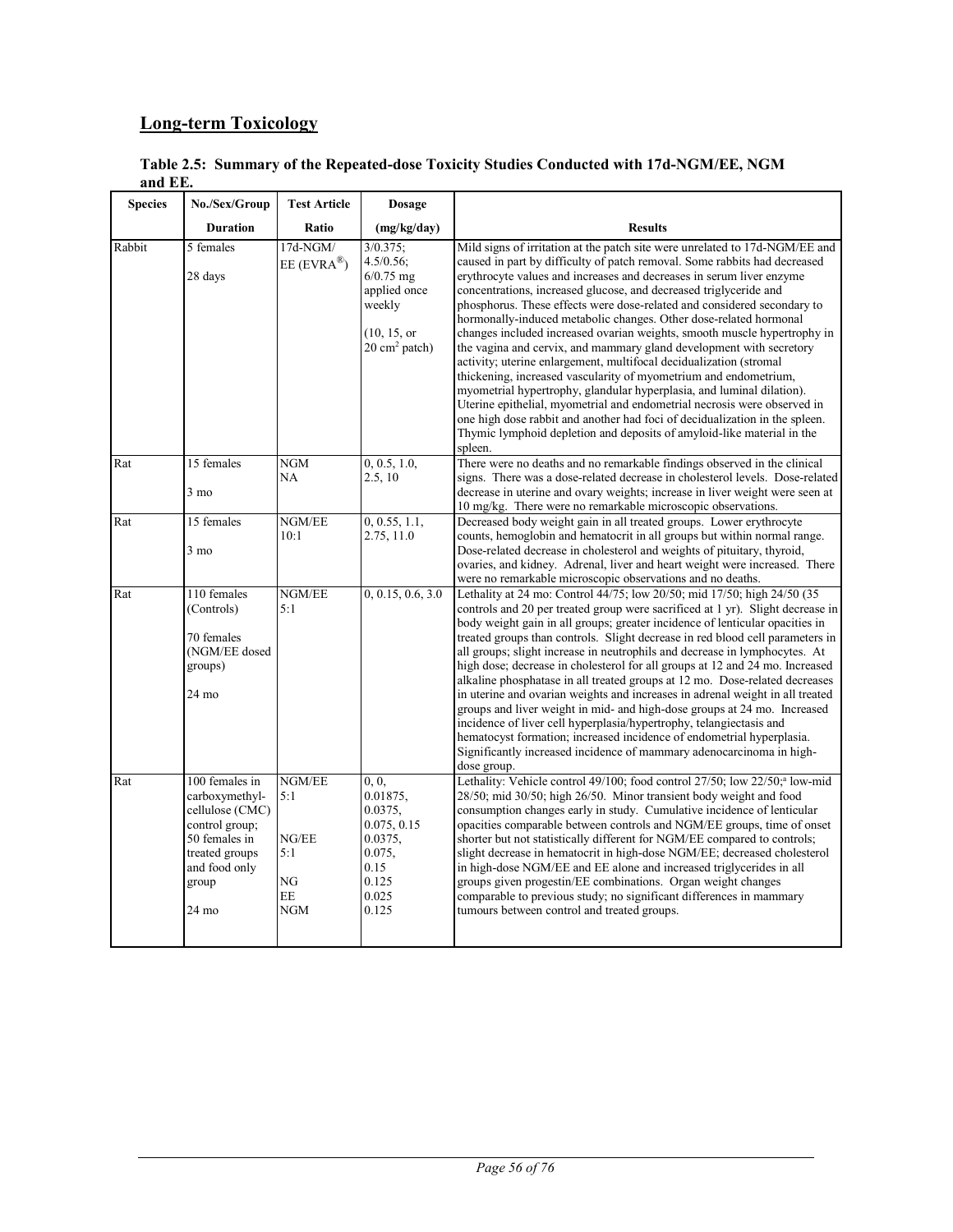### **Table 2.5: Summary of the Repeated-dose Toxicity Studies Conducted with 17d-NGM/EE, NGM and EE (cont'd)**

| <b>Species</b> | No./Sex/Group<br><b>Duration</b>                                                                                      | <b>Test Article</b><br>Ratio                                    | <b>Dosage</b><br>(mg/kg/day)                                                            | <b>Results</b>                                                                                                                                                                                                                                                                                                                                                                                                                                                                                                                                                                                                                                                                                                                                              |
|----------------|-----------------------------------------------------------------------------------------------------------------------|-----------------------------------------------------------------|-----------------------------------------------------------------------------------------|-------------------------------------------------------------------------------------------------------------------------------------------------------------------------------------------------------------------------------------------------------------------------------------------------------------------------------------------------------------------------------------------------------------------------------------------------------------------------------------------------------------------------------------------------------------------------------------------------------------------------------------------------------------------------------------------------------------------------------------------------------------|
| Dog            | 4 females<br>$3 \text{ mo}$                                                                                           | NGM/EE<br>10:1                                                  | 0, 0.28, 1.65, 5.5                                                                      | Decreased incidence of estrus, enlarged vulva and mammary glands seen in<br>all treated groups. Increased uterine weight and decreased ovarian weight<br>in all treated groups. Increased leukocytes in mid- and high-dose groups.<br>Increased liver and kidney weights in mid- and high-dose groups. Similar<br>microscopic changes noted as reported for NGM alone. There were no<br>deaths.                                                                                                                                                                                                                                                                                                                                                             |
| Dog            | 20 females<br>(control, low-<br>and mid-dose)<br>16 females (high<br>dose)<br>24 mo                                   | NGM/EE<br>5:1                                                   | 0, 0.06,<br>0.15, 0.6<br>(cyclically)                                                   | Lethality: None. Observations similar to those for NGM. Decreased<br>erythrocytes, hemoglobin, and hematocrit at high-dose; increased<br>leukocytes related to neutrophils in high and mid-dose groups. Decreased<br>ovarian and increased uterine weights seen in all treated groups. Dose-<br>related genital and mammary changes as described above. Benign ductal<br>adenoma in one high-dose dog.                                                                                                                                                                                                                                                                                                                                                      |
| Dog            | 15 females<br>84 mo                                                                                                   | NGM/EE<br>5:1 during Mo<br>1 to 46<br>7:1 during Mo<br>47 to 84 | 0, 0.003,<br>0.03, 0.075<br>(cyclically)<br>0, 0.0057, 0.057,<br>0.1425<br>(cyclically) | Lethality: Control - 2; low - 1; mid - 4; high - 2. Enlarged uteri at high-<br>and mid-dose; decreased incidence of estrus in mid- and high-dose,<br>posterior polar lenticular opacities in one control,<br>4 low-, 3 mid-, and 3 high-dose dogs at 84 mo.<br>Decreased erythrocyte parameters primarily at high dose; sporadic increases<br>in serum glutamic pyruvic transaminase in all groups; decreased cholesterol<br>and triglyceride levels and increased $T_4$ in high-dose group. Ovarian<br>suppression, cystic endometrial hyperplasia and hepatic nodular tissue.<br>Benign smooth muscle and connective tissue tumours in one each of<br>control, low- and mid-dose dogs and in five high-dose dogs;<br>leiomyosarcoma in one high-dose dog. |
| Monkey         | 4 females<br>3 mo                                                                                                     | <b>NGM</b>                                                      | 0, 0.25, 1.5, 5.0                                                                       | Decreased duration of menses at 5.0 mg/kg. Increased liver to body weight<br>ratio at 0.25 and 5 mg/kg and increased heart:body weight ratios at 1.5 and<br>5 mg/kg. No changes seen under microscopy or in clinical pathology and<br>there were no deaths.                                                                                                                                                                                                                                                                                                                                                                                                                                                                                                 |
| Monkey         | 4 females<br>3 mo                                                                                                     | NGM/EE<br>10:1                                                  | 0, 0.275,<br>1.65, 5.5                                                                  | Decreased duration of menses at 5.5 mg/kg. Increased absolute heart<br>weight in 0.275 and 5.5 mg/kg. Stimulation of cervical mucus secretion<br>and mammary gland activity at 5.5 mg/kg. Endometrial hyperplasia and<br>sloughing; increased size and number of mammary gland acini. No<br>changes seen in clinical pathology were observed and there were no deaths.                                                                                                                                                                                                                                                                                                                                                                                      |
| Monkey         | 4 females<br>6 mo                                                                                                     | <b>NGM</b><br>EE<br>NGM/EE<br>7:1                               | 0, 0.005<br>0, 0.0007<br>0,0.0057<br>0.0285<br>(cyclically)                             | There were neither deaths nor changes in clinical signs except effects on<br>menstrual cycle. Menstruation clearly regulated by NGM alone and high-<br>dose NGM/EE and to a lesser extent by low-dose NGM/EE. Decreased<br>progesterone levels were observed in all treated groups except EE alone.<br>Decreased ovarian weights in all treated groups with an increase in uterine<br>weight in the EE group. No change was seen in liver microscopy in any<br>group. Microscopy of reproductive organs showed all individuals in luteal<br>phase, all groups except EE alone. One case of epithelial plaque seen in the<br>high-dose NGM/EE group.                                                                                                         |
| Monkey         | 20 females in the NGM/EE<br>control, low- and<br>mid-dose groups 5:1<br>16 females in the<br>high-dose group<br>24 mo |                                                                 | 0, 0.06, 0.3, 0.6<br>(cyclically)                                                       | Lethality: Control - 1; 0.06 mg/kg - 0; 0.3 mg/kg - 4; 0.6 mg/kg - 1.<br>Decreased body weight gain (0.6 mg/kg) and menses primarily during<br>withdrawal (0.3 and 0.6 mg/kg). Increased degree of hypopigmented spots<br>in the macula of treated groups. Transient decrease in erythrocyte<br>parameters and platelets; increased triglyceride and decreased serum<br>alkaline phosphatase; transient increase in prothrombin time and<br>cholesterol. Decreased ovarian and uterine weights; ovarian, vaginal and<br>mammary gland changes as described above; increased vacuolization of<br>pigmented epithelium of retina; isolated cases of focal capsular sinusoidal<br>dilation, congestion and/or hemorrhages in the liver.                        |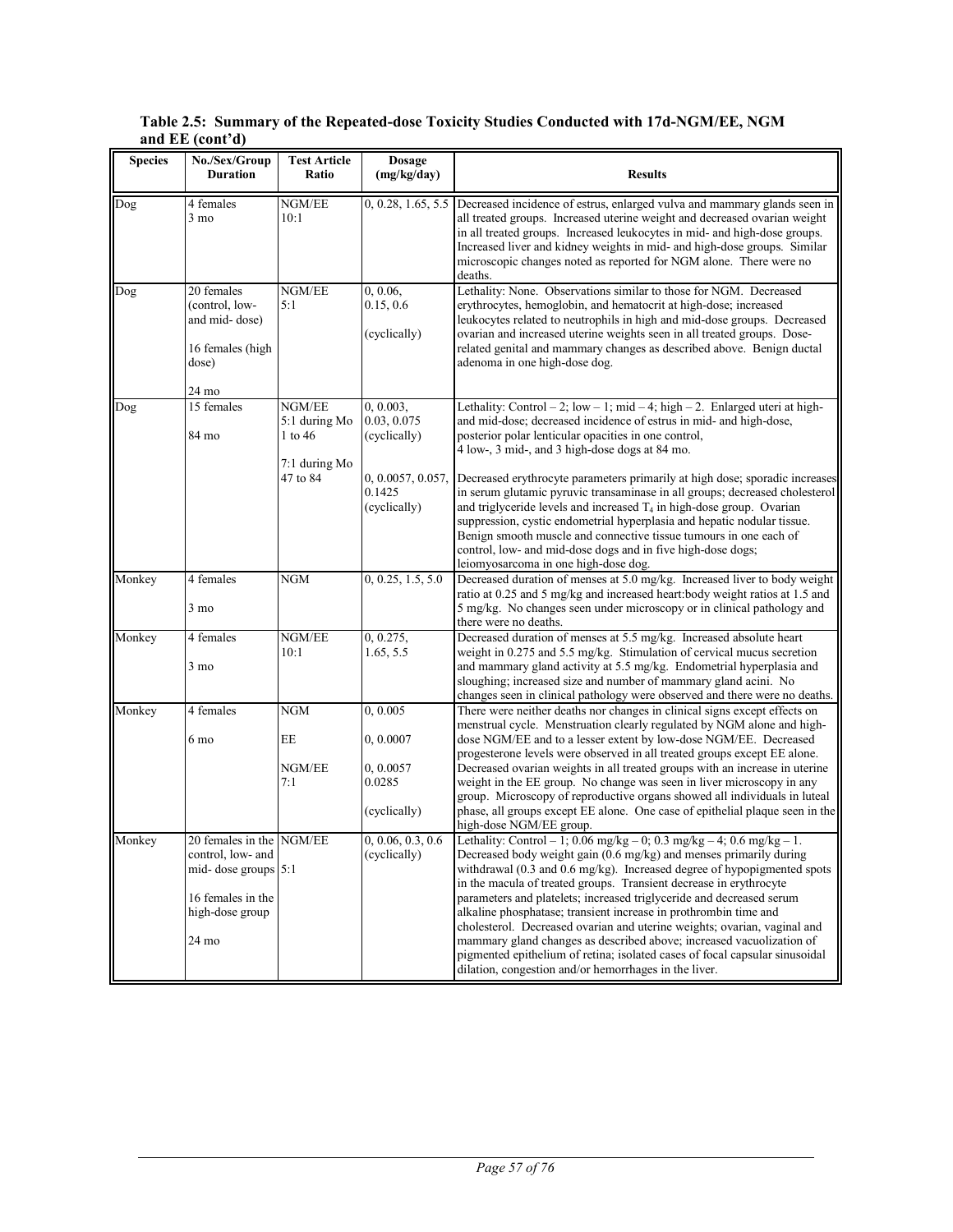| <b>Species</b> | No./Sex/Group<br><b>Duration</b> | <b>Test Article</b><br><b>Duration</b>                 | <b>Dosage</b><br>(mg/kg/day)                                                           | <b>Results</b>                                                                                                                                                                                                                                                                                                                                                                                                                                                                                                                                                                                                                                                                                                                                                                                                                                                                                                                                                                                                                                                                                                                                                                                                                                                                                                                                                                                                                                                                                                                                                                                                    |
|----------------|----------------------------------|--------------------------------------------------------|----------------------------------------------------------------------------------------|-------------------------------------------------------------------------------------------------------------------------------------------------------------------------------------------------------------------------------------------------------------------------------------------------------------------------------------------------------------------------------------------------------------------------------------------------------------------------------------------------------------------------------------------------------------------------------------------------------------------------------------------------------------------------------------------------------------------------------------------------------------------------------------------------------------------------------------------------------------------------------------------------------------------------------------------------------------------------------------------------------------------------------------------------------------------------------------------------------------------------------------------------------------------------------------------------------------------------------------------------------------------------------------------------------------------------------------------------------------------------------------------------------------------------------------------------------------------------------------------------------------------------------------------------------------------------------------------------------------------|
| Monkey         | 16 females<br>$120 \text{ mo}$   | NGM/EE<br>5:1<br>(Mo 1 to 48)<br>7:1<br>(Mo 49 to 120) | 0.0003.<br>0.03, 0.15<br>(cyclically)<br>0, 0.0057,<br>0.057,<br>0.285<br>(cyclically) | Lethality: Control - 3; low - 1; mid - 0; high - 2. Transient decrease in<br>body weight gain (mid- and high-dose) and menses primarily during<br>withdrawal (mid- and high-dose); decreased number menses in latter part of<br>study (control and high dose); dose-related sex skin changes; mammary<br>nodules in 1 mid- and 1 high-dose monkey; increased incidence mammary<br>secretion (mid- and high-dose); increased intensity of macular<br>hypopigmentation in mid- and low-doses; no differences in visual acuity.<br>Increased neutrophils, APTT, platelets (mid- and high-dose), dose-related<br>increase in globulin, serum glutamic pyruvic transaminase, triglycerides<br>and T3 and T4; decreased albumin, T3 uptake and cholesterol. Increased<br>liver and pituitary weights (mid- and high-dose) and decreased ovarian<br>weight (all groups); increased incidence and amount cervical mucus (mid-<br>and high-dose); increased ovarian size (all doses); decreased thickness and<br>keratinization of vaginal mucosa, ovarian atrophy associated with absence<br>of corpora luteum; decreased maturing follicles, endometrial atrophy with<br>stromal proliferation and/or decidualization, villous elongation and crypt<br>dilation of cervical mucosa, mucosal atrophy and columnar metaplasia of<br>vaginal mucosa, atrophy of oviducts and lobular hyperplasia of some<br>mammary glands – mid- and high-dose; mucoepidermoid carcinoma of<br>cervix and leiomyoma – one high dose; mammary gland carcinoma in situ<br>and intraductal papilloma – one high dose; few other miscellaneous |
|                |                                  |                                                        |                                                                                        | tumours.                                                                                                                                                                                                                                                                                                                                                                                                                                                                                                                                                                                                                                                                                                                                                                                                                                                                                                                                                                                                                                                                                                                                                                                                                                                                                                                                                                                                                                                                                                                                                                                                          |

**Table 2.5: Summary of the Repeated-dose Toxicity Studies Conducted with 17d-NGM/EE, NGM and EE (cont'd)**

# **Special Toxicity Studies**

### **Table 2.6: Summary of Special Toxicity Studies with 17d-NGM/EE**

| Study type            | No./Group/<br>Species/<br><b>Duration</b> | <b>Test Article/</b><br><b>Dose/Route</b>                                        | <b>Results</b>                                                                                                                                                                                                               |
|-----------------------|-------------------------------------------|----------------------------------------------------------------------------------|------------------------------------------------------------------------------------------------------------------------------------------------------------------------------------------------------------------------------|
| Primary<br>Irritation | 6 female rabbits<br>24-h exposure         | 6 mg 17d-NGM/<br>$0.75$ mg EE<br>patches, dermal                                 | Rabbits observed for 72 h after patch removal. Slight to well-defined<br>erythema observed. Patches and mineral oil (control) were mildly<br>irritating.                                                                     |
| Sensitiza-<br>tion    | 10 female guinea pigs                     | 17d-NGM/EE (estimated<br>$3.0/0.49$ mg disk form<br>$EVRA^{\circledR}$<br>dermal | Induction: 6 h exposure, 3 times weekly over 18 days. Challenge: 14<br>days after induction with patch applied for 6 h. No indication of<br>sensitization. Dinitrochlorobenzene (positive control) induced<br>sensitization. |

# **Mutagenicity**

The mutagenic potentials of 17d-NGM, NGM, and NGM/EE have been extensively tested in bacterial and mammalian cell point mutation assays, chromosome aberration assay, in vivo sister chromatid exchange assay, and in vivo micronucleus assays. There were no indications of mutagenic activity in any of the assays with these compounds.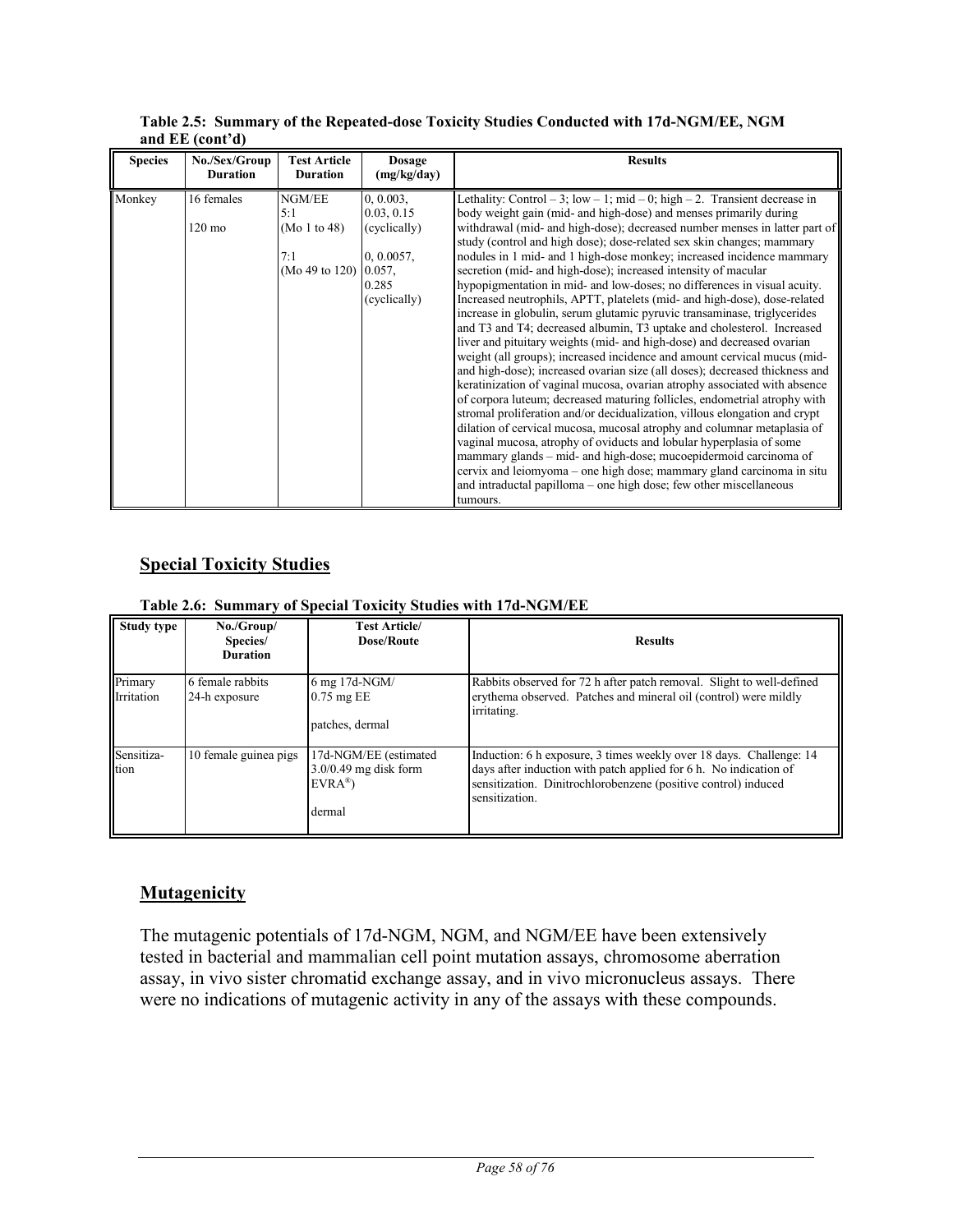# **Carcinogenicity**

An initial carcinogenicity study of NGM/EE (5:1 ratio) was conducted in rats at dosages of 0.15 to 3.0 mg/kg/day. A significant increase in the incidence of malignant mammary tumours, especially adenocarcinomas in the high-dose group, was observed. A second rat oral carcinogenicity study was conducted with lower dosages of NGM/EE (5:1 ratio) that ranged from  $0.01875$  to  $0.15$  mg/kg/day. In this study, the incidence of mammary tumours was comparable between the control and treated groups supporting a doseresponse relationship.

In a 7-year dog study with NGM/EE, oral dosages of 0.003, 0.03, and 0.075 mg/kg/day (5:1 ratio) were given for 46 months followed by 0.0057, 0.057, and 0.1425 mg/kg/day (7:1 ratio) for the remaining half of the study. A cyclic dosing regimen was used. An increased incidence over controls in leiomyomas and leiomyosarcomas, tumours of smooth muscle origin, occurred in the high-dose group. Hepatic nodular hyperplasia also occurred in a few NGM/EE-dosed dogs.

A 10-year study of NGM/EE was conducted with rhesus monkeys. The monkeys were given oral dosages of 0.003, 0.03, and 0.15 mg/kg/day (5:1 ratio) for 4 years followed by 0.0057, 0.057, and 0.285 mg/kg/day (7:1 ratio) for the remaining 6 years of the study using a cyclic dosing regimen. Single occurrences of tumours were noted in the vagina and cervix of one high-dose monkey, the lobular and ductal mammary tissue of one highdose monkey, and the urinary bladder of a mid-dose monkey. Other less noteworthy tumours occurred without predilection for treated groups.

# **Reproduction and Teratology**

All studies conducted with NGM/EE use the oral formulation while the 17d-NGM study uses a subcutaneous route of administration.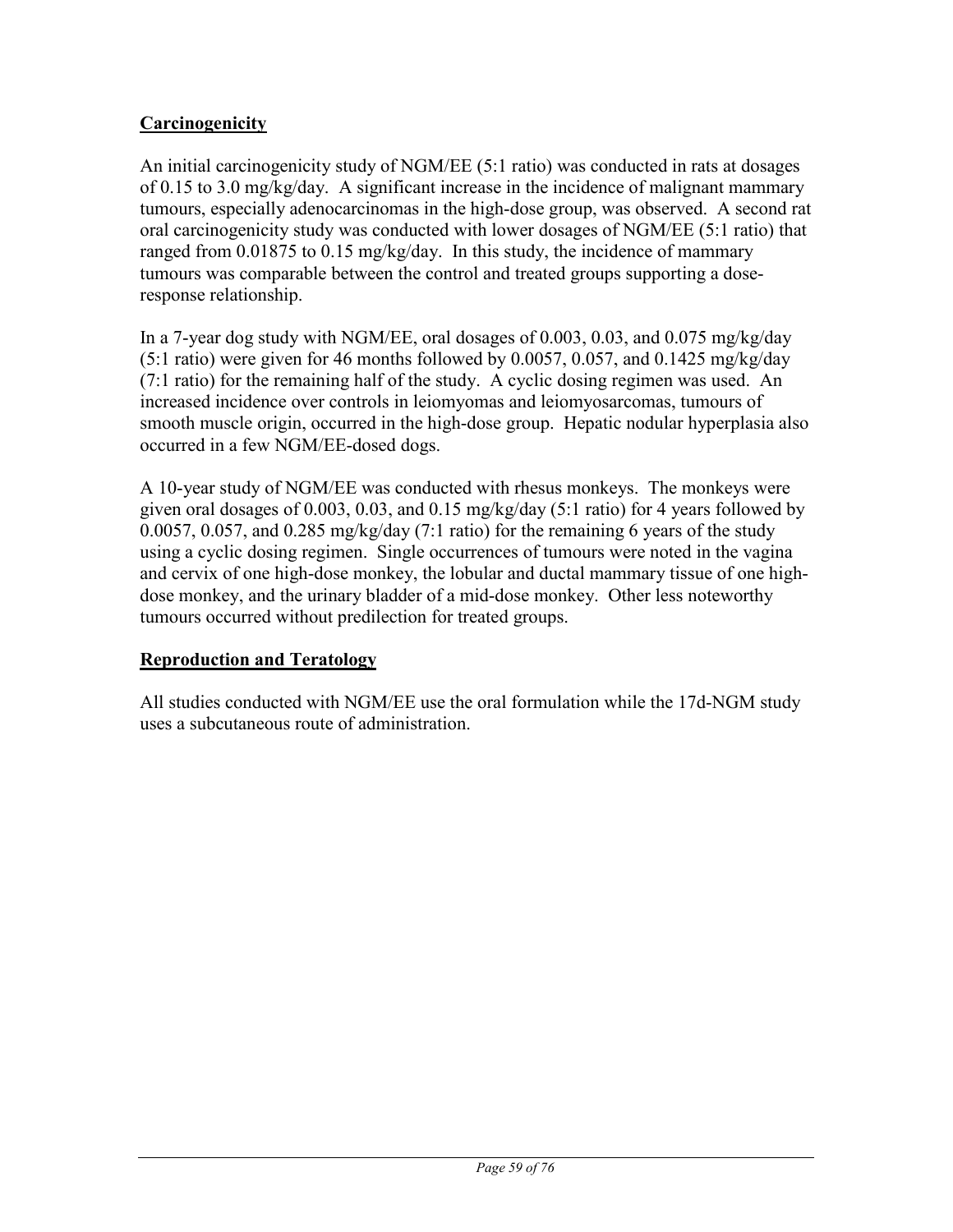### **Table 2.7: Summary of the Fertility and Reproductive Performance Studies Conducted with 17d-NGM and NGM/EE.**

| Species                                                                                                                                                                             |                                                                                                                                                                                                      |                                                                                                                                                                                                                                                                                                                                                                                                                                                    |  |  |  |  |
|-------------------------------------------------------------------------------------------------------------------------------------------------------------------------------------|------------------------------------------------------------------------------------------------------------------------------------------------------------------------------------------------------|----------------------------------------------------------------------------------------------------------------------------------------------------------------------------------------------------------------------------------------------------------------------------------------------------------------------------------------------------------------------------------------------------------------------------------------------------|--|--|--|--|
| <b>Test article/Ratio</b>                                                                                                                                                           | <b>Maternal Toxicity</b>                                                                                                                                                                             | <b>Summary of Reproduction Parameters</b>                                                                                                                                                                                                                                                                                                                                                                                                          |  |  |  |  |
| <b>Dosage, Duration</b>                                                                                                                                                             |                                                                                                                                                                                                      |                                                                                                                                                                                                                                                                                                                                                                                                                                                    |  |  |  |  |
| <b>Female Fertility</b>                                                                                                                                                             |                                                                                                                                                                                                      |                                                                                                                                                                                                                                                                                                                                                                                                                                                    |  |  |  |  |
| Female rats,<br>NGM/EE, 5:1 ratio<br>0.03, 0.05, 0.06, 0.0833,<br>$0.120$ mg/kg/day for 14 days premating<br>to termination; treated females mated to fertility.<br>untreated males | Minimal body weight reduction at all doses<br>during first pre-mating week; weight reduction<br>during gestation due to increased resorptions and<br>decreased litter size; dose-related decrease in | Dose-related decreased implantation and litter size<br>and increased resorptions and stillbirths; decreased<br>neonatal survival at $\square 0.06$ mg/kg;<br>Similar findings but to lesser degree in $F_1$<br>generation.                                                                                                                                                                                                                         |  |  |  |  |
|                                                                                                                                                                                     | Embryo/Fetal Toxicity                                                                                                                                                                                |                                                                                                                                                                                                                                                                                                                                                                                                                                                    |  |  |  |  |
| Rabbit, 17d-NGM<br>$1, 2, 4, 6$ mg/kg/day<br>Gestation Days 7 to 19                                                                                                                 | Reduced food consumption at 6 mg/kg and<br>thickened placentae firmly adhered to the uterine<br>wall at 4 mg/kg and above.                                                                           | Reduced ossification of pubis bone (fetal variation)<br>was observed at 1 mg/kg and above. Decreased fetal<br>body weights occurred at 2 mg/kg and above.<br>Malformations were observed at higher dose levels,<br>including paw hyperflexion at 4 mg/kg and above<br>and cleft palate and paw hyperextension at 6 mg/kg.<br>An increased number of resorptions and a decrease<br>in live fetuses were also observed at the 6 mg/kg<br>dose level. |  |  |  |  |
| Rats, NGM/EE 5:1 ratio<br>0.012, 0.06, 0.3 mg/kg/day on Days 6<br>through 15 gestation                                                                                              | Dose-related decreases in body weight and body<br>weight gains.                                                                                                                                      | Decreased implantations and increased resorptions at<br>the high dose. Increase in incidence of wavy rib<br>variations at the mid- and high-doses. No<br>malformations were observed.                                                                                                                                                                                                                                                              |  |  |  |  |
| Rabbit,<br>NGM/EE, 5:1 ratio<br>0.012, 0.060, 0.3 mg/kg/day on Days 7<br>through 19 of gestation                                                                                    | Mean body weight loss observed in all treated<br>groups.                                                                                                                                             | Resorptions in 65.5 and 100% of mothers in mid-<br>and high-dose.<br>No malformations or variations.                                                                                                                                                                                                                                                                                                                                               |  |  |  |  |
|                                                                                                                                                                                     | Peri-/Postnatal Toxicity                                                                                                                                                                             |                                                                                                                                                                                                                                                                                                                                                                                                                                                    |  |  |  |  |
| Rats,<br>NGM/EE<br>5:1 ratio,<br>$0.03, 0.18, 0.3, 0.6$ mg/kg/day on<br>Day 15 of gestation through lactation                                                                       | Some lactation insufficiency at the high dose.                                                                                                                                                       | Dose-related decrease in female fertility of $F_1$<br>generation at □0.18 mg/kg/day; decreased offspring<br>viability and pup weight at high dose; no significant<br>effects on $F_2$ generation.                                                                                                                                                                                                                                                  |  |  |  |  |

# Excipient: Dermal LL

Dermal LL is > 70% lauryl lactate and < 30% lauryl alcohol and lauryl lactoyl lactate. Lauryl lactate (LL) with empirical formula  $C_{15}H_{30}O_3$  is an ester of lauryl alcohol and the alpha-hydroxy acid, lactic acid.

Lauryl lactate was not toxic when given orally to five male and five female rats at a dose of 5 mL/kg. The animals were observed over a 14-day period for pharmacological and toxicological activity.

Lauryl lactate was found to have no apparent potential to cause significant eye irritation when a 10% w/w solution was tested with six New Zealand white rabbits. In studies with face cream formulations containing 5% lauryl lactate, minimal or mild irritation was observed. Minimal eye irritation was caused by 15% lauryl lactate in propylene glycol in rabbits. Ocular irritation determined in the Eytex in vitro assay was reported as being minimal (0.1% in eye cream formulations) to moderate (3.2% in a face cream).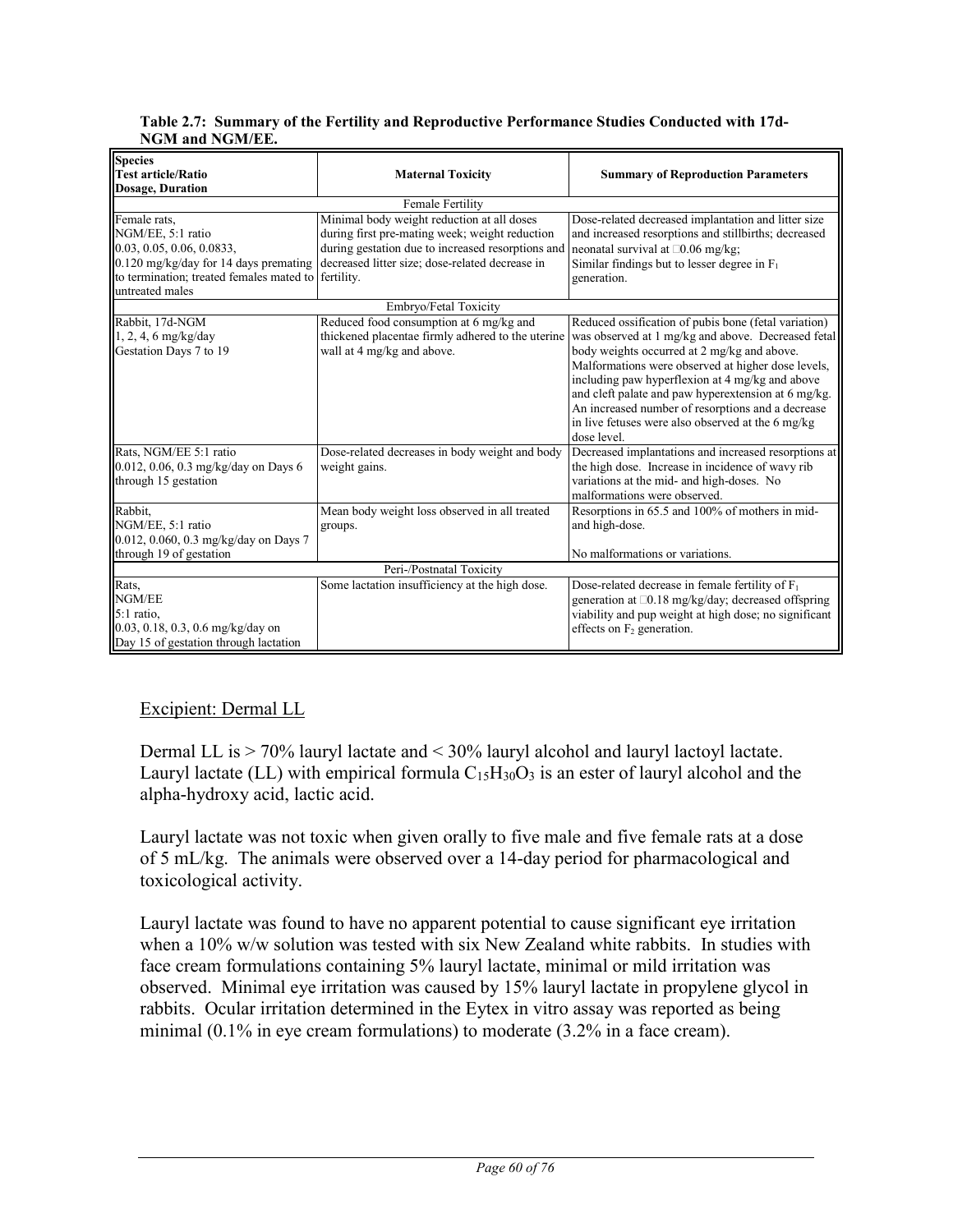The potential of lauryl lactate to cause dermal irritation was investigated in one study in which six New Zealand white rabbits were dosed with 0.5 mL of a 10% w/w solution in propylene glycol. It was found that at 10%, lauryl lactate caused minimal irritation. Primary dermal irritation studies in rabbits of two cosmetic products containing lauryl lactate applied on an occlusive patch had caused minimal (1% concentration) or mild (5% concentration) irritation.

A contact sensitization assay was conducted in female guinea pigs. The animals were induced with 2 doses of lauryl lactate and challenged with 5% or 25% lauryl lactate. Signs of mild irritation were only observed in the high-dose group. This study suggests that lauryl lactate has little potential to cause contact sensitization.

The mutagenic potential of lauryl lactate has been extensively tested in bacterial and mammalian cell point mutation assays, and an in vivo micronucleus assay. There were no indications of mutagenic activity in any of the assays with lauryl lactate.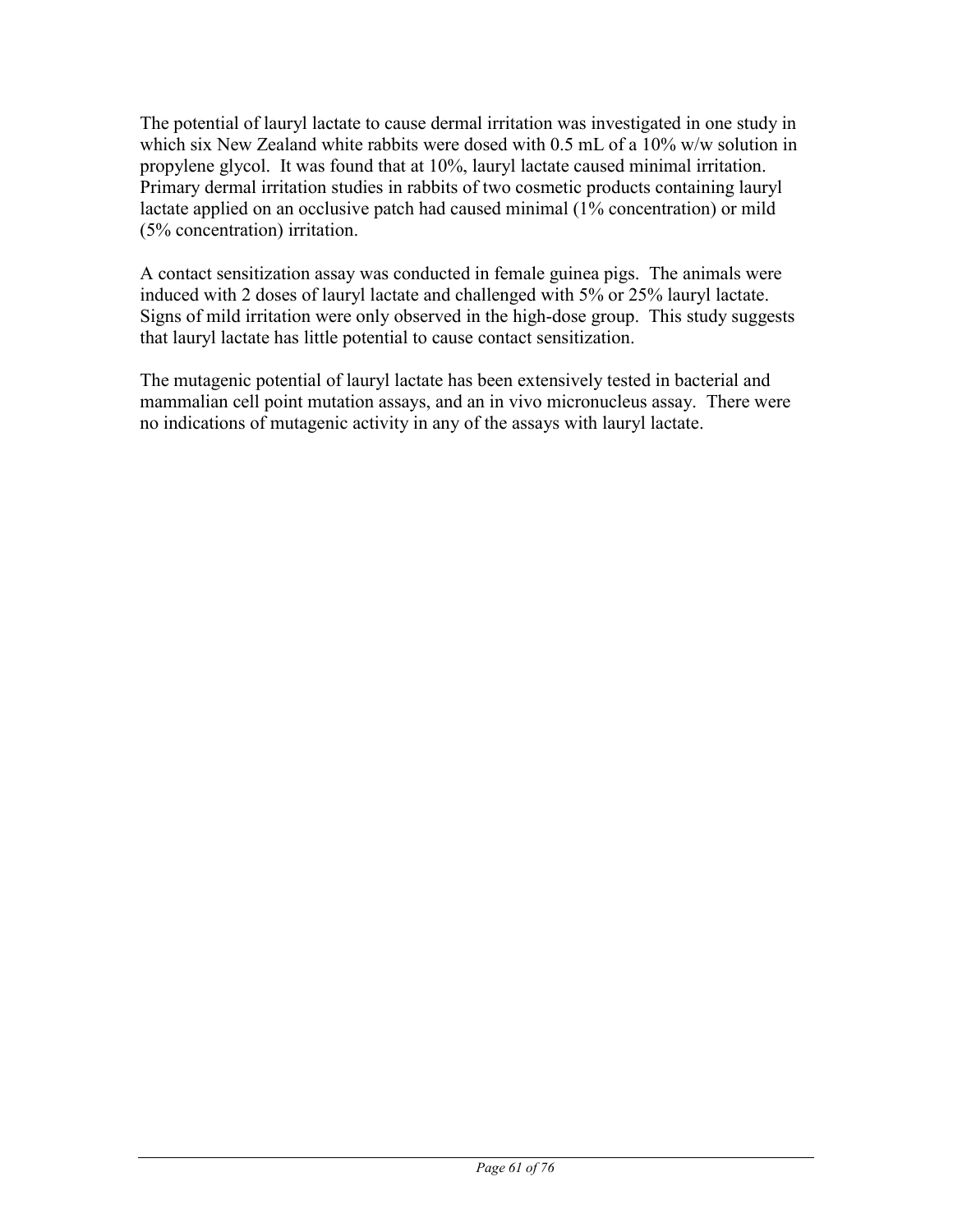## **REFERENCES**

- 1. Abdollahi M, Cushman M, Rosendaal FR. Obesity: risk of venous thrombosis and the interaction with coagulation factor levels and oral contraceptive use. Thromb Haemost 2003 Mar;89(3):493-498.
- 2. Alton KB, Hetyei NS, Shaw C, Patrick JE. Biotransformation of Norgestimate in Women. Contraception 1984;29(1):19-29.
- 3. Anderson FD. Selectivity and minimal androgenicity of norgestimate in monophasic and triphasic oral contraceptives. Acta Obstet Gynecol Scand 1992; 156 (Supplement):15-21.
- 4. Back DJ, Orme M.L'E. Pharmacokinetic drug interactions with oral contraceptives. Clin Pharmacokinet 1990;18:472-484.
- 5. Bernstein CN, Blanchard JF, Houston DS, et al. The incidence of deep venous thrombosis and pulmonary embolism among patients with inflammatory bowel disease: A population-based cohort study. Thromb Haemost 2001;85:430-434.
- 6. Boston Collaborative Drug Surveillance Program. Post-marketing study of ORTHO EVRA<sup>®</sup> and levonorgestrel oral contraceptives with 30  $\mu$ g of EE in relation to non-fatal venous thromboembolism, ischemic stroke and myocardial infarction. EDMS-USRA-10436025.
- 7. Boston Collaborative Drug Surveillance Program. Report on the 2007 Update on Postmarketing Study of ORTHO EVRA<sup>®</sup> in Relation to Non-Fatal Venous Thromboembolism, Ischemic Stroke, Acute Myocardial Infarction, and Cerebral Vascular Sinus Thrombosis. May 2008. EDMS-USRA-10827326.
- 8. Boston Collaborative Drug Surveillance Program. Postmarketing Study of ORTHO EVRA® and Levonorgestrel-Containing Oral Hormonal Contraceptives with 30 µg of EE in Relation to Non-Fatal Venous Thromboembolism. Final Report. 03 April 09.
- 9. Brinton LA, Huggins GR, Lehman HF, Malli K, Savitz DA, Trapido E, Rosenthal J, Hoover R. Long-term use of oral contraceptives and risk of invasive cervical cancer. Int J Cancer 1986;38:339-344.
- 10. Cattaneo M, Vecchi M, Zighetti ML, et al. High prevalence of hyperhomocysteinemia in patients with inflammatory bowel disease: a pathogenic link with thromboembolic complications? Thromb Haemost 1998;80:542-545.
- 11. Chang ER, Pineau CA, Bernatsky S, Neville C, Clarke AE, Fortin PR. Risk for incident arterial or venous vascular events varies over the course of systemic lupus erythematosus. J Rheumatol 2006;33(9):1780-1784.
- 12. Chobanian et al. Seventh report of the joint national committee on prevention, detection, evaluation, and treatment of high blood pressure. Hypertension 2003;42;1206-1252.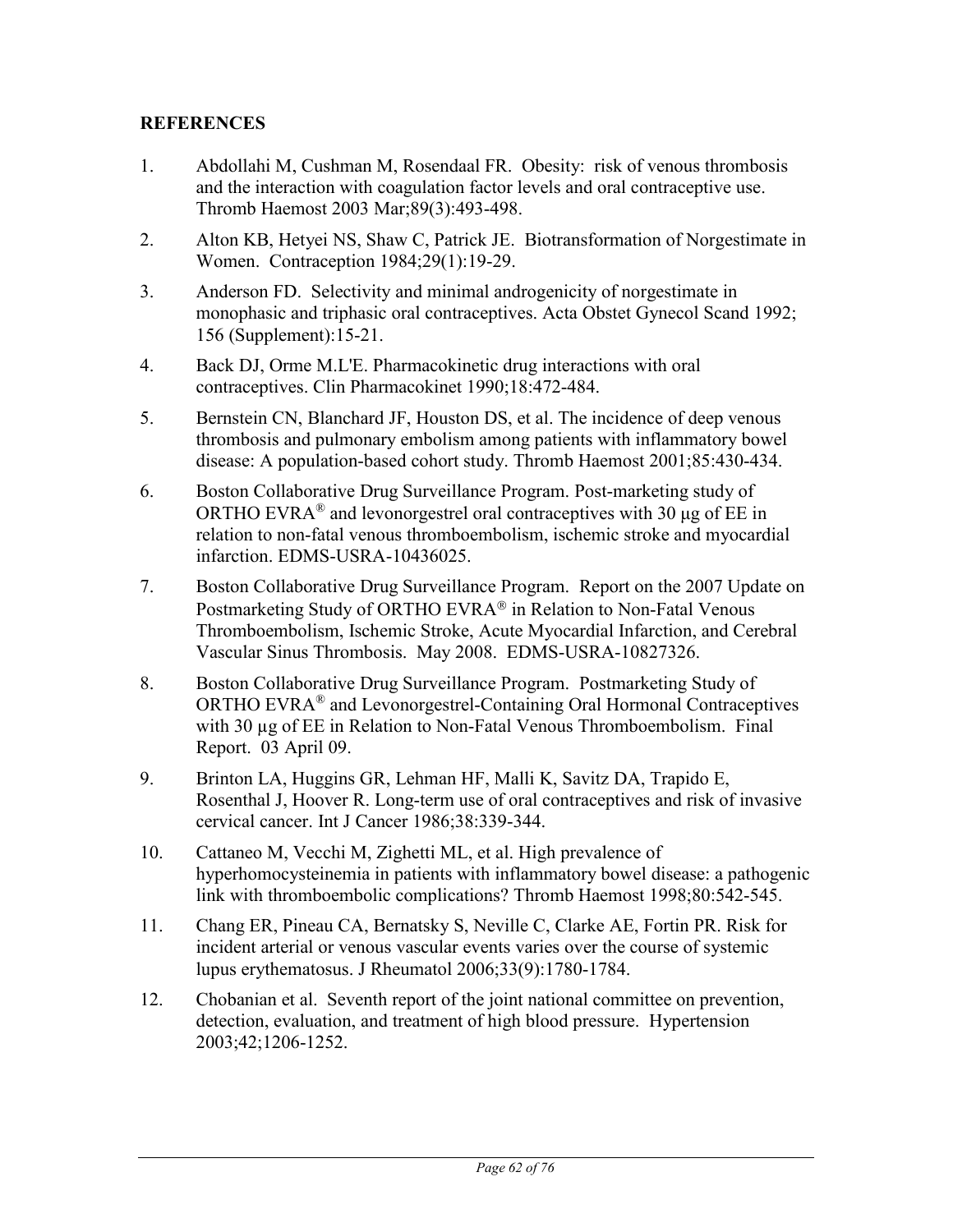- 13. Christensen J, Petrenaite V, Atterman J, et al. Oral contraceptives induce lamotrigine metabolism: evidence from a double-blind, placebo-controlled trial. Epilepsia 2007;48(3):484-489.
- 14. Collaborative Group on Hormonal Factors in Breast Cancer. Breast cancer and hormonal contraceptives: collaborative reanalysis of individual data on 53,297 women with breast cancer and 100,239 women without breast cancer from 54 epidemiological studies. Lancet 1996;347:1713-1727.
- 15. Crawford P. Interactions between antiepileptic drugs and hormonal contraceptives. CNS Drugs 2002;16(40):263-272.
- 16. FDA Labelling Guidance for Combination Oral Contraceptives. August 1994.
- 17. Freilinger T, Riedel E, Holtmannspötter M, Dichgans M, Peters N. Ischemic stroke and peripheral arterial thromboembolism in a patient with Crohn's disease: A case presentation. J Neurol Sci 2007.
- 18. Gaffield ME, Curtis KM, Mohllajee AP and Peterson HB. Medical eligibility criteria for new contraceptive methods: combined hormonal patch, combined hormonal vaginal ring and the etonogestrel implant. Contraception. 2006;73:134-144.
- 19. Goldbaum GM, Kendrick JS, Hogelin GC, Gentry EM. The relative impact of smoking and oral contraceptive use on women in the United States. JAMA 1987;258:1339-1342.
- 20. Grimes DA, Shields WC. Family planning for obese women: challenges and opportunities. Contraception 2005 Jul;72(1):1-4.
- 21. Haque S, Bruce IN. Therapy insight: systemic lupus erythematosus as a risk factor for cardiovascular disease. Nat Clin Pract Cardiovasc Med 2005;2:423-430.
- 22. Hennekens CH, Speizer FE, Lipnick RJ, Rosner B, Bain C, Belanger C, Stampfer MJ, Willett W, Peto R. A case-control study of oral contraceptive use and breast cancer. JNCI 1984;72:39-42.
- 23. Henney JE. Risk of drug interactions with St. John's wort. JAMA 2000;283(13).
- 24. Holdich T, Whiteman P, Orme M, et al. Effect of lamotrigine on the pharmacology of the combined oral contraceptive pill. Epilepsia 1991;32(1):96.
- 25. i3 Drug Safety. The Risk of Venous Thromboembolism, Myocardial Infarction, and Ischemic Stroke Among Women Using the Transdermal Contraceptive System Compared to Women Using Norgestimate-Containing Oral Contraceptives With 35 µg Ethinyl Estradiol. Revised Final Report. January 2009.
- 26. i3 Drug Safety. The Risk of Venous Thromboembolism, Myocardial Infarction and Ischemic Stroke Among Women Using the Transdermal Contraceptive System Compared to Women Using Norgestimate-Containing Oral Contraceptives with 35 µg Ethinyl Estradiol. Final Report. 23 June 2009.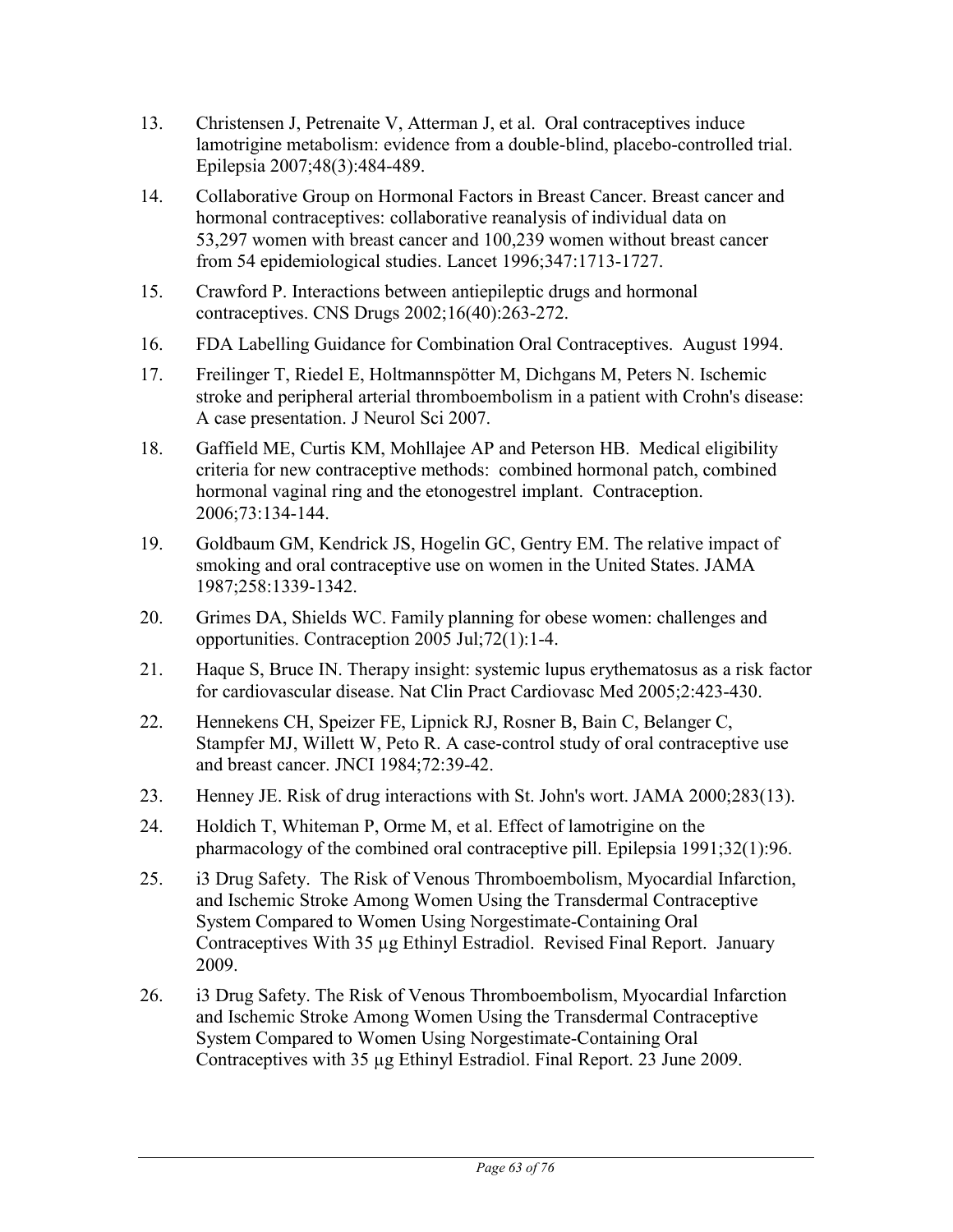- 27. Janaud A, Rouffy J, Upmalis D, Dain M-P. A comparison study of lipid and androgen metabolism with triphasic oral contraceptive formulations containing norgestimate or levonorgestrel. Acta Obstet Gynecol Scand 1992; 156 (Supplement):34-38.
- 28. Janerich DT, Piper JM, Glebatis DM. Oral contraceptives and birth defects. Am J Epidemiol 1980; 112:73-79.
- 29. Jick SS, Kaye JA, Jick H. Further results on the risk of nonfatal venous thromboembolism in users of the contraceptive transdermal patch compared to users of oral contraceptives containing norgestimate and 35 μg of EE. Contraception 2007;76:4-7.
- 30. Jick SS, Kaye JA, Russmann S, Jick H. Risk of nonfatal venous thromboembolism in women using a contraceptive transdermal patch and oral contraceptives containing norgestimate and 35 micrograms of ethinyl estradiol. Contraception. 2006 Mar;73(3):223-8. Epub 2006 Jan 26.
- 31. Jick SS, Walker AM, Stergachis A, Jick H. Oral contraceptives and breast cancer. Br J Cancer 1989; 59:618-621.
- 32. Karjalainen M, Neovonen P, Backman J. In vitro inhibition of CYP1A2 by model inhibitors, anti-inflammatory analgesics and female sex steroids: predictability of in vivo interactions. Basic & Clinical Pharmacology & Toxicology. 2008;103,157-165
- 33. Kay CR, Hannaford PC. Breast cancer and the pill A further report from the Royal College of General Practitioners' oral contraception study. Br J Cancer 1988;58:675-680.
- 34. Korhonen T, Turpeinen M, Tolonen A, Laine K, Pelkonen O. Identification of the cytochrome P450 enzymes involved in the in vitro biotransformation of lynestrenol and norethindrone. J of Steroid Biochem & Mol etiology. 2008;110:56-66.
- 35. Laine K, Yasar U, Widen J, Tybring G. A screening study on the liability of eight different female sex steroids to inhibit CYP2C9, 2C19 and 3A4 activities in human liver microsomes. Pharmacology & Toxicology.2003;93:77-81.
- 36. Lee LC, Spittell JA Jr, Sauer WG, et al. Hypercoagulability associated with chronic ulcerative colitis: changes in blood coagulation factors. Gastroenterology 1968;54:76-85.
- 37. Lewis M, Spitzer WO, Heinemann LAJ, MacRae KD, Bruppacher R, Thorogood M on behalf of Transnational Research Group on Oral Contraceptives and Health of Young Women. Third generation oral contraceptives and risk of myocardial infarction: an international case-control study. Br Med J 1996;312:88-90.
- 38. London RS, Chapdelaine A, et al. Comparative contraceptive efficacy and mechanism of action of the norgestimate-containing triphasic oral contraceptive. Acta Obstet Gynecol Scand 1992; 71, Suppl 156:9-14.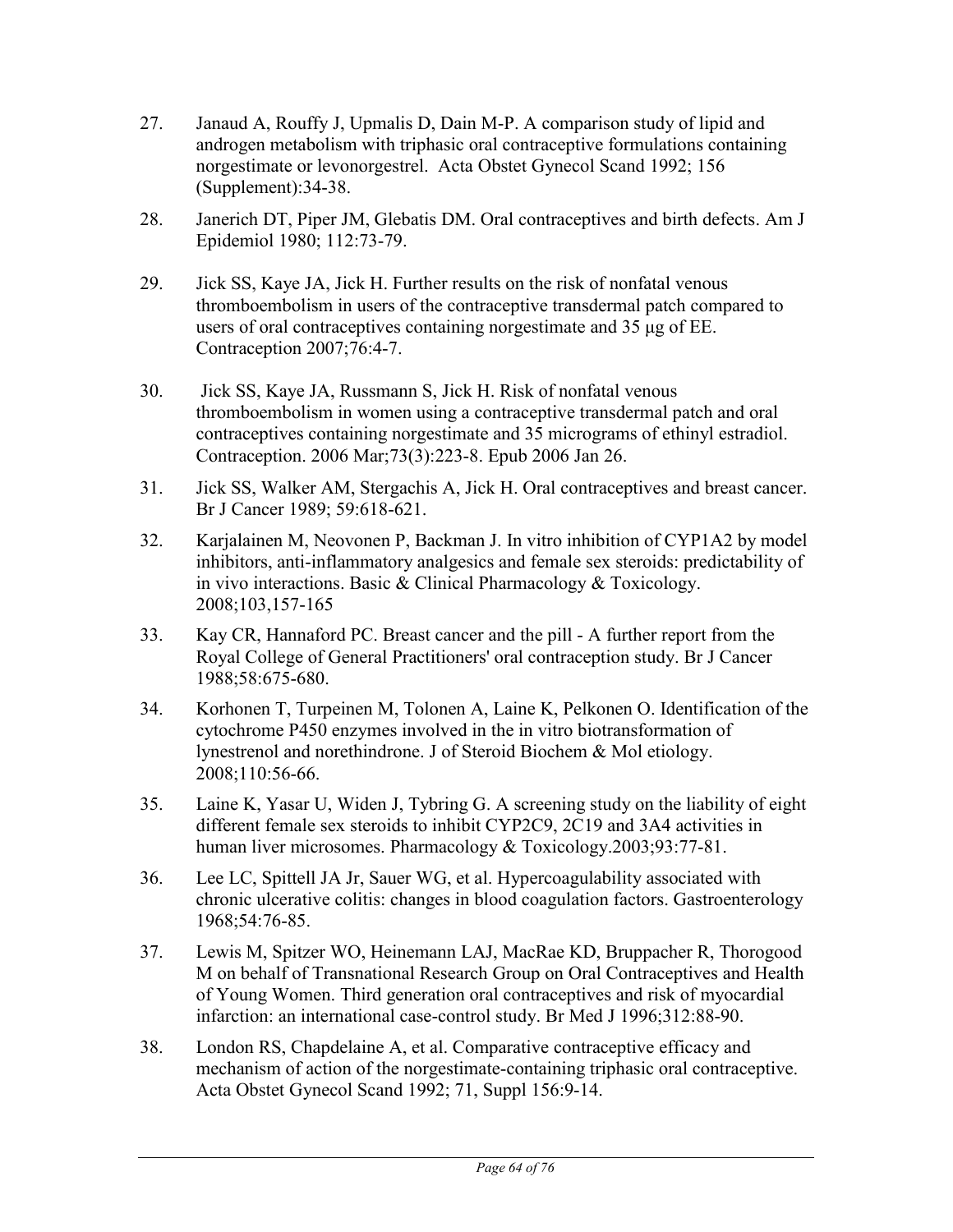- 39. McPherson K, Drife JO. The pill and breast cancer: why the uncertainty? Br Med J 1986;293:709-710.
- 40. Meade TW, Greenberg G, Thompson SG. Progestogens and cardiovascular reactions associated with oral contraceptives and a comparison of the safety of 50- and 35-mcg oestrogen preparations. Br Med J 1980;280(6224):1157-1161.
- 41. Miller DR, Rosenberg L, Kaufman DW, Schottenfeld D, Stolley PD, Shapiro S. Breast cancer risk in relation to early oral contraceptive use. Obstet Gynecol 1986;68:863-868.
- 42. Mok CC. Accelerated atherosclerosis, arterial thromboembolism, and preventive strategies in systemic lupus erythematosus. Scand J Rheumatol 2006;35:85-95.
- 43. Molad R, Levin-Iaina N, Vaturi M, Sulkes J, Sagie A. Heart valve calcification in young patients with systemic lupus erythematosus: a window to premature atherosclerotic vascular morbidity and a risk factor for all-cause mortality. Atherosclerosis 2006;185:406-412.
- 44. Murphy PA, Kern SE, Stanczyk FZ, Westhoff CL. Interaction of St. John's Wort with oral contraceptives: effects on the pharmacokinetics of norethindrone and ehtinyl estradiol, ovarian activity and breakthrough bleeding. Contraception 2005; 71:402-408.
- 45. Nikpour M, Urowitz MB, Gladman DD. Premature atherosclerosis in systemic lupus erythematosus. Rheum Dis Clin North Am 2005;31:329-354.
- 46. Novotny DA, Rubin RJ, Slezak FA, Porter JA. Arterial thromboembolic complications of inflammatory bowel disease. Dis Colon Rectum 1992;35(2):193- 196.
- 47. Odlind V, Milsom I, Persson I, Victor A. Can changes in sex hormone binding globulin predict the risk of venous thromboembolism with combined oral contraceptive pills? A discussion based on recent recommendations from the European agency for evaluation of medicinal products regarding third generation oral contraceptive pills. Acta Obstet Gynecol Scand 2002;81(6):482-490.
- 48. Oral Contraceptives and the Risk of Cardiovascular Disease. The Medical Letter 1983;25 (640):69-70.
- 49. Orme ME, Back DJ. Interactions between oral contraceptive steroids and broadspectrum antibiotics. Clin Expl Derm 1968;11:327-331.
- 50. Ouellet D, Hsu A, Qian J, Locke CS, Eason CJ, Cavanaugh JH, Leonard JM, Granneman GR. Effect of ritonavir on the pharmacokinetics of ethinyl oestradiol in healthy female volunteers. Br J Clin Pharmacol 1998;46(2):111-116.
- 51. Pacifici GM., Viani A, Rizzo G, Carrai M. Plasma Protein Binding of Ethinyloestradiol: Effect of Disease and Interaction with Drugs. Int J Clin Pharmacol Ther Toxicol 1989; 27(7): 362-65.
- 52. Palmer JR, Rosenberg L, Kaufman DW, Warshauer ME, Stolley P, Shapiro S. Oral Contraceptive Use and Liver Cancer. Am J Epidemiol 1989;130:878-882.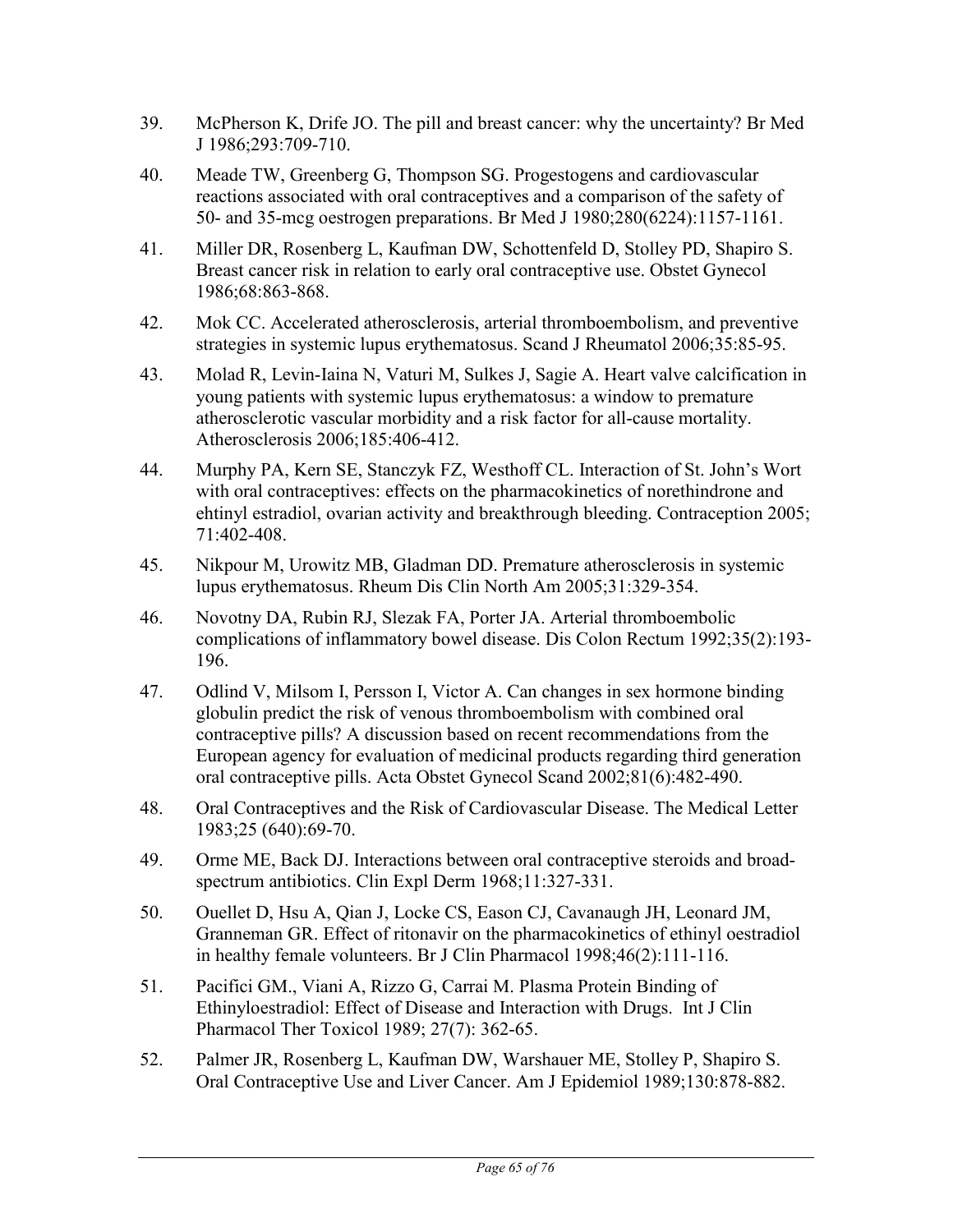- 53. Paul C, Skegg DG, Spears GFS, Kaldor JM. Oral contraceptives and breast cancer: A national study. Br Med J 1986;293:723-725.
- 54. Phillips A, Demarest K, Hahn DW, Wong F, McGuire JL. Progestational and androgenic receptor binding affinities and in vivo activities of norgestimate and other progestins. Contraception 1989; 41(4):399-409.
- 55. Phillips A, Hahn DW, Klimek S, McGuire JL. A comparison of the potencies and activities of progestogens used in contraceptives. Contraception 1987;36(2): 181-192.
- 56. Pike MC, Henderson BE, Krailo MD, Duke A, Roy S. Breast cancer in young women and use of oral contraceptives: possible modifying effect of formulation and age at use. Lancet 1983; 2:926-929.
- 57. Progestogens and the Cardiovascular System. Am J Obstet Gynecol 1982;142 (B Part 2):717-816.
- 58. Royal College of General Practitioners: Oral Contraceptives, venous thrombosis, and varicose veins. J Royal Coll Gen Pract 1978;28:393-399.
- 59. Savolainen E, Saskela E, Saxen L. Teratogenic hazards of oral contraceptives analyzed in a national malformation register. Am J Obstet Gynecol 1981; 140:521-524.
- 60. Schlesselman J, Stadel BV, Murray P, Lai S. Breast cancer in relation to early use of oral contraceptives. JAMA 1988;259:1828-1833.
- 61. Schlesselman JJ. Cancer of the breast and reproductive tract in relation to use of oral contraceptives. Contraception 1989;40:1-38.
- 62. Shenfield GM. Oral Contraceptives. Are drug interactions of clinical significance? Drug Saf 1993 Jul;9(1):21-37.
- 63. Sidhu J, Job S, Singh S, eat al. The pharmacokinetic and pharmacodynamic consequences of the co-administration of lamotrigine and combined oral contraceptive in healthy female subjects. Br J Clin Pharmacol 2005;61(2):191- 199.
- 64. Sidney S, Petitti DB, Soff GA, Cundiff DL, Tolan KK, Quesenberry CP Jr. Venous thromboembolic disease in users of low-estrogen combined estrogenprogestin oral contraceptives. Contraception 2004 Jul;70(1):3-10.
- 65. Skolnick JL, Stoler BS, Katz DG, Anderson WH. Rifampicin, oral contraceptives and pregnancy. J Am Med Assoc 1976;236:1382.
- 66. Slone D, Shapiro S, Kaufman DW, Rosenberg L, Miettinen OS, Stolley PD. Risk of myocardial infarction in relation to current and discontinued use of oral contraceptives. N Engl J Med 1981;305:420-424.
- 67. Solem CA, Loftus EV Jr, Tremaine WJ, Sandborn WJ. Venous thromboembolism in inflammatory bowel disease. Am J Gastroenterol 2003;99:97-101.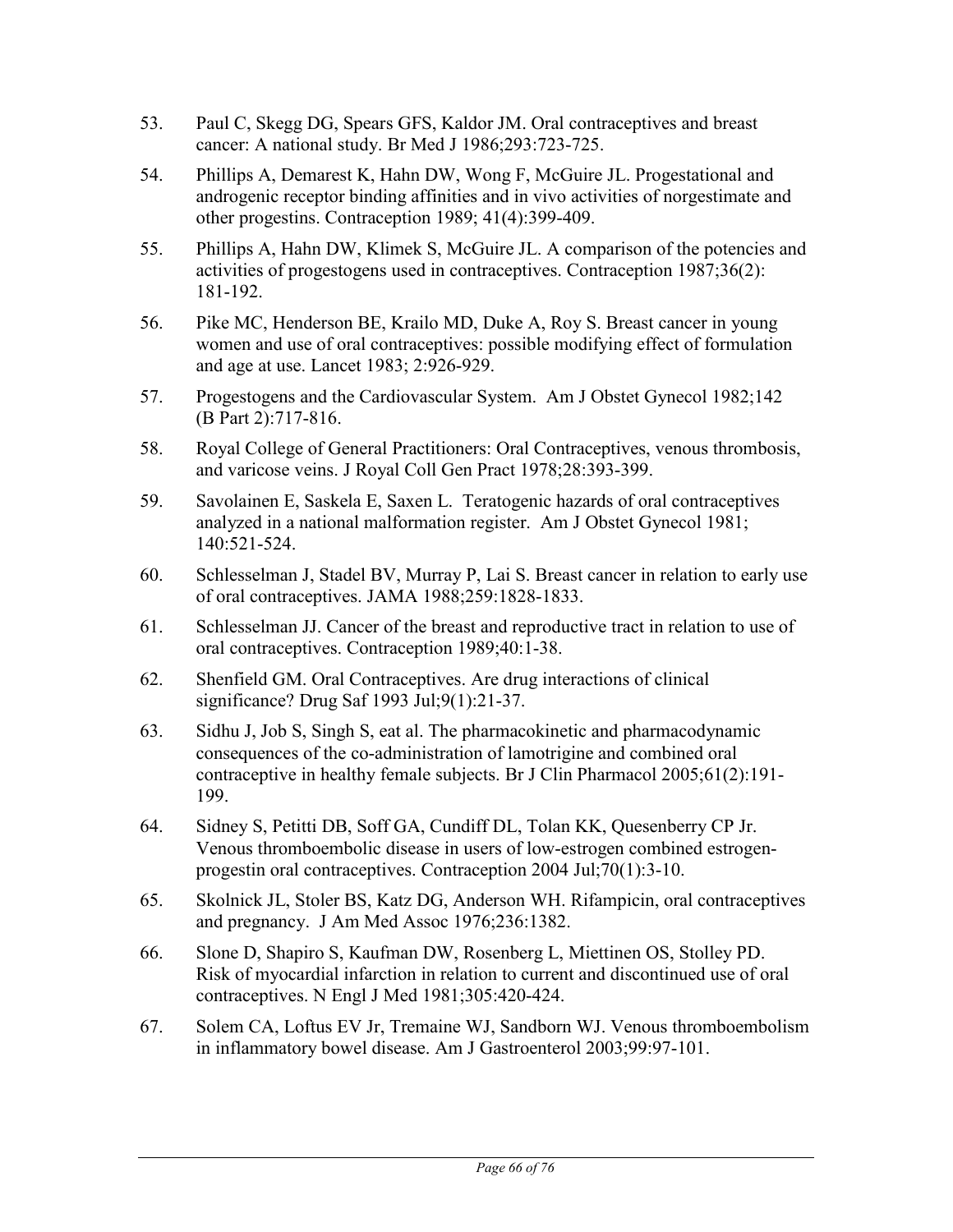- 68. Stadel BV, Lai S, Schlesselman JJ, Murray P. Oral contraceptives and premenopausal breast cancer in nulliparous women. Contraception 1988;38: 287-299.
- 69. Stein PD, Beemath A, Olson RE. Obesity as a risk factor in venous thromboembolism. Am J Med 2005 Sep;118(9):978-980.
- 70. Stein PD, Goldman J. Obesity and thromboembolic disease. Clin Chest Med. 2009;30(3):489-493.
- 71. Talbot RW, Heppell J, Dozois RR, Beart RW Jr. Vascular complications of inflammatory bowel disease. Mayo Clin Proc 1986;61(2):140-145.
- 72. The Cancer and Steroid Hormone Study of the Centers for Disease Control and the National Institute of Child Health and Human Development: Oral contraceptive use and the risk of breast cancer. N Engl J Med 1986;315:405-411.
- 73. The UK National Case-Control Study Group. Oral contraceptive use and breast cancer risk in young women. Lancet 1989;1:973-982.
- 74. Trussel J. Contraceptive efficacy. In Hatcher RA, Trussel J, Stewart F, Cates W, Stewart GK, Kowal D, Guest F, Contraceptive Technology: Seventeenth Revised Edition. New York NY: Irvington Publishers, 1998, in press.
- 75. Van Giesbergen PLM, Halabi A, Dingemase J. Pharmacokinetic Interaction between bosentan and the oral contraceptives norethisterone and ethinyl estradiol. Int J Clin Pharmacol 2006;44:113-118.
- 76. Vessey M, Painter R, Yeates D. Oral contraception and epilepsy: findings in a large cohort study. Contraception 2002; 66:77-79.
- 77. Vessey MP, Smith MA, Yeates D. Return of fertility after discontinuation of oral contraceptives: influence of age and parity. Brit J Fam Plan 1986;11:120-124.
- 78. Ward MM. Premature morbidity from cardiovascular and cerebrovascular diseases in women with systemic lupus erythematosus. Arthritis Rheum 1999;42:338-346.
- 79. White T, Jain JK, Stanczyk FZ. Effect of oral versus transdermal steroidal contraceptives on androgenic markers. Am J Obstet Gynecol 2005;192(6): 2055-2059.
- 80. WHO Collaborative Study of Neoplasia and Steroid Contraceptives: Invasive cervical cancer and combined oral contraceptives. Br Med J 1985;290:961-965.
- 81. Zhang H, Cui D, Wang B, Han YH, BalimaneP, Yang Z, Sinz M, Rogrigues AD. Pharmacokinetic drug interactions involving  $17\alpha$ -ehinyl estradiol. Anew look to an old drug. Clin Pharmacokinet 2007;46(2):133-157.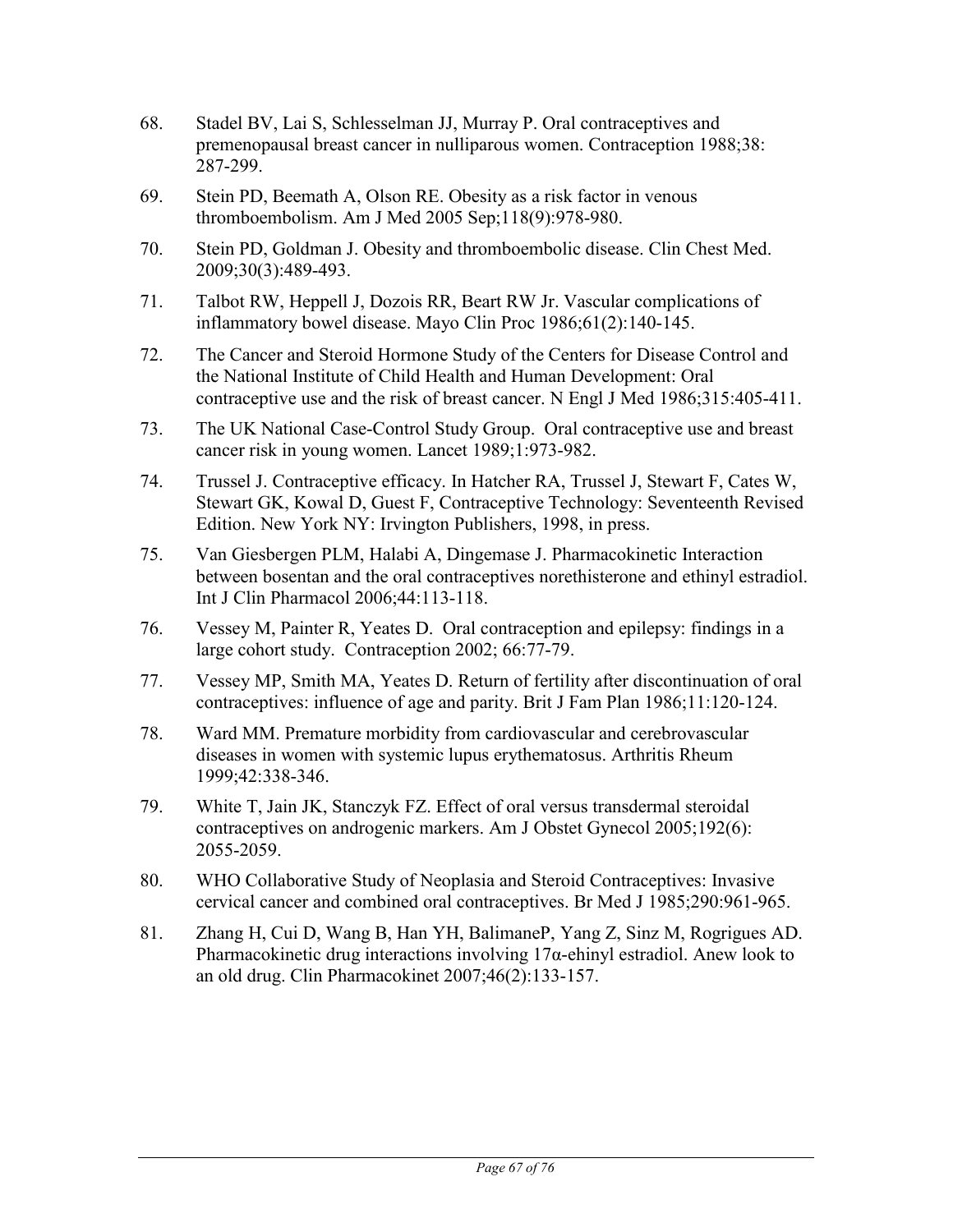### **PART III: CONSUMER INFORMATION**

#### **PrEVRA®**

norelgestromin and ethinyl estradiol Transdermal System

This leaflet is Part III of a three-part "Product Monograph" published when EVRA® was approved for sale in Canada and is designed specifically for Consumers. This leaflet is a summary and will not tell you everything about EVRA®. Contact your doctor or pharmacist if you have any questions about the drug.

### **ABOUT THIS MEDICATION**

#### **What the medication is used for:**

• prevention of pregnancy

#### **What it does:**

 $EVRA^{\circledast}$  is a hormonal contraceptive patch that contains two female sex hormones (norelgestromin and ethinyl estradiol). The EVRA® patch sticks to the skin and continuously releases the hormones through the skin and into the blood stream. The EVRA® patch produces a hormone exposure pattern that is different from that of the birth control pill. Talk to your health professional about how this relates to your use of EVRA®.

Hormonal contraceptives, including EVRA®, have been shown to be highly effective in preventing pregnancy when taken as prescribed by your doctor. Pregnancy is always more risky than taking hormonal contraceptives, except in smokers older than age 35.

Hormonal contraceptives like EVRA® work in two ways:

- 1. they inhibit the monthly release of an egg by the ovaries
- 2. they change the mucus produced by the cervix. This slows the movement of the sperm through the mucus and through the uterus (womb).

### **Effectiveness of Hormonal Contraceptive Methods:**

When  $EVARA^{\circledast}$  is used correctly, the chance of becoming pregnant is comparable to that of combination birth control pills, which are more than 99 percent effective in preventing pregnancy (when the pills are **taken as directed**, and the amount of estrogen is 20 μg or more).

A 99 percent effectiveness rate means that if 100 women used the contraceptive patch for one year, one woman in the group would get pregnant.

The chance of becoming pregnant increases with incorrect use.

### **Other Ways to Prevent Pregnancy:**

Other methods of birth control are available to you. They are usually less effective than hormonal contraceptive methods such as the birth control pill or EVRA®. When used properly, however, other methods of birth control are effective enough for many women.

The following table gives reported pregnancy rates for various forms of birth control, including no birth control. The reported rates represent the number of women out of 100 who would become pregnant in one year.

#### **Reported Pregnancies per 100 Women per Year:**

| Combination pill                        | less than 1 to 2  |
|-----------------------------------------|-------------------|
| Intrauterine device (IUD)               | less than 1 to 6  |
| Condom with spermicidal foam or gel     | $1 \text{ to } 6$ |
| Mini-pill                               | $3 \text{ to } 6$ |
| Condom                                  | 2 to 12           |
| Diaphragm with spermicidal foam or gel  | 3 to 18           |
| Spermicide                              | 3 to 21           |
| Sponge with spermicide                  | 3 to 28           |
| Cervical cap with spermicide            | 5 to 18           |
| Periodic abstinence (rhythm), all types | 2 to 20           |
| No birth control                        | 60 to 85          |

Pregnancy rates vary widely because people differ in how carefully and regularly they use each method. (This does not apply to IUDs since they are implanted in the uterus.) Regular users may achieve pregnancy rates in the lower ranges. Others may expect pregnancy rates more in the middle ranges.

The effective use of birth control methods other than the contraceptive patch may require more effort than replacing a single patch every week for three out of four weeks. It is an effort that many couples undertake successfully.

#### **When it should not be used:**

 $EVRA^{\otimes}$  is not suitable for every woman. In a small number of women, serious side effects may occur. Your doctor can advise you if you have any conditions that would pose a risk to you. The use of EVRA<sup>®</sup> should always be supervised by your doctor.

**Do not use EVRA®** if you have or have had any of the following conditions:

- blood clots in the legs, lungs, eyes, or elsewhere, or thrombophlebitis (inflammation of the veins)
- stroke, heart attack, or coronary artery disease (e.g., angina pectoris)
- disease of the heart valves with complications
- severe high blood pressure
- diabetes with complications
- known abnormalities of the blood clotting system that increase your risk for developing blood clots
- very high blood cholesterol or triglyceride levels
- over age 35 and smoke
- migraine headache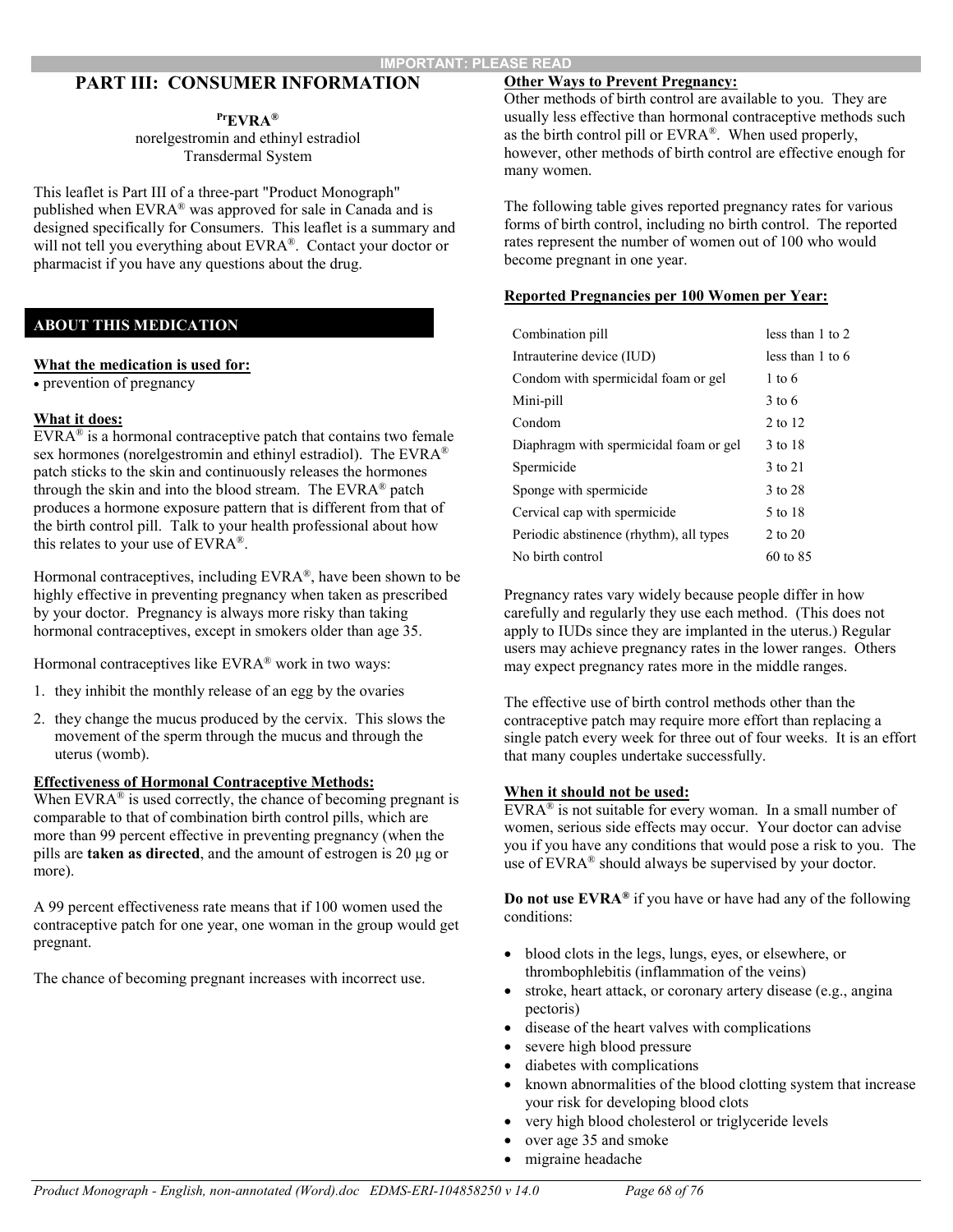- you are scheduled for major surgery
- prolonged bed rest
- jaundice (yellowing of the eyes or skin), liver disease or liver tumour
- known or suspected cancer of the breast or uterus (womb) or other estrogen-dependent cancer
- unusual vaginal bleeding without a known reason
- loss of vision due to blood vessel disease of the eye
- you are pregnant or suspect you may be pregnant
- you are taking paritaprevir, ritonavir, ombitasvir with or without dasabuvir for the treatment of Hepatitis C
- allergy (hypersensitivity) to ethinyl estradiol, norelgestromin or to any of the other ingredients in EVRA® (see **What the medicinal ingredients are and What the nonmedicinal ingredients are**)

#### **What the medicinal ingredients are:**

norelgestromin; ethinyl estradiol

#### **What the nonmedicinal ingredients are:**

Backing layer: polyethylene outer layer and a polyester inner layer.

Middle layer: polyisobutylene/polybutene adhesive, crospovidone, non-woven polyester fabric, lauryl lactate.

Release liner: polyethylene terephthalate film with polydimethylsiloxane coating on one side.

The EVRA<sup>®</sup> patch does not contain any metal components.

### **What dosage forms it comes in:**

The EVRA® transdermal system is available as a thin, beige plastic patch, that sticks to the skin, containing 6 mg norelgestromin and 0.6 mg ethinyl estradiol. The sticky part of the patch contains the hormones norelgestromin and ethinyl estradiol, which are released continuously through the skin and into the bloodstream.

The EVRA® transdermal system releases approximately 35 micrograms of ethinyl estradiol and 200 micrograms of norelgestromin every 24 hours.

### **WARNINGS AND PRECAUTIONS**

#### **Serious Warnings and Precautions**

**The results of a recent study indicate that women using the ORTHO EVRA® contraceptive patch (the formulation of EVRA® marketed in the United States) had an increased risk of blood clots in the legs and lungs compared to women using an oral contraceptive. A different study indicated no difference in the risk of blood clots in the legs and lungs in women using ORTHO EVRA® compared to women using an oral contraceptive. Women who are obese are at particularly high risk of blood clots.**

**Cigarette smoking increases the risk of serious cardiovascular side effects (heart and blood vessel problems) from hormonal contraceptives. This risk increases with age and with the number of cigarettes smoked. For this reason, hormonal contraceptives, including EVRA®, should not be used by women who are over 35 and smoke.** 

**The contraceptive patch DOES NOT PROTECT against sexually transmitted infections (STIs), including HIV/AIDS.** 

**For protection against STIs, it is advisable to use latex or polyurethane condoms IN COMBINATION WITH the contraceptive patch.**

**Do not use EVRA® if you are taking ombitasvir, paritaprevir, ritonavir, with or without dasabuvir for the treatment of Hepatitis C. Using these drugs at the same time as EVRA® has the potential to cause problems with your liver, such as an increase in the ALT liver enzyme. Consult with your doctor or pharmacist about restarting EVRA® after finishing your Hepatitis C treatment (see ABOUT THIS MEDICATION - When it should not be used).**

#### **Updated Information on risk of blood clots:**

There have now been several studies conducted that have assessed the risk of blood clots in the legs and lungs in women using ORTHO EVRA® compared to women using oral contraceptives. These studies reported results ranging from no increase in risk of blood clots to an approximate doubling of risk of blood clots in women using ORTHO EVRA®.

#### **BEFORE you use EVRA® talk to your doctor or pharmacist if you:**

- smoke
- weigh more than 90 kg (198 lbs)
- have a history of breast disease (e.g., breast lumps) or a family history of breast cancer
- have high blood pressure
- have high cholesterol
- have diabetes
- have heart or kidney disease
- have a history of seizures/epilepsy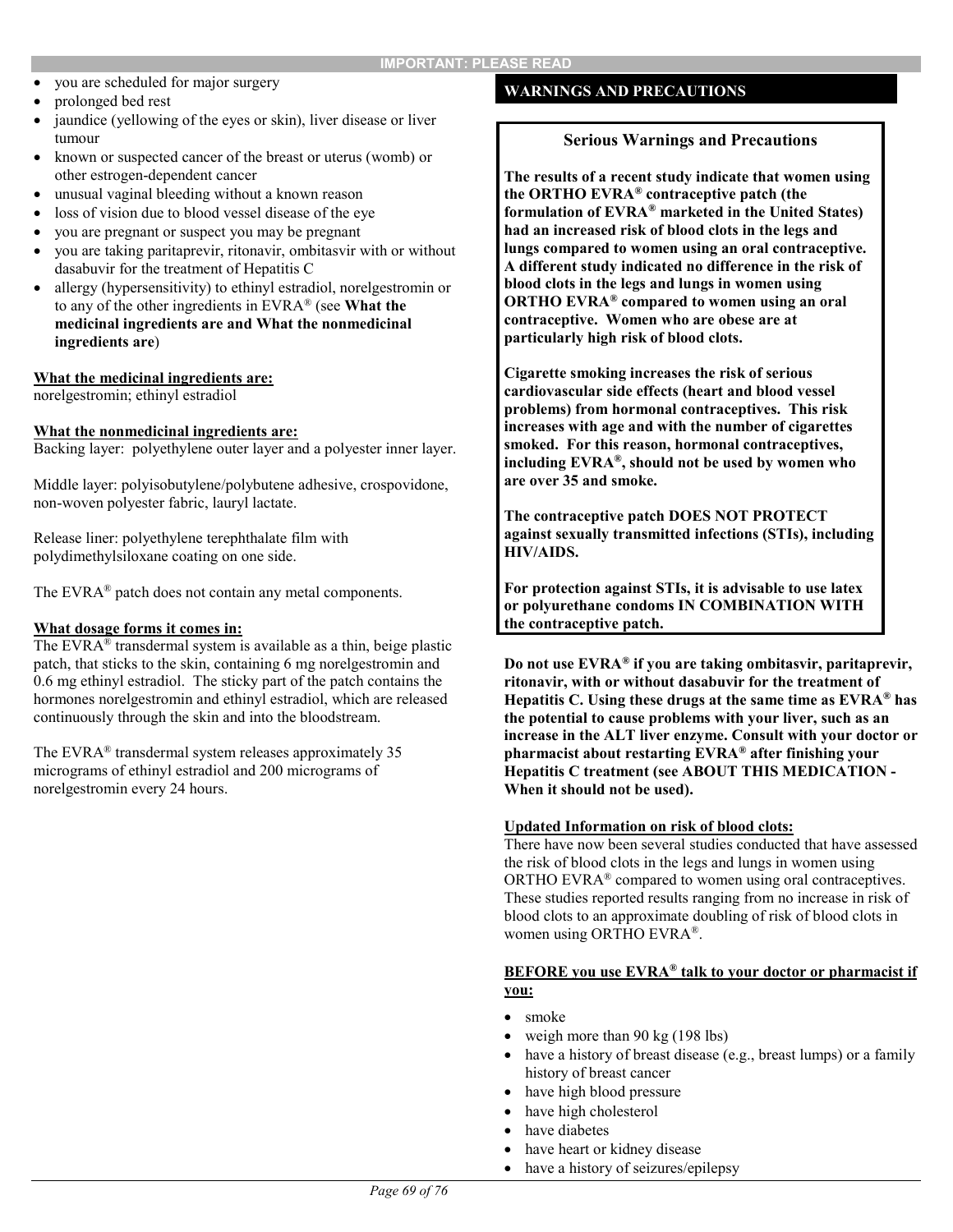- have a history of depression
- have a history of liver disease or jaundice
- wear contact lenses
- have uterine fibroids (benign tumours of the uterus)
- may be pregnant or are breast-feeding
- have or have had 'pregnancy spots'. These are yellowish-brown patches or spots, especially on your face (called 'chloasma'). These spots may not go away completely, even after you stop using EVRA®. Protect your skin from sunlight or ultraviolet radiation. This may help prevent you from getting these spots or help prevent them from getting worse.

You should also inform your doctor about a family history of blood clots, heart attacks or strokes.

While wearing EVRA® you should not expose the patch area to **sources of heat** such as heating pads, electric blankets, heated waterbeds, heat lamps, saunas and hot tubs, intensive sunbathing, etc., as this may increase the drug's ability to go through the skin and therefore result in too much exposure to the estrogen in the patch. This may also occur if you develop a fever. Contact your doctor for advice if you develop a fever.

If you see a different doctor, inform him or her that you are using the EVRA® contraceptive patch.

Tell your doctor if you are scheduled for any laboratory tests since certain blood tests may be affected by hormonal contraceptives.

Also tell your doctor if you are scheduled for **MAJOR** surgery. You should consult your doctor about stopping EVRA® four weeks before surgery and not using the contraceptive patch for a time period after surgery or during bed rest.

EVRA® should be used only under the supervision of a doctor, with regular follow-up to identify side effects associated with its use. Your visits may include a blood pressure check, a breast exam, an abdominal exam and a pelvic exam, including a Pap smear. Visit your doctor three months or sooner after the initial examination. Afterward, visit your doctor at least once a year. Use EVRA® only on the advice of your doctor and carefully follow all directions given to you. You must use the contraceptive patch exactly as prescribed. Otherwise, you may become pregnant.

If you and your doctor decide that, for you, the benefits of the EVRA® contraceptive patch outweigh the risks, you should be aware of the following:

### **THE RISKS OF USING EVRA®**

### **1. Circulatory disorders (including blood clots in legs, lungs, heart, eyes or brain)**

There have been cases of heart attack, stroke and blood clots in the legs, lungs and eyes in women using EVRA®. Blood clots are the most common serious side effects of hormonal contraceptives, including the contraceptive patch. The risk of developing blood clots is especially high during the first year a woman ever uses a hormonal contraceptive or restarts the same or a different hormonal contraceptive after a break of 4 weeks or more. Clots can occur in many parts of the body.

Be alert for the following symptoms and signs of serious adverse effects. Call your doctor immediately if they occur:

- sharp pain in the chest, coughing blood, or sudden shortness of breath. These symptoms could indicate a possible blood clot in the lung.
- pain and/or swelling in the calf. These symptoms could indicate a possible blood clot in the leg.
- crushing chest pain or heaviness. These symptoms could indicate a possible heart attack.
- sudden severe or worsening headache or vomiting, dizziness or fainting, disturbances of vision or speech, or weakness or numbness in an arm or leg. These symptoms could indicate a possible stroke.
- sudden partial or complete loss of vision. This symptom could indicate a blood clot in the eye.

Any of these conditions can cause death or disability. Clots also occur rarely in the blood vessels of the eye, resulting in blindness or impaired vision, or in a blood vessel leading to an arm or leg, resulting in damage to or loss of a limb.

Women who use hormonal contraceptives have a higher incidence of blood clots. The risk of clotting seems to increase with higher estrogen doses. **It is important, therefore, to use as low a dosage of estrogen as possible.**

### **2. Breast cancer**

The most significant risk factors for breast cancer are increasing age and a strong history of breast cancer in the family (mother or sister). Other established risk factors include obesity, never having children, and having your first full-term pregnancy at a late age.

Some women who use hormonal contraceptives may be at increased risk of developing breast cancer before menopause, which occurs around age 50. These women may be long-term users of hormonal contraceptives (more than eight years) or women who start using hormonal contraceptives at an early age. In a few women, the use of hormonal contraceptives may accelerate the growth of an existing but undiagnosed breast cancer. Early diagnosis, however, can reduce the effect of breast cancer on a woman's life expectancy. The potential risks related to hormonal contraceptives seem to be small, however.

A yearly breast examination by a health care professional is recommended for all women.

### **ASK YOUR DOCTOR FOR ADVICE AND INSTRUCTIONS ON REGULAR SELF-EXAMINATION OF YOUR BREASTS.**

### **3. Cervical cancer**

Some studies have found an increase of cancer of the cervix in women who use oral contraceptives, although this finding may be related to factors other than the use of oral contraceptives. However, there is insufficient evidence to rule out the possibility that oral contraceptives may cause such cancers.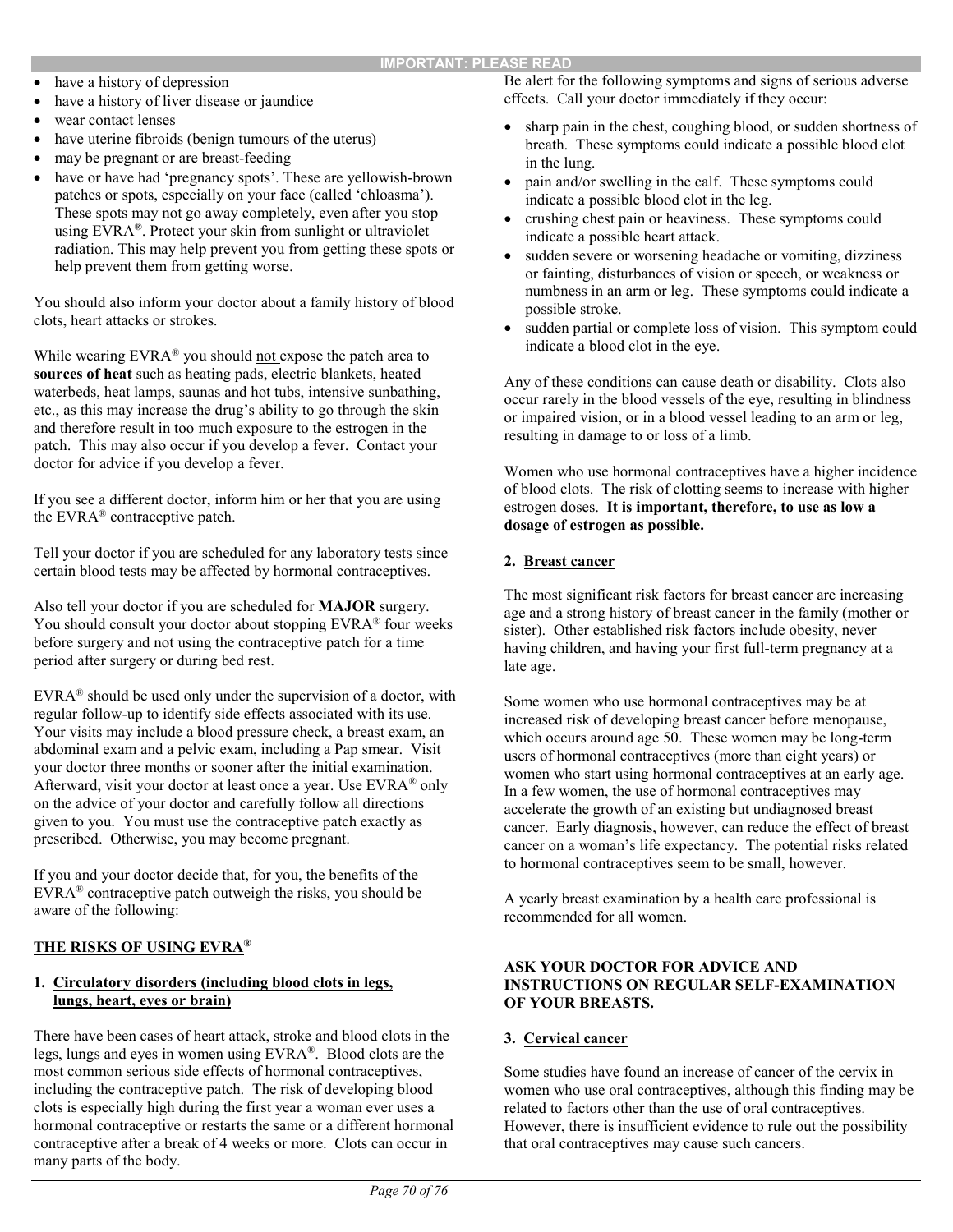### **4. Liver tumours**

The short- and long-term use of birth control pills also has been linked with the growth of liver tumours. Such tumours are **extremely** rare. Since the contraceptive patch contains hormones similar to those in birth control pills, this association may also exist with the contraceptive patch.

Contact your doctor immediately if you experience severe pain or a lump in the abdomen.

### **5. Gallbladder disease**

Users of hormonal contraceptives, including the contraceptive patch, have a greater risk of developing gallbladder disease including inflammation and gallstones requiring surgery within the first year of use. The risk may double after four or five years of use.

### **6. Seizures (convulsions)**

There have been rare cases of seizures (convulsions) in women using EVRA®. It is important to contact your doctor immediately if you experience a new seizure or worsening of a previous seizure disorder (e.g., epilepsy).

### **7. Body weight >90 kg (198 lbs)**

The effectiveness of EVRA® may be reduced in women weighing more than 90 kg (198 lbs). If you weigh more than 90 kg (198 lbs) you should talk to your doctor to determine which method of birth control may be right for you.

### **8. Use in pregnancy**

Hormonal contraceptives, including the EVRA® contraceptive patch, should not be taken if you think you are pregnant. They will not prevent the pregnancy from continuing. There is no evidence, however, that hormonal contraceptives can damage a developing child. You should check with your doctor about risks to your unborn child from any medication taken during pregnancy.

### **9. Use after pregnancy, miscarriage or an abortion**

Your doctor will advise you of the appropriate time to start the use of EVRA® after childbirth, miscarriage, or therapeutic abortion.

### **10. Pregnancy after stopping EVRA®**

You will have a menstrual period when you stop using EVRA®. There may be some delay in becoming pregnant after you stop using the contraceptive patch, especially if you had irregular menstrual cycles before you used the contraceptive patch.

There is no evidence that the use of hormonal contraceptives immediately before a pregnancy will adversely affect a baby's development. When a woman stops taking the contraceptive patch to become pregnant, however, her doctor may recommend a different form of contraception until she has a period on her own. In this way the pregnancy can be more accurately dated.

### **11. Use while breast-feeding**

If you are breast-feeding, consult your doctor before starting EVRA®. Hormonal contraceptives are passed on to the child in the milk. A few adverse effects on the child have been reported, including yellowing of the skin (jaundice) and breast enlargement. In addition, combination hormonal contraceptives may decrease the amount and quality of your milk. If hormonal contraceptives are not resumed until nursing is established, however, the quantity and quality of breast milk does not seem to be affected. You should use a barrier method of contraception since breast-feeding only provides partial protection from becoming pregnant and this partial protection decreases significantly as you breast-feed for longer periods of time. It is recommended that you do not use combination hormonal contraceptives while breast-feeding. You should consider starting EVRA<sup>®</sup> only after you have weaned your child completely.

### **INTERACTIONS WITH THIS MEDICATION**

Tell your doctor or pharmacist if you are taking, or have been taking, any other medicines, even medicines you buy without a prescription, and herbal products. Certain drugs may interact with hormonal contraceptives, including EVRA®, to make them less effective in preventing pregnancy or cause unexpected bleeding (spotting or breakthrough bleeding). EVRA® may also interfere with how other drugs work. Talk to your doctor or pharmacist about when you may need to use an additional back-up, nonhormonal method of birth control (such as condoms, foam or sponge).

### **Drugs that may interact with EVRA® include:**

- drugs used for epilepsy (e.g., carbamazepine, oxcarbazepine, ethosuximide, phenobarbital, phenytoin, primidone, rufinamide, topiramate, lamotrigine)
- antibiotics (e.g. penicillins, metronidazole, cotrimoxazole, nitrofurantoin, sulfonamides)
- drugs used for tuberculosis (e.g., rifampin, rifabutin)
- (fos)aprepitant (drug used for nausea)
- selegiline (drug used for Parkinson's disease)
- tizanidine (drug used for multiple sclerosis [MS])
- Tetracycline has been shown not to interact with EVRA®
- drugs used for HIV/AIDS (e.g., atazanavir, indinavir, nelfinavir, ritonavir, ritonavir-boosted protease inhibitors, etravirine, nevirapine), or HIV/AIDS combination medications that contain cobicistat.
- cyclosporine
- antifungals (e.g., griseofulvin, itraconazole, ketoconazole, voriconazole, fluconazole)
- salicylic acid
- anticoagulants (blood thinners)
- the herbal remedy St. John's wort (pregnancies and breakthrough bleeding have been reported by users of combined oral contraceptives who also used St. John's wort)
- blood pressure medications
- bronchodilators (drugs used for the treatment of asthma, chronic obstructive pulmonary disease, chronic bronchitis e.g., theophylline)
- diabetic medications
- prednisone, prednisolone
- lipid-lowering drugs (e.g., atorvastatin, rosuvastatin)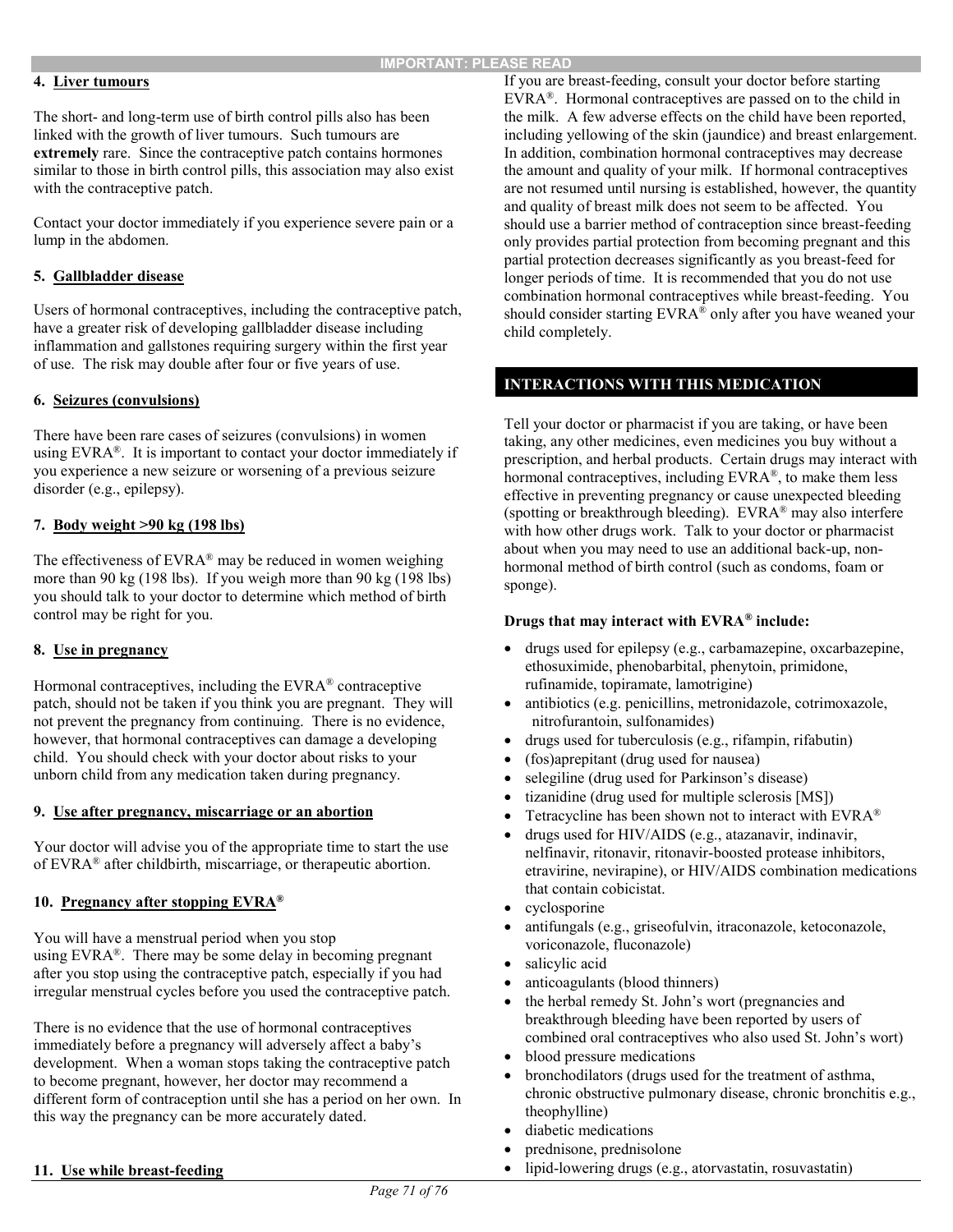- sedatives (e.g., benzodiazepines, barbiturates, chloral hydrate, glutethimide, meprobamate)
- stimulants (e.g., modafinil)
- antacids
- acetaminophen
- bosentan (drug used for pulmonary hypertension which is high blood pressure in the blood vessels between the heart and the lungs)
- ombitasvir, paritaprevir, ritonavir with or without dasabuvir (used to treat Hepatitis C)
- grapefruit juice; and
- some nutritional supplements (e.g., vitamin C, vitamin  $B_{12}$ , folic acid.

*This is not a complete list of possible drug interactions with EVRA®. Talk to your doctor for more information about drug interactions.*

### **PROPER USE OF THIS MEDICATION**

### **How to Use EVRA®**

The transdermal contraceptive system keeps you from becoming pregnant by transferring hormones to your body through your skin. The patch must stick securely to your skin in order for it to work properly. This system uses a 28-day, four-week cycle. You will apply a new patch each week for three weeks - 21 total days. You will not apply a patch during week four. You will have your period this week. This means that every new patch will be applied on the same day of the week. This will be your "Patch Change Day". *For example, if you apply your first patch on a Monday, all of your patches should be applied on a Monday.* You will wear only one patch at a time.

On the day after week four ends, you will begin a new four-week cycle by applying a new patch.

### **Save these instructions.**

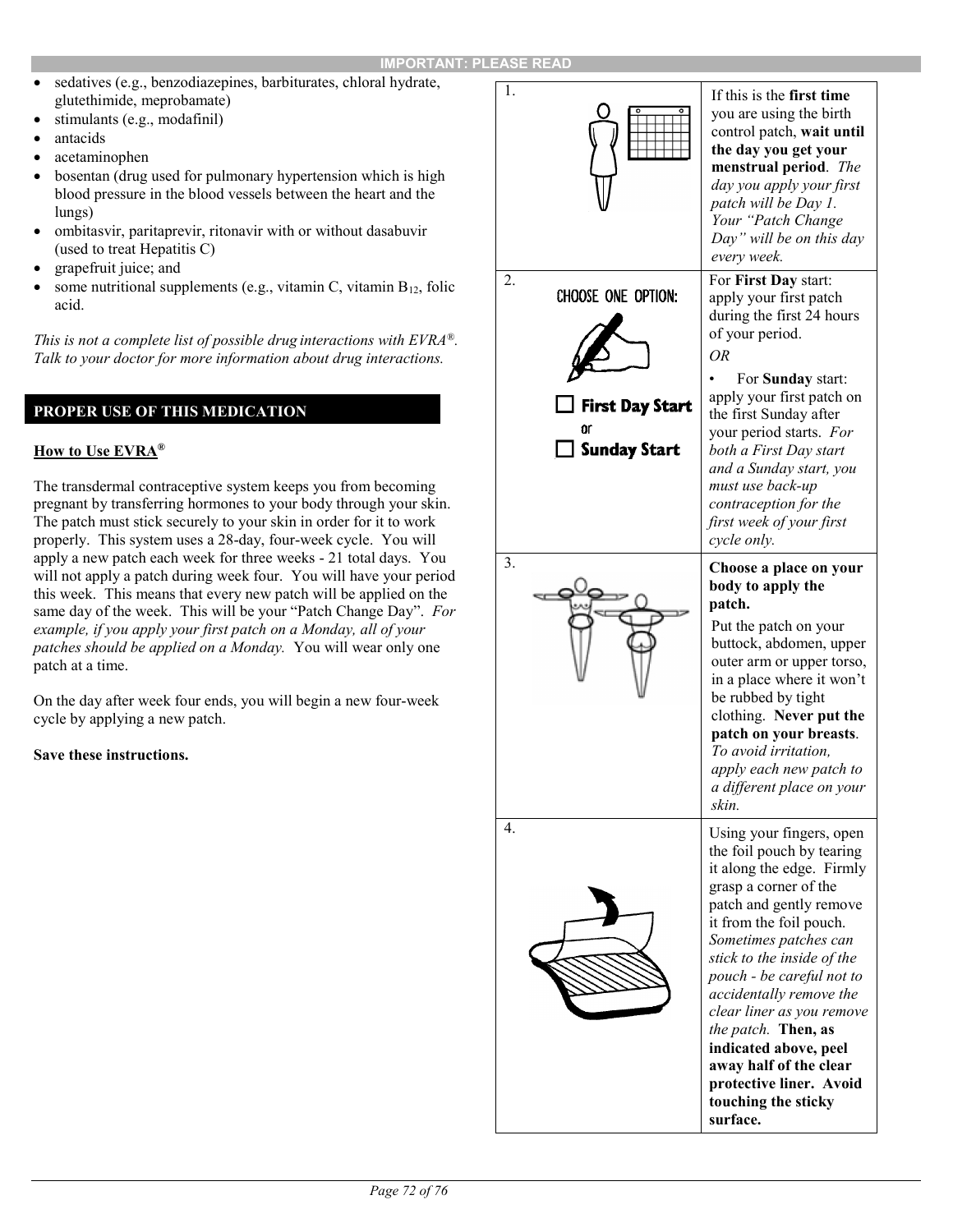| 5.                                                          | Position the patch on<br>your skin and then<br>remove the other half of<br>the liner. Press down<br>firmly on the patch with<br>the palm of your hand<br>for 10 seconds, making<br>sure that the edges stick<br>well. Check your patch<br>every day to make sure it<br>is sticking.                                     |
|-------------------------------------------------------------|-------------------------------------------------------------------------------------------------------------------------------------------------------------------------------------------------------------------------------------------------------------------------------------------------------------------------|
| 6.<br>calendar                                              | Wear the patch for 7<br>days (one week). On the<br>"Patch Change Day,"<br>Day 8, remove the used<br>patch. Apply a new patch<br>immediately. The used<br>patch still contains some<br>$\textit{mediate} - \textit{throw} \textit{it away}$<br>by carefully folding it in<br>half so that it sticks to<br><i>itself.</i> |
| 7.<br>calendar<br>O<br>Week I<br>Ø<br>Week 2<br>V<br>Week 3 | You will apply a new<br>patch on week two (Day<br>8) and again on week<br>three (Day 15), on your<br>"Patch Change Day". To<br>avoid irritation, do not<br>apply the new patch to<br>the exact same place on<br>your skin.                                                                                              |
| 8.<br>calendar<br>Ο<br>Week 4                               | Do not wear a patch on<br>week four (Day 22<br>through Day 28). You<br>should have your period<br>during this week.                                                                                                                                                                                                     |
| 9.                                                          | Begin your next four-<br>week cycle by applying<br>a new patch on your<br>normal "Patch Change<br>Day", the day after Day<br>28 - no matter when<br>your period begins or<br>ends.                                                                                                                                      |

### **If your patch becomes loose, lifts at the edges or falls off**

 **for less than one day**, try to re-apply it or apply a new patch immediately. No back-up contraception is needed. *Your "Patch Change Day" will remain the same.*

- **for more than one day, OR if you are not sure for how long, YOU MAY BECOME PREGNANT. Start a new four-week cycle immediately** by putting on a new patch. *You now have a new Day 1 and a new "Patch Change Day". You must use back-up contraception for the first week of your new cycle*.
- do not try to re-apply a patch if it is no longer sticky, if it has become stuck to itself or another surface, if it has other material stuck to it, or if it has become loose or has fallen off before. No tapes or wraps should be used to keep the patch in place. If you cannot re-apply a patch, apply a new patch immediately.

### **Overdose**

In case of suspected overdose, remove all patches and contact your doctor, hospital or regional Poison Control Centre, even if there are no symptoms.

Overdose may cause nausea and vomiting. Vaginal bleeding may occur in women.

### **If you forget to change your patch**

- **at the start of any patch cycle, Week one (Day 1):** if you forget to apply your patch, **you may become pregnant** - *you must use back-up contraception for one week*. Apply the first patch of your new cycle as soon as you remember. *You now have a new "Patch Change Day" and new Day 1.* If you had sexual intercourse during this time, you may be at risk of pregnancy. Check with your doctor or clinic.
- **in the middle of your patch cycle, Week two or week three:** if you forget to change your patch for one or two days, apply a new patch as soon as you remember. Apply your next patch on your normal "Patch Change Day". No back-up contraception is needed.

**Week two or week three:** if you forget to change your patch for more than two days, **you may become pregnant** - start a new four-week cycle as soon as you remember by putting on a new patch. *You now have a different "Patch Change Day" and a new Day 1. You must use back-up contraception for the first week of your new cycle*.

- **at the end of your patch cycle, Week four:** if you forget to remove your patch, take it off as soon as you remember. Start your next cycle on your normal "Patch Change Day", the day after Day 28. No back-up contraception is needed.
- \$ **at the start of your next patch cycle, Day 1(Week one):** if you forget to apply your patch, **you may become pregnant** apply the first patch of your new cycle as soon as you remember. *You now have a new "Patch Change Day" and a new Day 1. You must use back-up contraception for the first week of your new cycle*.
- **you should never have the patch off for more than seven days.**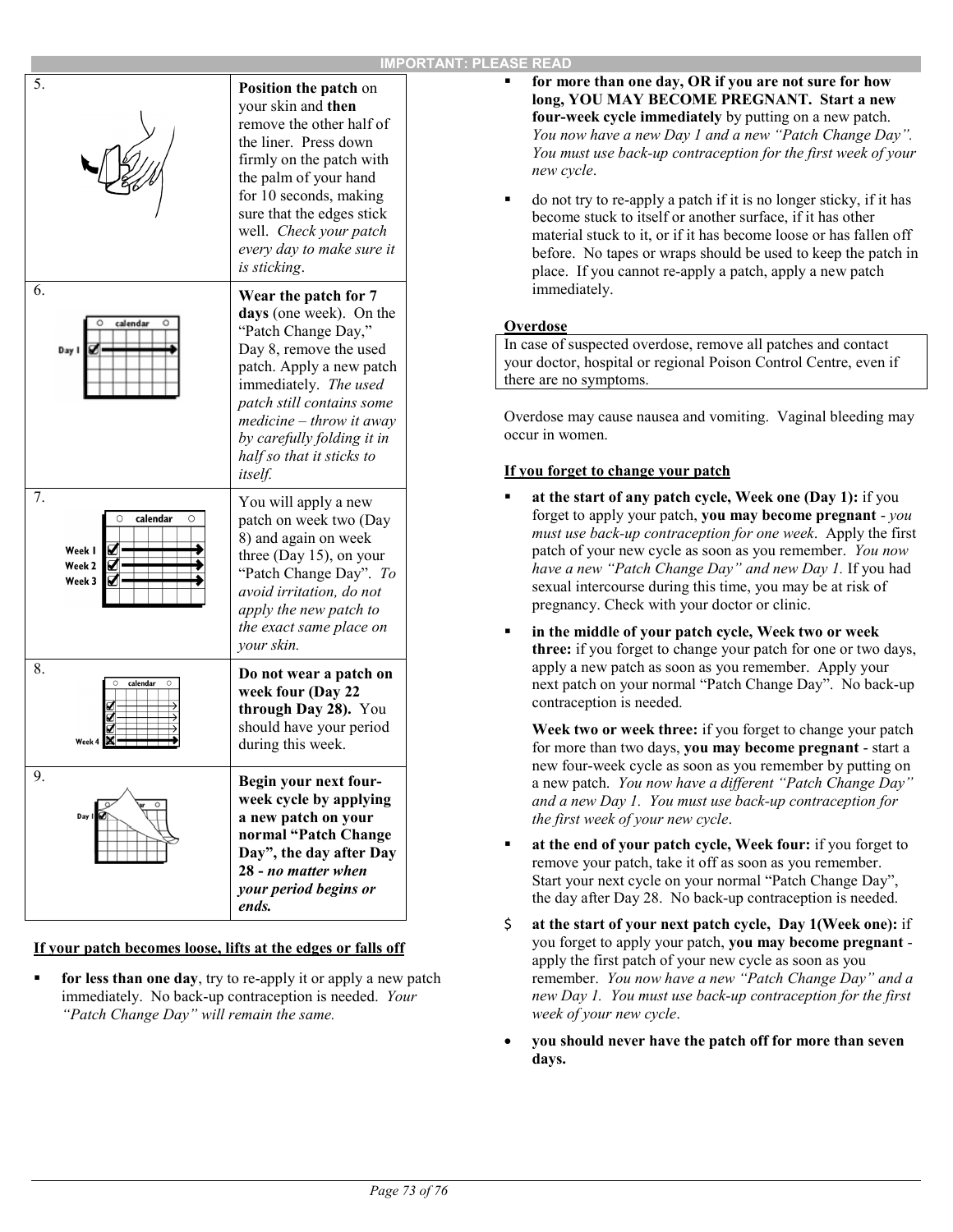## **Other Information:**

- \$ Always apply your patch to clean, dry, hairless skin. Avoid skin that is red, irritated or cut. Do not use creams, oils, powder or makeup on your skin where you will put a patch or near a patch you are wearing. It may cause the patch to become loose.
- \$ Do not cut, damage or alter the patch in any way.
- \$ If patch use results in uncomfortable irritation, a new patch may be applied to a new location until the next change day. Only one patch should be worn at a time.
- \$ Some medicines may change the way the transdermal contraceptive system works. If you are taking any medication, you must talk to your health professional BEFORE you use the patch. *You may need to use back-up contraception.*

### **Disposal of EVRA®:**

Used patches still contain some active hormones. Throw away the used patch by carefully folding in half so the adhesive side sticks to itself, place the folded patch in a sturdy container, preferably with a child-resistant cap, and dispose of it in the garbage out of the reach of children and pets. Remaining active hormonal ingredients of the patch may have harmful effects if they reach the aquatic environment. Used patches should not be flushed down the toilet or placed in liquid waste disposal systems.

## **When You Switch From the Pill to EVRA®:**

If you are switching from the pill to EVRA®, wait until you get your menstrual period. If you do not get your period within five days of taking the last active pill, check with your doctor or clinic before starting EVRA®.

### **Important Points to Remember:**

- 1. It is important to use EVRA® exactly as directed in this leaflet. Dosing errors increase your chances of becoming pregnant. This includes starting your contraceptive cycle late or missing your scheduled Change Day.
- 2. Do not use EVRA® for any condition other than the one for which it was prescribed. EVRA<sup>®</sup> has been prescribed specifically for you; do not give it to others who may want birth control.
- 3. You should wear one patch per week for three weeks, followed by one week off. **You should never have the patch off for more than seven days in a row**. If you have the patch off for more than seven days in a row and you have had sexual intercourse during this time, you may be at risk of pregnancy. Check with your doctor or clinic.
- 4. **If you are not sure what to do about dosing errors:**  • Use a **back-up method** of birth control any time you have sex.
	- Contact your health professional for instructions.
- 5. Do not skip patches even if you do not have sex very often.
- 6. **Many women have spotting or light bleeding, breast tenderness or may feel sick to their stomach during the first three cycles**. If these symptoms occur, do not stop using EVRA®. The problem will usually go away. If it doesn't go away, check with your doctor or clinic.
- 7. **Mistakes in using your patches can also cause spotting or light bleeding**.
- 8. Unlike the pill, the amount of drug you get from the  $EVRA^{\otimes}$ patch should not be affected by **vomiting or diarrhea**.
- 9. **If you want to move your "Patch Change Day"** to a different day of the week, contact your doctor.
- 10. **Be sure to have ready at all times:**  • **A non-hormonal birth control** (such as condoms, foam, or sponge) to use as a back-up in case of dosing errors.
- 11. **If you have trouble remembering to change your contraceptive patch**, talk to your doctor or clinic about how to make patch-changing easier or about using another method of birth control.
- 12. **There is no need to stop taking the EVR**A® **contraceptive patch for a rest period.**
- 13. For patch replacement, see **How to Use EVRA®.**

**If you have any questions or are unsure about the information in this leaflet,** call your doctor or clinic.

## **Missed Periods:**

There may be times when you may not menstruate regularly during your patch-free week. If you have used EVRA® correctly and miss one menstrual period, continue using EVRA® for the next cycle, but be sure to inform your health professional before doing so. If you have not used EVRA® as instructed and missed a menstrual period, or if you missed two consecutive menstrual periods, you may be pregnant. Check with your health professional immediately to determine whether you are pregnant. Stop using EVRA® and use a non-hormonal method of birth control until you are sure you are not pregnant.

### **Pregnancy Due to Contraceptive Patch Failure:**

The incidence of pregnancy from hormonal contraceptive failure is approximately one percent (i.e. one pregnancy per 100 women per year) if used correctly. The chance of becoming pregnant increases with incorrect use. If contraceptive patch failure occurs, the risk to the fetus is minimal.

### **Non-contraceptive Benefits of Hormonal Contraceptives:**

Several health advantages have been linked to the use of hormonal contraceptives:

- Reduction in the incidence of cancer of the uterus and ovaries.
- Reduction in the likelihood of developing benign (noncancerous) breast disease and ovarian cysts.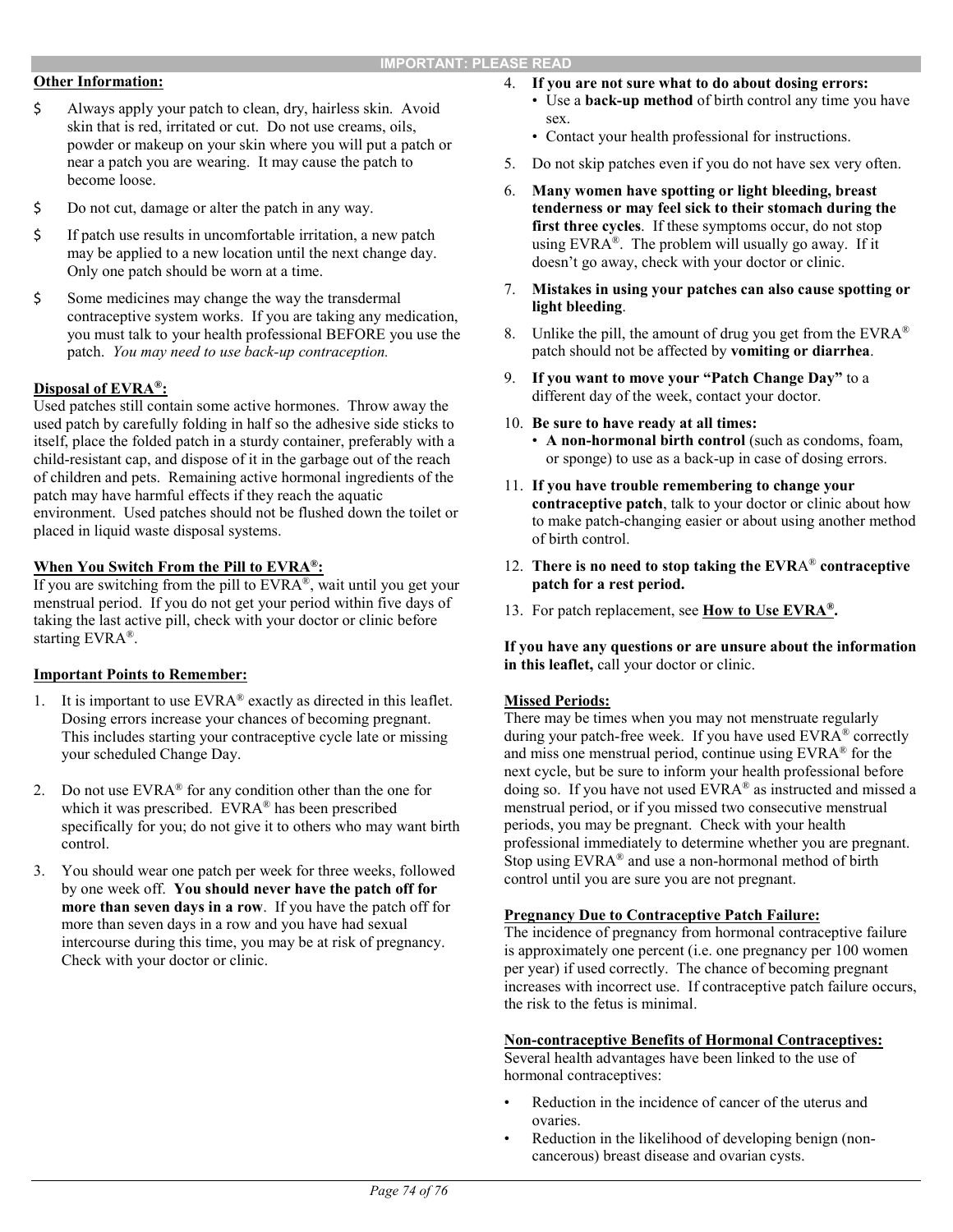- Less menstrual blood loss and more regular cycles. The risk of developing iron-deficiency anemia is thus reduced.
- There may be a decrease in painful menstruation and premenstrual syndrome (PMS).
- Acne, excessive hair growth and male hormone-related disorders may also be improved.
- Ectopic (tubal) pregnancy may occur less frequently.
- Acute pelvic inflammatory disease may occur less frequently.

# **SIDE EFFECTS AND WHAT TO DO ABOUT THEM**

The following side effects have been observed in studies of women taking EVRA®:

# Skin irritation

Skin irritation, redness or rash may occur at the site of application. If this occurs, a new patch may be applied to a new location until the next Change Day.

## Vaginal bleeding

Unexpected vaginal bleeding or spotting usually disappears after the first few cycles of contraceptive patch use and is not usually a reason to stop using EVRA®. If the bleeding persists for more than one cycle or lasts for more than a few days, talk to your doctor.

#### **Other**

*Very Common:* breast discomfort, nausea, headache, painful menstrual periods

*Common (frequent):* abdominal pain/discomfort, acne, allergy, back pain, bleeding between periods, breast enlargement, breast pain, bronchitis, coughing, diarrhea, dizziness, fatigue, fever, flatulence, flu-like symptoms, genital itching, heavier menstrual flow, inflammation, migraine, muscle pain, rash, runny or stuffy nose, sore throat, urinary tract infection, vaginal discharge, vaginal discomfort/infection, vomiting, weight gain

*Uncommon:* blood clots in the lung

The following additional symptoms have been reported in women taking hormonal contraceptives in general:

Abdominal cramps/bloating Breast changes (tenderness, enlargement) Change in appetite Change in menstrual flow, spotting, amenorrhea (lack of menstrual period) Change in skin pigmentation (can be permanent) Depression Difficulty wearing contact lenses Excessive hair growth or loss of scalp hair Fluid retention/swelling of the extremities Increase in size of uterine fibroids (benign growths in the uterus/womb) Jaundice (yellowing of the skin or eyes) Nervousness Weight change (increase or decrease)

## **SERIOUS SIDE EFFECTS, HOW OFTEN THEY HAPPEN AND WHAT TO DO ABOUT THEM**

| Symptom/effect |                        | Talk with your<br>doctor or<br>pharmacist |        | Stop taking<br>drug and<br>seek |
|----------------|------------------------|-------------------------------------------|--------|---------------------------------|
|                |                        |                                           |        | immediate                       |
|                |                        | Only if                                   | In all | medical                         |
|                |                        | severe                                    | cases  | help                            |
| $Un-$          | Abdominal              |                                           |        |                                 |
| common         | pain, nausea or        |                                           |        |                                 |
|                | vomiting or            |                                           |        |                                 |
|                | lump in the            |                                           |        |                                 |
|                | abdomen                |                                           |        |                                 |
|                | Breast lump            |                                           |        |                                 |
|                | Convulsions or         |                                           |        |                                 |
|                | seizure                |                                           |        |                                 |
|                | Crushing chest         |                                           |        |                                 |
|                | pain or                |                                           |        |                                 |
|                | heaviness              |                                           |        |                                 |
|                | Pain or swelling       |                                           |        |                                 |
|                | in the leg             |                                           |        |                                 |
|                | Persistent sad         |                                           |        |                                 |
|                | mood                   |                                           |        |                                 |
|                | Sharp pain in          |                                           |        |                                 |
|                | the chest,             |                                           |        |                                 |
|                | coughing blood,        |                                           |        |                                 |
|                | or sudden              |                                           |        |                                 |
|                | shortness of<br>breath |                                           |        |                                 |
|                | Sudden partial         |                                           |        |                                 |
|                | or complete loss       |                                           |        |                                 |
|                | of vision or           |                                           |        |                                 |
|                | double vision          |                                           |        |                                 |
|                | Sudden severe          |                                           |        |                                 |
|                | headache or            |                                           |        |                                 |
|                | worsening of           |                                           |        |                                 |
|                | headache,              |                                           |        |                                 |
|                | vomiting,              |                                           |        |                                 |
|                | dizziness,             |                                           |        |                                 |
|                | fainting,              |                                           |        |                                 |
|                | disturbance of         |                                           |        |                                 |
|                | vision or              |                                           |        |                                 |
|                | speech, or             |                                           |        |                                 |
|                | weakness or            |                                           |        |                                 |
|                | numbness in the        |                                           |        |                                 |
|                | face, arm or leg       |                                           |        |                                 |
|                | Unexpected             |                                           |        |                                 |
|                | vaginal                |                                           |        |                                 |
|                | bleeding<br>Unusual    |                                           |        |                                 |
|                | swelling of the        |                                           |        |                                 |
|                | extremities            |                                           |        |                                 |
|                | Yellowing of           |                                           |        |                                 |
|                | the skin or eyes       |                                           |        |                                 |
|                | (jaundice)             |                                           |        |                                 |